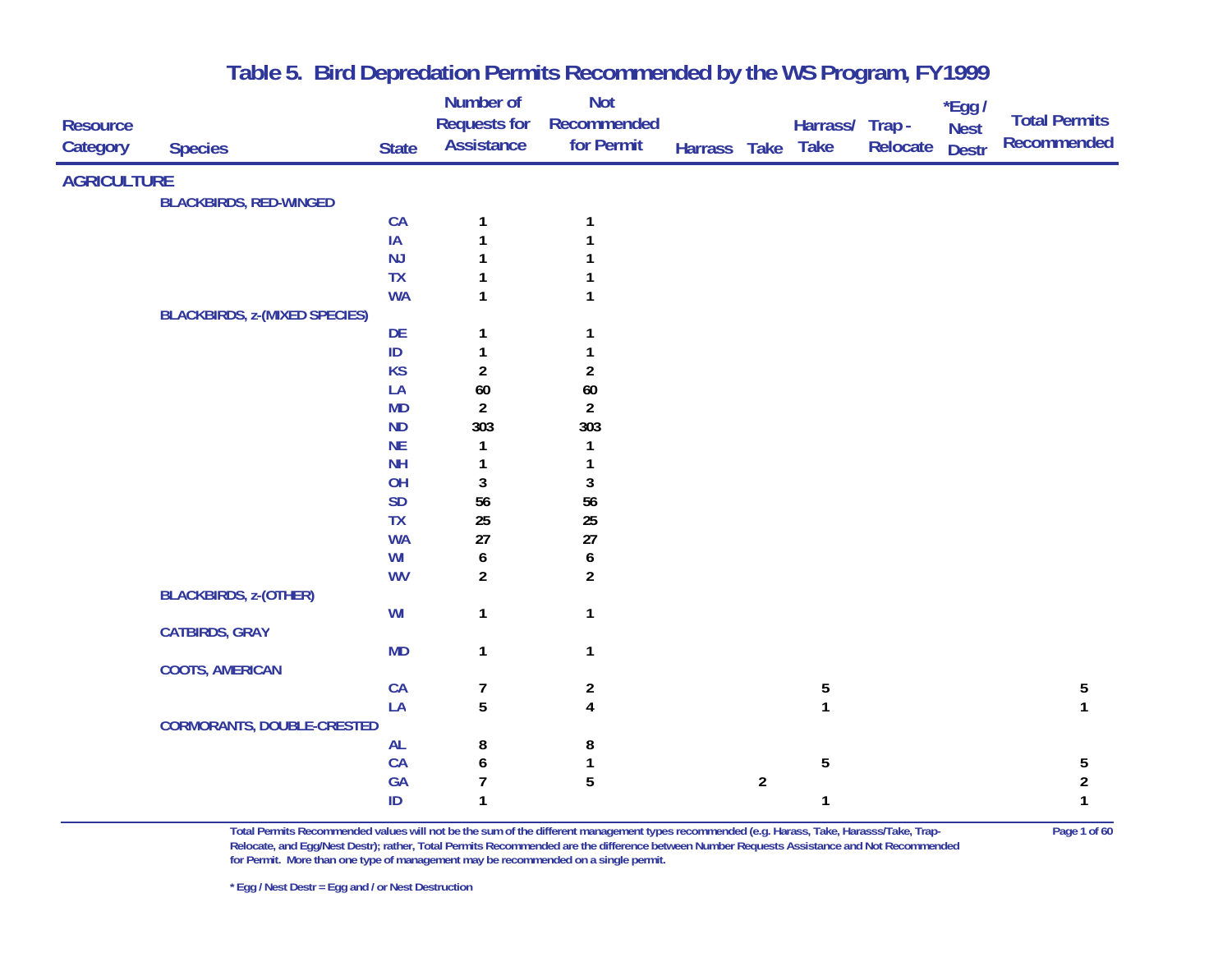| <b>Resource</b><br><b>Category</b> | <b>Species</b>                    | <b>State</b>           | Number of<br><b>Requests for</b><br><b>Assistance</b> | <b>Not</b><br>Recommended<br>for Permit | Harrass Take |   | Harrass/ Trap-<br><b>Take</b> | Relocate | *Egg /<br><b>Nest</b><br><b>Destr</b> | <b>Total Permits</b><br>Recommended |
|------------------------------------|-----------------------------------|------------------------|-------------------------------------------------------|-----------------------------------------|--------------|---|-------------------------------|----------|---------------------------------------|-------------------------------------|
| <b>AGRICULTURE</b>                 |                                   |                        |                                                       |                                         |              |   |                               |          |                                       |                                     |
|                                    | <b>CORMORANTS, DOUBLE-CRESTED</b> |                        |                                                       |                                         |              |   |                               |          |                                       |                                     |
|                                    |                                   | LA                     | $\overline{\mathbf{r}}$                               | $\overline{\mathbf{4}}$                 |              |   |                               |          |                                       |                                     |
|                                    |                                   | <b>ME</b>              | $\mathbf{1}$                                          |                                         |              |   | $\mathbf{1}$                  |          |                                       | $\mathbf{1}$                        |
|                                    |                                   | <b>MN</b>              | $\boldsymbol{2}$                                      | $\overline{2}$                          |              |   |                               |          |                                       |                                     |
|                                    |                                   | OH                     | $\overline{\mathbf{c}}$                               |                                         |              |   | $\overline{2}$                |          |                                       | $\overline{2}$                      |
|                                    |                                   | SC                     | $\mathbf{1}$                                          | $\mathbf{1}$                            |              |   |                               |          |                                       |                                     |
|                                    |                                   | <b>TX</b>              | 14                                                    | $\mathbf{1}$                            |              |   | 13                            |          |                                       | 13                                  |
|                                    |                                   | <b>VA</b><br><b>WA</b> | $\mathbf{1}$<br>5                                     | $\overline{5}$                          |              | 1 |                               |          |                                       | $\mathbf{1}$                        |
|                                    |                                   | WI                     | $\mathbf{1}$                                          |                                         |              |   | $\mathbf{1}$                  |          |                                       | $\mathbf{1}$                        |
|                                    | <b>CRANES, SANDHILL</b>           |                        |                                                       |                                         |              |   |                               |          |                                       |                                     |
|                                    |                                   | AK                     | 1                                                     | 1                                       |              |   |                               |          |                                       |                                     |
|                                    |                                   | <b>NM</b>              | 4                                                     | 4                                       |              |   |                               |          |                                       |                                     |
|                                    |                                   | <b>TN</b>              | $\mathbf{1}$                                          | 1                                       |              |   |                               |          |                                       |                                     |
|                                    |                                   | <b>TX</b>              | $\overline{3}$                                        | $\sqrt{3}$                              |              |   |                               |          |                                       |                                     |
|                                    |                                   | WI                     | 138                                                   | 138                                     |              |   |                               |          |                                       |                                     |
|                                    | <b>CROWS, AMERICAN</b>            |                        |                                                       |                                         |              |   |                               |          |                                       |                                     |
|                                    |                                   | CA                     | $\mathbf{3}$                                          | $\mathbf{3}$                            |              |   |                               |          |                                       |                                     |
|                                    |                                   | LA                     | $\overline{a}$                                        | $\overline{\mathbf{c}}$                 |              |   |                               |          |                                       |                                     |
|                                    |                                   | <b>MD</b>              | $\overline{2}$                                        | $\boldsymbol{2}$                        |              |   |                               |          |                                       |                                     |
|                                    |                                   | <b>ND</b>              | $\mathbf{1}$                                          | $\mathbf{1}$                            |              |   |                               |          |                                       |                                     |
|                                    |                                   | <b>NH</b>              | 5                                                     | 5                                       |              |   |                               |          |                                       |                                     |
|                                    |                                   | NJ                     | $\overline{\mathbf{c}}$                               | $\overline{\mathbf{c}}$                 |              |   |                               |          |                                       |                                     |
|                                    |                                   | OH                     | 5                                                     | 5                                       |              |   |                               |          |                                       |                                     |
|                                    |                                   | OR                     | $\mathbf{3}$                                          | $\mathbf{3}$                            |              |   |                               |          |                                       |                                     |
|                                    |                                   | PA                     | $\boldsymbol{2}$                                      | $\boldsymbol{2}$                        |              |   |                               |          |                                       |                                     |
|                                    |                                   | <b>TN</b>              | 5                                                     | 5                                       |              |   |                               |          |                                       |                                     |
|                                    |                                   | <b>TX</b>              | $\mathbf{3}$                                          | $\mathbf{3}$                            |              |   |                               |          |                                       |                                     |
|                                    |                                   | <b>VA</b>              | $\mathfrak z$<br>$\overline{7}$                       | $\mathbf{3}$<br>$\overline{1}$          |              |   |                               |          |                                       |                                     |
|                                    |                                   | <b>WA</b><br>WI        | 11                                                    | 11                                      |              |   |                               |          |                                       |                                     |
|                                    |                                   | <b>WV</b>              | $\mathbf{1}$                                          | $\mathbf{1}$                            |              |   |                               |          |                                       |                                     |
|                                    | <b>DOVE, ZEBRA</b>                |                        |                                                       |                                         |              |   |                               |          |                                       |                                     |

**Total Permits Recommended values will not be the sum of the different management types recommended (e.g. Harass, Take, Harasss/Take, Trap- Page 2 of 60 Relocate, and Egg/Nest Destr); rather, Total Permits Recommended are the difference between Number Requests Assistance and Not Recommended for Permit. More than one type of management may be recommended on a single permit.**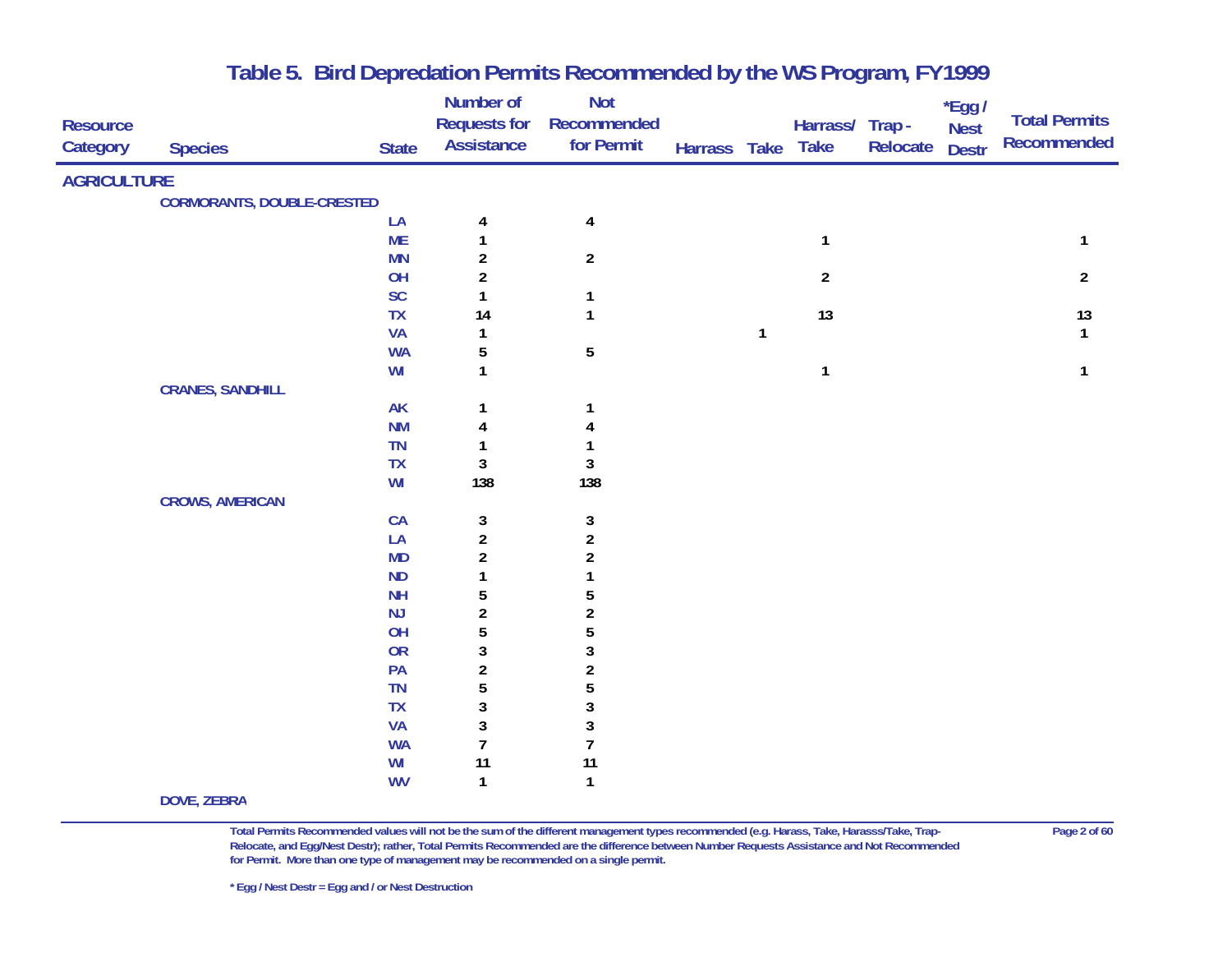|                             |                                      |              | Number of                                | <b>Not</b>                |              |                                |          | $*$ Egg /                   | <b>Total Permits</b> |
|-----------------------------|--------------------------------------|--------------|------------------------------------------|---------------------------|--------------|--------------------------------|----------|-----------------------------|----------------------|
| <b>Resource</b><br>Category | <b>Species</b>                       | <b>State</b> | <b>Requests for</b><br><b>Assistance</b> | Recommended<br>for Permit | Harrass Take | Harrass/ Trap -<br><b>Take</b> | Relocate | <b>Nest</b><br><b>Destr</b> | <b>Recommended</b>   |
|                             |                                      |              |                                          |                           |              |                                |          |                             |                      |
| <b>AGRICULTURE</b>          |                                      |              |                                          |                           |              |                                |          |                             |                      |
|                             | <b>DOVE, ZEBRA</b>                   |              |                                          |                           |              |                                |          |                             |                      |
|                             |                                      | $H\!I$       | $\overline{2}$                           | $\boldsymbol{2}$          |              |                                |          |                             |                      |
|                             | <b>DUCKS, DABBLING (OTHER)</b>       |              |                                          |                           |              |                                |          |                             |                      |
|                             |                                      | LA           | 6                                        | $\boldsymbol{6}$          |              |                                |          |                             |                      |
|                             |                                      | <b>ND</b>    | 25                                       | 25                        |              |                                |          |                             |                      |
|                             |                                      | <b>SD</b>    | $\mathbf{1}$                             | $\mathbf{1}$              |              |                                |          |                             |                      |
|                             |                                      | <b>WA</b>    | $\overline{2}$                           | $\boldsymbol{2}$          |              |                                |          |                             |                      |
|                             | <b>DUCKS, DIVING (ALL)</b>           |              |                                          |                           |              |                                |          |                             |                      |
|                             |                                      | <b>WA</b>    | $\overline{2}$                           | $\overline{2}$            |              |                                |          |                             |                      |
|                             | <b>DUCKS, SEA (EIDER/SCOTER/ETC)</b> |              |                                          |                           |              |                                |          |                             |                      |
|                             |                                      | <b>WA</b>    | $\mathbf{1}$                             | $\mathbf{1}$              |              |                                |          |                             |                      |
|                             | <b>DUCKS, WHISTLING (OTHER)</b>      |              |                                          |                           |              |                                |          |                             |                      |
|                             | <b>EAGLES, BALD</b>                  | LA           | $\overline{7}$                           | $\overline{7}$            |              |                                |          |                             |                      |
|                             |                                      | IA           |                                          |                           |              |                                |          |                             |                      |
|                             |                                      | <b>MN</b>    | 1                                        |                           |              |                                |          |                             |                      |
|                             |                                      | <b>ND</b>    |                                          |                           |              |                                |          |                             |                      |
|                             |                                      | <b>NE</b>    |                                          |                           |              |                                |          |                             |                      |
|                             |                                      | UT           |                                          |                           |              |                                |          |                             |                      |
|                             |                                      | VT           |                                          |                           |              |                                |          |                             |                      |
|                             |                                      | <b>WA</b>    | 4                                        | 4                         |              |                                |          |                             |                      |
|                             |                                      | WI           | $\mathbf{1}$                             | 1                         |              |                                |          |                             |                      |
|                             | <b>EAGLES, GOLDEN</b>                |              |                                          |                           |              |                                |          |                             |                      |
|                             |                                      | CA           | $\overline{\mathbf{c}}$                  | $\boldsymbol{2}$          |              |                                |          |                             |                      |
|                             |                                      | OR           | $\mathbf{3}$                             | $\mathbf{3}$              |              |                                |          |                             |                      |
|                             |                                      | <b>TX</b>    | $\boldsymbol{6}$                         | 6                         |              |                                |          |                             |                      |
|                             |                                      | UT           | 5                                        | 5                         |              |                                |          |                             |                      |
|                             | <b>EGRETS, CATTLE</b>                |              |                                          |                           |              |                                |          |                             |                      |
|                             |                                      | $H\!I$       | $\mathbf{1}$                             | $\mathbf{1}$              |              |                                |          |                             |                      |
|                             | <b>EGRETS, GREAT</b>                 |              |                                          |                           |              |                                |          |                             |                      |
|                             |                                      | <b>NM</b>    | 1                                        | $\mathbf{1}$              |              |                                |          |                             |                      |
|                             |                                      | OH           | $\mathbf{1}$                             |                           |              | $\mathbf{1}$                   |          |                             | 1                    |
|                             | <b>EGRETS/HERONS (MIXED)</b>         |              |                                          |                           |              |                                |          |                             |                      |

**Total Permits Recommended values will not be the sum of the different management types recommended (e.g. Harass, Take, Harasss/Take, Trap- Page 3 of 60 Relocate, and Egg/Nest Destr); rather, Total Permits Recommended are the difference between Number Requests Assistance and Not Recommended for Permit. More than one type of management may be recommended on a single permit.** 

**\* Egg / Nest Destr = Egg and / or Nest Destruction**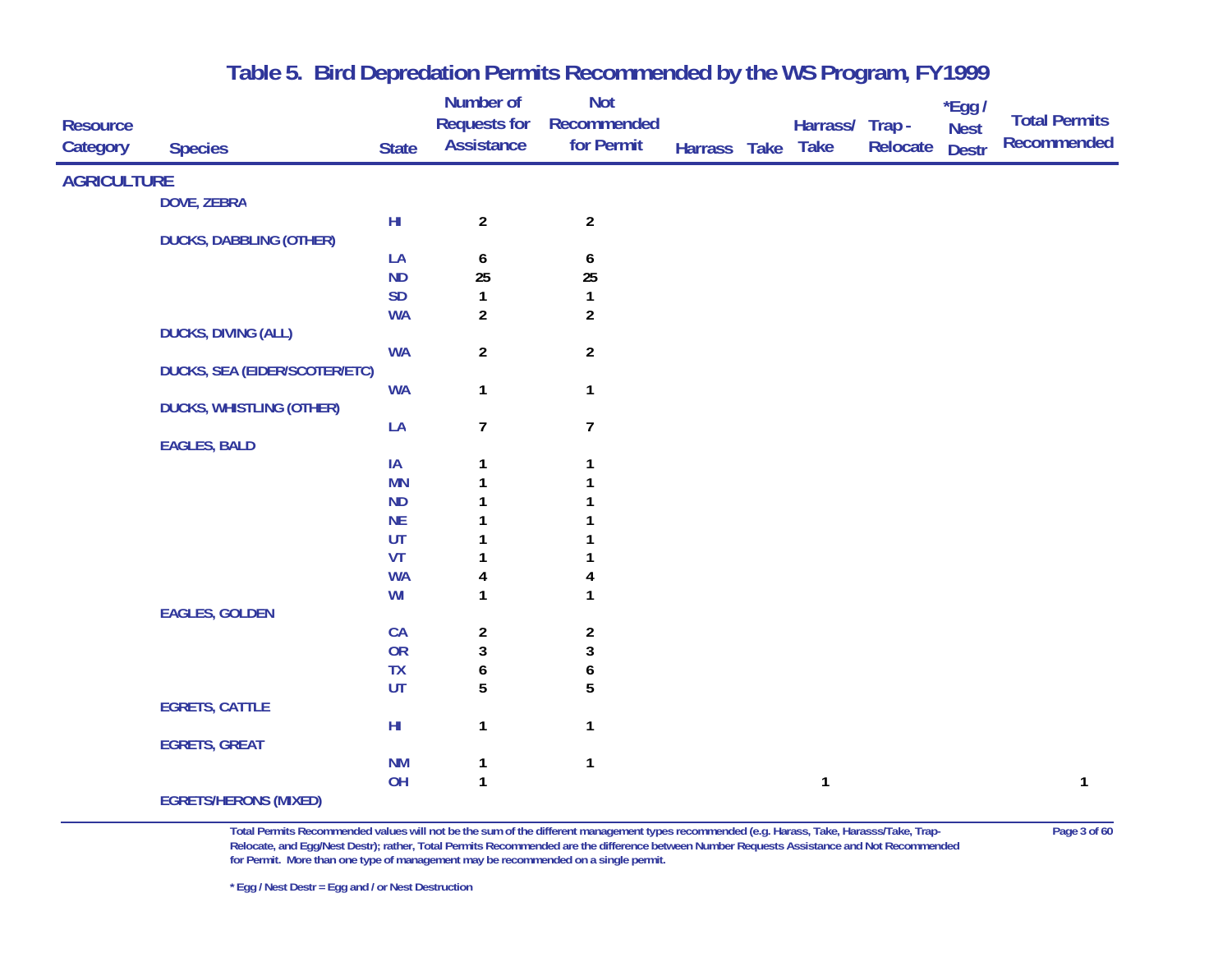| <b>Resource</b><br>Category | <b>Species</b>                          | <b>State</b>    | <b>Number of</b><br><b>Requests for</b><br><b>Assistance</b> | <b>Not</b><br>Recommended<br>for Permit | Harrass Take |                | Harrass/ Trap -<br><b>Take</b> | Relocate | *Egg /<br><b>Nest</b><br><b>Destr</b> | <b>Total Permits</b><br><b>Recommended</b> |
|-----------------------------|-----------------------------------------|-----------------|--------------------------------------------------------------|-----------------------------------------|--------------|----------------|--------------------------------|----------|---------------------------------------|--------------------------------------------|
| <b>AGRICULTURE</b>          |                                         |                 |                                                              |                                         |              |                |                                |          |                                       |                                            |
|                             | <b>EGRETS/HERONS (MIXED)</b>            |                 |                                                              |                                         |              |                |                                |          |                                       |                                            |
|                             |                                         | <b>AL</b>       | $\overline{\mathbf{c}}$                                      |                                         |              |                | $\boldsymbol{2}$               |          |                                       | $\overline{2}$                             |
|                             |                                         | CA              | $\mathbf{1}$                                                 | $\mathbf{1}$                            |              |                |                                |          |                                       |                                            |
|                             |                                         | LA              | $\mathbf{1}$                                                 | $\mathbf{1}$                            |              |                |                                |          |                                       |                                            |
|                             | <b>EGRETS/HERONS/CORMORANTS</b>         |                 |                                                              |                                         |              |                |                                |          |                                       |                                            |
|                             |                                         | GA              | 1                                                            |                                         |              | $\mathbf{1}$   |                                |          |                                       | 1                                          |
|                             | <b>EGRETS/HERONS/CORMORANTS (MIXED)</b> |                 |                                                              |                                         |              |                |                                |          |                                       |                                            |
|                             |                                         | <b>AL</b>       | 1                                                            | $\mathbf{1}$                            |              |                |                                |          |                                       |                                            |
|                             |                                         | M <sub>l</sub>  | $\overline{\mathbf{c}}$                                      | $\overline{2}$                          |              |                |                                |          |                                       |                                            |
|                             | <b>EGRETS/HERONS/IBIS (MIXED)</b>       | CA              | $\mathbf 1$                                                  | $\mathbf{1}$                            |              |                |                                |          |                                       |                                            |
|                             |                                         | LA              | $\overline{a}$                                               | $\overline{2}$                          |              |                |                                |          |                                       |                                            |
|                             | <b>FINCHES, HOUSE</b>                   |                 |                                                              |                                         |              |                |                                |          |                                       |                                            |
|                             |                                         | <b>WA</b>       | 6                                                            | 6                                       |              |                |                                |          |                                       |                                            |
|                             | <b>FLICKERS, NORTHERN</b>               |                 |                                                              |                                         |              |                |                                |          |                                       |                                            |
|                             |                                         | <b>TX</b>       | 1                                                            | $\mathbf{1}$                            |              |                |                                |          |                                       |                                            |
|                             | <b>GEESE, CANADA</b>                    |                 |                                                              |                                         |              |                |                                |          |                                       |                                            |
|                             |                                         | CA              | 6                                                            | 6                                       |              |                |                                |          |                                       |                                            |
|                             |                                         | CT              | $10$                                                         | 5                                       |              | $\overline{5}$ |                                |          |                                       | 5                                          |
|                             |                                         | DE              | $\mathbf{1}$                                                 | $\mathbf{1}$                            |              |                |                                |          |                                       |                                            |
|                             |                                         | IA              | $\overline{a}$                                               | $\overline{2}$                          |              |                |                                |          |                                       |                                            |
|                             |                                         | ID              | 10                                                           | 10                                      |              |                |                                |          |                                       |                                            |
|                             |                                         | IL<br><b>KS</b> | $10$                                                         | $\overline{1}$<br>1                     | $\mathbf{3}$ |                | $\mathbf{1}$                   |          | $\overline{2}$                        | 3                                          |
|                             |                                         | <b>KY</b>       | 1<br>$\boldsymbol{2}$                                        | $\boldsymbol{2}$                        |              |                |                                |          |                                       |                                            |
|                             |                                         | LA              | $\mathbf{1}$                                                 | $\mathbf{1}$                            |              |                |                                |          |                                       |                                            |
|                             |                                         | <b>MD</b>       | 115                                                          | 105                                     |              |                | $10\,$                         |          | 5                                     | $10\,$                                     |
|                             |                                         | MI              | 5                                                            | $\boldsymbol{2}$                        |              |                | $\mathbf{3}$                   |          |                                       | $\mathbf{3}$                               |
|                             |                                         | <b>MN</b>       | 3                                                            | $\mathbf{1}$                            |              |                | $\overline{2}$                 |          |                                       | $\overline{a}$                             |
|                             |                                         | <b>MO</b>       | 11                                                           | 11                                      |              |                |                                |          |                                       |                                            |
|                             |                                         | NC              | $30\,$                                                       | 25                                      |              |                | 5                              |          |                                       | $\sqrt{5}$                                 |
|                             |                                         | <b>ND</b>       | 60                                                           | $60\,$                                  |              |                |                                |          |                                       |                                            |
|                             |                                         | <b>NH</b>       | 6                                                            | 6                                       |              |                |                                |          |                                       |                                            |

**Total Permits Recommended values will not be the sum of the different management types recommended (e.g. Harass, Take, Harasss/Take, Trap- Page 4 of 60 Relocate, and Egg/Nest Destr); rather, Total Permits Recommended are the difference between Number Requests Assistance and Not Recommended for Permit. More than one type of management may be recommended on a single permit.**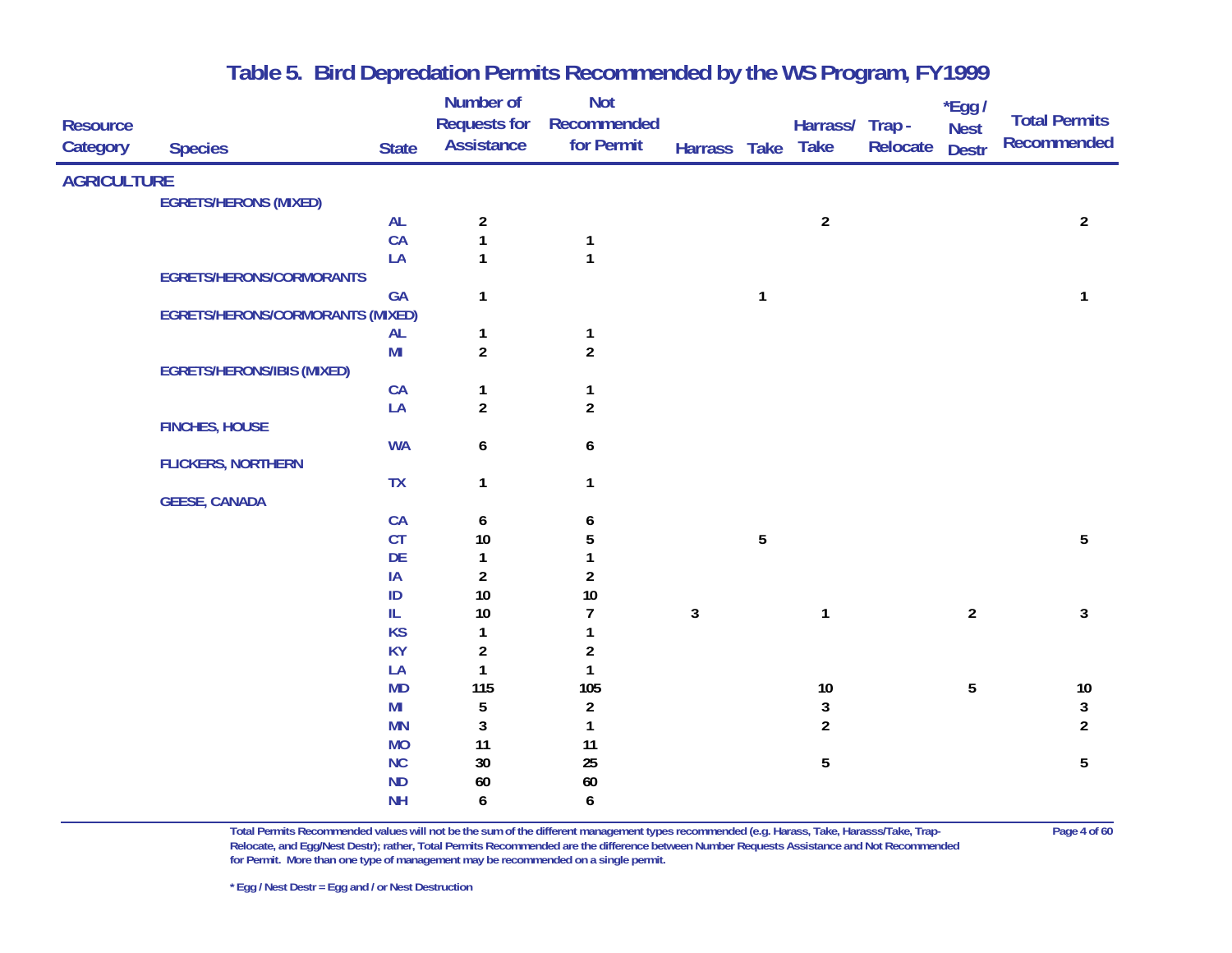| <b>Resource</b><br>Category | <b>Species</b>                    | <b>State</b> | <b>Number of</b><br><b>Requests for</b><br><b>Assistance</b> | <b>Not</b><br>Recommended<br>for Permit | Harrass Take Take |              | Harrass/ Trap - | Relocate | *Egg /<br><b>Nest</b><br><b>Destr</b> | <b>Total Permits</b><br><b>Recommended</b> |
|-----------------------------|-----------------------------------|--------------|--------------------------------------------------------------|-----------------------------------------|-------------------|--------------|-----------------|----------|---------------------------------------|--------------------------------------------|
| <b>AGRICULTURE</b>          |                                   |              |                                                              |                                         |                   |              |                 |          |                                       |                                            |
|                             | <b>GEESE, CANADA</b>              |              |                                                              |                                         |                   |              |                 |          |                                       |                                            |
|                             |                                   | NJ           | 108                                                          | 65                                      |                   |              | 43              |          | 29                                    | 43                                         |
|                             |                                   | <b>NM</b>    | $\overline{a}$                                               | $\boldsymbol{2}$                        |                   |              |                 |          |                                       |                                            |
|                             |                                   | <b>NV</b>    | 1                                                            | $\mathbf{1}$                            |                   |              |                 |          |                                       |                                            |
|                             |                                   | <b>NY</b>    | 44                                                           | 32                                      |                   |              | 12              |          |                                       | 12                                         |
|                             |                                   | OH           | 15                                                           | 14                                      |                   |              | $\mathbf{1}$    |          |                                       | $\mathbf{1}$                               |
|                             |                                   | OK           | 5                                                            | $\mathbf{1}$                            |                   |              | $\pmb{4}$       |          |                                       | $\overline{\mathbf{4}}$                    |
|                             |                                   | OR           | 258                                                          | 255                                     |                   |              | $\mathbf{3}$    |          |                                       | $\mathbf{3}$                               |
|                             |                                   | PA           | 11                                                           |                                         |                   | 11           |                 |          | $\mathbf{3}$                          | 11                                         |
|                             |                                   | <b>SC</b>    | $\boldsymbol{2}$                                             | $\overline{\mathbf{c}}$                 |                   |              |                 |          |                                       |                                            |
|                             |                                   | SD           | 1                                                            | 1                                       |                   |              |                 |          |                                       |                                            |
|                             |                                   | TN           | 5                                                            | 4                                       |                   | $\mathbf{1}$ |                 |          |                                       | $\mathbf{1}$                               |
|                             |                                   | <b>TX</b>    | $\mathbf{3}$                                                 | 3                                       |                   |              |                 |          |                                       |                                            |
|                             |                                   | UT           | $\mathbf{1}$                                                 | 1                                       |                   |              |                 |          |                                       |                                            |
|                             |                                   | <b>VA</b>    | 41                                                           | 29                                      |                   | 12           |                 |          | $\overline{7}$                        | $12$                                       |
|                             |                                   | <b>WA</b>    | 80                                                           | 79                                      |                   |              | $\mathbf{1}$    |          |                                       | $\mathbf{1}$                               |
|                             |                                   | WI           | 562                                                          | 561                                     |                   |              | $\mathbf{1}$    |          |                                       | $\mathbf{1}$                               |
|                             |                                   | <b>WV</b>    | $10\,$                                                       | $10$                                    |                   |              |                 |          |                                       |                                            |
|                             | <b>GEESE, SNOW</b>                |              |                                                              |                                         |                   |              |                 |          |                                       |                                            |
|                             |                                   | DE           | 4                                                            | 4                                       |                   |              |                 |          |                                       |                                            |
|                             |                                   | LA           | $\mathbf{1}$                                                 | 1                                       |                   |              |                 |          |                                       |                                            |
|                             |                                   | <b>MD</b>    | $\overline{7}$                                               | 7                                       |                   |              |                 |          |                                       |                                            |
|                             |                                   | <b>MO</b>    | $\mathbf{3}$                                                 | $\boldsymbol{2}$                        |                   |              | $\mathbf{1}$    |          |                                       | 1                                          |
|                             |                                   | <b>NE</b>    | $\mathbf{3}$                                                 | 3                                       |                   |              |                 |          |                                       |                                            |
|                             |                                   | NJ           | 5                                                            | 5                                       |                   |              |                 |          |                                       |                                            |
|                             |                                   | <b>NM</b>    | 1                                                            | 1                                       |                   |              |                 |          |                                       |                                            |
|                             |                                   | <b>TX</b>    | $\boldsymbol{2}$                                             | $\overline{\mathbf{c}}$                 |                   |              |                 |          |                                       |                                            |
|                             |                                   | <b>VA</b>    | $\overline{\mathbf{4}}$                                      | $\mathbf{3}$                            |                   | $\mathbf{1}$ |                 |          |                                       | $\mathbf{1}$                               |
|                             |                                   | <b>WA</b>    | $\overline{c}$                                               | $\overline{2}$                          |                   |              |                 |          |                                       |                                            |
|                             | <b>GEESE, WHITE-FRONTED (ALL)</b> |              |                                                              |                                         |                   |              |                 |          |                                       |                                            |
|                             |                                   | <b>TX</b>    | $\mathbf{1}$                                                 | $\mathbf{1}$                            |                   |              |                 |          |                                       |                                            |
|                             | GEESE, z-(OTHER)                  |              |                                                              |                                         |                   |              |                 |          |                                       |                                            |
|                             |                                   | <b>TX</b>    | $\mathbf{1}$                                                 | $\mathbf{1}$                            |                   |              |                 |          |                                       |                                            |

**Total Permits Recommended values will not be the sum of the different management types recommended (e.g. Harass, Take, Harasss/Take, Trap- Page 5 of 60 Relocate, and Egg/Nest Destr); rather, Total Permits Recommended are the difference between Number Requests Assistance and Not Recommended for Permit. More than one type of management may be recommended on a single permit.**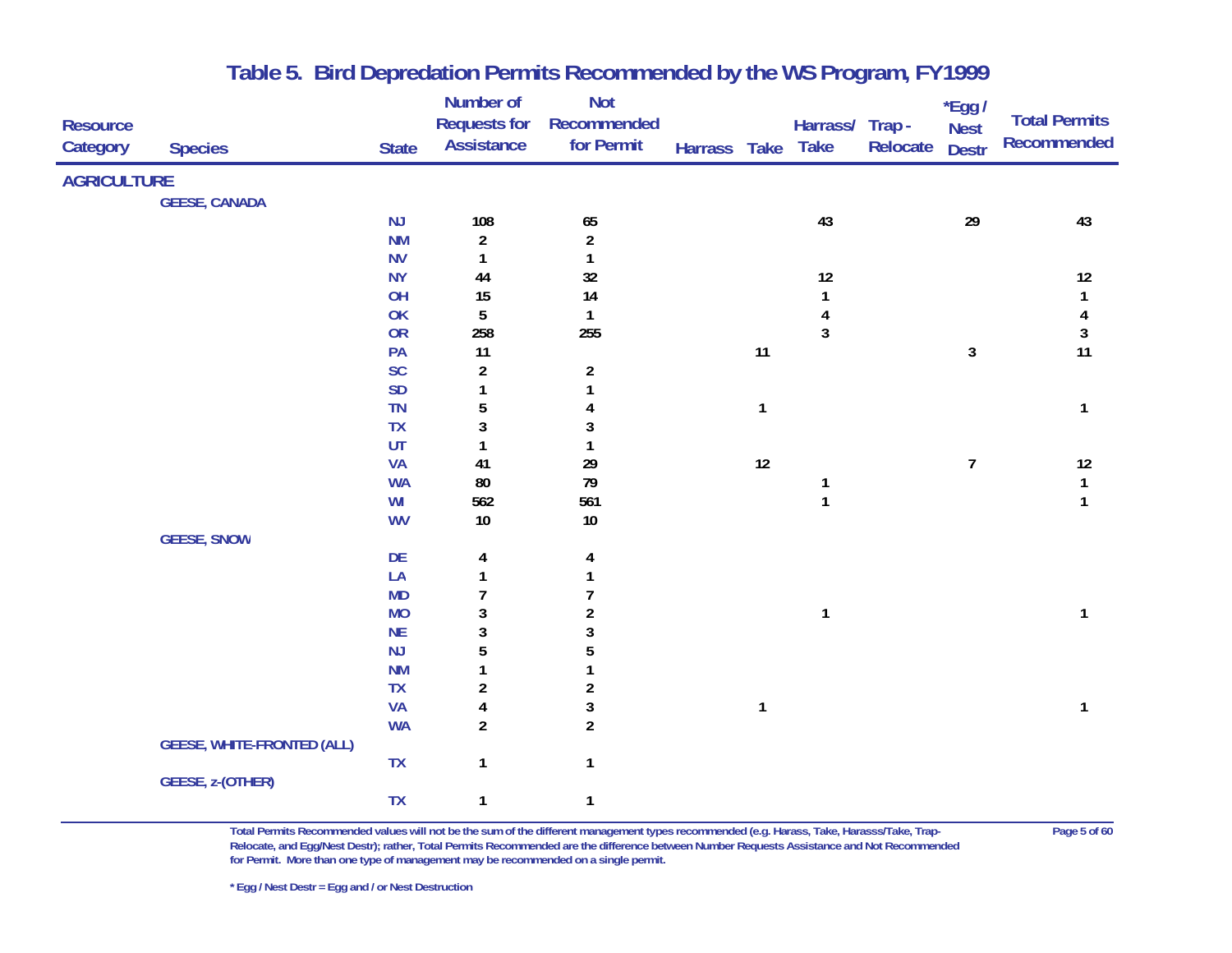| <b>Resource</b>    |                               |                | Number of<br><b>Requests for</b><br><b>Assistance</b> | <b>Not</b><br>Recommended  |              | Harrass/ Trap - |          | *Egg /<br><b>Nest</b> | <b>Total Permits</b><br><b>Recommended</b> |
|--------------------|-------------------------------|----------------|-------------------------------------------------------|----------------------------|--------------|-----------------|----------|-----------------------|--------------------------------------------|
| Category           | <b>Species</b>                | <b>State</b>   |                                                       | for Permit                 | Harrass Take | <b>Take</b>     | Relocate | <b>Destr</b>          |                                            |
| <b>AGRICULTURE</b> |                               |                |                                                       |                            |              |                 |          |                       |                                            |
|                    | <b>GRACKLES, COMMON</b>       |                |                                                       |                            |              |                 |          |                       |                                            |
|                    |                               | <b>MD</b>      | $\overline{\mathbf{c}}$                               | $\overline{\mathbf{c}}$    |              |                 |          |                       |                                            |
|                    |                               | VT             | $\mathbf{1}$                                          | $\mathbf{1}$               |              |                 |          |                       |                                            |
|                    | <b>GRACKLES, GREAT-TAILED</b> |                |                                                       |                            |              |                 |          |                       |                                            |
|                    |                               | <b>TX</b>      | 9                                                     | 9                          |              |                 |          |                       |                                            |
|                    | <b>GULLS, CALIFORNIA</b>      |                |                                                       |                            |              |                 |          |                       |                                            |
|                    |                               | ID             | $\overline{a}$<br>$\overline{3}$                      | $\mathbf{1}$<br>$\sqrt{3}$ |              | 1               |          |                       | 1                                          |
|                    | <b>GULLS, HERRING</b>         | <b>WA</b>      |                                                       |                            |              |                 |          |                       |                                            |
|                    |                               | CA             | 1                                                     | $\mathbf{1}$               |              |                 |          |                       |                                            |
|                    |                               | <b>ME</b>      |                                                       |                            |              |                 |          |                       | 1                                          |
|                    |                               | M <sub>l</sub> | 5                                                     | 4                          |              | 1               |          |                       | $\mathbf{1}$                               |
|                    |                               | <b>NM</b>      | $\mathbf{1}$                                          | $\mathbf{1}$               |              |                 |          |                       |                                            |
|                    | <b>GULLS, RING-BILLED</b>     |                |                                                       |                            |              |                 |          |                       |                                            |
|                    |                               | IA             | 1                                                     |                            |              | $\mathbf{1}$    |          |                       | 1                                          |
|                    |                               | $\sf ID$       | 3                                                     | 3                          |              |                 |          |                       |                                            |
|                    |                               | $\sf IN$       | 1                                                     |                            |              |                 |          |                       |                                            |
|                    |                               | M <sub>l</sub> | 4                                                     |                            |              |                 |          |                       |                                            |
|                    |                               | <b>MO</b>      | 1                                                     |                            |              |                 |          |                       |                                            |
|                    |                               | OR             | 13                                                    | 12                         |              | $\mathbf{1}$    |          |                       | 1                                          |
|                    |                               | PA             | 1                                                     | 1                          |              |                 |          |                       |                                            |
|                    |                               | <b>WA</b>      | 8                                                     | 8                          |              |                 |          |                       |                                            |
|                    |                               | WI             | 3                                                     | $\overline{3}$             |              |                 |          |                       |                                            |
|                    | <b>GULLS, WESTERN</b>         |                |                                                       |                            |              |                 |          |                       | 1                                          |
|                    | <b>GULLS, z-(OTHER)</b>       | CA             | $\mathbf{1}$                                          |                            | 1            |                 |          |                       |                                            |
|                    |                               | <b>WA</b>      | $\mathbf{1}$                                          | $\mathbf{1}$               |              |                 |          |                       |                                            |
|                    | <b>HAWKS, COOPER'S</b>        |                |                                                       |                            |              |                 |          |                       |                                            |
|                    |                               | CA             | 1                                                     | 1                          |              |                 |          |                       |                                            |
|                    |                               | <b>MO</b>      | $\mathbf{1}$                                          |                            |              |                 |          |                       |                                            |
|                    |                               | OR             | 1                                                     |                            |              |                 |          |                       |                                            |
|                    |                               | VA             | $\mathbf{1}$                                          | $\mathbf{1}$               |              |                 |          |                       |                                            |
|                    | <b>HAWKS, RED-TAILED</b>      |                |                                                       |                            |              |                 |          |                       |                                            |

**Total Permits Recommended values will not be the sum of the different management types recommended (e.g. Harass, Take, Harasss/Take, Trap- Page 6 of 60 Relocate, and Egg/Nest Destr); rather, Total Permits Recommended are the difference between Number Requests Assistance and Not Recommended for Permit. More than one type of management may be recommended on a single permit.**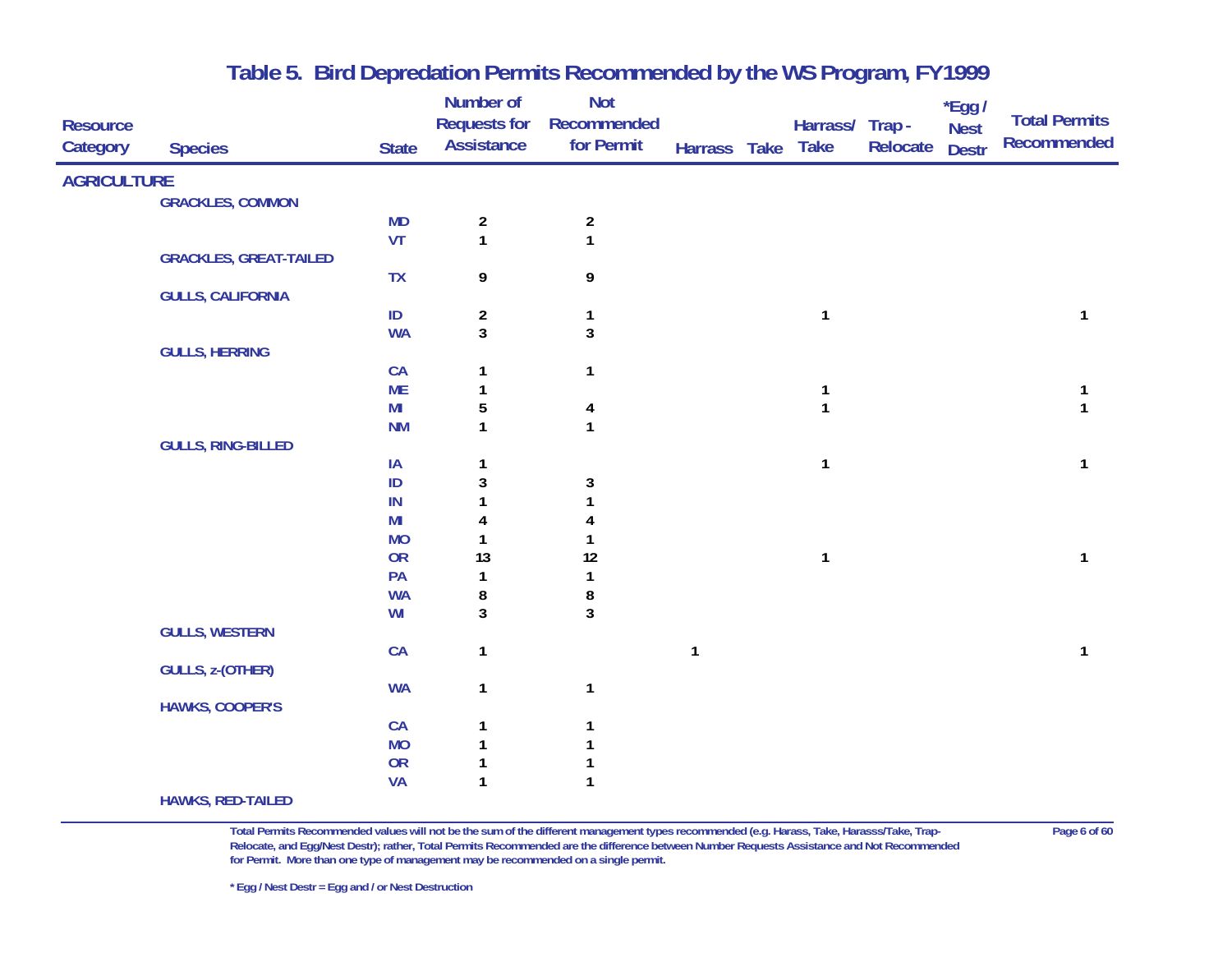|                    |                                    |              | Number of               | <b>Not</b>              |              |                         |                 |                | $*$ Egg /    |                      |
|--------------------|------------------------------------|--------------|-------------------------|-------------------------|--------------|-------------------------|-----------------|----------------|--------------|----------------------|
| <b>Resource</b>    |                                    |              | <b>Requests for</b>     | Recommended             |              |                         | Harrass/ Trap - |                | <b>Nest</b>  | <b>Total Permits</b> |
| Category           | <b>Species</b>                     | <b>State</b> | <b>Assistance</b>       | for Permit              | Harrass Take |                         | <b>Take</b>     | Relocate       | <b>Destr</b> | <b>Recommended</b>   |
| <b>AGRICULTURE</b> |                                    |              |                         |                         |              |                         |                 |                |              |                      |
|                    | <b>HAWKS, RED-TAILED</b>           |              |                         |                         |              |                         |                 |                |              |                      |
|                    |                                    | <b>KS</b>    | 1                       |                         |              |                         |                 | $\mathbf{1}$   |              |                      |
|                    |                                    | <b>KY</b>    | 4                       | 3                       | $\mathbf{1}$ |                         |                 |                |              | $\mathbf{1}$         |
|                    |                                    | <b>MO</b>    | $\boldsymbol{2}$        | $\overline{c}$          |              |                         |                 |                |              |                      |
|                    |                                    | OH           | $\overline{\mathbf{c}}$ | $\boldsymbol{2}$        |              |                         |                 |                |              |                      |
|                    |                                    | <b>OR</b>    | 1                       |                         |              |                         |                 |                |              |                      |
|                    |                                    | <b>TN</b>    | 6                       | 4                       |              |                         |                 | $\overline{2}$ |              | $\overline{2}$       |
|                    |                                    | TX           | 3                       | 3                       |              |                         |                 |                |              |                      |
|                    |                                    | <b>VA</b>    | $\overline{7}$          | $\overline{1}$          |              |                         |                 |                |              |                      |
|                    |                                    | WI           | $10$                    | 9                       |              |                         | 1               |                |              | $\mathbf{1}$         |
|                    |                                    | <b>WV</b>    | 3                       | 3                       |              |                         |                 |                |              |                      |
|                    | HAWKS, z-(OTHER)                   |              |                         |                         |              |                         |                 |                |              |                      |
|                    |                                    | AL           | $\mathbf{1}$            | $\mathbf{1}$            |              |                         |                 |                |              |                      |
|                    |                                    | GA           | 3                       | $\mathbf{3}$            |              |                         |                 |                |              |                      |
|                    |                                    | LA           | $\overline{\mathbf{c}}$ | $\boldsymbol{2}$        |              |                         |                 |                |              |                      |
|                    |                                    | <b>MD</b>    | 3                       | 3                       |              |                         |                 |                |              |                      |
|                    |                                    | <b>NH</b>    | 1                       |                         |              |                         |                 |                |              |                      |
|                    |                                    | <b>OR</b>    | 1                       |                         |              |                         |                 |                |              |                      |
|                    |                                    | SC           | 4                       | 4                       |              |                         |                 |                |              |                      |
|                    |                                    | <b>TN</b>    | $\overline{\mathbf{c}}$ |                         |              |                         |                 | $\mathbf{1}$   |              | 1                    |
|                    |                                    | <b>TX</b>    | $\overline{\mathbf{c}}$ | $\boldsymbol{2}$        |              |                         |                 |                |              |                      |
|                    |                                    | <b>VA</b>    | 1                       |                         |              |                         |                 |                |              |                      |
|                    |                                    | VT           | 1                       | 1                       |              |                         |                 |                |              |                      |
|                    |                                    | WI           | $\overline{2}$          | $\overline{\mathbf{c}}$ |              |                         |                 |                |              |                      |
|                    | <b>HERONS, BLACK-CROWNED NIGHT</b> |              |                         |                         |              |                         |                 |                |              |                      |
|                    |                                    | $\sf ID$     | 3                       | 3                       |              |                         |                 |                |              |                      |
|                    |                                    | <b>KY</b>    | $\overline{\mathbf{c}}$ | $\overline{\mathbf{c}}$ |              |                         |                 |                |              |                      |
|                    |                                    | <b>WA</b>    | $\overline{c}$          | $\overline{\mathbf{c}}$ |              |                         |                 |                |              |                      |
|                    | <b>HERONS, GREAT BLUE</b>          |              |                         |                         |              |                         |                 |                |              |                      |
|                    |                                    | CA           | $\boldsymbol{2}$        | $\boldsymbol{2}$        |              |                         |                 |                |              |                      |
|                    |                                    | GA           | $\overline{\mathbf{c}}$ |                         |              | $\overline{\mathbf{c}}$ |                 |                |              | $\overline{2}$       |
|                    |                                    | IN           | 1                       |                         |              | $\mathbf{1}$            |                 |                |              | 1                    |
|                    |                                    | <b>KY</b>    | $\overline{\mathbf{c}}$ | $\mathbf{1}$            |              |                         |                 |                | 1            | 1                    |

**Total Permits Recommended values will not be the sum of the different management types recommended (e.g. Harass, Take, Harasss/Take, Trap- Page 7 of 60 Relocate, and Egg/Nest Destr); rather, Total Permits Recommended are the difference between Number Requests Assistance and Not Recommended for Permit. More than one type of management may be recommended on a single permit.**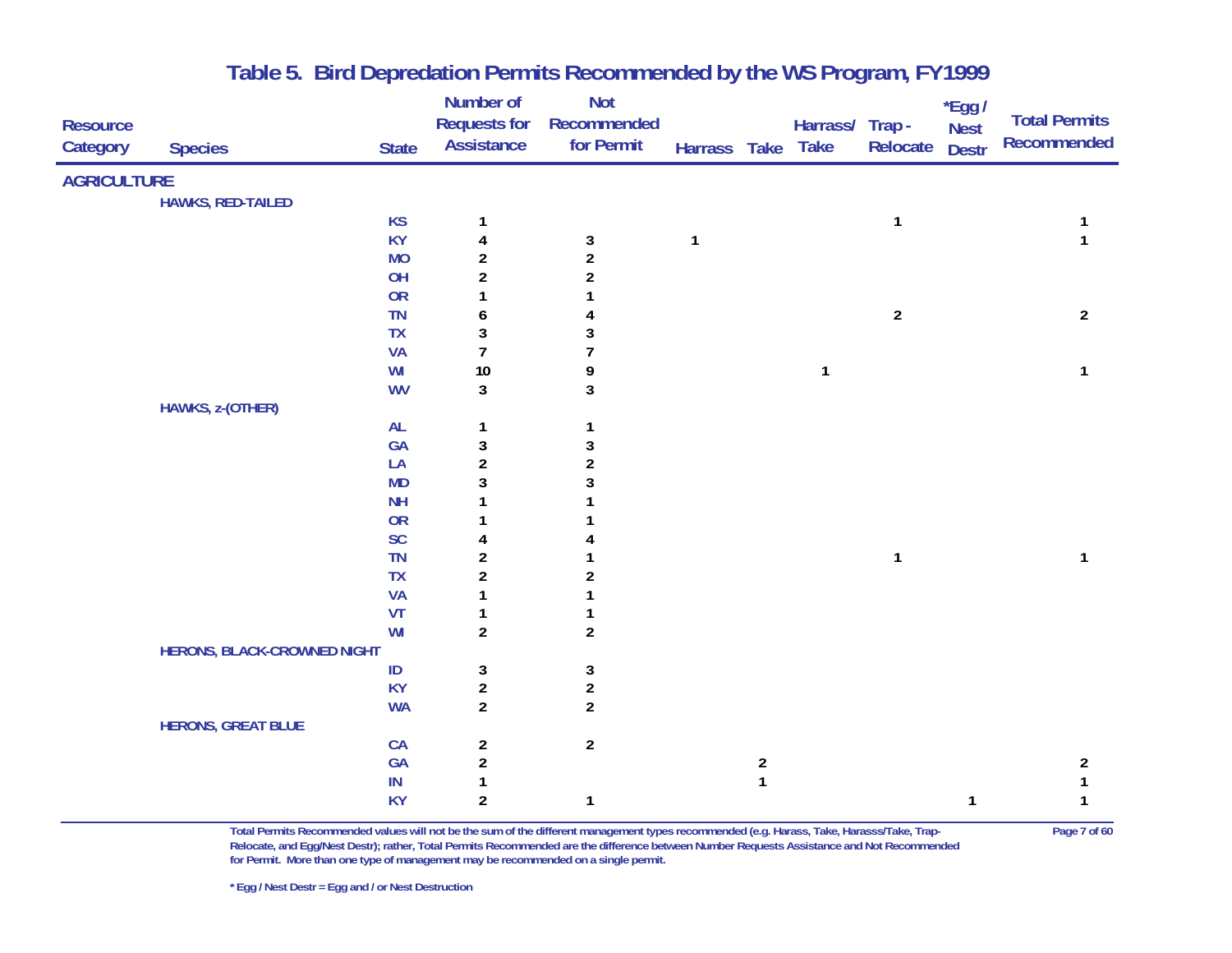|                    |                              |                        | Number of               | <b>Not</b>       |              |                |                         |          | $*$ Egg /    |                      |
|--------------------|------------------------------|------------------------|-------------------------|------------------|--------------|----------------|-------------------------|----------|--------------|----------------------|
| <b>Resource</b>    |                              |                        | <b>Requests for</b>     | Recommended      |              |                | Harrass/ Trap -         |          | <b>Nest</b>  | <b>Total Permits</b> |
| Category           | <b>Species</b>               | <b>State</b>           | <b>Assistance</b>       | for Permit       | Harrass Take |                | <b>Take</b>             | Relocate | <b>Destr</b> | <b>Recommended</b>   |
| <b>AGRICULTURE</b> |                              |                        |                         |                  |              |                |                         |          |              |                      |
|                    | <b>HERONS, GREAT BLUE</b>    |                        |                         |                  |              |                |                         |          |              |                      |
|                    |                              | <b>MD</b>              | $\overline{\mathbf{c}}$ | $\mathbf{1}$     |              |                | 1                       |          |              |                      |
|                    |                              | <b>MN</b>              | $\overline{3}$          | $\overline{2}$   |              |                | $\mathbf{1}$            |          |              | $\mathbf{1}$         |
|                    |                              | NC                     | 5                       |                  |              |                | 5                       |          |              | $\overline{5}$       |
|                    |                              | NJ                     |                         | $\mathbf 1$      |              |                |                         |          |              |                      |
|                    |                              | <b>NV</b>              | 1                       | $\mathbf{1}$     |              |                |                         |          |              |                      |
|                    |                              | <b>NY</b>              | $\boldsymbol{2}$        |                  |              |                | $\overline{\mathbf{c}}$ |          |              | $\frac{2}{9}$        |
|                    |                              | OH                     | 9                       |                  |              |                | 9                       |          |              |                      |
|                    |                              | PA                     | 6                       |                  |              | 6              |                         |          |              | 6                    |
|                    |                              | <b>TN</b>              | 1                       | $\mathbf{1}$     |              |                |                         |          |              |                      |
|                    |                              | <b>TX</b>              | $\overline{\mathbf{c}}$ | $\mathbf{1}$     |              |                | 1                       |          |              | $\mathbf{1}$         |
|                    |                              | UT                     | $\overline{\mathbf{c}}$ |                  |              | $\overline{2}$ |                         |          |              | $\overline{2}$       |
|                    |                              | <b>VA</b>              | 3                       | 3                |              |                |                         |          |              |                      |
|                    |                              | <b>WA</b>              | 6                       | 6                |              |                |                         |          |              |                      |
|                    |                              | WI                     | 18                      | $10$             |              |                | 8                       |          |              | 8                    |
|                    | <b>HERONS, GREEN-BACKED</b>  |                        |                         |                  |              |                |                         |          |              |                      |
|                    |                              | <b>TX</b>              | $\mathbf{1}$            | $\mathbf{1}$     |              |                |                         |          |              |                      |
|                    | JAYS, (OTHER)                | <b>WA</b>              | $\mathbf{1}$            | $\mathbf{1}$     |              |                |                         |          |              |                      |
|                    | <b>JAYS, BLUE</b>            |                        |                         |                  |              |                |                         |          |              |                      |
|                    |                              | <b>MO</b>              | 1                       | 1                |              |                |                         |          |              |                      |
|                    |                              | <b>VA</b>              | $\mathbf{1}$            | $\mathbf{1}$     |              |                |                         |          |              |                      |
|                    | <b>JAYS, SCRUB</b>           |                        |                         |                  |              |                |                         |          |              |                      |
|                    |                              | CA                     | $\mathbf{1}$            | $\mathbf{1}$     |              |                |                         |          |              |                      |
|                    | <b>KINGFISHERS (ALL)</b>     |                        |                         |                  |              |                |                         |          |              |                      |
|                    |                              | GA                     | 1                       | $\mathbf{1}$     |              |                |                         |          |              |                      |
|                    |                              | $\sf ID$               | $\boldsymbol{2}$        | $\boldsymbol{2}$ |              |                |                         |          |              |                      |
|                    |                              | MI                     | $\overline{\mathbf{c}}$ | $\boldsymbol{2}$ |              |                |                         |          |              |                      |
|                    |                              | OH                     | $\mathbf{1}$            |                  |              |                | $\mathbf{1}$            |          |              | $\mathbf{1}$         |
|                    | <b>LARKS, HORNED</b>         |                        |                         |                  |              |                |                         |          |              |                      |
|                    |                              | $\mathsf{A}\mathsf{Z}$ | $\mathbf{1}$            |                  |              | $\mathbf{1}$   |                         |          |              | $\mathbf{1}$         |
|                    | <b>MAGPIES, BLACK-BILLED</b> |                        |                         |                  |              |                |                         |          |              |                      |
|                    |                              | $\sf ID$               | 5                       | 5                |              |                |                         |          |              |                      |
|                    |                              |                        |                         |                  |              |                |                         |          |              |                      |

**Total Permits Recommended values will not be the sum of the different management types recommended (e.g. Harass, Take, Harasss/Take, Trap- Page 8 of 60 Relocate, and Egg/Nest Destr); rather, Total Permits Recommended are the difference between Number Requests Assistance and Not Recommended for Permit. More than one type of management may be recommended on a single permit.**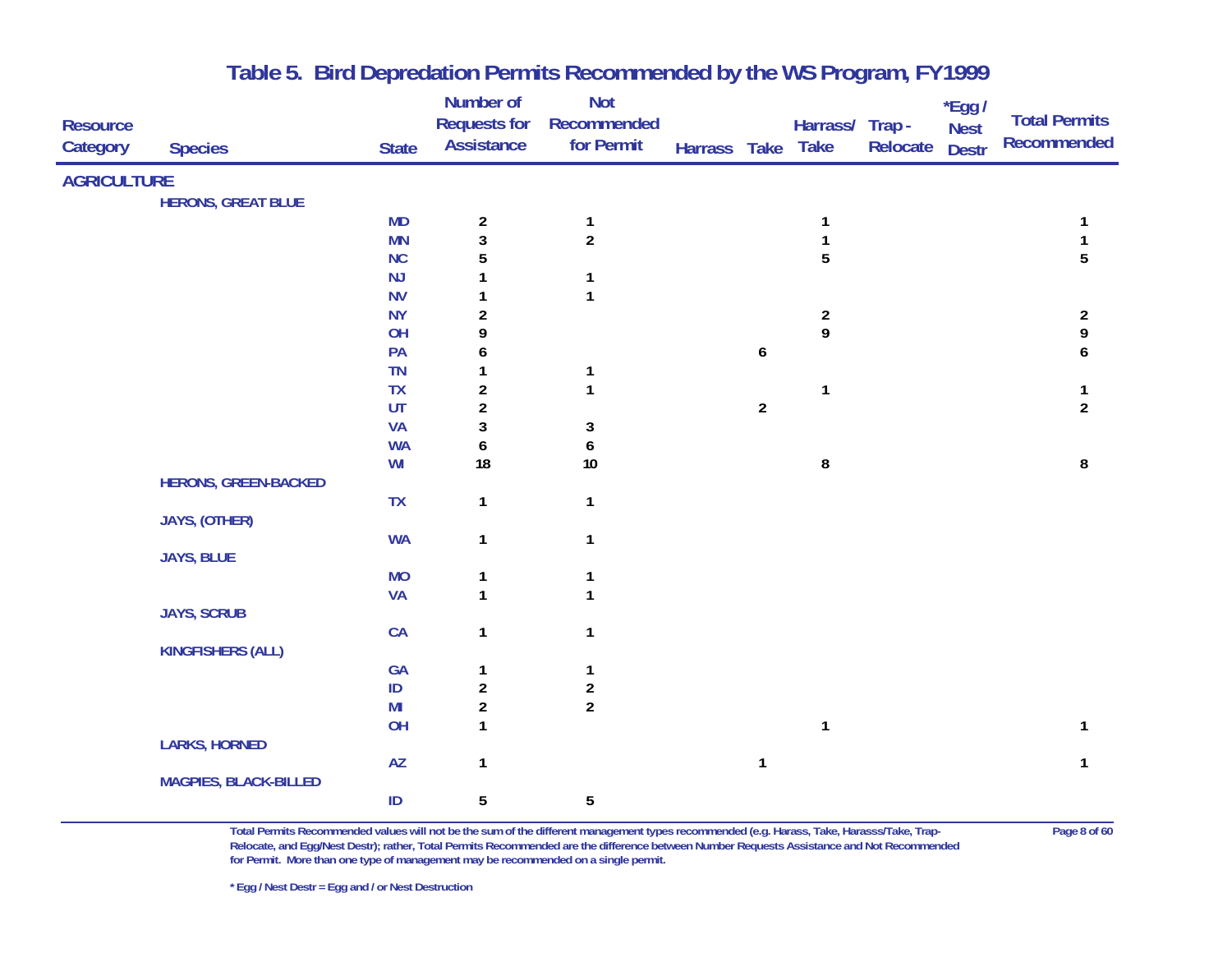|                    |                                |              | Number of               | <b>Not</b>       |              |                         |              | *Egg /       |                      |
|--------------------|--------------------------------|--------------|-------------------------|------------------|--------------|-------------------------|--------------|--------------|----------------------|
| <b>Resource</b>    |                                |              | <b>Requests for</b>     | Recommended      |              | Harrass/ Trap -         |              | <b>Nest</b>  | <b>Total Permits</b> |
| Category           | <b>Species</b>                 | <b>State</b> | <b>Assistance</b>       | for Permit       | Harrass Take | <b>Take</b>             | Relocate     | <b>Destr</b> | <b>Recommended</b>   |
| <b>AGRICULTURE</b> |                                |              |                         |                  |              |                         |              |              |                      |
|                    | <b>MAGPIES, BLACK-BILLED</b>   |              |                         |                  |              |                         |              |              |                      |
|                    |                                | OR           | 1                       | $\mathbf{1}$     |              |                         |              |              |                      |
|                    |                                | UT           | $\mathbf{1}$            | $\mathbf{1}$     |              |                         |              |              |                      |
|                    |                                | <b>WA</b>    | 14                      | 14               |              |                         |              |              |                      |
|                    | <b>MALLARDS</b>                |              |                         |                  |              |                         |              |              |                      |
|                    |                                | IL           | 1                       | 1                |              |                         |              |              |                      |
|                    |                                | <b>MD</b>    | 1                       | 1                |              |                         |              |              |                      |
|                    |                                | <b>NM</b>    | 3                       | $\mathbf 3$      |              |                         |              |              |                      |
|                    |                                | WI           | 1                       | $\mathbf{1}$     |              |                         |              |              |                      |
|                    | <b>MARTINS, PURPLE</b>         |              |                         |                  |              |                         |              |              |                      |
|                    |                                | <b>MO</b>    | $\mathbf{1}$            | $\mathbf{1}$     |              |                         |              |              |                      |
|                    | <b>MERGANSERS, (OTHER)</b>     |              |                         |                  |              |                         |              |              |                      |
|                    |                                | CA           | 1                       |                  | 1            |                         |              |              | 1                    |
|                    |                                | CA           | $\mathbf{1}$            | $\mathbf{1}$     |              |                         |              |              |                      |
|                    | <b>MULTPL SPP (TECH.ASST.)</b> |              |                         |                  |              |                         |              |              |                      |
|                    |                                | <b>AK</b>    | 1                       |                  |              | $\mathbf{1}$            |              |              | 1                    |
|                    |                                | ${\sf AR}$   | 208                     | 108              |              | 100                     |              |              | 100                  |
|                    |                                | CA           | $10$                    |                  |              | 10                      |              |              | $10\,$               |
|                    |                                | $\sf ID$     | 6                       |                  |              | 6                       |              |              | 6                    |
|                    |                                | <b>ME</b>    | 1                       |                  |              | 1                       |              |              | 1                    |
|                    |                                | MI           | $\overline{7}$          |                  |              | $\overline{7}$          |              |              | $\overline{7}$       |
|                    |                                | <b>MO</b>    | 13                      |                  |              | 11                      | $\mathbf{1}$ | 1            | 13                   |
|                    |                                | NJ           | $\overline{\mathbf{c}}$ |                  |              | $\overline{\mathbf{c}}$ |              | $\mathbf{1}$ | $\sqrt{2}$           |
|                    |                                | UT           | 1                       |                  |              | 1                       |              |              | $\mathbf{1}$         |
|                    |                                | <b>WA</b>    | 3                       |                  |              | 3                       |              |              | $\sqrt{3}$           |
|                    |                                | WI           | 9                       |                  |              | 9                       |              | $\mathbf{1}$ | 9                    |
|                    | <b>OSPREYS</b>                 |              |                         |                  |              |                         |              |              |                      |
|                    |                                | <b>MO</b>    | $\mathbf{1}$            | $\mathbf{1}$     |              |                         |              |              |                      |
|                    | <b>OWLS, COMMON BARN</b>       |              |                         |                  |              |                         |              |              |                      |
|                    |                                | <b>TX</b>    | $\mathbf{1}$            | $\mathbf{1}$     |              |                         |              |              |                      |
|                    | <b>OWLS, GREAT HORNED</b>      |              |                         |                  |              |                         |              |              |                      |
|                    |                                | IA           | $\boldsymbol{2}$        | $\boldsymbol{2}$ |              |                         |              |              |                      |
|                    |                                | <b>KS</b>    | $\mathbf{1}$            |                  |              |                         | 1            |              | 1                    |

**Total Permits Recommended values will not be the sum of the different management types recommended (e.g. Harass, Take, Harasss/Take, Trap- Page 9 of 60 Relocate, and Egg/Nest Destr); rather, Total Permits Recommended are the difference between Number Requests Assistance and Not Recommended for Permit. More than one type of management may be recommended on a single permit.**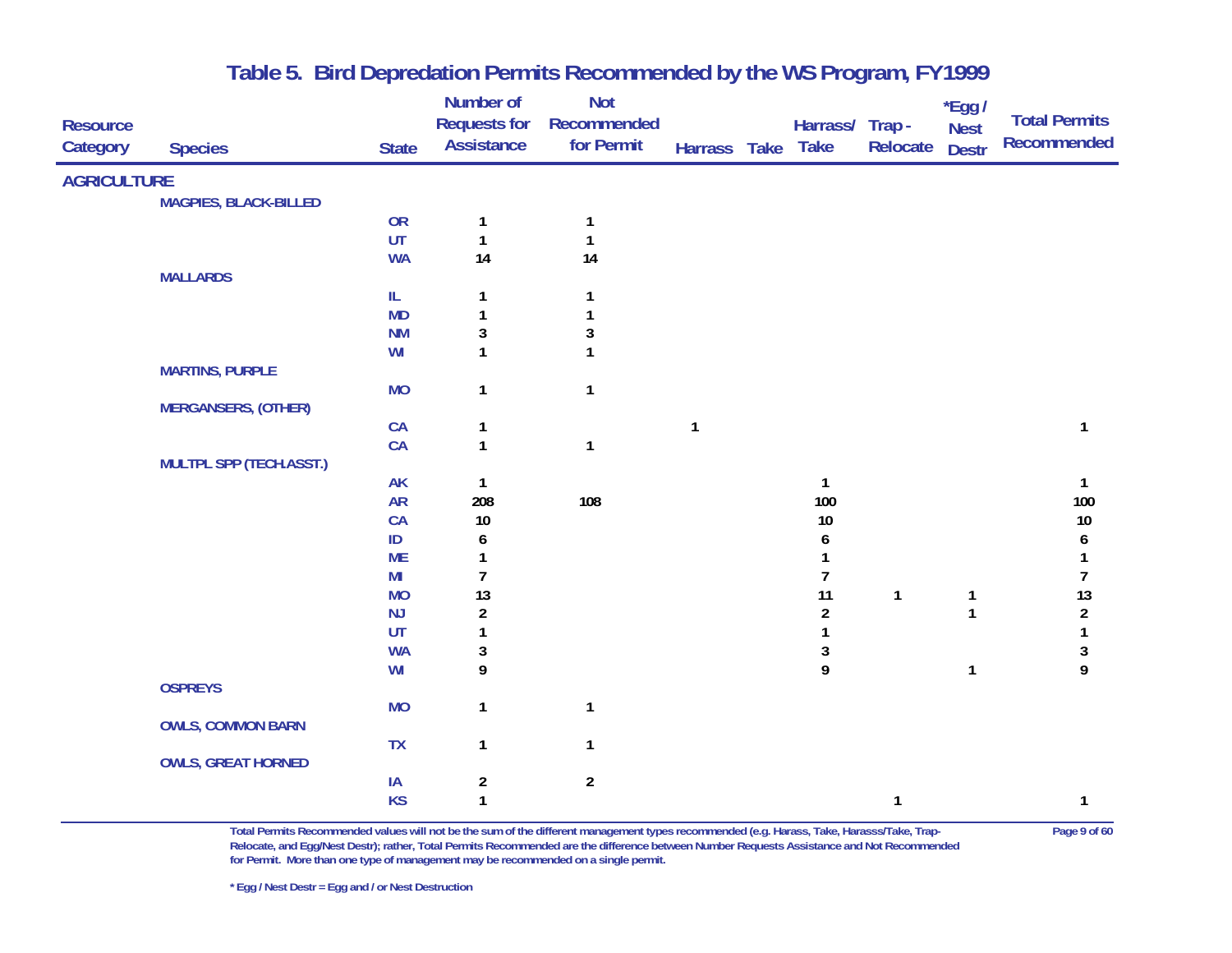|                    |                            |              | Number of               | <b>Not</b>       |              |              |                  |                | *Egg /       |                                            |
|--------------------|----------------------------|--------------|-------------------------|------------------|--------------|--------------|------------------|----------------|--------------|--------------------------------------------|
| <b>Resource</b>    |                            |              | <b>Requests for</b>     | Recommended      |              |              | Harrass/ Trap -  |                | <b>Nest</b>  | <b>Total Permits</b><br><b>Recommended</b> |
| Category           | <b>Species</b>             | <b>State</b> | <b>Assistance</b>       | for Permit       | Harrass Take |              | <b>Take</b>      | Relocate       | <b>Destr</b> |                                            |
| <b>AGRICULTURE</b> |                            |              |                         |                  |              |              |                  |                |              |                                            |
|                    | <b>OWLS, GREAT HORNED</b>  |              |                         |                  |              |              |                  |                |              |                                            |
|                    |                            | <b>KY</b>    | $\overline{a}$          | $\overline{2}$   |              |              |                  |                |              |                                            |
|                    |                            | MI           | $\mathbf{1}$            |                  |              |              |                  |                |              |                                            |
|                    |                            | <b>MN</b>    | 6                       | 3                |              | $\mathbf{3}$ |                  |                |              | $\sqrt{3}$                                 |
|                    |                            | <b>MO</b>    | $\overline{\mathbf{c}}$ | $\sqrt{2}$       |              |              |                  |                |              |                                            |
|                    |                            | <b>ND</b>    | 3                       | 3                |              |              |                  |                |              |                                            |
|                    |                            | OH           | $\overline{\mathbf{c}}$ | $\overline{2}$   |              |              |                  |                |              |                                            |
|                    |                            | OK           | 1                       |                  |              |              |                  | 1              |              | $\mathbf{1}$                               |
|                    |                            | OR           | $\overline{2}$          | $\overline{2}$   |              |              |                  |                |              |                                            |
|                    |                            | <b>TN</b>    | 8                       | 6                |              |              |                  | $\overline{a}$ |              | $\overline{2}$                             |
|                    |                            | <b>TX</b>    | 1                       |                  |              |              |                  |                |              |                                            |
|                    |                            | <b>VA</b>    | $\sqrt{3}$              | 3                |              |              |                  |                |              |                                            |
|                    |                            | WI           | 4                       | $\overline{4}$   |              |              |                  |                |              |                                            |
|                    | <b>OWLS, z-(OTHER)</b>     |              |                         |                  |              |              |                  |                |              |                                            |
|                    |                            | <b>AL</b>    | 1                       | 1                |              |              |                  |                |              |                                            |
|                    |                            | LA           | $\boldsymbol{2}$        | $\boldsymbol{2}$ |              |              |                  |                |              |                                            |
|                    |                            | <b>TX</b>    | $\mathbf{1}$            | $\mathbf{1}$     |              |              |                  |                |              |                                            |
|                    | PELICANS, AMERICAN WHITE   |              |                         |                  |              |              |                  |                |              |                                            |
|                    |                            | <b>AL</b>    | $\mathbf{1}$            | 1                |              |              |                  |                |              |                                            |
|                    |                            | ID           | $\overline{2}$          | $\overline{2}$   |              |              |                  |                |              |                                            |
|                    |                            | <b>WY</b>    | $\overline{2}$          |                  |              |              | $\overline{2}$   |                |              | $\overline{a}$                             |
|                    | PIGEONS, FERAL (ROCK DOVE) |              |                         |                  |              |              |                  |                |              |                                            |
|                    |                            | CA           | $\mathbf{1}$            |                  | $\mathbf{1}$ |              |                  |                |              | $\mathbf{1}$                               |
|                    |                            | <b>TX</b>    | $\mathbf{1}$            | $\mathbf{1}$     |              |              |                  |                |              |                                            |
|                    | <b>RAVENS, COMMON</b>      |              |                         |                  |              |              |                  |                |              |                                            |
|                    |                            | AZ           | 5                       | 1                |              | 4            |                  |                |              | 4                                          |
|                    |                            | CA           | 5                       | $\sqrt{3}$       |              |              | $\boldsymbol{2}$ |                |              | $\overline{2}$                             |
|                    |                            | $\sf ID$     | $10$                    | $10\,$           |              |              |                  |                |              |                                            |
|                    |                            | <b>NM</b>    | 1                       | $\mathbf{1}$     |              |              |                  |                |              |                                            |
|                    |                            | <b>NV</b>    | 4                       | $\mathbf{3}$     |              |              | 1                |                |              | 1                                          |
|                    |                            | OR           | 18                      | 18               |              |              |                  |                |              |                                            |
|                    |                            | <b>WA</b>    | $\overline{7}$          | $\overline{7}$   |              |              |                  |                |              |                                            |
|                    |                            | <b>WY</b>    | $\mathbf{1}$            |                  |              |              | 1                |                |              | 1                                          |

**Total Permits Recommended values will not be the sum of the different management types recommended (e.g. Harass, Take, Harasss/Take, Trap- Page 10 of 60 Relocate, and Egg/Nest Destr); rather, Total Permits Recommended are the difference between Number Requests Assistance and Not Recommended for Permit. More than one type of management may be recommended on a single permit.**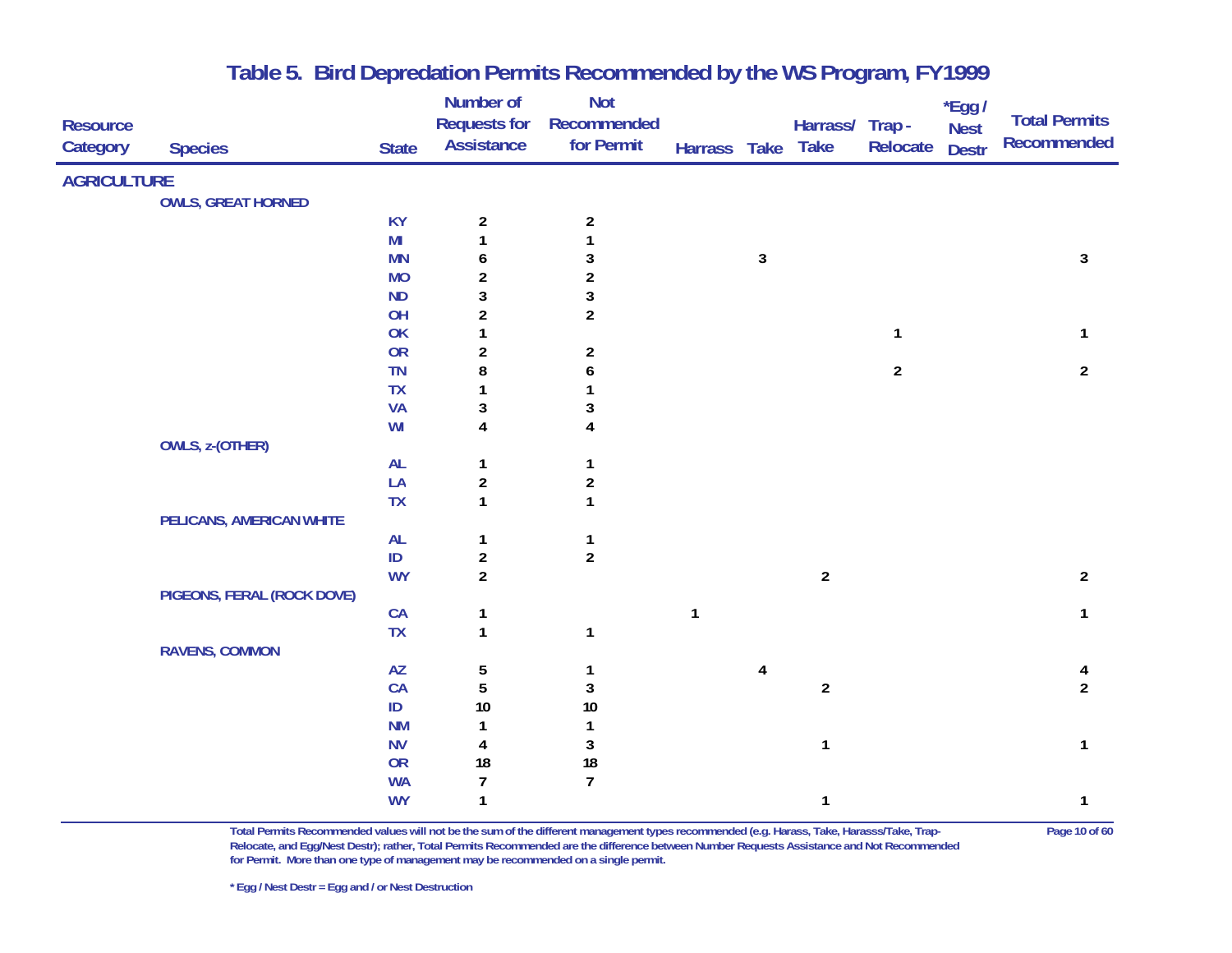|                    |                                  |                | Number of               | <b>Not</b>              |              |                  |          | $*$ Egg /    |                      |
|--------------------|----------------------------------|----------------|-------------------------|-------------------------|--------------|------------------|----------|--------------|----------------------|
| <b>Resource</b>    |                                  |                | <b>Requests for</b>     | Recommended             |              | Harrass/ Trap -  |          | <b>Nest</b>  | <b>Total Permits</b> |
| Category           | <b>Species</b>                   | <b>State</b>   | <b>Assistance</b>       | for Permit              | Harrass Take | <b>Take</b>      | Relocate | <b>Destr</b> | <b>Recommended</b>   |
| <b>AGRICULTURE</b> |                                  |                |                         |                         |              |                  |          |              |                      |
|                    | <b>ROBINS, AMERICAN</b>          |                |                         |                         |              |                  |          |              |                      |
|                    |                                  | CA             | $\mathbf 1$             |                         |              | $\mathbf{1}$     |          |              | 1                    |
|                    |                                  | $\sf ID$       | $\overline{\mathbf{c}}$ | $\overline{2}$          |              |                  |          |              |                      |
|                    |                                  | M <sub>l</sub> | 1                       | $\mathbf{1}$            |              |                  |          |              |                      |
|                    |                                  | <b>MO</b>      | 1                       |                         |              | $\mathbf{1}$     |          |              | $\mathbf{1}$         |
|                    |                                  | <b>OR</b>      | 17                      | 6                       |              | 11               |          |              | 11                   |
|                    |                                  | <b>WA</b>      | 17                      | 16                      |              | $\mathbf{1}$     |          |              | $\mathbf{1}$         |
|                    | SAPSUCKERS, YELLOW-BELLIED       |                |                         |                         |              |                  |          |              |                      |
|                    |                                  | TN             | $\mathbf{1}$            | $\mathbf{1}$            |              |                  |          |              |                      |
|                    | <b>SPARROWS, HOUSE/ENGLISH</b>   |                |                         |                         |              |                  |          |              |                      |
|                    |                                  | ND             | 4                       | $\overline{\mathbf{4}}$ |              |                  |          |              |                      |
|                    | <b>STARLINGS, EUROPEAN</b>       |                |                         |                         |              |                  |          |              |                      |
|                    |                                  | <b>KS</b>      | 1                       | 1                       |              |                  |          |              |                      |
|                    |                                  | MI             | 1                       | 1                       |              |                  |          |              |                      |
|                    |                                  | <b>NE</b>      | $\overline{\mathbf{c}}$ | $\boldsymbol{2}$        |              |                  |          |              |                      |
|                    |                                  | PA             | 4                       | 4                       |              |                  |          |              |                      |
|                    |                                  | <b>TX</b>      | 1                       | 1                       |              |                  |          |              |                      |
|                    |                                  | <b>WA</b>      | 185                     | 185                     |              |                  |          |              |                      |
|                    | STORK, WOOD                      |                |                         |                         |              |                  |          |              |                      |
|                    |                                  | GA             | $\mathbf{1}$            | $\mathbf{1}$            |              |                  |          |              |                      |
|                    | <b>SWANS, TUNDRA (WHISTLING)</b> |                |                         |                         |              |                  |          |              |                      |
|                    |                                  | NJ             | 1                       | $\mathbf{1}$            |              |                  |          |              |                      |
|                    |                                  | <b>WA</b>      | $\mathbf{1}$            | $\mathbf{1}$            |              |                  |          |              |                      |
|                    | <b>TURKEY, WILD (ALL)</b>        |                |                         |                         |              |                  |          |              |                      |
|                    |                                  | <b>ND</b>      | 1<br>146                | $\mathbf{1}$<br>146     |              |                  |          |              |                      |
|                    | <b>VULTURES, BLACK</b>           | WI             |                         |                         |              |                  |          |              |                      |
|                    |                                  | AL             | 1                       |                         |              | 1                |          |              | 1                    |
|                    |                                  | DE             | $\overline{\mathbf{c}}$ | $\boldsymbol{2}$        |              |                  |          |              |                      |
|                    |                                  | <b>MD</b>      | $\overline{1}$          | 5                       |              | $\boldsymbol{2}$ |          |              | $\overline{2}$       |
|                    |                                  | NC             | 3                       |                         |              | 3                |          |              | $\mathsf 3$          |
|                    |                                  | NJ             | 4                       | $\mathbf 3$             |              | 1                |          |              | 1                    |
|                    |                                  | <b>SC</b>      | 1                       |                         |              | 1                |          |              | 1                    |
|                    |                                  |                |                         |                         |              |                  |          |              |                      |

**Total Permits Recommended values will not be the sum of the different management types recommended (e.g. Harass, Take, Harasss/Take, Trap- Page 11 of 60 Relocate, and Egg/Nest Destr); rather, Total Permits Recommended are the difference between Number Requests Assistance and Not Recommended for Permit. More than one type of management may be recommended on a single permit.**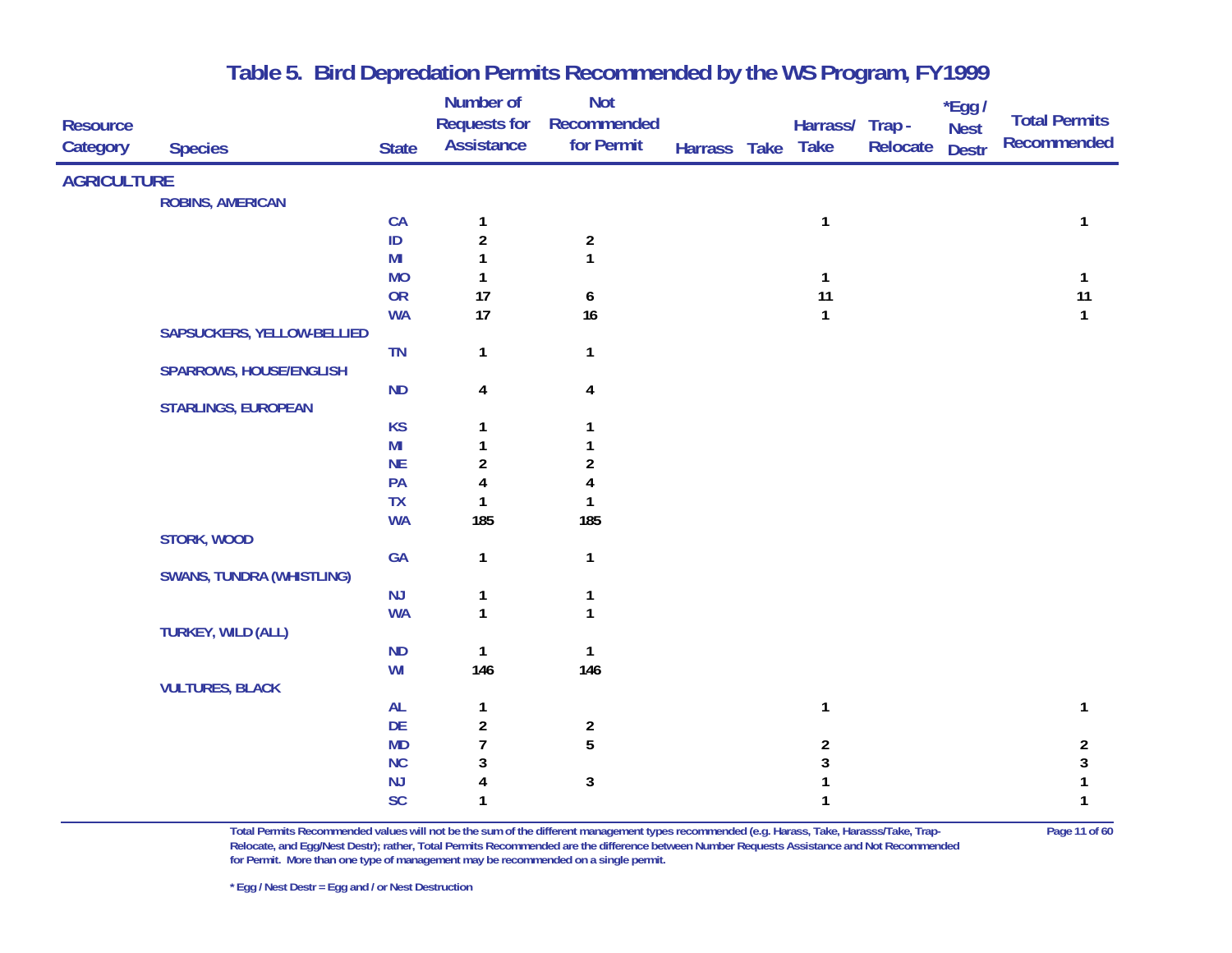| <b>Resource</b><br>Category                                                                                                                                                                                                          | <b>Species</b>                | <b>State</b>   | Number of<br><b>Requests for</b><br><b>Assistance</b> | <b>Not</b><br>Recommended<br>for Permit | Harrass Take   |    | Harrass/ Trap -<br><b>Take</b> | Relocate | $*$ Egg /<br><b>Nest</b><br><b>Destr</b> | <b>Total Permits</b><br><b>Recommended</b> |
|--------------------------------------------------------------------------------------------------------------------------------------------------------------------------------------------------------------------------------------|-------------------------------|----------------|-------------------------------------------------------|-----------------------------------------|----------------|----|--------------------------------|----------|------------------------------------------|--------------------------------------------|
| <b>AGRICULTURE</b>                                                                                                                                                                                                                   |                               |                |                                                       |                                         |                |    |                                |          |                                          |                                            |
|                                                                                                                                                                                                                                      | <b>VULTURES, BLACK</b>        |                |                                                       |                                         |                |    |                                |          |                                          |                                            |
|                                                                                                                                                                                                                                      |                               | <b>TN</b>      | 1                                                     | 1                                       |                |    |                                |          |                                          |                                            |
|                                                                                                                                                                                                                                      |                               | <b>TX</b>      | $\sqrt{5}$                                            | 5                                       |                |    |                                |          |                                          |                                            |
|                                                                                                                                                                                                                                      |                               | <b>VA</b>      | 27                                                    | 15                                      |                | 12 |                                |          |                                          | 12                                         |
|                                                                                                                                                                                                                                      | <b>VULTURES, TURKEY</b>       |                |                                                       |                                         |                |    |                                |          |                                          |                                            |
|                                                                                                                                                                                                                                      |                               | <b>KY</b>      | 1                                                     |                                         |                |    | $\mathbf{1}$                   |          |                                          | $\mathbf{1}$                               |
|                                                                                                                                                                                                                                      |                               | <b>VA</b>      | 1                                                     | 1                                       |                |    |                                |          |                                          |                                            |
|                                                                                                                                                                                                                                      |                               | VT             | 1                                                     | $\mathbf{1}$                            |                |    |                                |          |                                          |                                            |
|                                                                                                                                                                                                                                      | <b>VULTURES, z-(MIXED)</b>    |                |                                                       |                                         |                |    |                                |          |                                          |                                            |
|                                                                                                                                                                                                                                      |                               | GA             | 5                                                     | 5                                       |                |    |                                |          |                                          |                                            |
|                                                                                                                                                                                                                                      |                               | OH             | $\mathbf{1}$                                          |                                         |                |    |                                |          |                                          |                                            |
|                                                                                                                                                                                                                                      |                               | <b>TN</b>      | $\boldsymbol{2}$                                      | $\overline{c}$                          |                |    |                                |          |                                          |                                            |
|                                                                                                                                                                                                                                      |                               | <b>TX</b>      | 5                                                     |                                         |                |    | $\mathbf{1}$                   |          |                                          | 1                                          |
|                                                                                                                                                                                                                                      |                               | <b>VA</b>      | $\overline{2}$                                        | $\overline{2}$                          |                |    |                                |          |                                          |                                            |
|                                                                                                                                                                                                                                      | <b>WADING BIRDS (OTHER)</b>   |                |                                                       | 45                                      |                |    |                                |          |                                          |                                            |
|                                                                                                                                                                                                                                      | <b>WAXWINGS, CEDAR</b>        | LA             | 45                                                    |                                         |                |    |                                |          |                                          |                                            |
|                                                                                                                                                                                                                                      |                               | <b>CA</b>      | 4                                                     |                                         |                |    | 4                              |          |                                          | 4                                          |
|                                                                                                                                                                                                                                      |                               | LA             | $\boldsymbol{2}$                                      | $\overline{a}$                          |                |    |                                |          |                                          |                                            |
|                                                                                                                                                                                                                                      |                               | M <sub>l</sub> | 1                                                     |                                         |                |    |                                |          |                                          |                                            |
|                                                                                                                                                                                                                                      |                               | <b>ND</b>      |                                                       |                                         |                |    |                                |          |                                          |                                            |
|                                                                                                                                                                                                                                      |                               | <b>OR</b>      | 9                                                     |                                         |                |    | 9                              |          |                                          | 9                                          |
|                                                                                                                                                                                                                                      | WOODPECKERS, GOLDEN-FRONTED   |                |                                                       |                                         |                |    |                                |          |                                          |                                            |
|                                                                                                                                                                                                                                      |                               | <b>TX</b>      | 1                                                     | 1                                       |                |    |                                |          |                                          |                                            |
|                                                                                                                                                                                                                                      | <b>WOODPECKERS, z-(OTHER)</b> |                |                                                       |                                         |                |    |                                |          |                                          |                                            |
|                                                                                                                                                                                                                                      |                               | CA             | 1                                                     |                                         |                |    |                                |          |                                          |                                            |
|                                                                                                                                                                                                                                      |                               | <b>TX</b>      | $\mathbf{1}$                                          | $\mathbf{1}$                            |                |    |                                |          |                                          |                                            |
|                                                                                                                                                                                                                                      | <b>z-PASSERINES (OTHER)</b>   |                |                                                       |                                         |                |    |                                |          |                                          |                                            |
|                                                                                                                                                                                                                                      |                               | <b>OR</b>      | $\overline{\mathbf{c}}$                               | $\overline{a}$                          |                |    |                                |          |                                          |                                            |
|                                                                                                                                                                                                                                      |                               | <b>WA</b>      | 1                                                     |                                         |                |    |                                |          |                                          |                                            |
|                                                                                                                                                                                                                                      |                               | WI             | $\mathbf{1}$                                          | 1                                       |                |    |                                |          |                                          |                                            |
|                                                                                                                                                                                                                                      | <b>Total for AGRICULTURE</b>  |                | 3,448                                                 | 3,019                                   | $\overline{7}$ | 65 | 347                            | 9        | 50                                       | 429                                        |
| <u>and a straightful contract and the straight of the straight of the straight of the straight of the straight of the straight of the straight of the straight of the straight of the straight of the straight of the straight o</u> |                               |                |                                                       |                                         |                |    |                                |          |                                          |                                            |

#### **AQUACULTURE**

**Total Permits Recommended values will not be the sum of the different management types recommended (e.g. Harass, Take, Harasss/Take, Trap- Page 12 of 60 Relocate, and Egg/Nest Destr); rather, Total Permits Recommended are the difference between Number Requests Assistance and Not Recommended for Permit. More than one type of management may be recommended on a single permit.** 

**\* Egg / Nest Destr = Egg and / or Nest Destruction**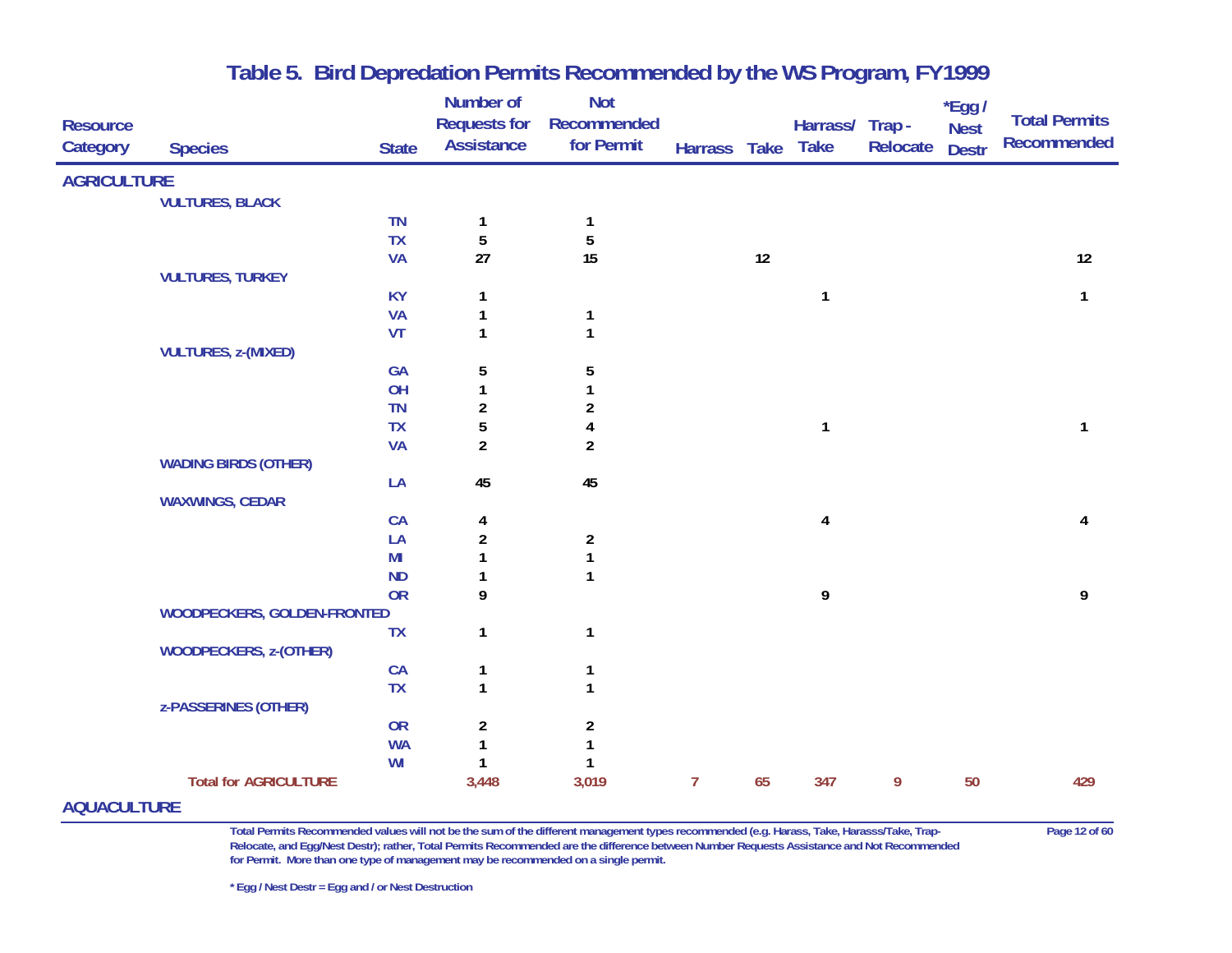| <b>Resource</b><br><b>Category</b> | <b>Species</b>                       | <b>State</b>    | <b>Number of</b><br><b>Requests for</b><br><b>Assistance</b> | <b>Not</b><br>Recommended<br>for Permit | Harrass Take Take |                | Harrass/ | Trap -<br>Relocate | *Egg /<br><b>Nest</b><br><b>Destr</b> | <b>Total Permits</b><br><b>Recommended</b> |
|------------------------------------|--------------------------------------|-----------------|--------------------------------------------------------------|-----------------------------------------|-------------------|----------------|----------|--------------------|---------------------------------------|--------------------------------------------|
| <b>AQUACULTURE</b>                 |                                      |                 |                                                              |                                         |                   |                |          |                    |                                       |                                            |
|                                    | <b>GRACKLES, COMMON</b>              |                 |                                                              |                                         |                   |                |          |                    |                                       |                                            |
|                                    | <b>GULLS, CALIFORNIA</b>             | CO              | $\overline{\mathbf{4}}$                                      | $\overline{2}$                          |                   | $\overline{2}$ |          |                    |                                       | $\overline{2}$                             |
|                                    |                                      | CO              | $\overline{7}$                                               |                                         |                   | $\overline{7}$ |          |                    |                                       | $\overline{7}$                             |
|                                    | <b>GULLS, RING-BILLED</b>            | CO              |                                                              |                                         |                   | 5              |          |                    |                                       | 5                                          |
|                                    | <b>GULLS, z-(OTHER)</b>              |                 | 5                                                            |                                         |                   |                |          |                    |                                       |                                            |
|                                    |                                      | CO              | 1                                                            |                                         |                   | $\mathbf{1}$   |          |                    |                                       | $\mathbf{1}$                               |
|                                    | <b>MAGPIES, BLACK-BILLED</b>         | CO              | 6                                                            | $\overline{\mathbf{4}}$                 |                   | $\overline{2}$ |          |                    |                                       | $\overline{2}$                             |
|                                    | <b>RAVENS, COMMON</b>                |                 |                                                              |                                         |                   |                |          |                    |                                       |                                            |
|                                    |                                      | CO              | 6                                                            | $\overline{5}$                          |                   | $\mathbf{1}$   |          |                    |                                       | $\mathbf{1}$                               |
|                                    | <b>Total for AQUACULTURE</b>         |                 | 29                                                           | 11                                      |                   | 18             |          |                    |                                       | 18                                         |
| <b>HEALTH &amp; SAFETY</b>         |                                      |                 |                                                              |                                         |                   |                |          |                    |                                       |                                            |
|                                    | <b>ALBATROSS (OTHER)</b>             | <b>AK</b>       | $\mathbf{1}$                                                 | $\mathbf{1}$                            |                   |                |          |                    |                                       |                                            |
|                                    | <b>ALBATROSS, LAYSAN</b>             |                 |                                                              |                                         |                   |                |          |                    |                                       |                                            |
|                                    |                                      | <b>AK</b>       | 1                                                            | 1                                       |                   |                |          |                    |                                       |                                            |
|                                    |                                      | $H\!I$          | $\overline{2}$                                               | $\overline{2}$                          |                   |                |          |                    |                                       |                                            |
|                                    | <b>BIRD, UNIDENTIFIABLE</b>          |                 |                                                              |                                         |                   |                |          |                    |                                       |                                            |
|                                    |                                      | <b>MO</b>       | 1                                                            | 1                                       |                   |                |          |                    |                                       |                                            |
|                                    | <b>BIRDS, UNIDENTIFIABLE</b>         | TX              | $\mathbf{3}$                                                 | $\overline{3}$                          |                   |                |          |                    |                                       |                                            |
|                                    |                                      | LA              | $\overline{2}$                                               | $\overline{2}$                          |                   |                |          |                    |                                       |                                            |
|                                    | <b>BLACKBIRDS, RED-WINGED</b>        |                 |                                                              |                                         |                   |                |          |                    |                                       |                                            |
|                                    |                                      | WI              | 4                                                            | 4                                       |                   |                |          |                    |                                       |                                            |
|                                    | <b>BLACKBIRDS, z-(MIXED SPECIES)</b> |                 |                                                              |                                         |                   |                |          |                    |                                       |                                            |
|                                    |                                      | <b>KS</b>       |                                                              |                                         |                   |                |          |                    |                                       |                                            |
|                                    |                                      | LA              | 5                                                            |                                         |                   |                |          |                    |                                       |                                            |
|                                    |                                      | <b>ND</b>       | 3                                                            |                                         |                   |                |          |                    |                                       |                                            |
|                                    |                                      | <b>NH</b>       |                                                              |                                         |                   |                |          |                    |                                       |                                            |
|                                    |                                      | OH<br><b>TX</b> | 6<br>39                                                      | 6<br>39                                 |                   |                |          |                    |                                       |                                            |
|                                    |                                      |                 |                                                              |                                         |                   |                |          |                    |                                       |                                            |

**Total Permits Recommended values will not be the sum of the different management types recommended (e.g. Harass, Take, Harasss/Take, Trap- Page 13 of 60 Relocate, and Egg/Nest Destr); rather, Total Permits Recommended are the difference between Number Requests Assistance and Not Recommended for Permit. More than one type of management may be recommended on a single permit.**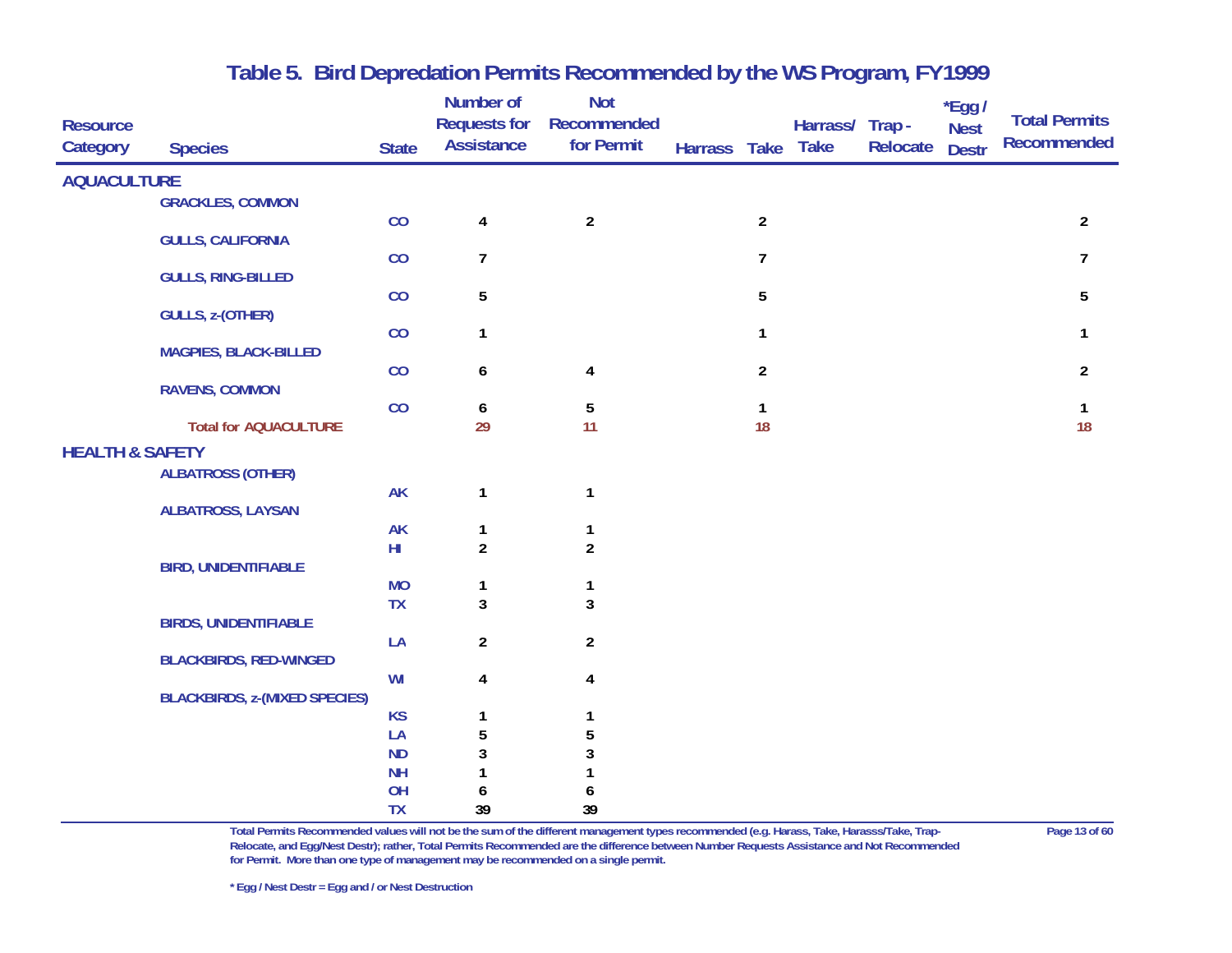| <b>Resource</b>            |                                      |              | Number of<br><b>Requests for</b> | <b>Not</b><br>Recommended |              | Harrass/ Trap -  |          | $*$ Egg /                   | <b>Total Permits</b> |
|----------------------------|--------------------------------------|--------------|----------------------------------|---------------------------|--------------|------------------|----------|-----------------------------|----------------------|
| Category                   | <b>Species</b>                       | <b>State</b> | <b>Assistance</b>                | for Permit                | Harrass Take | <b>Take</b>      | Relocate | <b>Nest</b><br><b>Destr</b> | <b>Recommended</b>   |
| <b>HEALTH &amp; SAFETY</b> |                                      |              |                                  |                           |              |                  |          |                             |                      |
|                            | <b>BLACKBIRDS, z-(MIXED SPECIES)</b> |              |                                  |                           |              |                  |          |                             |                      |
|                            |                                      | <b>VA</b>    | $\mathbf{1}$                     | $\mathbf{1}$              |              |                  |          |                             |                      |
|                            |                                      | <b>WA</b>    | $\overline{2}$                   | $\sqrt{2}$                |              |                  |          |                             |                      |
|                            |                                      | WI           | 4                                | 4                         |              |                  |          |                             |                      |
|                            | <b>BLACKBIRDS, z-(MIXED-SPECIES)</b> |              |                                  |                           |              |                  |          |                             |                      |
|                            |                                      | <b>AL</b>    | 13                               | 13                        |              |                  |          |                             |                      |
|                            | <b>BLACKBIRDS, z-(OTHER)</b>         |              |                                  |                           |              |                  |          |                             |                      |
|                            |                                      | <b>VA</b>    | $\overline{\mathbf{c}}$          | $\overline{a}$            |              |                  |          |                             |                      |
|                            |                                      | WI           | $\overline{3}$                   | 3                         |              |                  |          |                             |                      |
|                            | <b>CARDINALS, NORTHERN</b>           |              |                                  |                           |              |                  |          |                             |                      |
|                            |                                      | <b>MD</b>    | 7                                | 7                         |              |                  |          |                             |                      |
|                            |                                      | <b>NH</b>    | $\mathbf{1}$                     |                           |              |                  |          |                             |                      |
|                            |                                      | OK           |                                  |                           |              |                  |          |                             |                      |
|                            |                                      | <b>TN</b>    |                                  |                           |              |                  |          |                             |                      |
|                            |                                      | <b>TX</b>    | 3                                | 3                         |              |                  |          |                             |                      |
|                            |                                      | WI           | 8                                | 8                         |              |                  |          |                             |                      |
|                            | <b>CATBIRDS, GRAY</b>                |              |                                  |                           |              |                  |          |                             |                      |
|                            |                                      | <b>MD</b>    | 3                                | 3                         |              |                  |          |                             |                      |
|                            |                                      | <b>TX</b>    | $\mathbf{1}$                     | 1                         |              |                  |          |                             |                      |
|                            | <b>COOTS, AMERICAN</b>               | CA           |                                  |                           |              |                  |          |                             |                      |
|                            |                                      | <b>NV</b>    | $\overline{\mathbf{c}}$<br>11    | $\boldsymbol{2}$<br>5     |              | $\boldsymbol{6}$ |          |                             | $\boldsymbol{6}$     |
|                            |                                      | <b>WA</b>    | $\mathbf{1}$                     | 1                         |              |                  |          |                             |                      |
|                            | <b>CORMORANTS, (OTHER)</b>           |              |                                  |                           |              |                  |          |                             |                      |
|                            |                                      | <b>AK</b>    | $\overline{2}$                   | $\overline{2}$            |              |                  |          |                             |                      |
|                            | <b>CORMORANTS, DOUBLE-CRESTED</b>    |              |                                  |                           |              |                  |          |                             |                      |
|                            |                                      | <b>AK</b>    | 1                                | $\mathbf{1}$              |              |                  |          |                             |                      |
|                            |                                      | CA           | $\mathbf{3}$                     | 3                         |              |                  |          |                             |                      |
|                            |                                      | <b>TX</b>    | $\mathbf{1}$                     | 1                         |              |                  |          |                             |                      |
|                            | <b>COWBIRDS, BROWN-HEADED</b>        |              |                                  |                           |              |                  |          |                             |                      |
|                            |                                      | <b>WA</b>    | $\overline{\mathbf{c}}$          | $\overline{2}$            |              |                  |          |                             |                      |
|                            | <b>CRANES, SANDHILL</b>              |              |                                  |                           |              |                  |          |                             |                      |
|                            |                                      | <b>AK</b>    | $\mathbf{1}$                     | $\mathbf{1}$              |              |                  |          |                             |                      |
|                            |                                      |              |                                  |                           |              |                  |          |                             |                      |

**Total Permits Recommended values will not be the sum of the different management types recommended (e.g. Harass, Take, Harasss/Take, Trap- Page 14 of 60 Relocate, and Egg/Nest Destr); rather, Total Permits Recommended are the difference between Number Requests Assistance and Not Recommended for Permit. More than one type of management may be recommended on a single permit.**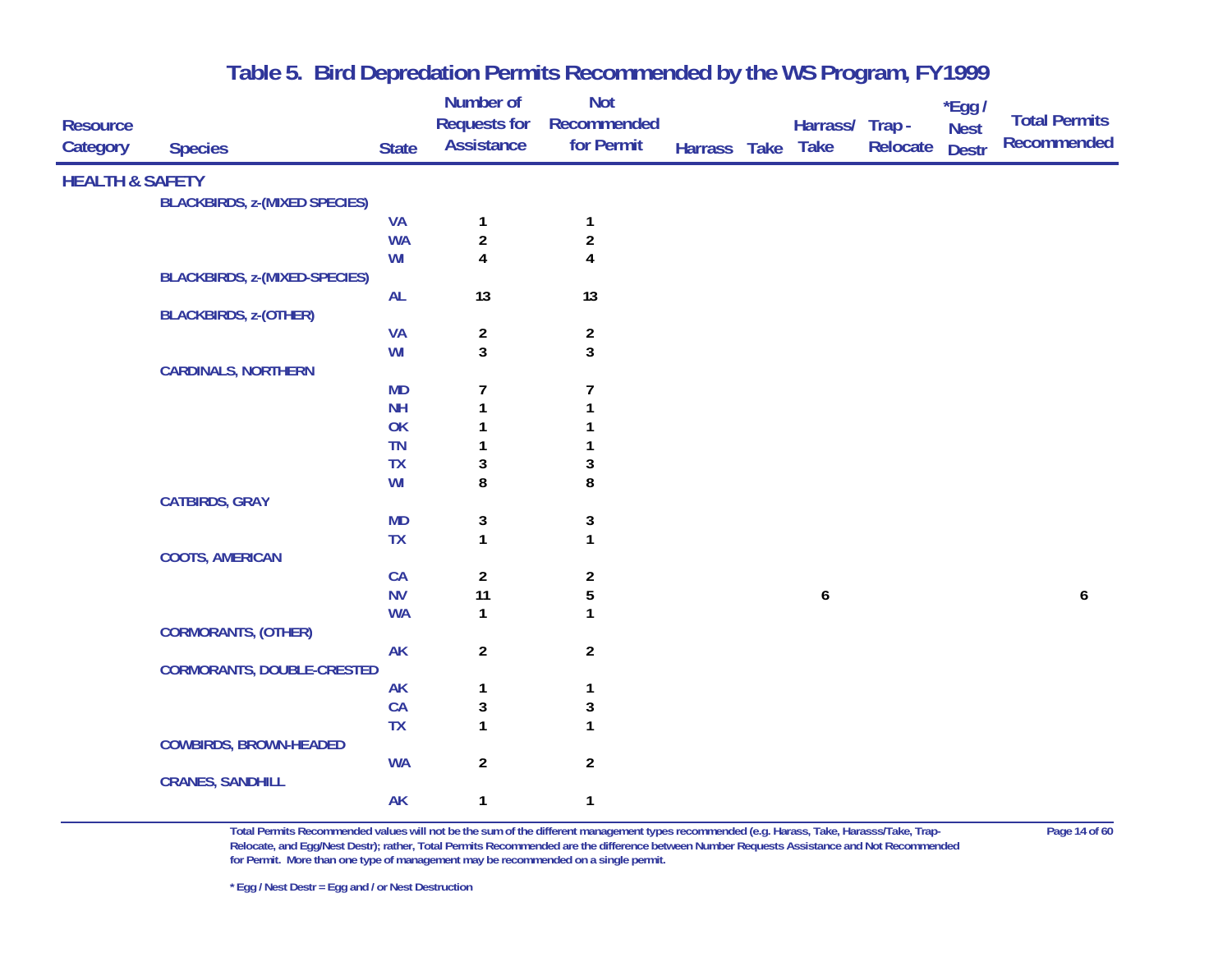|                            |                         |                                   | Number of           | <b>Not</b>     |              |              |                 |          | $*$ Egg /    |                      |
|----------------------------|-------------------------|-----------------------------------|---------------------|----------------|--------------|--------------|-----------------|----------|--------------|----------------------|
| <b>Resource</b>            |                         |                                   | <b>Requests for</b> | Recommended    |              |              | Harrass/ Trap - |          | <b>Nest</b>  | <b>Total Permits</b> |
| Category                   | <b>Species</b>          | <b>State</b>                      | <b>Assistance</b>   | for Permit     | Harrass Take |              | <b>Take</b>     | Relocate | <b>Destr</b> | Recommended          |
| <b>HEALTH &amp; SAFETY</b> |                         |                                   |                     |                |              |              |                 |          |              |                      |
|                            | <b>CRANES, SANDHILL</b> |                                   |                     |                |              |              |                 |          |              |                      |
|                            |                         | TN                                | $\mathbf{1}$        | $\mathbf{1}$   |              |              |                 |          |              |                      |
|                            | CROWS, (OTHER)          |                                   |                     |                |              |              |                 |          |              |                      |
|                            |                         | <b>AK</b>                         | 6                   | 6              |              |              |                 |          |              |                      |
|                            | <b>CROWS, AMERICAN</b>  |                                   |                     |                |              |              |                 |          |              |                      |
|                            |                         | <b>AK</b>                         |                     | 1              |              |              |                 |          |              |                      |
|                            |                         | CA                                |                     | 1              |              |              |                 |          |              |                      |
|                            |                         | IA                                | 3                   | $\mathbf{3}$   |              |              |                 |          |              |                      |
|                            |                         | $\ensuremath{\mathsf{IL}}\xspace$ |                     |                | $\mathbf{1}$ |              | $\mathbf{1}$    |          |              | 1                    |
|                            |                         | IN                                |                     | $\mathbf{1}$   |              |              |                 |          |              |                      |
|                            |                         | MD                                | 45                  | 45             |              |              |                 |          |              |                      |
|                            |                         | M <sub>l</sub>                    | 1                   | $\mathbf{1}$   |              |              |                 |          |              |                      |
|                            |                         | <b>MO</b>                         | 1                   |                |              |              |                 |          |              |                      |
|                            |                         | <b>ND</b>                         | 1                   |                |              |              |                 |          |              |                      |
|                            |                         | NJ                                | $\overline{2}$      | $\overline{c}$ |              |              |                 |          |              |                      |
|                            |                         | OH                                | 3                   | 3              |              |              |                 |          |              |                      |
|                            |                         | OR                                | 1                   | 1              |              |              |                 |          |              |                      |
|                            |                         | TX                                | 3                   | 3              |              |              |                 |          |              |                      |
|                            |                         | <b>VA</b>                         | 1                   |                |              |              |                 |          |              |                      |
|                            |                         | VT                                | 1                   |                |              |              |                 |          |              |                      |
|                            |                         | <b>WA</b>                         | 6                   | 6              |              |              |                 |          |              |                      |
|                            |                         | WI                                | 18                  | 18             |              |              |                 |          |              |                      |
|                            |                         | <b>WY</b>                         | $\mathbf{1}$        |                | $\mathbf{1}$ |              |                 |          |              | 1                    |
|                            | <b>DOVE, MOURNING</b>   |                                   |                     |                |              |              |                 |          |              |                      |
|                            |                         | AL                                |                     | $\mathbf{1}$   |              |              |                 |          |              |                      |
|                            |                         | CA                                |                     |                |              |              | $\mathbf{1}$    |          |              |                      |
|                            |                         | $\sf IN$                          |                     | $\mathbf 3$    |              | $\mathbf{1}$ |                 |          |              |                      |
|                            |                         | <b>KS</b>                         |                     |                |              |              | $\mathbf{1}$    |          |              |                      |
|                            |                         | LA                                |                     | $\mathbf{1}$   |              |              |                 |          |              |                      |
|                            |                         | <b>MO</b>                         |                     |                |              |              |                 |          |              |                      |
|                            |                         | $\sf NE$                          |                     |                |              |              |                 |          |              |                      |
|                            |                         | OH                                |                     |                |              |              |                 |          |              |                      |
|                            |                         | <b>TX</b>                         | 1                   | $\mathbf{1}$   |              |              |                 |          |              |                      |

**Total Permits Recommended values will not be the sum of the different management types recommended (e.g. Harass, Take, Harasss/Take, Trap- Page 15 of 60 Relocate, and Egg/Nest Destr); rather, Total Permits Recommended are the difference between Number Requests Assistance and Not Recommended for Permit. More than one type of management may be recommended on a single permit.**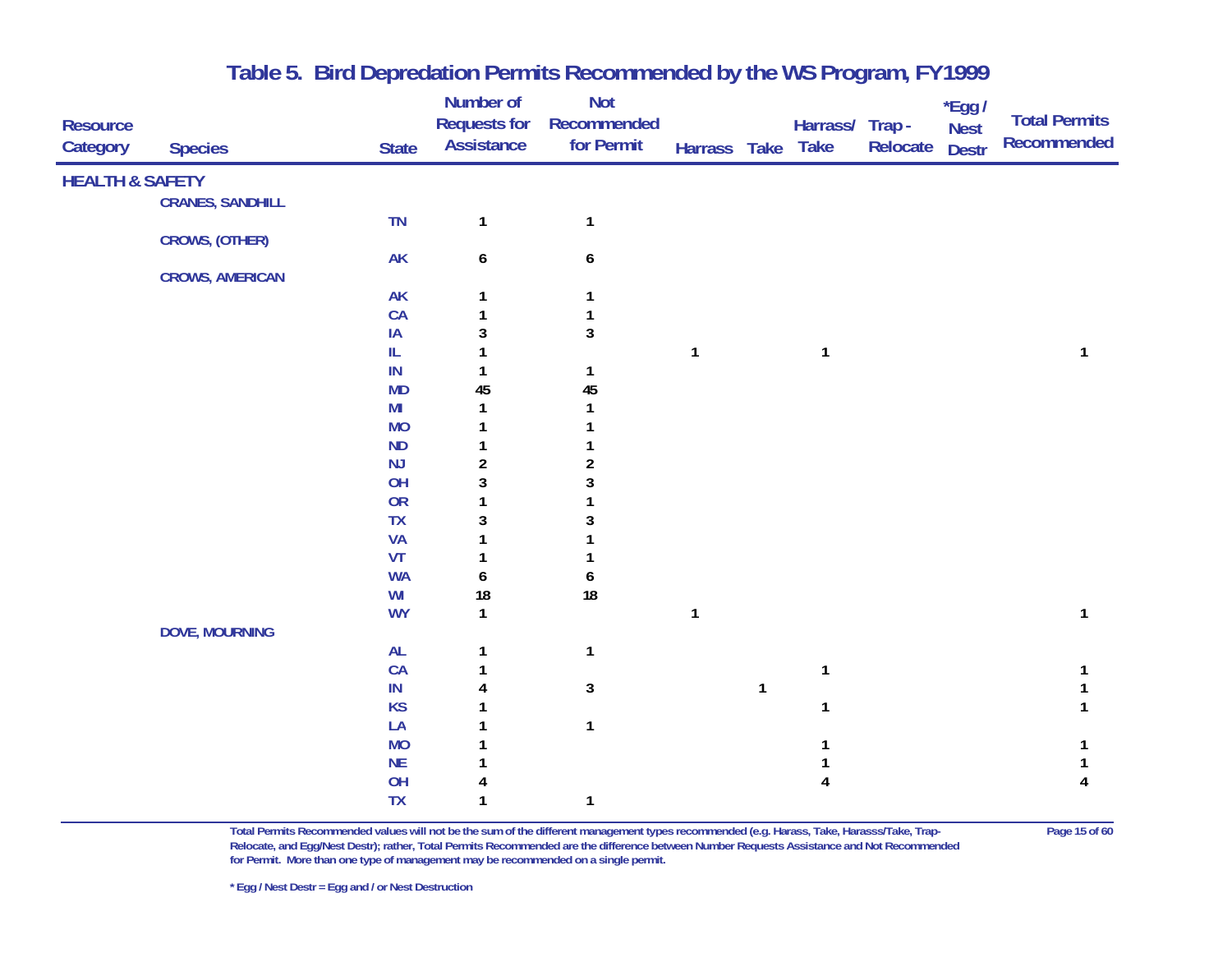| <b>Resource</b><br>Category | <b>Species</b>                       | <b>State</b>           | Number of<br><b>Requests for</b><br><b>Assistance</b> | <b>Not</b><br>Recommended<br>for Permit | Harrass Take | Harrass/ Trap -<br><b>Take</b> | Relocate | *Egg /<br><b>Nest</b><br><b>Destr</b> | <b>Total Permits</b><br>Recommended |
|-----------------------------|--------------------------------------|------------------------|-------------------------------------------------------|-----------------------------------------|--------------|--------------------------------|----------|---------------------------------------|-------------------------------------|
| <b>HEALTH &amp; SAFETY</b>  |                                      |                        |                                                       |                                         |              |                                |          |                                       |                                     |
|                             | <b>DOVE, MOURNING</b>                |                        |                                                       |                                         |              |                                |          |                                       |                                     |
|                             |                                      | <b>WA</b>              | $\mathbf{1}$                                          | $\mathbf{1}$                            |              |                                |          |                                       |                                     |
|                             |                                      | WI                     | $\mathbf{1}$                                          | 1                                       |              |                                |          |                                       |                                     |
|                             | DOVE, SPOTTED                        |                        |                                                       |                                         |              |                                |          |                                       |                                     |
|                             |                                      | $H\!I$                 | 8                                                     | 8                                       |              |                                |          |                                       |                                     |
|                             | <b>DOVE, ZEBRA</b>                   |                        |                                                       |                                         |              |                                |          |                                       |                                     |
|                             |                                      | ${\sf HI}$             | 9                                                     | 9                                       |              |                                |          |                                       |                                     |
|                             | DOVE, zz-(OTHER)                     |                        |                                                       |                                         |              |                                |          |                                       |                                     |
|                             | <b>DUCKS, DABBLING (OTHER)</b>       | <b>TX</b>              | 1                                                     | $\mathbf{1}$                            |              |                                |          |                                       |                                     |
|                             |                                      | <b>AK</b>              | 9                                                     | 9                                       |              |                                |          |                                       |                                     |
|                             |                                      | CA                     | $\overline{a}$                                        | $\overline{\mathbf{c}}$                 |              |                                |          |                                       |                                     |
|                             |                                      | LA                     | $\mathbf{1}$                                          | 1                                       |              |                                |          |                                       |                                     |
|                             |                                      | <b>MD</b>              | 3                                                     | 3                                       |              |                                |          |                                       |                                     |
|                             |                                      | <b>MN</b>              |                                                       |                                         |              | $\mathbf{1}$                   |          |                                       | $\mathbf{1}$                        |
|                             |                                      | <b>MO</b>              |                                                       | 1                                       |              |                                |          |                                       |                                     |
|                             |                                      | <b>NE</b>              |                                                       |                                         |              |                                |          |                                       |                                     |
|                             |                                      | <b>WA</b>              | 6                                                     | 6                                       |              |                                |          |                                       |                                     |
|                             | <b>DUCKS, DIVING (ALL)</b>           |                        |                                                       |                                         |              |                                |          |                                       |                                     |
|                             |                                      | <b>AK</b>              | 8                                                     | 8                                       |              |                                |          |                                       |                                     |
|                             |                                      | <b>WA</b>              | $\overline{2}$                                        | $\overline{2}$                          |              |                                |          |                                       |                                     |
|                             | <b>DUCKS, FERAL</b>                  |                        |                                                       |                                         |              |                                |          |                                       |                                     |
|                             |                                      | $H\!I$                 | 1                                                     | 1                                       |              |                                |          |                                       |                                     |
|                             |                                      | LA<br>SC               | $\mathbf{3}$<br>$\mathbf{1}$                          | 3                                       |              |                                |          |                                       |                                     |
|                             |                                      | <b>TX</b>              | 22                                                    | 1<br>$22\,$                             |              |                                |          |                                       |                                     |
|                             |                                      | WI                     | $\mathbf{1}$                                          | $\mathbf{1}$                            |              |                                |          |                                       |                                     |
|                             | <b>DUCKS, HAWAIIAN (T&amp;E)</b>     |                        |                                                       |                                         |              |                                |          |                                       |                                     |
|                             |                                      | $\mathsf{H}\mathsf{I}$ | $\mathbf{1}$                                          | $\mathbf{1}$                            |              |                                |          |                                       |                                     |
|                             | <b>DUCKS, SEA (EIDER/SCOTER/ETC)</b> |                        |                                                       |                                         |              |                                |          |                                       |                                     |
|                             |                                      | <b>AK</b>              | 5                                                     | $\overline{5}$                          |              |                                |          |                                       |                                     |
|                             | <b>EAGLES, BALD</b>                  |                        |                                                       |                                         |              |                                |          |                                       |                                     |
|                             |                                      | <b>AK</b>              | 8                                                     | 8                                       |              |                                |          |                                       |                                     |

**Total Permits Recommended values will not be the sum of the different management types recommended (e.g. Harass, Take, Harasss/Take, Trap- Page 16 of 60 Relocate, and Egg/Nest Destr); rather, Total Permits Recommended are the difference between Number Requests Assistance and Not Recommended for Permit. More than one type of management may be recommended on a single permit.**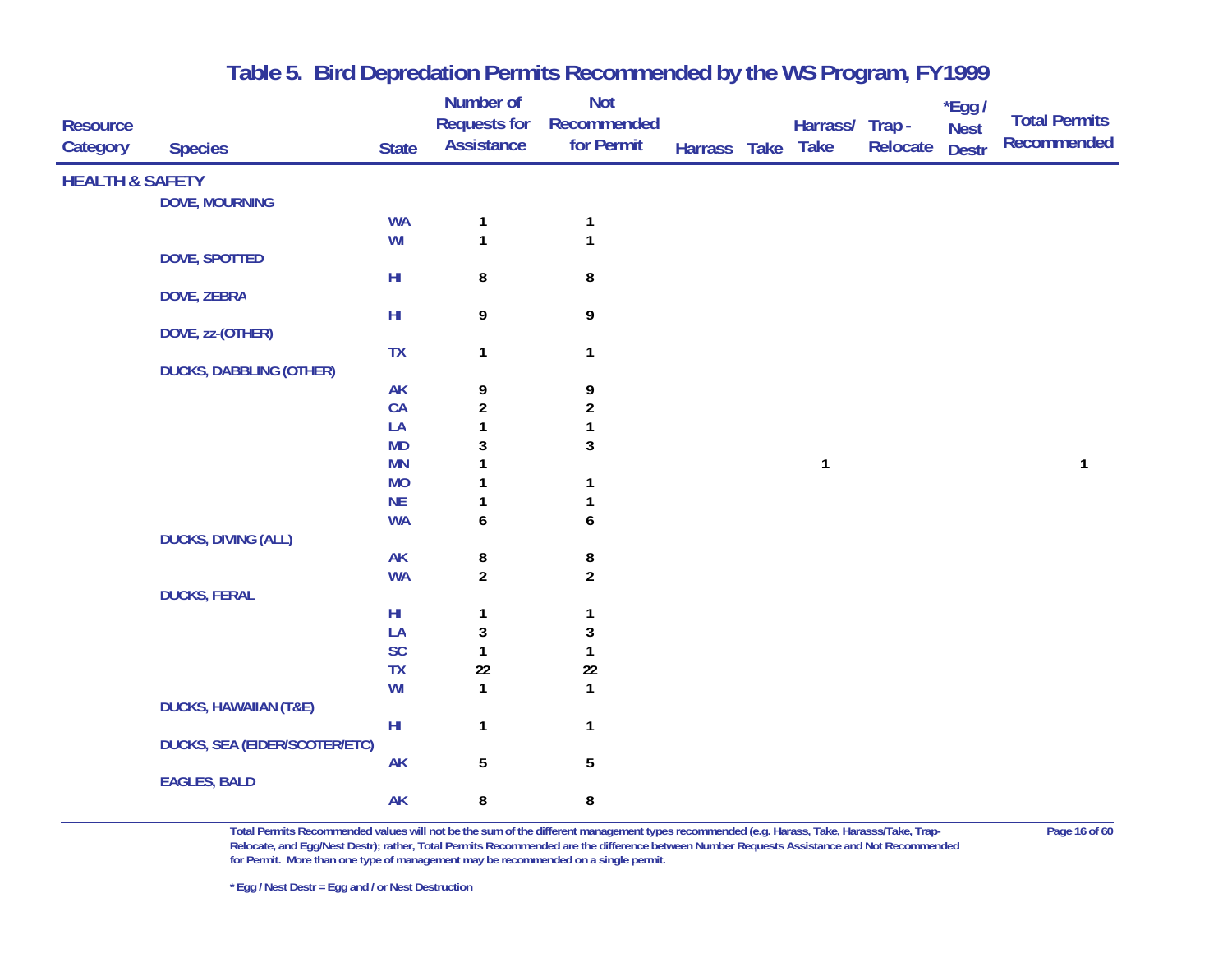| <b>Resource</b><br>Category | <b>Species</b>               | <b>State</b>    | <b>Number of</b><br><b>Requests for</b><br><b>Assistance</b> | <b>Not</b><br>Recommended<br>for Permit | Harrass Take Take |              | Harrass/ Trap - | Relocate | $*$ Egg /<br><b>Nest</b><br><b>Destr</b> | <b>Total Permits</b><br>Recommended |
|-----------------------------|------------------------------|-----------------|--------------------------------------------------------------|-----------------------------------------|-------------------|--------------|-----------------|----------|------------------------------------------|-------------------------------------|
| <b>HEALTH &amp; SAFETY</b>  |                              |                 |                                                              |                                         |                   |              |                 |          |                                          |                                     |
|                             | <b>EAGLES, BALD</b>          |                 |                                                              |                                         |                   |              |                 |          |                                          |                                     |
|                             |                              | <b>MD</b>       |                                                              |                                         |                   |              |                 |          |                                          |                                     |
|                             |                              | <b>WA</b>       | $\begin{array}{c} 2 \\ 2 \end{array}$                        | $\begin{array}{c} 2 \\ 2 \end{array}$   |                   |              |                 |          |                                          |                                     |
|                             |                              | WI              | 1                                                            | $\mathbf{1}$                            |                   |              |                 |          |                                          |                                     |
|                             | <b>EAGLES, GOLDEN</b>        |                 |                                                              |                                         |                   |              |                 |          |                                          |                                     |
|                             |                              | <b>AK</b>       | $\mathbf{1}$                                                 | $\mathbf{1}$                            |                   |              |                 |          |                                          |                                     |
|                             | <b>EGRETS, CATTLE</b>        |                 |                                                              |                                         |                   |              |                 |          |                                          |                                     |
|                             |                              | <b>AR</b>       | 8                                                            | $\overline{5}$                          |                   |              | $\mathbf{3}$    |          |                                          | $\mathbf{3}$                        |
|                             |                              | $H\!I$          | $10\,$                                                       | 10                                      |                   |              |                 |          |                                          |                                     |
|                             |                              | <b>KS</b>       | $\overline{2}$                                               |                                         |                   |              | $\mathbf{1}$    |          | $\mathbf{1}$                             | $\overline{a}$                      |
|                             |                              | OK<br><b>TX</b> | 29<br>29                                                     | 17<br>27                                |                   |              |                 |          | 12<br>$\overline{2}$                     | $12\,$                              |
|                             | <b>EGRETS, GREAT</b>         |                 |                                                              |                                         |                   |              |                 |          |                                          | $\overline{2}$                      |
|                             |                              | <b>KS</b>       | $\overline{2}$                                               |                                         |                   |              | $\mathbf{1}$    |          | $\mathbf{1}$                             | $\overline{2}$                      |
|                             | <b>EGRETS, SNOWY</b>         |                 |                                                              |                                         |                   |              |                 |          |                                          |                                     |
|                             |                              | GA              | $\mathbf{1}$                                                 |                                         |                   | $\mathbf{1}$ |                 |          |                                          | $\mathbf{1}$                        |
|                             |                              | <b>KS</b>       | $\boldsymbol{2}$                                             |                                         |                   |              | $\mathbf{1}$    |          | $\mathbf{1}$                             | $\overline{2}$                      |
|                             | <b>EGRETS/HERONS (MIXED)</b> |                 |                                                              |                                         |                   |              |                 |          |                                          |                                     |
|                             |                              | LA              | $\mathbf{1}$                                                 | $\mathbf{1}$                            |                   |              |                 |          |                                          |                                     |
|                             |                              | <b>TX</b>       | $\overline{3}$                                               | $\overline{2}$                          |                   |              |                 |          | $\mathbf{1}$                             | $\mathbf{1}$                        |
|                             | <b>EXOTIC BIRDS (OTHER)</b>  |                 |                                                              |                                         |                   |              |                 |          |                                          |                                     |
|                             |                              | $H\!I$          | $\mathbf{1}$                                                 | $\mathbf{1}$                            |                   |              |                 |          |                                          |                                     |
|                             |                              | WI              | $\boldsymbol{2}$                                             | $\overline{2}$                          |                   |              |                 |          |                                          |                                     |
|                             | <b>FALCONS (ALL)</b>         |                 |                                                              |                                         |                   |              |                 |          |                                          |                                     |
|                             |                              | AK              | 7                                                            | 7                                       |                   |              |                 |          |                                          |                                     |
|                             |                              | WI              | $\mathbf{1}$                                                 | $\mathbf{1}$                            |                   |              |                 |          |                                          |                                     |
|                             | <b>FINCHES, HOUSE</b>        |                 |                                                              |                                         |                   |              |                 |          |                                          |                                     |
|                             |                              | $H\!I$          | 6                                                            | 6                                       |                   |              |                 |          |                                          |                                     |
|                             |                              | <b>MD</b>       | $\mathbf{1}$                                                 | $\mathbf{1}$                            |                   |              |                 |          |                                          |                                     |
|                             |                              | <b>WA</b>       | 1                                                            | $\mathbf{1}$                            |                   |              |                 |          |                                          |                                     |
|                             | <b>FLICKERS, NORTHERN</b>    | <b>NV</b>       |                                                              |                                         |                   |              |                 |          |                                          |                                     |
|                             |                              | <b>WA</b>       | $\mathbf{1}$<br>3                                            | $\mathbf{1}$<br>3                       |                   |              |                 |          |                                          |                                     |
|                             |                              |                 |                                                              |                                         |                   |              |                 |          |                                          |                                     |

**Total Permits Recommended values will not be the sum of the different management types recommended (e.g. Harass, Take, Harasss/Take, Trap- Page 17 of 60 Relocate, and Egg/Nest Destr); rather, Total Permits Recommended are the difference between Number Requests Assistance and Not Recommended for Permit. More than one type of management may be recommended on a single permit.**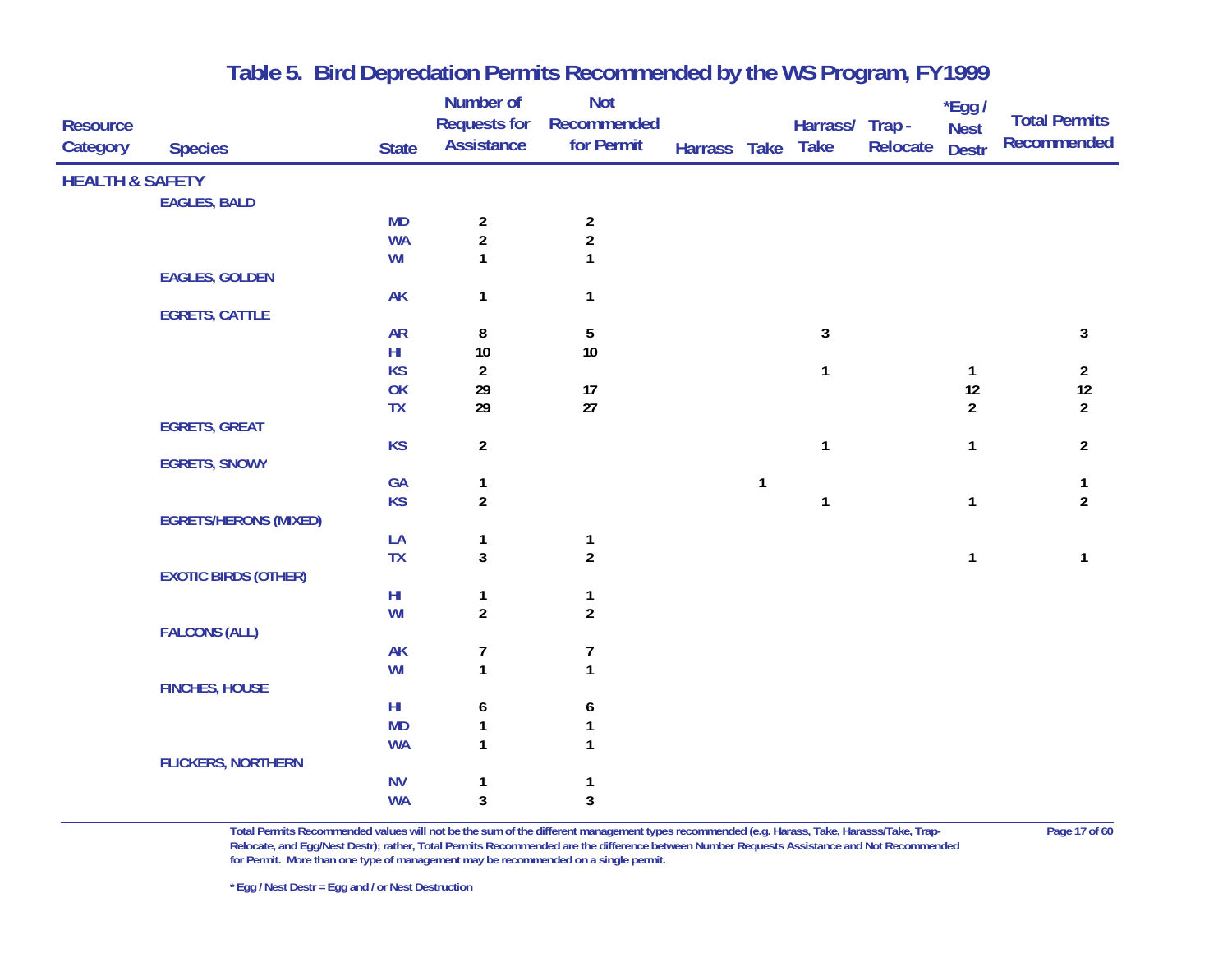| <b>Resource</b><br>Category | <b>Species</b>            | <b>State</b> | Number of<br><b>Requests for</b><br><b>Assistance</b> | <b>Not</b><br>Recommended<br>for Permit | Harrass Take Take |                         | Harrass/ Trap -         | Relocate     | $*$ Egg /<br><b>Nest</b><br><b>Destr</b> | <b>Total Permits</b><br>Recommended |
|-----------------------------|---------------------------|--------------|-------------------------------------------------------|-----------------------------------------|-------------------|-------------------------|-------------------------|--------------|------------------------------------------|-------------------------------------|
| <b>HEALTH &amp; SAFETY</b>  |                           |              |                                                       |                                         |                   |                         |                         |              |                                          |                                     |
|                             | <b>FOWL, PEA</b>          |              |                                                       |                                         |                   |                         |                         |              |                                          |                                     |
|                             |                           | CA           | $\mathbf{1}$                                          | $\mathbf{1}$                            |                   |                         |                         |              |                                          |                                     |
|                             | <b>FRIGATEBIRDS (ALL)</b> |              |                                                       |                                         |                   |                         |                         |              |                                          |                                     |
|                             |                           | $H\!I$       | 1                                                     | $\mathbf{1}$                            |                   |                         |                         |              |                                          |                                     |
|                             | <b>GEESE, CANADA</b>      |              |                                                       |                                         |                   |                         |                         |              |                                          |                                     |
|                             |                           | AK           | 8                                                     | 7                                       |                   |                         | 1                       |              |                                          | 1                                   |
|                             |                           | AL           | $\overline{7}$                                        | $\overline{7}$                          |                   |                         |                         |              |                                          |                                     |
|                             |                           | CA           | 8                                                     | 6                                       |                   |                         | 1                       |              | $\mathbf{1}$                             | $\overline{a}$                      |
|                             |                           | CT           | 26                                                    | 23                                      |                   | 3                       |                         |              |                                          | $\mathbf{3}$                        |
|                             |                           | DE           | 11                                                    | $\pmb{6}$                               |                   |                         | $\overline{\mathbf{4}}$ |              | $5\phantom{.0}$                          | 5                                   |
|                             |                           | IA           | $\overline{a}$                                        | $\overline{2}$                          |                   |                         |                         |              |                                          |                                     |
|                             |                           | IL           | 37                                                    | 25                                      | 12                |                         | 12                      |              | $10\,$                                   | 12                                  |
|                             |                           | IN           | $\overline{7}$                                        | $\mathbf{3}$                            |                   | $\overline{\mathbf{4}}$ |                         |              |                                          | $\overline{\mathbf{4}}$             |
|                             |                           | <b>KS</b>    | $\mathfrak z$                                         |                                         |                   | $\mathbf{1}$            | $\mathbf{1}$            |              | $\mathbf{1}$                             | $\sqrt{3}$                          |
|                             |                           | <b>KY</b>    | $\overline{2}$                                        | $\mathbf{1}$                            |                   |                         | $\mathbf{1}$            |              |                                          | 1                                   |
|                             |                           | LA           | $\mathbf{1}$                                          | $\mathbf{1}$                            |                   |                         |                         |              |                                          |                                     |
|                             |                           | <b>MD</b>    | 80                                                    | 74                                      |                   |                         | 6                       |              | 6                                        | 6                                   |
|                             |                           | MI           | $\overline{7}$                                        | 5                                       |                   |                         |                         | $\mathbf{1}$ | $\mathbf{1}$                             | $\boldsymbol{2}$                    |
|                             |                           | <b>MN</b>    | 8                                                     |                                         |                   |                         | 8                       |              |                                          | 8                                   |
|                             |                           | <b>MO</b>    | 50                                                    | $40\,$                                  |                   |                         | $\overline{2}$          |              | 8                                        | 10                                  |
|                             |                           | <b>ND</b>    | $\mathbf{1}$                                          | $\mathbf{1}$                            |                   |                         |                         |              |                                          |                                     |
|                             |                           | <b>NE</b>    | $\mathbf{1}$                                          |                                         |                   |                         | $\mathbf{1}$            |              |                                          | $\mathbf{1}$                        |
|                             |                           | <b>NH</b>    | $\mathbf{1}$                                          | $\mathbf{1}$                            |                   |                         |                         |              |                                          |                                     |
|                             |                           | NJ           | 106                                                   | 88                                      |                   |                         | $\mathbf{3}$            |              | 18                                       | 18                                  |
|                             |                           | <b>NV</b>    | 14                                                    | 14                                      |                   |                         |                         |              |                                          |                                     |
|                             |                           | <b>NY</b>    | 23                                                    | 18                                      |                   | $\overline{2}$          | $\mathbf{3}$            |              |                                          | 5                                   |
|                             |                           | OH           | ${\bf 28}$                                            | 13                                      |                   |                         | 15                      |              | $\overline{7}$                           | 15                                  |
|                             |                           | OK           | 5                                                     | $5\,$                                   |                   |                         |                         |              |                                          |                                     |
|                             |                           | OR           | $\overline{a}$                                        | $\overline{2}$                          |                   |                         |                         |              |                                          |                                     |
|                             |                           | PA           | $\mathbf{1}$                                          | $\mathbf{1}$                            |                   | $\mathbf{1}$            |                         |              |                                          |                                     |
|                             |                           | SC           | 5                                                     | 5                                       |                   |                         |                         |              |                                          |                                     |
|                             |                           | <b>SD</b>    | $\overline{\mathbf{c}}$                               | $\boldsymbol{2}$                        |                   |                         |                         |              |                                          |                                     |
|                             |                           | <b>TN</b>    | 32                                                    | 32                                      |                   |                         |                         |              |                                          |                                     |

**Total Permits Recommended values will not be the sum of the different management types recommended (e.g. Harass, Take, Harasss/Take, Trap- Page 18 of 60 Relocate, and Egg/Nest Destr); rather, Total Permits Recommended are the difference between Number Requests Assistance and Not Recommended for Permit. More than one type of management may be recommended on a single permit.**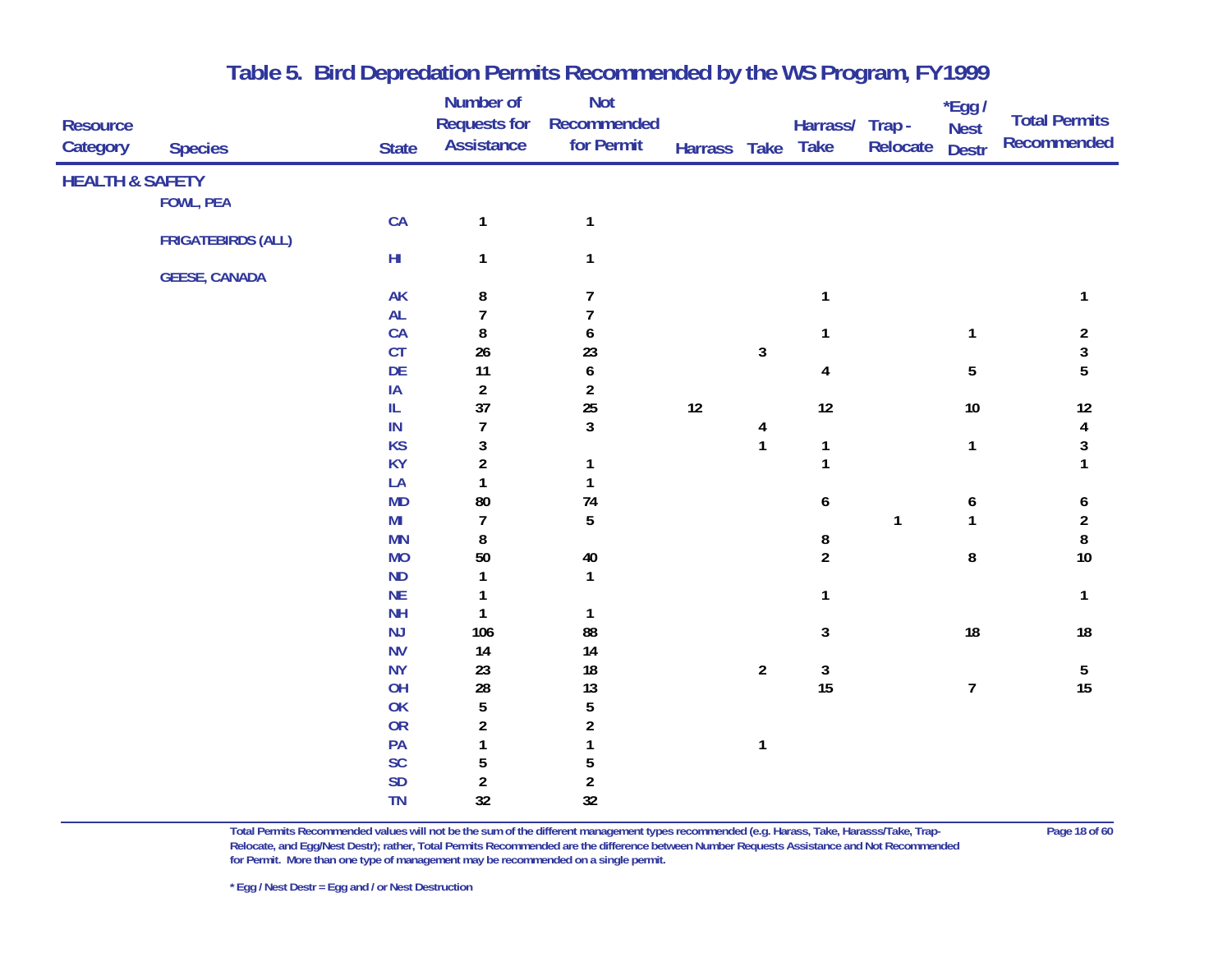| <b>Resource</b><br>Category | <b>Species</b>                    | <b>State</b> | <b>Number of</b><br><b>Requests for</b><br><b>Assistance</b> | <b>Not</b><br>Recommended<br>for Permit | Harrass Take Take |            | Harrass/ Trap - | Relocate       | *Egg /<br><b>Nest</b><br><b>Destr</b> | <b>Total Permits</b><br><b>Recommended</b> |
|-----------------------------|-----------------------------------|--------------|--------------------------------------------------------------|-----------------------------------------|-------------------|------------|-----------------|----------------|---------------------------------------|--------------------------------------------|
| <b>HEALTH &amp; SAFETY</b>  |                                   |              |                                                              |                                         |                   |            |                 |                |                                       |                                            |
|                             | <b>GEESE, CANADA</b>              |              |                                                              |                                         |                   |            |                 |                |                                       |                                            |
|                             |                                   | <b>TX</b>    | $\mathbf{3}$                                                 | 3                                       |                   |            |                 |                |                                       |                                            |
|                             |                                   | <b>VA</b>    | 48                                                           | 42                                      |                   | $\sqrt{3}$ |                 |                | 6                                     | 6                                          |
|                             |                                   | <b>VT</b>    | $\overline{2}$                                               | $\overline{a}$                          |                   |            |                 |                |                                       |                                            |
|                             |                                   | <b>WA</b>    | 82                                                           | 82                                      |                   |            |                 |                |                                       |                                            |
|                             |                                   | WI           | 85                                                           | $62\,$                                  |                   |            | $\mathbf{1}$    | $\overline{2}$ | $20\,$                                | 23                                         |
|                             |                                   | <b>WV</b>    | 1                                                            | $\mathbf{1}$                            |                   |            |                 |                |                                       |                                            |
|                             | <b>GEESE, HAWAIIAN (T&amp;E)</b>  |              |                                                              |                                         |                   |            |                 |                |                                       |                                            |
|                             |                                   | $H\!I$       | $\mathbf{1}$                                                 | $\mathbf{1}$                            |                   |            |                 |                |                                       |                                            |
|                             | <b>GEESE, SNOW</b>                |              |                                                              |                                         |                   |            |                 |                |                                       |                                            |
|                             |                                   | <b>AK</b>    | 3                                                            | $\sqrt{3}$                              |                   |            |                 |                |                                       |                                            |
|                             |                                   | <b>MO</b>    | $\overline{2}$                                               | $\overline{2}$                          |                   |            |                 |                |                                       |                                            |
|                             | <b>GEESE, WHITE-FRONTED (ALL)</b> |              |                                                              |                                         |                   |            |                 |                |                                       |                                            |
|                             |                                   | <b>AK</b>    | 6                                                            | $5\,$                                   |                   |            | $\mathbf{1}$    |                |                                       | $\mathbf{1}$                               |
|                             | GEESE, Z-(OTHER)                  |              |                                                              |                                         |                   |            |                 |                |                                       |                                            |
|                             |                                   | LA           | $\mathbf{1}$                                                 | $\mathbf{1}$                            |                   |            |                 |                |                                       |                                            |
|                             |                                   | <b>MD</b>    | $\mathbf{1}$                                                 | $\mathbf{1}$                            |                   |            |                 |                |                                       |                                            |
|                             | <b>GRACKLES, BOAT-TAILED</b>      |              |                                                              |                                         |                   |            |                 |                |                                       |                                            |
|                             |                                   | <b>TX</b>    | 3                                                            | $\mathbf{3}$                            |                   |            |                 |                |                                       |                                            |
|                             | <b>GRACKLES, COMMON</b>           |              |                                                              |                                         |                   |            |                 |                |                                       |                                            |
|                             |                                   | <b>MD</b>    | 4                                                            | 4                                       |                   |            |                 |                |                                       |                                            |
|                             |                                   | <b>NH</b>    | $\mathbf{1}$                                                 | 1                                       |                   |            |                 |                |                                       |                                            |
|                             |                                   | OH           | $\mathbf{1}$                                                 | 1                                       |                   |            |                 |                |                                       |                                            |
|                             |                                   | TX           | 31                                                           | 31                                      |                   |            |                 |                |                                       |                                            |
|                             |                                   | WI           | $\mathbf{1}$                                                 | $\mathbf{1}$                            |                   |            |                 |                |                                       |                                            |
|                             | <b>GRACKLES, GREAT-TAILED</b>     |              |                                                              |                                         |                   |            |                 |                |                                       |                                            |
|                             |                                   | <b>TX</b>    | 18                                                           | 18                                      |                   |            |                 |                |                                       |                                            |
|                             | <b>GREBES (ALL)</b>               |              |                                                              |                                         |                   |            |                 |                |                                       |                                            |
|                             |                                   | <b>AK</b>    | 3                                                            | 3                                       |                   |            |                 |                |                                       |                                            |
|                             | <b>GULLS, CALIFORNIA</b>          |              |                                                              |                                         |                   |            |                 |                |                                       |                                            |
|                             |                                   | ID           | 1                                                            | $\mathbf{1}$                            |                   |            |                 |                |                                       |                                            |
|                             |                                   | <b>NV</b>    | 1                                                            |                                         |                   |            | 1               |                |                                       | 1                                          |
|                             |                                   | <b>OR</b>    | $\mathbf{1}$                                                 |                                         |                   |            | $\mathbf{1}$    |                | $\mathbf{1}$                          | $\mathbf{1}$                               |

**Total Permits Recommended values will not be the sum of the different management types recommended (e.g. Harass, Take, Harasss/Take, Trap- Page 19 of 60 Relocate, and Egg/Nest Destr); rather, Total Permits Recommended are the difference between Number Requests Assistance and Not Recommended for Permit. More than one type of management may be recommended on a single permit.**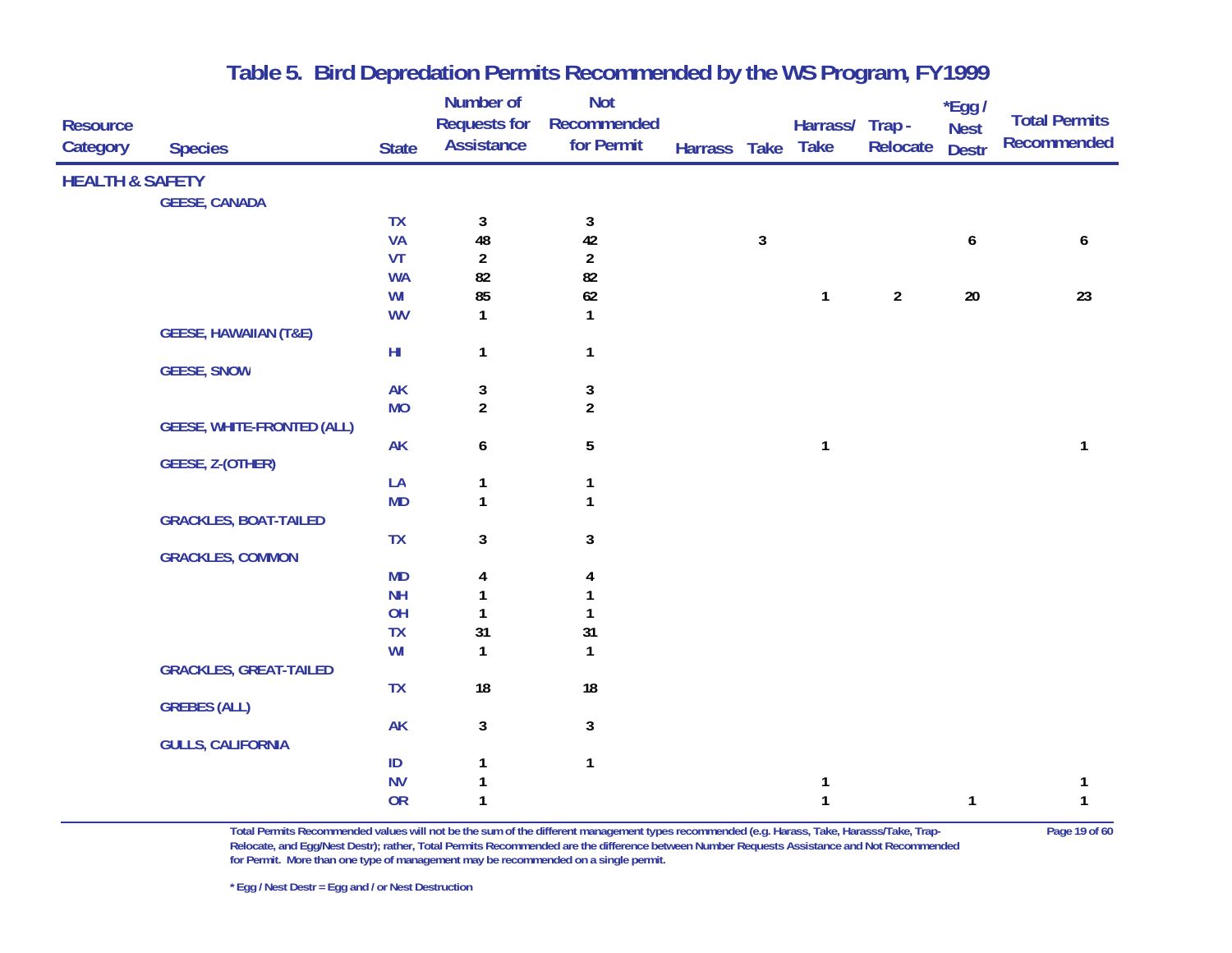|                            |                               |                        | Number of               | Not                 |              |              |                  |          | $*$ Egg /               | <b>Total Permits</b> |
|----------------------------|-------------------------------|------------------------|-------------------------|---------------------|--------------|--------------|------------------|----------|-------------------------|----------------------|
| <b>Resource</b>            |                               |                        | <b>Requests for</b>     | Recommended         |              |              | Harrass/ Trap -  |          | <b>Nest</b>             | <b>Recommended</b>   |
| Category                   | <b>Species</b>                | <b>State</b>           | <b>Assistance</b>       | for Permit          | Harrass Take |              | <b>Take</b>      | Relocate | <b>Destr</b>            |                      |
| <b>HEALTH &amp; SAFETY</b> |                               |                        |                         |                     |              |              |                  |          |                         |                      |
|                            | <b>GULLS, CALIFORNIA</b>      |                        |                         |                     |              |              |                  |          |                         |                      |
|                            |                               | UT                     | $\mathbf{1}$            | $\mathbf{1}$        |              |              |                  |          |                         |                      |
|                            |                               | <b>WA</b>              | $\overline{a}$          | $\overline{2}$      |              |              |                  |          |                         |                      |
|                            | <b>GULLS, FRANKLIN'S</b>      |                        |                         |                     |              |              |                  |          |                         |                      |
|                            |                               | <b>KS</b>              | 1                       |                     |              |              | 1                |          |                         | 1                    |
|                            |                               | ND                     | $\mathbf{1}$            | $\mathbf{1}$        |              |              |                  |          |                         |                      |
|                            |                               | NE                     | $\mathbf{1}$            |                     |              |              | 1                |          |                         | 1                    |
|                            | <b>GULLS, GLAUCOUS-WINGED</b> |                        |                         |                     |              |              |                  |          |                         |                      |
|                            |                               | AK                     | 7                       | $\overline{7}$      |              |              |                  |          |                         |                      |
|                            |                               | <b>WA</b>              | $\overline{a}$          | $\overline{2}$      |              |              |                  |          |                         |                      |
|                            | <b>GULLS, HERRING</b>         |                        |                         |                     |              |              |                  |          |                         |                      |
|                            |                               | <b>AK</b>              | 13                      | 13                  |              |              |                  |          |                         |                      |
|                            |                               | M <sub>l</sub>         | 13                      | 13                  |              |              |                  |          |                         |                      |
|                            |                               | <b>MN</b><br><b>NH</b> | 4                       |                     |              |              |                  |          |                         | 4<br>$\overline{2}$  |
|                            |                               | NJ                     | 4                       | $\overline{2}$<br>1 |              |              |                  |          | $\mathbf{1}$            |                      |
|                            |                               | OH                     | 6                       |                     |              |              | 6                |          | $\mathbf{1}$            | 6                    |
|                            |                               | WI                     | 1                       | $\mathbf{1}$        |              |              |                  |          |                         |                      |
|                            | <b>GULLS, LAUGHING</b>        |                        |                         |                     |              |              |                  |          |                         |                      |
|                            |                               | AL                     | $\mathbf{1}$            | 1                   |              |              |                  |          |                         |                      |
|                            |                               | LA                     | $\overline{\mathbf{c}}$ | $\overline{c}$      |              |              |                  |          |                         |                      |
|                            |                               | <b>TX</b>              | 1                       |                     |              |              |                  |          |                         |                      |
|                            |                               | <b>VA</b>              | 1                       |                     |              |              |                  |          |                         |                      |
|                            |                               | WI                     | 1                       | 1                   |              |              |                  |          |                         |                      |
|                            | <b>GULLS, RING-BILLED</b>     |                        |                         |                     |              |              |                  |          |                         |                      |
|                            |                               | CA                     | 1                       |                     |              |              |                  |          |                         |                      |
|                            |                               | $\mathsf{ID}$          | 4                       | 3                   |              |              | 1                |          |                         | $\mathbf{1}$         |
|                            |                               | ${\rm IL}$             | 14                      |                     | 13           |              | 13               |          | $\overline{\mathbf{c}}$ | 13                   |
|                            |                               | IN                     | $\mathbf{3}$            |                     |              | $\mathbf{1}$ |                  |          | $\mathbf{1}$            | $\overline{a}$       |
|                            |                               | <b>KS</b>              | $\overline{2}$          |                     |              |              | $\mathbf{1}$     |          |                         | $\mathbf{1}$         |
|                            |                               | <b>MD</b>              | $\mathbf{1}$            | 1                   |              |              |                  |          |                         |                      |
|                            |                               | M <sub>l</sub>         | 16                      | 13                  |              |              | 3                |          |                         | 3                    |
|                            |                               | <b>MN</b>              | 6                       |                     |              |              | $\boldsymbol{6}$ |          |                         | 6                    |
|                            |                               |                        |                         |                     |              |              |                  |          |                         |                      |

**Total Permits Recommended values will not be the sum of the different management types recommended (e.g. Harass, Take, Harasss/Take, Trap- Page 20 of 60 Relocate, and Egg/Nest Destr); rather, Total Permits Recommended are the difference between Number Requests Assistance and Not Recommended for Permit. More than one type of management may be recommended on a single permit.**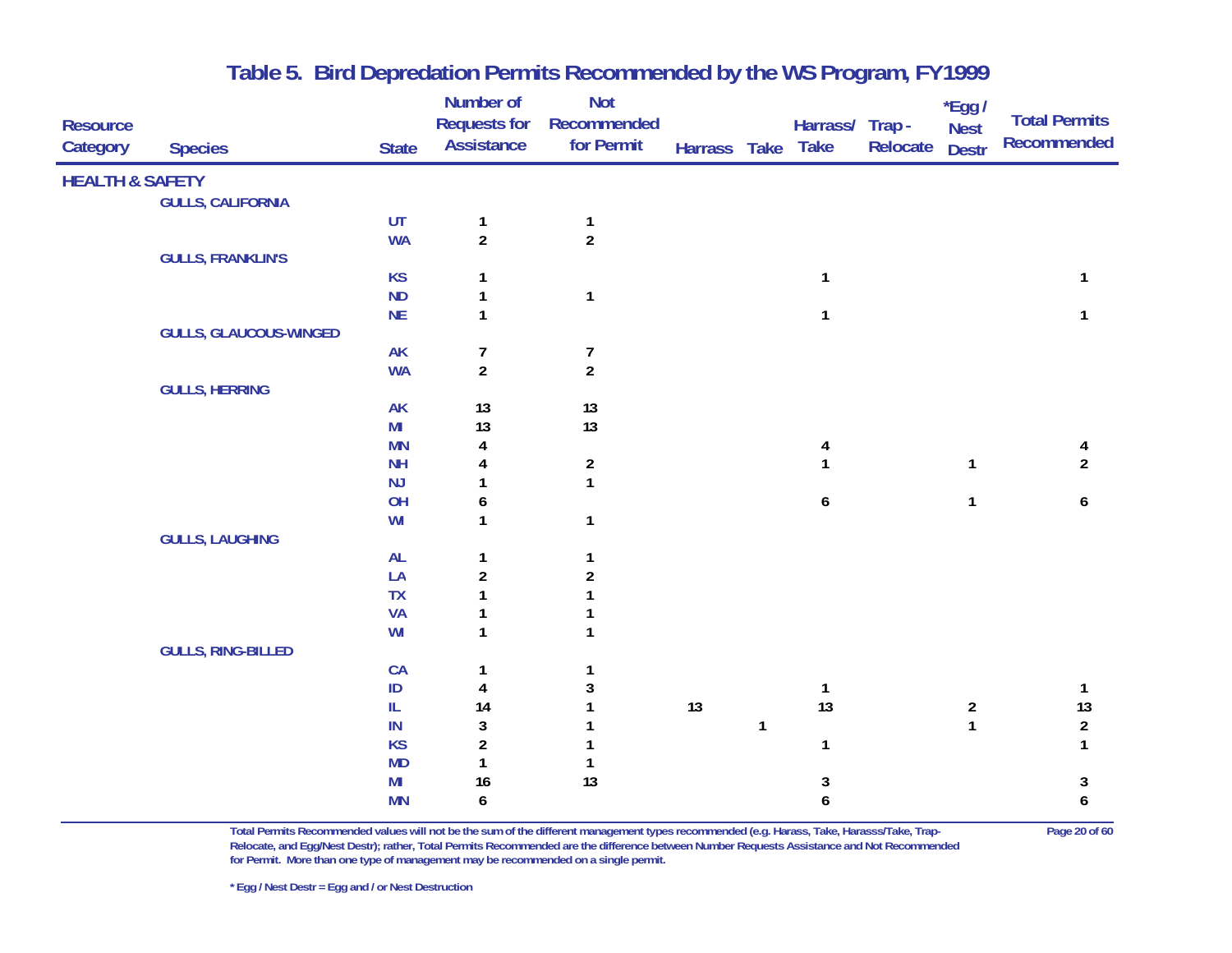|                            |                                  |                        | Number of               | <b>Not</b>              |              |              |                         |          | *Egg /       |                      |
|----------------------------|----------------------------------|------------------------|-------------------------|-------------------------|--------------|--------------|-------------------------|----------|--------------|----------------------|
| <b>Resource</b>            |                                  |                        | <b>Requests for</b>     | Recommended             |              |              | Harrass/ Trap -         |          | <b>Nest</b>  | <b>Total Permits</b> |
| Category                   | <b>Species</b>                   | <b>State</b>           | <b>Assistance</b>       | for Permit              | Harrass Take |              | <b>Take</b>             | Relocate | <b>Destr</b> | <b>Recommended</b>   |
| <b>HEALTH &amp; SAFETY</b> |                                  |                        |                         |                         |              |              |                         |          |              |                      |
|                            | <b>GULLS, RING-BILLED</b>        |                        |                         |                         |              |              |                         |          |              |                      |
|                            |                                  | <b>NV</b>              | 1                       |                         |              |              | 1                       |          |              |                      |
|                            |                                  | <b>NY</b>              | $\overline{\mathbf{c}}$ |                         |              |              | $\overline{\mathbf{c}}$ |          |              | $\boldsymbol{2}$     |
|                            |                                  | OH                     | 12                      | $\mathbf{1}$            |              |              | 11                      |          | 1            | 11                   |
|                            |                                  | OR                     | 6                       | 5                       |              |              | 1                       |          |              | $\mathbf{1}$         |
|                            |                                  | PA                     | 1                       |                         |              | $\mathbf{1}$ |                         |          |              | $\mathbf{1}$         |
|                            |                                  | <b>SD</b>              | 3                       | 3                       |              |              |                         |          |              |                      |
|                            |                                  | TN                     | 1                       |                         |              |              |                         |          |              |                      |
|                            |                                  | TX                     | 1                       |                         |              |              |                         |          |              |                      |
|                            |                                  | <b>VA</b>              | 3                       | $\boldsymbol{2}$        |              | $\mathbf{1}$ |                         |          |              | $\mathbf{1}$         |
|                            |                                  | <b>WA</b>              | 3                       | $\mathfrak z$           |              |              |                         |          |              |                      |
|                            |                                  | WI                     | 30                      | 30                      |              |              |                         |          |              |                      |
|                            | <b>GULLS, WESTERN</b>            |                        |                         |                         |              |              |                         |          |              |                      |
|                            |                                  | CA                     | 8                       | $\overline{7}$          |              |              | $\mathbf{1}$            |          |              | 1                    |
|                            | <b>GULLS, z-(OTHER)</b>          |                        |                         |                         |              |              |                         |          |              |                      |
|                            |                                  | <b>AK</b>              | 17                      | 17                      |              |              |                         |          |              |                      |
|                            |                                  | DE                     | $\overline{\mathbf{c}}$ | $\overline{2}$          |              |              |                         |          |              |                      |
|                            |                                  | <b>KS</b>              | $\overline{\mathbf{c}}$ |                         |              |              | $\overline{2}$          |          |              | $\overline{2}$       |
|                            |                                  | <b>MD</b>              | 6                       | 6                       |              |              |                         |          |              |                      |
|                            |                                  | <b>SD</b>              | 1                       | 1                       |              |              |                         |          |              |                      |
|                            |                                  | TX                     | $\boldsymbol{2}$        | $\overline{\mathbf{c}}$ |              |              |                         |          |              |                      |
|                            |                                  | UT                     | $\mathbf{1}$            |                         |              |              |                         |          |              |                      |
|                            |                                  | <b>WA</b>              | 5                       | 5                       |              |              |                         |          |              |                      |
|                            | HAWKS, (OTHER)                   |                        |                         |                         |              |              |                         |          |              |                      |
|                            |                                  | AL                     | 1                       | 1                       |              |              |                         |          |              |                      |
|                            |                                  | CA                     | $\mathbf{1}$            | $\mathbf{1}$            |              |              |                         |          |              |                      |
|                            | <b>HAWKS, COOPER'S</b>           |                        |                         |                         |              |              |                         |          |              |                      |
|                            |                                  | CA                     | $\overline{a}$          | $\boldsymbol{2}$        |              |              |                         |          |              |                      |
|                            | HAWKS, HARRIERS (MARSH HARRIERS) |                        |                         |                         |              |              |                         |          |              |                      |
|                            |                                  | LA                     | $\mathbf{1}$            | $\mathbf{1}$            |              |              |                         |          |              |                      |
|                            | HAWKS, HARRIERS (MARSH HAWKS)    |                        |                         |                         |              |              |                         |          |              |                      |
|                            |                                  | <b>AK</b><br><b>WA</b> | 4<br>1                  | 4                       |              |              |                         |          |              |                      |
|                            |                                  |                        |                         | 1                       |              |              |                         |          |              |                      |

**Total Permits Recommended values will not be the sum of the different management types recommended (e.g. Harass, Take, Harasss/Take, Trap- Page 21 of 60 Relocate, and Egg/Nest Destr); rather, Total Permits Recommended are the difference between Number Requests Assistance and Not Recommended for Permit. More than one type of management may be recommended on a single permit.**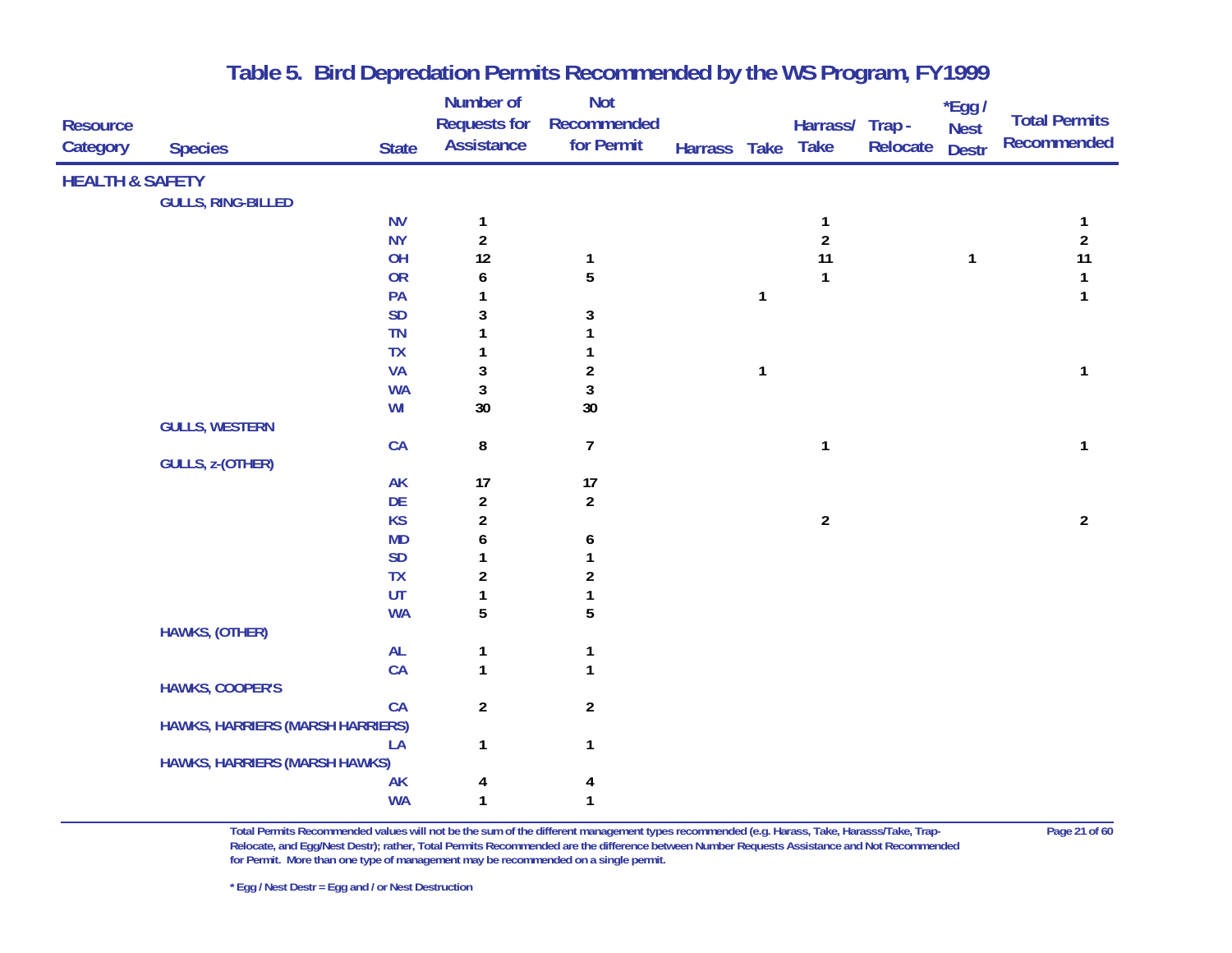| <b>HEALTH &amp; SAFETY</b><br>HAWKS, RED-SHOULDERED<br>CA<br>$\overline{\mathbf{c}}$<br>$\boldsymbol{2}$<br>$\overline{\mathbf{c}}$<br>OH<br>$\mathbf{1}$<br>1<br>1<br><b>WV</b><br>1<br>1<br><b>HAWKS, RED-TAILED</b><br><b>AK</b><br>4<br>4<br>CA<br>1<br>1<br>IN<br>4<br>4<br><b>KS</b><br>1<br>$\mathbf{1}$<br>1<br><b>MO</b><br>$\mathbf{1}$<br>1<br>$\overline{2}$<br>OH<br>$\boldsymbol{2}$<br>$\overline{2}$<br>TN<br>1<br>$\mathbf{1}$<br>TX<br>1<br>1<br><b>WA</b><br>4<br>4<br>$\overline{2}$<br>$\overline{\mathbf{c}}$<br>WI<br>HAWKS, z-(OTHER)<br><b>AK</b><br>6<br>6<br>GA<br>$\mathbf{1}$<br>1<br><b>KS</b><br>1<br>$\mathbf{1}$<br>1<br>LA<br>1<br>1<br><b>MD</b><br>9<br>9<br><b>NH</b><br>$\overline{\mathbf{c}}$<br>$\overline{\mathbf{c}}$<br>TX<br>$\mathbf{1}$<br>$\mathbf{1}$<br>WI<br>10<br>10<br><b>HERONS, BLACK-CROWNED NIGHT</b><br>$H\!I$<br>$\boldsymbol{2}$<br>$\overline{a}$<br><b>KY</b><br>$\overline{\mathbf{4}}$<br>$\pmb{4}$<br><b>NM</b><br>4<br>4<br>OK<br>$\overline{2}$<br>$\overline{\mathbf{c}}$<br><b>HERONS, GREAT BLUE</b><br>AK<br>3<br>3<br>$\overline{\mathbf{c}}$<br>ID<br>$\overline{\mathbf{c}}$ | <b>Resource</b><br>Category | <b>Species</b> | <b>State</b> | Number of<br><b>Requests for</b><br><b>Assistance</b> | <b>Not</b><br>Recommended<br>for Permit | Harrass Take Take | Harrass/ Trap- | Relocate | *Egg /<br><b>Nest</b><br><b>Destr</b> | <b>Total Permits</b><br><b>Recommended</b> |
|--------------------------------------------------------------------------------------------------------------------------------------------------------------------------------------------------------------------------------------------------------------------------------------------------------------------------------------------------------------------------------------------------------------------------------------------------------------------------------------------------------------------------------------------------------------------------------------------------------------------------------------------------------------------------------------------------------------------------------------------------------------------------------------------------------------------------------------------------------------------------------------------------------------------------------------------------------------------------------------------------------------------------------------------------------------------------------------------------------------------------------------------------------|-----------------------------|----------------|--------------|-------------------------------------------------------|-----------------------------------------|-------------------|----------------|----------|---------------------------------------|--------------------------------------------|
|                                                                                                                                                                                                                                                                                                                                                                                                                                                                                                                                                                                                                                                                                                                                                                                                                                                                                                                                                                                                                                                                                                                                                        |                             |                |              |                                                       |                                         |                   |                |          |                                       |                                            |
|                                                                                                                                                                                                                                                                                                                                                                                                                                                                                                                                                                                                                                                                                                                                                                                                                                                                                                                                                                                                                                                                                                                                                        |                             |                |              |                                                       |                                         |                   |                |          |                                       |                                            |
|                                                                                                                                                                                                                                                                                                                                                                                                                                                                                                                                                                                                                                                                                                                                                                                                                                                                                                                                                                                                                                                                                                                                                        |                             |                |              |                                                       |                                         |                   |                |          |                                       |                                            |
|                                                                                                                                                                                                                                                                                                                                                                                                                                                                                                                                                                                                                                                                                                                                                                                                                                                                                                                                                                                                                                                                                                                                                        |                             |                |              |                                                       |                                         |                   |                |          |                                       |                                            |
|                                                                                                                                                                                                                                                                                                                                                                                                                                                                                                                                                                                                                                                                                                                                                                                                                                                                                                                                                                                                                                                                                                                                                        |                             |                |              |                                                       |                                         |                   |                |          |                                       |                                            |
|                                                                                                                                                                                                                                                                                                                                                                                                                                                                                                                                                                                                                                                                                                                                                                                                                                                                                                                                                                                                                                                                                                                                                        |                             |                |              |                                                       |                                         |                   |                |          |                                       |                                            |
|                                                                                                                                                                                                                                                                                                                                                                                                                                                                                                                                                                                                                                                                                                                                                                                                                                                                                                                                                                                                                                                                                                                                                        |                             |                |              |                                                       |                                         |                   |                |          |                                       |                                            |
|                                                                                                                                                                                                                                                                                                                                                                                                                                                                                                                                                                                                                                                                                                                                                                                                                                                                                                                                                                                                                                                                                                                                                        |                             |                |              |                                                       |                                         |                   |                |          |                                       |                                            |
|                                                                                                                                                                                                                                                                                                                                                                                                                                                                                                                                                                                                                                                                                                                                                                                                                                                                                                                                                                                                                                                                                                                                                        |                             |                |              |                                                       |                                         |                   |                |          |                                       |                                            |
|                                                                                                                                                                                                                                                                                                                                                                                                                                                                                                                                                                                                                                                                                                                                                                                                                                                                                                                                                                                                                                                                                                                                                        |                             |                |              |                                                       |                                         |                   |                |          |                                       |                                            |
|                                                                                                                                                                                                                                                                                                                                                                                                                                                                                                                                                                                                                                                                                                                                                                                                                                                                                                                                                                                                                                                                                                                                                        |                             |                |              |                                                       |                                         |                   |                |          |                                       |                                            |
|                                                                                                                                                                                                                                                                                                                                                                                                                                                                                                                                                                                                                                                                                                                                                                                                                                                                                                                                                                                                                                                                                                                                                        |                             |                |              |                                                       |                                         |                   |                |          |                                       |                                            |
|                                                                                                                                                                                                                                                                                                                                                                                                                                                                                                                                                                                                                                                                                                                                                                                                                                                                                                                                                                                                                                                                                                                                                        |                             |                |              |                                                       |                                         |                   |                |          |                                       |                                            |
|                                                                                                                                                                                                                                                                                                                                                                                                                                                                                                                                                                                                                                                                                                                                                                                                                                                                                                                                                                                                                                                                                                                                                        |                             |                |              |                                                       |                                         |                   |                |          |                                       |                                            |
|                                                                                                                                                                                                                                                                                                                                                                                                                                                                                                                                                                                                                                                                                                                                                                                                                                                                                                                                                                                                                                                                                                                                                        |                             |                |              |                                                       |                                         |                   |                |          |                                       |                                            |
|                                                                                                                                                                                                                                                                                                                                                                                                                                                                                                                                                                                                                                                                                                                                                                                                                                                                                                                                                                                                                                                                                                                                                        |                             |                |              |                                                       |                                         |                   |                |          |                                       |                                            |
|                                                                                                                                                                                                                                                                                                                                                                                                                                                                                                                                                                                                                                                                                                                                                                                                                                                                                                                                                                                                                                                                                                                                                        |                             |                |              |                                                       |                                         |                   |                |          |                                       |                                            |
|                                                                                                                                                                                                                                                                                                                                                                                                                                                                                                                                                                                                                                                                                                                                                                                                                                                                                                                                                                                                                                                                                                                                                        |                             |                |              |                                                       |                                         |                   |                |          |                                       |                                            |
|                                                                                                                                                                                                                                                                                                                                                                                                                                                                                                                                                                                                                                                                                                                                                                                                                                                                                                                                                                                                                                                                                                                                                        |                             |                |              |                                                       |                                         |                   |                |          |                                       |                                            |
|                                                                                                                                                                                                                                                                                                                                                                                                                                                                                                                                                                                                                                                                                                                                                                                                                                                                                                                                                                                                                                                                                                                                                        |                             |                |              |                                                       |                                         |                   |                |          |                                       |                                            |
|                                                                                                                                                                                                                                                                                                                                                                                                                                                                                                                                                                                                                                                                                                                                                                                                                                                                                                                                                                                                                                                                                                                                                        |                             |                |              |                                                       |                                         |                   |                |          |                                       |                                            |
|                                                                                                                                                                                                                                                                                                                                                                                                                                                                                                                                                                                                                                                                                                                                                                                                                                                                                                                                                                                                                                                                                                                                                        |                             |                |              |                                                       |                                         |                   |                |          |                                       |                                            |
|                                                                                                                                                                                                                                                                                                                                                                                                                                                                                                                                                                                                                                                                                                                                                                                                                                                                                                                                                                                                                                                                                                                                                        |                             |                |              |                                                       |                                         |                   |                |          |                                       |                                            |
|                                                                                                                                                                                                                                                                                                                                                                                                                                                                                                                                                                                                                                                                                                                                                                                                                                                                                                                                                                                                                                                                                                                                                        |                             |                |              |                                                       |                                         |                   |                |          |                                       |                                            |
|                                                                                                                                                                                                                                                                                                                                                                                                                                                                                                                                                                                                                                                                                                                                                                                                                                                                                                                                                                                                                                                                                                                                                        |                             |                |              |                                                       |                                         |                   |                |          |                                       |                                            |
|                                                                                                                                                                                                                                                                                                                                                                                                                                                                                                                                                                                                                                                                                                                                                                                                                                                                                                                                                                                                                                                                                                                                                        |                             |                |              |                                                       |                                         |                   |                |          |                                       |                                            |
|                                                                                                                                                                                                                                                                                                                                                                                                                                                                                                                                                                                                                                                                                                                                                                                                                                                                                                                                                                                                                                                                                                                                                        |                             |                |              |                                                       |                                         |                   |                |          |                                       |                                            |
|                                                                                                                                                                                                                                                                                                                                                                                                                                                                                                                                                                                                                                                                                                                                                                                                                                                                                                                                                                                                                                                                                                                                                        |                             |                |              |                                                       |                                         |                   |                |          |                                       |                                            |
|                                                                                                                                                                                                                                                                                                                                                                                                                                                                                                                                                                                                                                                                                                                                                                                                                                                                                                                                                                                                                                                                                                                                                        |                             |                |              |                                                       |                                         |                   |                |          |                                       |                                            |
|                                                                                                                                                                                                                                                                                                                                                                                                                                                                                                                                                                                                                                                                                                                                                                                                                                                                                                                                                                                                                                                                                                                                                        |                             |                |              |                                                       |                                         |                   |                |          |                                       |                                            |
|                                                                                                                                                                                                                                                                                                                                                                                                                                                                                                                                                                                                                                                                                                                                                                                                                                                                                                                                                                                                                                                                                                                                                        |                             |                |              |                                                       |                                         |                   |                |          |                                       |                                            |
|                                                                                                                                                                                                                                                                                                                                                                                                                                                                                                                                                                                                                                                                                                                                                                                                                                                                                                                                                                                                                                                                                                                                                        |                             |                |              |                                                       |                                         |                   |                |          |                                       |                                            |
|                                                                                                                                                                                                                                                                                                                                                                                                                                                                                                                                                                                                                                                                                                                                                                                                                                                                                                                                                                                                                                                                                                                                                        |                             |                | IN           | 3                                                     | 3                                       |                   |                |          |                                       |                                            |

**Total Permits Recommended values will not be the sum of the different management types recommended (e.g. Harass, Take, Harasss/Take, Trap- Page 22 of 60 Relocate, and Egg/Nest Destr); rather, Total Permits Recommended are the difference between Number Requests Assistance and Not Recommended for Permit. More than one type of management may be recommended on a single permit.**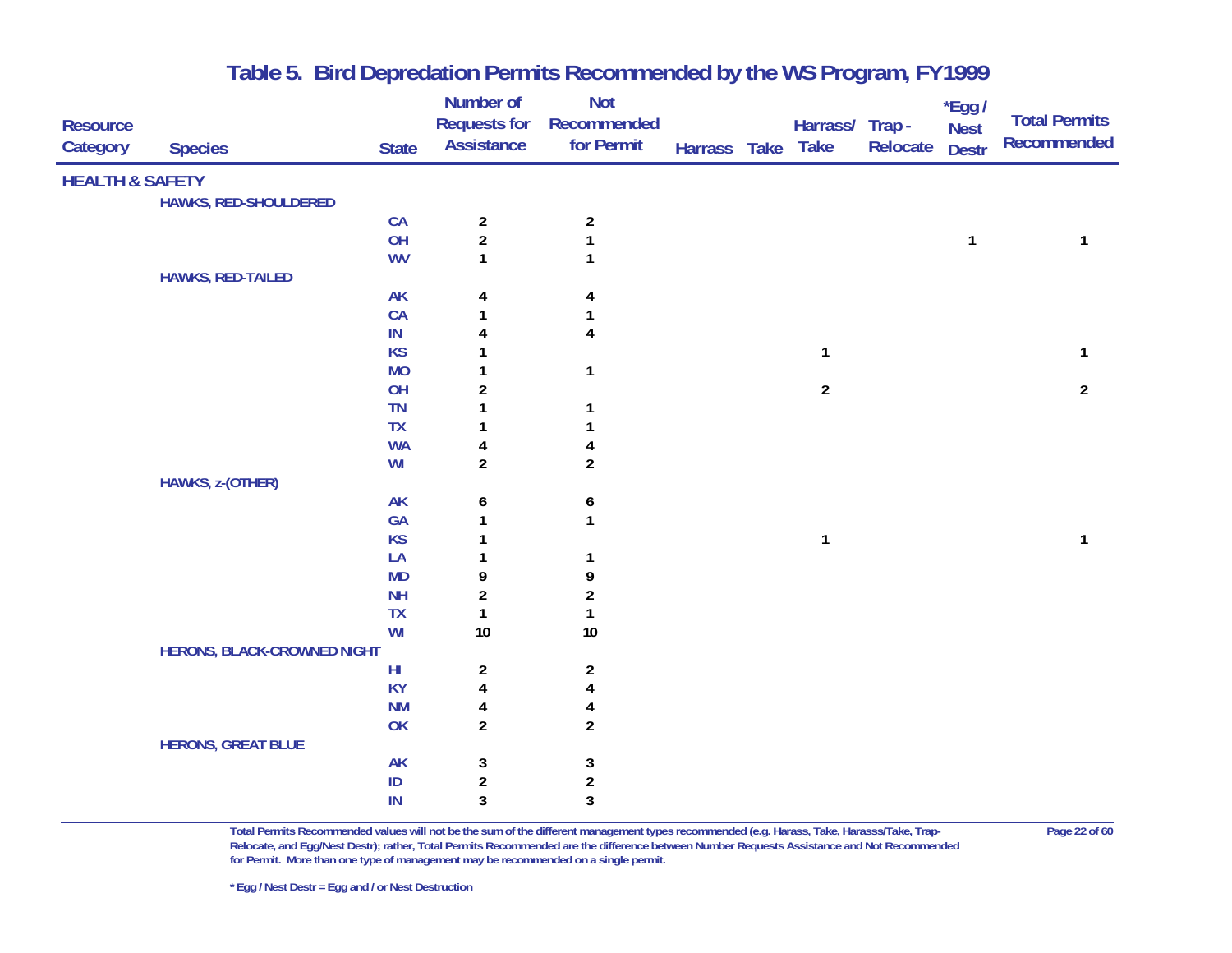| <b>Resource</b><br>Category | <b>Species</b>               | <b>State</b>    | <b>Number of</b><br><b>Requests for</b><br><b>Assistance</b> | <b>Not</b><br>Recommended<br>for Permit | Harrass Take Take |              | Harrass/ Trap -   | Relocate | *Egg /<br><b>Nest</b><br><b>Destr</b> | <b>Total Permits</b><br><b>Recommended</b> |
|-----------------------------|------------------------------|-----------------|--------------------------------------------------------------|-----------------------------------------|-------------------|--------------|-------------------|----------|---------------------------------------|--------------------------------------------|
| <b>HEALTH &amp; SAFETY</b>  |                              |                 |                                                              |                                         |                   |              |                   |          |                                       |                                            |
|                             | <b>HERONS, GREAT BLUE</b>    |                 |                                                              |                                         |                   |              |                   |          |                                       |                                            |
|                             |                              | <b>KS</b>       | $\boldsymbol{2}$                                             |                                         |                   |              | $\mathbf{1}$      |          | $\mathbf{1}$                          | $\overline{2}$                             |
|                             |                              | <b>VA</b>       | $\mathbf{1}$                                                 | $\mathbf{1}$                            |                   |              |                   |          |                                       |                                            |
|                             |                              | <b>WA</b>       | $\overline{\mathbf{4}}$                                      | $\overline{\mathbf{4}}$                 |                   |              |                   |          |                                       |                                            |
|                             | <b>HERONS, LITTLE BLUE</b>   |                 |                                                              |                                         |                   |              |                   |          |                                       |                                            |
|                             |                              | <b>KS</b>       | 1                                                            |                                         |                   |              |                   |          | $\mathbf{1}$                          | $\mathbf{1}$                               |
|                             | HERONS, YELLOW-CROWNED NIGHT |                 |                                                              |                                         |                   |              |                   |          |                                       |                                            |
|                             |                              | <b>TX</b>       | $\mathbf{3}$                                                 | $\overline{3}$                          |                   |              |                   |          |                                       |                                            |
|                             | JAYS, (OTHER)                |                 |                                                              |                                         |                   |              |                   |          |                                       |                                            |
|                             |                              | CA              | 1                                                            | $\mathbf{1}$                            |                   |              |                   |          |                                       |                                            |
|                             |                              | <b>NV</b>       | $\mathbf{1}$                                                 | $\mathbf{1}$                            |                   |              |                   |          |                                       |                                            |
|                             | JAYS, BLUE                   |                 |                                                              |                                         |                   |              |                   |          |                                       |                                            |
|                             |                              | <b>MD</b>       | 3                                                            | 3                                       |                   |              |                   |          |                                       |                                            |
|                             |                              | <b>TX</b>       | $\overline{a}$                                               | $\overline{2}$                          |                   |              |                   |          |                                       |                                            |
|                             | <b>JAYS, SCRUB</b>           |                 |                                                              |                                         |                   |              |                   |          |                                       |                                            |
|                             |                              | <b>NV</b>       | $\mathbf{1}$                                                 | $\mathbf{1}$                            |                   |              |                   |          |                                       |                                            |
|                             | <b>KESTRELS, AMERICAN</b>    |                 |                                                              |                                         |                   |              |                   |          |                                       |                                            |
|                             |                              | <b>AK</b>       | 4                                                            | $\overline{\mathbf{4}}$                 |                   |              |                   |          |                                       |                                            |
|                             |                              | <b>KS</b>       | 1<br>1                                                       |                                         |                   |              | 1<br>$\mathbf{1}$ |          |                                       | 1<br>$\mathbf{1}$                          |
|                             |                              | OH<br><b>WA</b> |                                                              |                                         |                   |              |                   |          |                                       |                                            |
|                             |                              | WI              | $\sqrt{2}$<br>$\mathbf{1}$                                   | $\overline{2}$<br>$\mathbf{1}$          |                   |              |                   |          |                                       |                                            |
|                             | <b>KILDEERS</b>              |                 |                                                              |                                         |                   |              |                   |          |                                       |                                            |
|                             |                              | LA              | 1                                                            | $\mathbf{1}$                            |                   |              |                   |          |                                       |                                            |
|                             | <b>KILLDEERS</b>             |                 |                                                              |                                         |                   |              |                   |          |                                       |                                            |
|                             |                              | <b>AK</b>       | 3                                                            | 3                                       |                   |              |                   |          |                                       |                                            |
|                             |                              | IN              | $\boldsymbol{2}$                                             | $\mathbf{1}$                            |                   | $\mathbf{1}$ |                   |          |                                       | 1                                          |
|                             |                              | <b>KS</b>       | 1                                                            |                                         |                   |              | $\mathbf{1}$      |          |                                       | 1                                          |
|                             |                              | <b>NV</b>       | 1                                                            | $\mathbf{1}$                            |                   |              |                   |          |                                       |                                            |
|                             |                              | OH              | 1                                                            |                                         |                   |              | $\mathbf{1}$      |          |                                       | $\mathbf{1}$                               |
|                             |                              | <b>WA</b>       | $\mathbf{1}$                                                 | $\mathbf{1}$                            |                   |              |                   |          |                                       |                                            |
|                             | <b>KINGFISHERS (ALL)</b>     |                 |                                                              |                                         |                   |              |                   |          |                                       |                                            |
|                             |                              | WI              | 1                                                            | $\mathbf{1}$                            |                   |              |                   |          |                                       |                                            |

**Total Permits Recommended values will not be the sum of the different management types recommended (e.g. Harass, Take, Harasss/Take, Trap- Page 23 of 60 Relocate, and Egg/Nest Destr); rather, Total Permits Recommended are the difference between Number Requests Assistance and Not Recommended for Permit. More than one type of management may be recommended on a single permit.**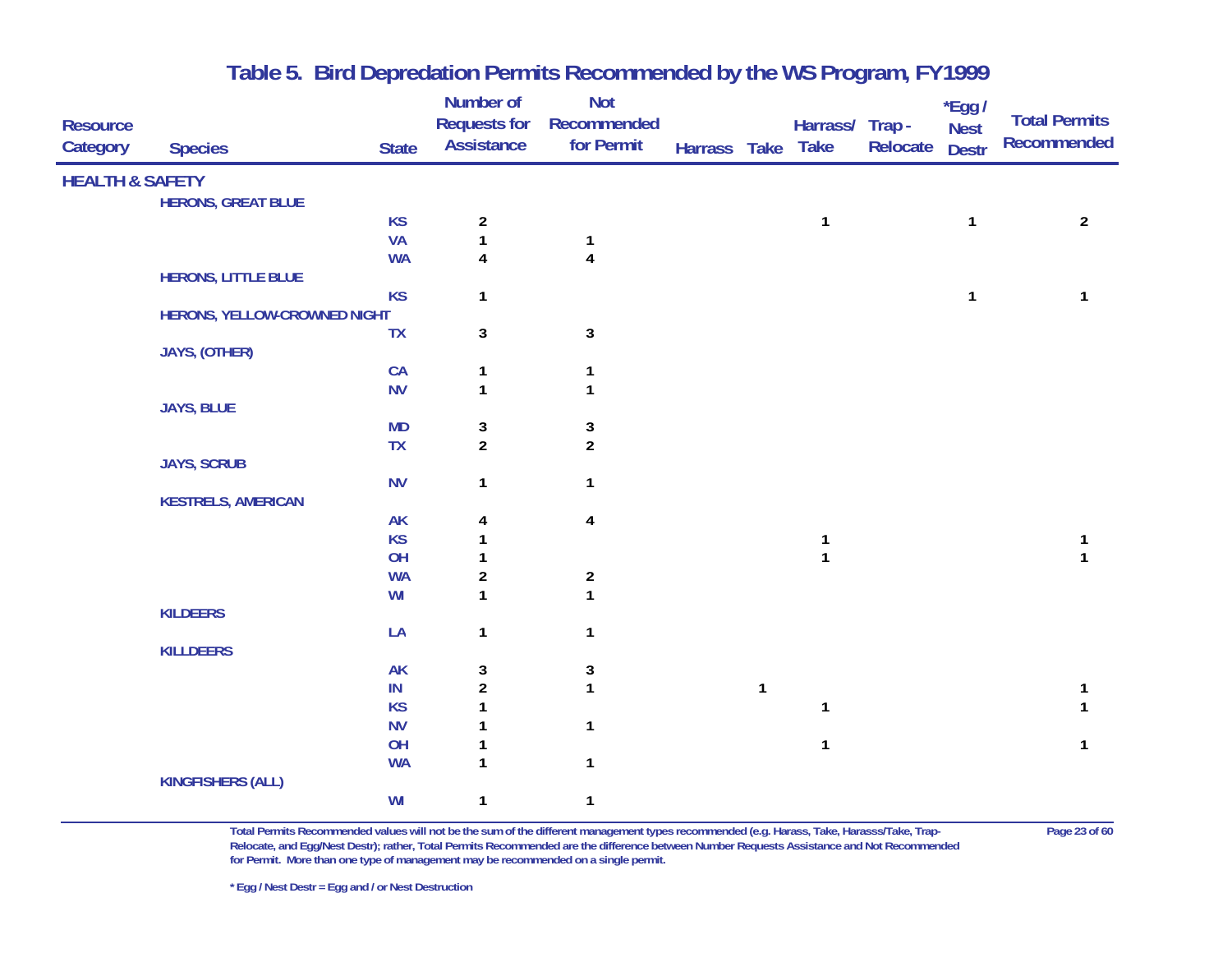|                            |                              |                | Number of               | <b>Not</b>              |              |   |                 |              | $*$ Egg /        |                      |
|----------------------------|------------------------------|----------------|-------------------------|-------------------------|--------------|---|-----------------|--------------|------------------|----------------------|
| <b>Resource</b>            |                              |                | <b>Requests for</b>     | Recommended             |              |   | Harrass/ Trap - |              | <b>Nest</b>      | <b>Total Permits</b> |
| Category                   | <b>Species</b>               | <b>State</b>   | <b>Assistance</b>       | for Permit              | Harrass Take |   | <b>Take</b>     | Relocate     | <b>Destr</b>     | <b>Recommended</b>   |
| <b>HEALTH &amp; SAFETY</b> |                              |                |                         |                         |              |   |                 |              |                  |                      |
|                            | <b>KITES (ALL)</b>           |                |                         |                         |              |   |                 |              |                  |                      |
|                            |                              | OK             | $\overline{a}$          | $\overline{a}$          |              |   |                 |              |                  |                      |
|                            |                              | <b>TX</b>      | $\overline{\mathbf{4}}$ | $\overline{\mathbf{4}}$ |              |   |                 |              |                  |                      |
|                            | <b>MAGPIES, BLACK-BILLED</b> |                |                         |                         |              |   |                 |              |                  |                      |
|                            |                              | AK             | $\overline{7}$          | $\overline{7}$          |              |   |                 |              |                  |                      |
|                            |                              | UT             | $\overline{a}$          | $\overline{c}$          |              |   |                 |              |                  |                      |
|                            |                              | <b>WA</b>      | $\overline{2}$          | $\overline{2}$          |              |   |                 |              |                  |                      |
|                            | <b>MALLARDS</b>              |                |                         |                         |              |   |                 |              |                  |                      |
|                            |                              | <b>AK</b>      | 9                       | 9                       |              |   |                 |              |                  |                      |
|                            |                              | CA             | $\mathfrak z$           | $\mathbf{3}$            |              |   |                 |              |                  |                      |
|                            |                              | IL.            | 10                      |                         | 10           |   | $10\,$          |              | $\boldsymbol{6}$ | $10\,$               |
|                            |                              | ${\sf IN}$     | 3                       | $\overline{a}$          |              | 1 |                 |              |                  | $\mathbf{1}$         |
|                            |                              | <b>KS</b>      | 1                       |                         |              |   | $\mathbf{1}$    |              |                  | $\mathbf{1}$         |
|                            |                              | <b>KY</b>      | $\overline{\mathbf{c}}$ | $\overline{2}$          |              |   |                 |              |                  |                      |
|                            |                              | <b>MD</b>      | 34                      | 34                      |              |   |                 |              |                  |                      |
|                            |                              | M <sub>l</sub> | $\overline{a}$          | $\overline{2}$          |              |   |                 |              |                  |                      |
|                            |                              | <b>MO</b>      | 1                       |                         |              |   |                 |              | $\mathbf{1}$     | 1                    |
|                            |                              | NE             |                         |                         |              |   | $\mathbf{1}$    |              |                  | $\mathbf{1}$         |
|                            |                              | <b>NH</b>      | 4                       | 4                       |              |   |                 |              |                  |                      |
|                            |                              | NJ             |                         | $\mathbf{1}$            |              |   |                 |              |                  |                      |
|                            |                              | <b>NV</b>      | 16                      | 16                      |              |   |                 |              |                  |                      |
|                            |                              | OH             | $\overline{\mathbf{c}}$ |                         |              |   | $\overline{2}$  |              | $\mathbf{1}$     | $\overline{2}$       |
|                            |                              | OK             | $\overline{a}$          | $\overline{2}$          |              |   |                 |              |                  |                      |
|                            |                              | SC             | 1                       |                         |              |   |                 | $\mathbf{1}$ |                  | $\mathbf{1}$         |
|                            |                              | <b>TN</b>      | $\overline{\mathbf{c}}$ | $\overline{2}$          |              |   |                 |              |                  |                      |
|                            |                              | <b>TX</b>      | 9                       | 9                       |              |   |                 |              |                  |                      |
|                            |                              | UT             | $\overline{\mathbf{c}}$ | $\overline{\mathbf{c}}$ |              |   |                 |              |                  |                      |
|                            |                              | <b>WA</b>      | $\mathbf{1}$            | 1                       |              |   |                 |              |                  |                      |
|                            |                              | WI             | 21                      | 21                      |              |   |                 |              |                  |                      |
|                            | <b>MANNIKINS, CHESTNUT</b>   |                |                         |                         |              |   |                 |              |                  |                      |
|                            |                              | ${\sf HI}$     | $\overline{\mathbf{4}}$ | $\overline{\mathbf{4}}$ |              |   |                 |              |                  |                      |
|                            | <b>MANNIKINS, NUTMEG</b>     |                |                         |                         |              |   |                 |              |                  |                      |
|                            |                              | ${\sf HI}$     | 5                       | 5                       |              |   |                 |              |                  |                      |
|                            |                              |                |                         |                         |              |   |                 |              |                  |                      |

**Total Permits Recommended values will not be the sum of the different management types recommended (e.g. Harass, Take, Harasss/Take, Trap- Page 24 of 60 Relocate, and Egg/Nest Destr); rather, Total Permits Recommended are the difference between Number Requests Assistance and Not Recommended for Permit. More than one type of management may be recommended on a single permit.**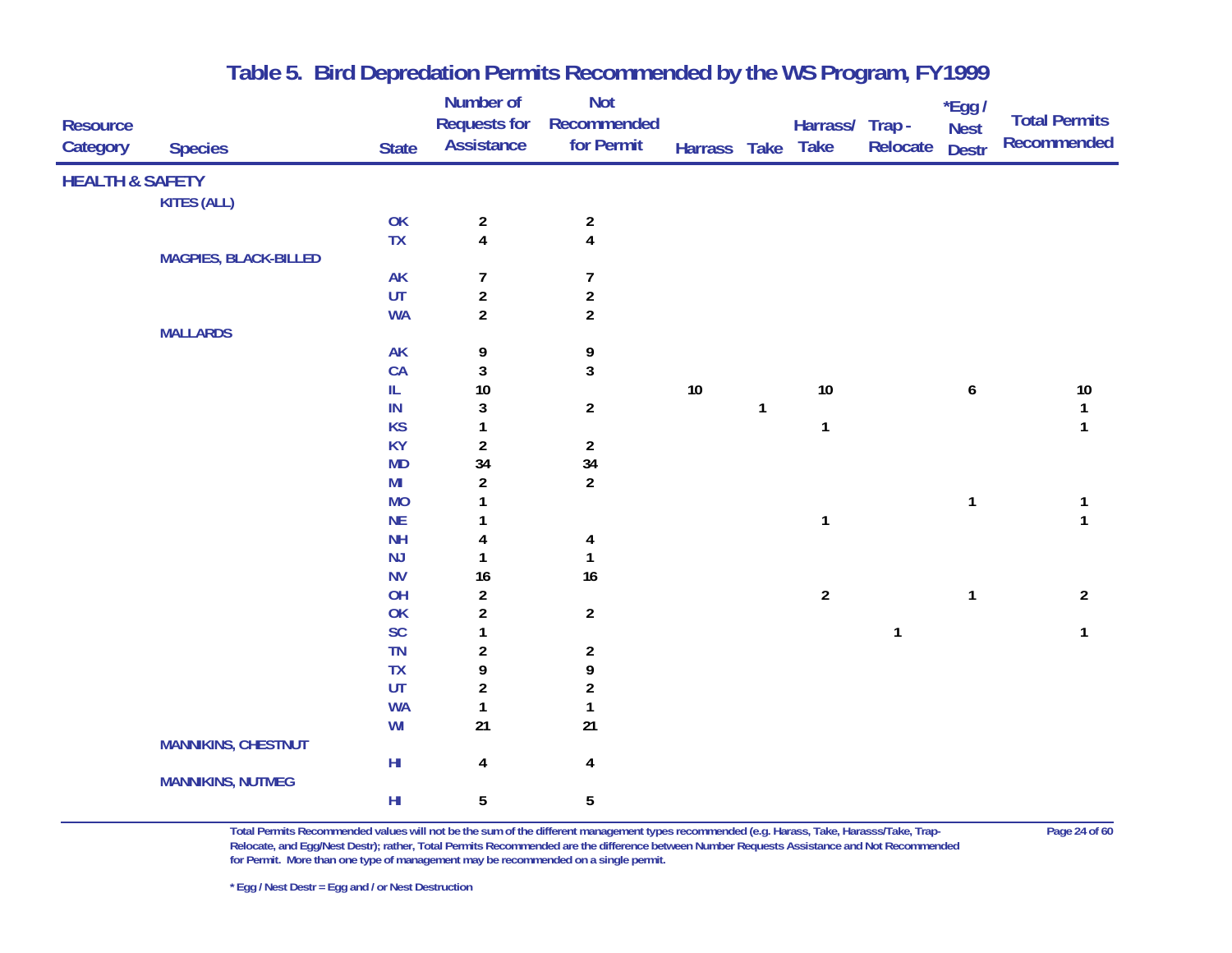|                             |                                 |                        | Number of                         | Not                       |                   |                |                         |              | *Egg /                      | <b>Total Permits</b>                      |
|-----------------------------|---------------------------------|------------------------|-----------------------------------|---------------------------|-------------------|----------------|-------------------------|--------------|-----------------------------|-------------------------------------------|
| <b>Resource</b><br>Category | <b>Species</b>                  | <b>State</b>           | <b>Requests for</b><br>Assistance | Recommended<br>for Permit | Harrass Take Take |                | Harrass/ Trap -         | Relocate     | <b>Nest</b><br><b>Destr</b> | <b>Recommended</b>                        |
|                             |                                 |                        |                                   |                           |                   |                |                         |              |                             |                                           |
| <b>HEALTH &amp; SAFETY</b>  |                                 |                        |                                   |                           |                   |                |                         |              |                             |                                           |
|                             | <b>MARTINS, PURPLE</b>          |                        |                                   |                           |                   |                |                         |              |                             |                                           |
|                             |                                 | <b>AL</b><br><b>KY</b> | $\mathbf{1}$                      | 1                         |                   |                |                         |              |                             |                                           |
|                             |                                 | LA                     | $\mathbf{1}$<br>$\overline{a}$    | 1<br>$\overline{c}$       |                   |                |                         |              |                             |                                           |
|                             |                                 | <b>TX</b>              | $\mathbf{1}$                      | $\mathbf{1}$              |                   |                |                         |              |                             |                                           |
|                             | <b>MEADOWLARKS, EASTERN</b>     |                        |                                   |                           |                   |                |                         |              |                             |                                           |
|                             |                                 | IN                     | $\mathbf{1}$                      | $\mathbf{1}$              |                   |                |                         |              |                             |                                           |
|                             |                                 | <b>KS</b>              | $\mathbf{1}$                      |                           |                   |                | 1                       |              |                             | 1                                         |
|                             | <b>MEADOWLARKS, WESTERN</b>     |                        |                                   |                           |                   |                |                         |              |                             |                                           |
|                             |                                 | $\mathsf{H}\mathsf{I}$ |                                   | $\mathbf{1}$              |                   |                |                         |              |                             |                                           |
|                             |                                 | <b>KS</b>              |                                   |                           |                   |                | 1                       |              |                             | 1                                         |
|                             |                                 | <b>WA</b>              | $\mathbf{1}$                      | 1                         |                   |                |                         |              |                             |                                           |
|                             | <b>MERGANSERS, (OTHER)</b>      |                        |                                   |                           |                   |                |                         |              |                             |                                           |
|                             |                                 | <b>AK</b>              | 4                                 | 4                         |                   |                |                         |              |                             |                                           |
|                             | <b>MERGANSERS, RED-BREASTED</b> |                        |                                   |                           |                   |                |                         |              |                             |                                           |
|                             |                                 | <b>AK</b>              | $5\phantom{.0}$                   | $\overline{5}$            |                   |                |                         |              |                             |                                           |
|                             | <b>MOCKINGBIRDS, NORTHERN</b>   |                        |                                   |                           |                   |                |                         |              |                             |                                           |
|                             |                                 | $\mathsf{H}\mathsf{I}$ | $\mathbf{1}$                      | 1                         |                   |                |                         |              |                             |                                           |
|                             |                                 | <b>KY</b>              | $\overline{2}$                    | $\overline{2}$            |                   |                |                         |              |                             |                                           |
|                             |                                 | <b>MD</b>              | 15                                | 15                        |                   |                |                         |              |                             |                                           |
|                             |                                 | NJ                     | 4                                 | 4                         |                   |                |                         |              |                             |                                           |
|                             |                                 | TN                     | $\overline{a}$                    | 1                         |                   | $\mathbf{1}$   |                         |              |                             | 1                                         |
|                             |                                 | <b>TX</b>              | $\overline{7}$                    | $\overline{1}$            |                   |                |                         |              |                             |                                           |
|                             | <b>MULTPL SPP (TECH.ASST.)</b>  |                        |                                   |                           |                   |                |                         |              |                             |                                           |
|                             |                                 | CA                     | 3                                 |                           |                   |                | 3<br>$\overline{a}$     |              |                             | 3                                         |
|                             |                                 | IA<br>$\sf ID$         | $\overline{2}$                    |                           |                   |                | $\overline{\mathbf{c}}$ |              | $\mathbf{1}$                | $\overline{\mathbf{c}}$<br>$\overline{a}$ |
|                             |                                 | <b>ME</b>              | $\overline{a}$<br>$\overline{a}$  |                           |                   |                | $\overline{2}$          |              |                             | $\overline{\mathbf{c}}$                   |
|                             |                                 | MI                     | 38                                |                           |                   | $\overline{2}$ | 33                      | $\mathbf{1}$ | $\overline{2}$              | 38                                        |
|                             |                                 | <b>MO</b>              | $\mathbf{1}$                      |                           |                   |                | $\mathbf{1}$            |              |                             | $\mathbf{1}$                              |
|                             |                                 | PA                     | $\overline{a}$                    |                           |                   | $\overline{2}$ |                         |              |                             | $\overline{2}$                            |
|                             |                                 | UT                     | $\overline{a}$                    |                           |                   |                | $\overline{\mathbf{c}}$ |              |                             | $\overline{\mathbf{c}}$                   |
|                             |                                 | <b>WA</b>              | $\overline{7}$                    |                           |                   |                | $\overline{7}$          |              |                             | $\overline{1}$                            |
|                             |                                 |                        |                                   |                           |                   |                |                         |              |                             |                                           |

**Total Permits Recommended values will not be the sum of the different management types recommended (e.g. Harass, Take, Harasss/Take, Trap- Page 25 of 60 Relocate, and Egg/Nest Destr); rather, Total Permits Recommended are the difference between Number Requests Assistance and Not Recommended for Permit. More than one type of management may be recommended on a single permit.**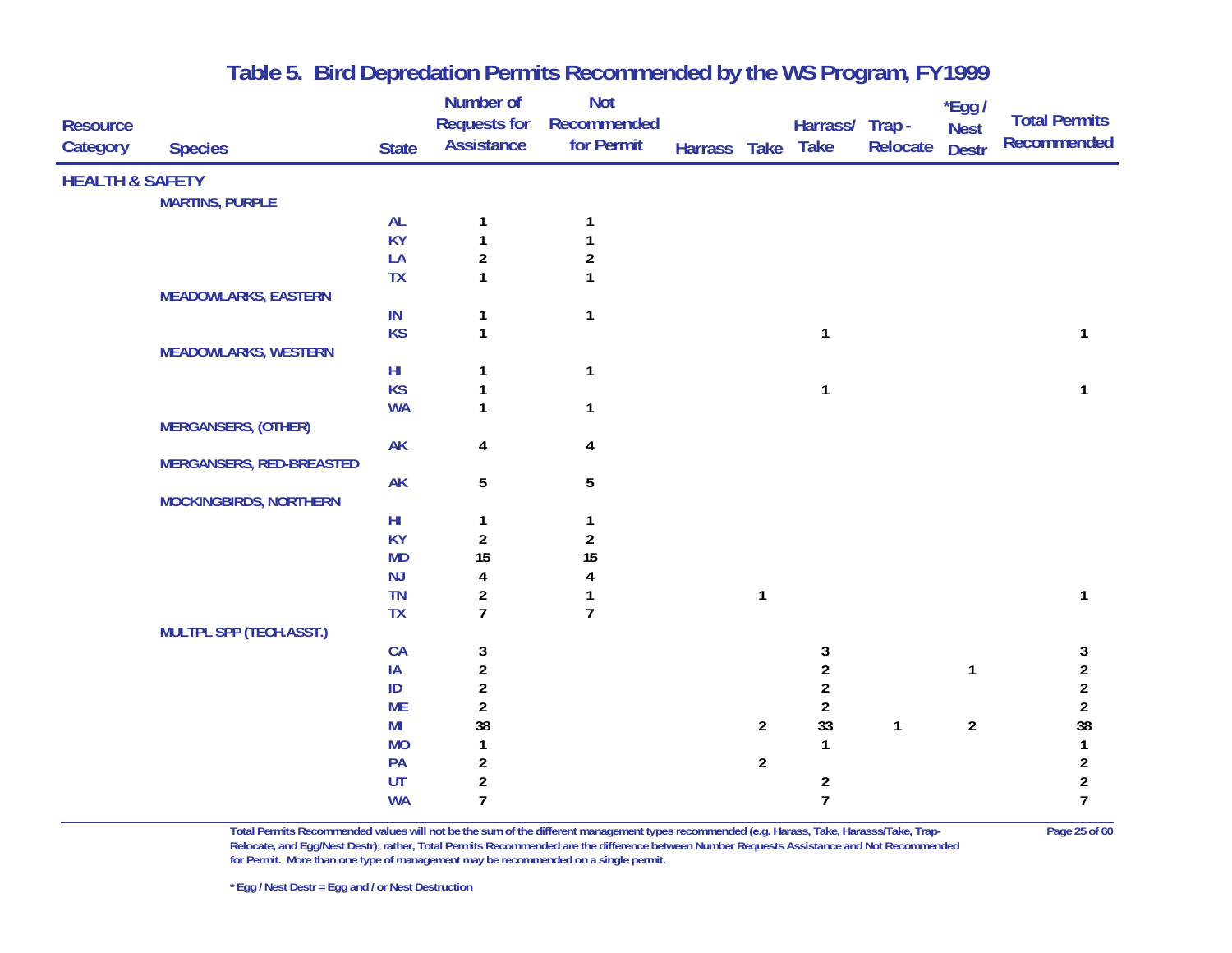| <b>Resource</b><br>Category | <b>Species</b>                 | <b>State</b>                      | Number of<br><b>Requests for</b><br><b>Assistance</b> | <b>Not</b><br>Recommended<br>for Permit | Harrass Take | Harrass/ Trap -<br><b>Take</b> | Relocate | $*$ Egg /<br><b>Nest</b><br><b>Destr</b> | <b>Total Permits</b><br>Recommended |
|-----------------------------|--------------------------------|-----------------------------------|-------------------------------------------------------|-----------------------------------------|--------------|--------------------------------|----------|------------------------------------------|-------------------------------------|
| <b>HEALTH &amp; SAFETY</b>  |                                |                                   |                                                       |                                         |              |                                |          |                                          |                                     |
|                             | <b>MULTPL SPP (TECH.ASST.)</b> |                                   |                                                       |                                         |              |                                |          |                                          |                                     |
|                             |                                | WI                                | 18                                                    |                                         |              | 16                             |          | 6                                        | 18                                  |
|                             | <b>MYNAS (ALL)</b>             |                                   |                                                       |                                         |              |                                |          |                                          |                                     |
|                             |                                | $\mathsf{H}\mathsf{I}$            | $10\,$                                                | $10\,$                                  |              |                                |          |                                          |                                     |
|                             | <b>NIGHTHAWKS (ALL)</b>        |                                   |                                                       |                                         |              |                                |          |                                          |                                     |
|                             |                                | AK                                | $\mathbf{3}$                                          | $\mathbf{3}$                            |              |                                |          |                                          |                                     |
|                             |                                | <b>KS</b>                         | 1                                                     |                                         |              | $\mathbf{1}$                   |          |                                          | $\mathbf{1}$                        |
|                             |                                | TN                                | $\mathbf{1}$                                          | $\mathbf{1}$                            |              |                                |          |                                          |                                     |
|                             | <b>OSPREYS</b>                 |                                   |                                                       |                                         |              |                                |          |                                          |                                     |
|                             |                                | <b>AK</b>                         | $\overline{2}$                                        | $\overline{2}$                          |              |                                |          |                                          |                                     |
|                             |                                | CA                                | $\mathbf{1}$                                          | $\mathbf{1}$                            |              |                                |          |                                          |                                     |
|                             |                                | <b>MD</b>                         | 8                                                     | 8                                       |              |                                |          |                                          |                                     |
|                             |                                | <b>ME</b>                         | $\overline{a}$                                        |                                         |              |                                |          | $\overline{2}$                           | $\overline{2}$                      |
|                             |                                | <b>VA</b>                         | $\overline{\mathbf{4}}$                               | $\overline{\mathbf{4}}$                 |              |                                |          |                                          |                                     |
|                             | <b>OWLS, BURROWING</b>         |                                   |                                                       |                                         |              |                                |          |                                          |                                     |
|                             |                                | CA                                | 1                                                     | 1                                       |              |                                |          |                                          |                                     |
|                             |                                | $\mathsf{ID}$                     |                                                       | 1                                       |              |                                |          |                                          |                                     |
|                             |                                | <b>TX</b>                         | 1                                                     | 1                                       |              |                                |          |                                          |                                     |
|                             |                                | <b>WA</b>                         | 1                                                     | 1                                       |              |                                |          |                                          |                                     |
|                             | <b>OWLS, COMMON BARN</b>       |                                   |                                                       |                                         |              |                                |          |                                          |                                     |
|                             |                                | CA                                | 4                                                     | 4                                       |              |                                |          |                                          |                                     |
|                             |                                | $H\!I$                            | $\sqrt{5}$                                            | $\sqrt{5}$                              |              |                                |          |                                          |                                     |
|                             |                                | OR                                | $\boldsymbol{2}$                                      | $\overline{\mathbf{c}}$                 |              |                                |          |                                          |                                     |
|                             |                                | <b>TX</b>                         | $\overline{2}$                                        | $\overline{\mathbf{c}}$                 |              |                                |          |                                          |                                     |
|                             |                                | <b>WA</b>                         | $\mathbf{3}$                                          | $\overline{3}$                          |              |                                |          |                                          |                                     |
|                             | <b>OWLS, EASTERN SCREECH</b>   |                                   |                                                       |                                         |              |                                |          |                                          |                                     |
|                             |                                | <b>MO</b>                         | $\mathbf{1}$                                          | $\mathbf{1}$                            |              |                                |          |                                          |                                     |
|                             |                                | <b>ND</b>                         | 3                                                     | $\mathbf{3}$                            |              |                                |          |                                          |                                     |
|                             |                                | <b>TX</b>                         | $\mathbf{1}$                                          | $\mathbf{1}$                            |              |                                |          |                                          |                                     |
|                             | <b>OWLS, GREAT HORNED</b>      |                                   |                                                       |                                         |              |                                |          |                                          |                                     |
|                             |                                | <b>AK</b>                         |                                                       | $\mathbf{1}$                            |              |                                |          |                                          |                                     |
|                             |                                | $\ensuremath{\mathsf{IL}}\xspace$ |                                                       |                                         |              |                                |          |                                          |                                     |
|                             |                                | IN                                | 1                                                     | $\mathbf{1}$                            |              |                                |          |                                          |                                     |

**Total Permits Recommended values will not be the sum of the different management types recommended (e.g. Harass, Take, Harasss/Take, Trap- Page 26 of 60 Relocate, and Egg/Nest Destr); rather, Total Permits Recommended are the difference between Number Requests Assistance and Not Recommended for Permit. More than one type of management may be recommended on a single permit.**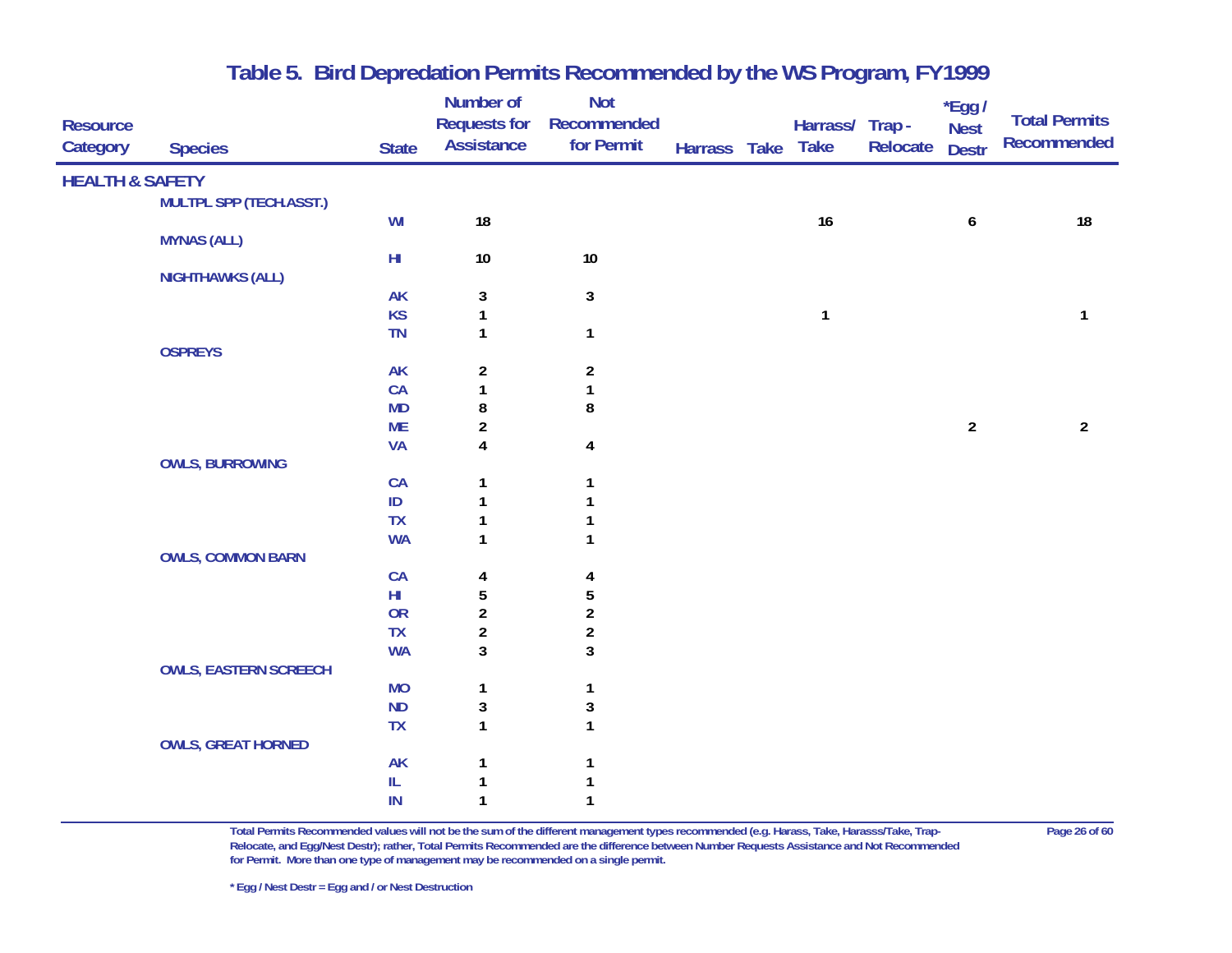|                            |                            |                 | Number of           | <b>Not</b>              |              |                 |              | $*$ Egg /    |                      |
|----------------------------|----------------------------|-----------------|---------------------|-------------------------|--------------|-----------------|--------------|--------------|----------------------|
| <b>Resource</b>            |                            |                 | <b>Requests for</b> | Recommended             |              | Harrass/ Trap - |              | <b>Nest</b>  | <b>Total Permits</b> |
| Category                   | <b>Species</b>             | <b>State</b>    | <b>Assistance</b>   | for Permit              | Harrass Take | <b>Take</b>     | Relocate     | <b>Destr</b> | Recommended          |
| <b>HEALTH &amp; SAFETY</b> |                            |                 |                     |                         |              |                 |              |              |                      |
|                            | <b>OWLS, GREAT HORNED</b>  |                 |                     |                         |              |                 |              |              |                      |
|                            |                            | <b>MD</b>       | 1                   | $\mathbf{1}$            |              |                 |              |              |                      |
|                            |                            | <b>MO</b>       | 1                   | 1                       |              |                 |              |              |                      |
|                            |                            | <b>ND</b>       | $\overline{2}$      | $\overline{\mathbf{c}}$ |              |                 |              |              |                      |
|                            |                            | OK              | 1                   | $\mathbf{1}$            |              |                 |              |              |                      |
|                            |                            | <b>TN</b>       | $\overline{2}$      | $\overline{\mathbf{c}}$ |              |                 |              |              |                      |
|                            |                            | <b>TX</b>       | $\overline{2}$      | $\overline{\mathbf{c}}$ |              |                 |              |              |                      |
|                            |                            | <b>WA</b>       | $\mathbf{1}$        | $\mathbf{1}$            |              |                 |              |              |                      |
|                            |                            | WI              | 9                   | 8                       |              | $\mathbf{1}$    | $\mathbf{1}$ |              | 1                    |
|                            | <b>OWLS, z-(OTHER)</b>     |                 |                     |                         |              |                 |              |              |                      |
|                            |                            | <b>AK</b>       | $\mathbf{3}$        | $\mathbf{3}$            |              |                 |              |              |                      |
|                            |                            | CA              | $\mathbf{1}$        | 1                       |              |                 |              |              |                      |
|                            |                            | $H\!I$          | $\boldsymbol{2}$    | $\overline{\mathbf{c}}$ |              |                 |              |              |                      |
|                            |                            | <b>MD</b>       | 1                   | $\mathbf{1}$            |              |                 |              |              |                      |
|                            |                            | <b>TX</b>       | 1                   | 1                       |              |                 |              |              |                      |
|                            |                            | VT              | 1                   | 1                       |              |                 |              |              |                      |
|                            |                            | WI              | 4                   | $\overline{\mathbf{4}}$ |              |                 |              |              |                      |
|                            | <b>PELICANS, BROWN</b>     |                 |                     |                         |              |                 |              |              |                      |
|                            |                            | LA              | $\mathbf{1}$        |                         | $\mathbf{1}$ |                 |              |              | 1                    |
|                            | PIGEONS, FERAL (ROCK DOVE) |                 |                     |                         |              |                 |              |              |                      |
|                            |                            | <b>AL</b>       | 1                   | $\mathbf{1}$            |              |                 |              |              |                      |
|                            |                            | CA              | 9                   | 9                       |              |                 |              |              |                      |
|                            |                            | LA              | $\overline{1}$      | $\overline{1}$          |              |                 |              |              |                      |
|                            |                            | MI              | $\overline{2}$      | $\overline{2}$          |              |                 |              |              |                      |
|                            |                            | <b>ND</b>       | $\mathbf{1}$        | 1                       |              |                 |              |              |                      |
|                            |                            | <b>NE</b>       | $\boldsymbol{2}$    | $\boldsymbol{2}$        |              |                 |              |              |                      |
|                            |                            | <b>TX</b>       | 70                  | 70                      |              |                 |              |              |                      |
|                            | PLOVERS, (OTHER)           |                 |                     |                         |              |                 |              |              |                      |
|                            |                            | AK              | 5                   | $\sqrt{5}$              |              |                 |              |              |                      |
|                            |                            | H <sub>II</sub> | $\mathbf{1}$        | $\mathbf{1}$            |              |                 |              |              |                      |
|                            | PLOVERS, LESSER GOLDEN     |                 |                     |                         |              |                 |              |              |                      |
|                            |                            | <b>AK</b>       | $\mathbf{1}$        | 1                       |              |                 |              |              |                      |
|                            |                            | $H\!I$          | 12                  | 12                      |              |                 |              |              |                      |

**Total Permits Recommended values will not be the sum of the different management types recommended (e.g. Harass, Take, Harasss/Take, Trap- Page 27 of 60 Relocate, and Egg/Nest Destr); rather, Total Permits Recommended are the difference between Number Requests Assistance and Not Recommended for Permit. More than one type of management may be recommended on a single permit.**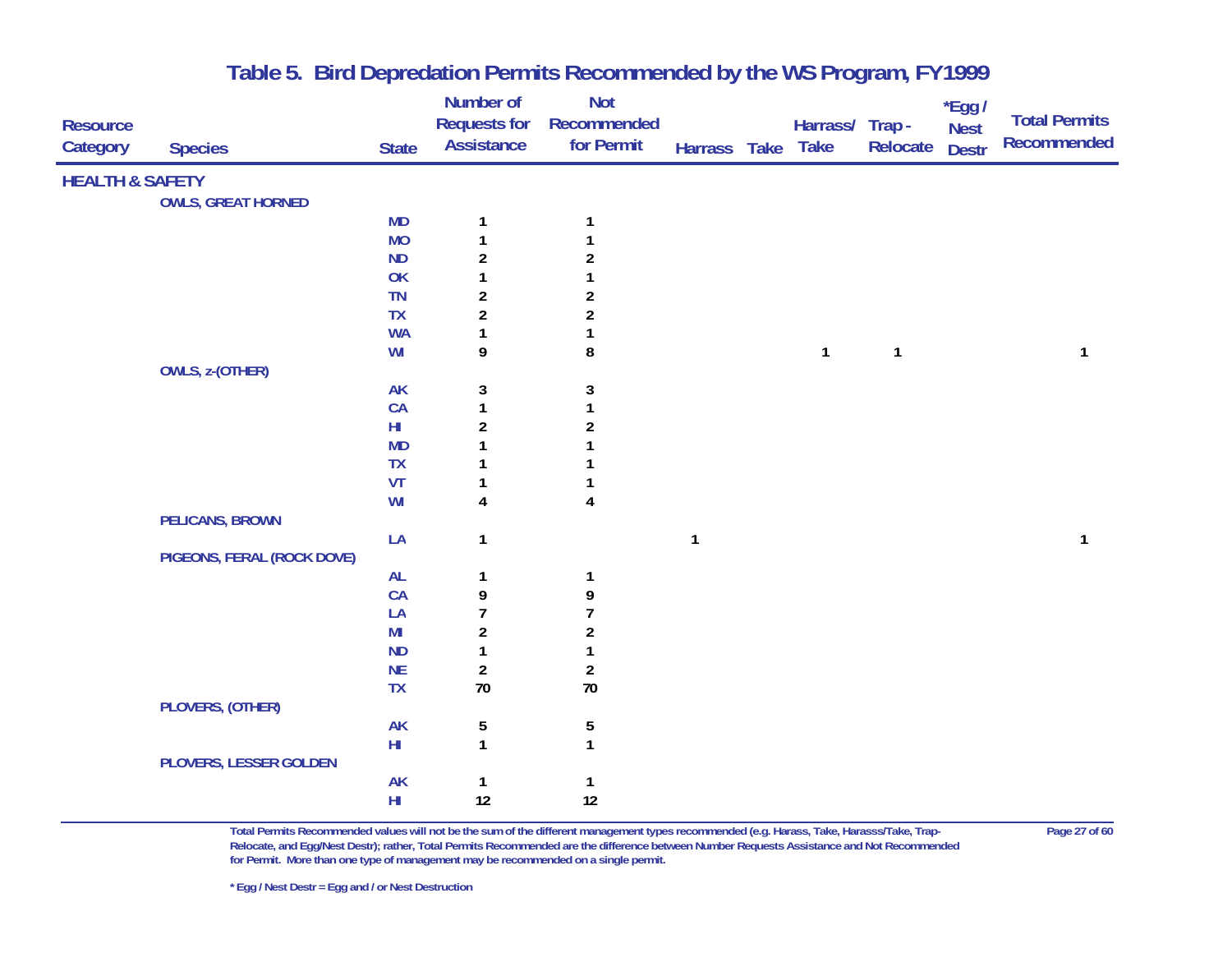| <b>Resource</b><br>Category | <b>Species</b>                     | <b>State</b>        | <b>Number of</b><br><b>Requests for</b><br><b>Assistance</b> | <b>Not</b><br>Recommended<br>for Permit | Harrass Take | Harrass/ Trap -<br><b>Take</b> | Relocate | *Egg /<br><b>Nest</b><br><b>Destr</b> | <b>Total Permits</b><br><b>Recommended</b> |
|-----------------------------|------------------------------------|---------------------|--------------------------------------------------------------|-----------------------------------------|--------------|--------------------------------|----------|---------------------------------------|--------------------------------------------|
| <b>HEALTH &amp; SAFETY</b>  |                                    |                     |                                                              |                                         |              |                                |          |                                       |                                            |
|                             | <b>RAVENS, COMMON</b>              |                     |                                                              |                                         |              |                                |          |                                       |                                            |
|                             |                                    | <b>AK</b>           | 9                                                            | 8                                       |              | $\mathbf{1}$                   |          |                                       | 1                                          |
|                             |                                    | CA                  | 1                                                            | 1                                       |              |                                |          |                                       |                                            |
|                             |                                    | <b>NM</b>           | $\overline{2}$                                               | $\overline{c}$                          |              |                                |          |                                       |                                            |
|                             |                                    | <b>NV</b>           | 6                                                            | 6                                       |              |                                |          |                                       |                                            |
|                             |                                    | <b>OR</b>           | 1                                                            | 1                                       |              |                                |          |                                       |                                            |
|                             |                                    | <b>WA</b>           | 1                                                            | 1                                       |              |                                |          |                                       |                                            |
|                             | <b>ROBINS, AMERICAN</b>            |                     |                                                              |                                         |              |                                |          |                                       |                                            |
|                             |                                    | <b>AK</b>           | 4                                                            | 4                                       |              |                                |          |                                       |                                            |
|                             |                                    | LA                  | $\overline{2}$                                               | $\overline{c}$                          |              |                                |          |                                       |                                            |
|                             |                                    | <b>MD</b>           | 11                                                           | 11                                      |              |                                |          |                                       |                                            |
|                             |                                    | OH                  | $\mathbf{1}$                                                 | $\mathbf{1}$                            |              |                                |          |                                       |                                            |
|                             |                                    | WI                  | 15                                                           | 15                                      |              |                                |          |                                       |                                            |
|                             | <b>SANDPIPERS, UPLAND</b>          |                     |                                                              |                                         |              |                                |          |                                       |                                            |
|                             |                                    | <b>AK</b>           | $\mathbf{1}$                                                 | $\mathbf{1}$                            |              |                                |          |                                       |                                            |
|                             | <b>SEA BIRDS, COLONIAL NESTING</b> |                     |                                                              |                                         |              |                                |          |                                       |                                            |
|                             |                                    | <b>AK</b>           | $\overline{a}$                                               | $\overline{2}$                          |              |                                |          |                                       |                                            |
|                             | <b>SHEARWATERS (ALL)</b>           |                     |                                                              |                                         |              |                                |          |                                       |                                            |
|                             |                                    | <b>AK</b><br>$H\!I$ | $\mathbf{1}$<br>$\overline{2}$                               | $\mathbf{1}$<br>$\overline{2}$          |              |                                |          |                                       |                                            |
|                             | <b>SHOREBIRDS, (OTHER)</b>         |                     |                                                              |                                         |              |                                |          |                                       |                                            |
|                             |                                    | <b>AK</b>           |                                                              |                                         |              |                                |          |                                       |                                            |
|                             |                                    | OH                  | 6<br>$\mathbf{1}$                                            | 6<br>$\mathbf{1}$                       |              |                                |          |                                       |                                            |
|                             | <b>SHRIKES (ALL)</b>               |                     |                                                              |                                         |              |                                |          |                                       |                                            |
|                             |                                    | <b>AK</b>           | 3                                                            | $\mathbf 3$                             |              |                                |          |                                       |                                            |
|                             | <b>SKYLARKS (ALL)</b>              |                     |                                                              |                                         |              |                                |          |                                       |                                            |
|                             |                                    | $H\!I$              | $\overline{a}$                                               | $\boldsymbol{2}$                        |              |                                |          |                                       |                                            |
|                             | <b>SPARROWS, HOUSE/ENGLISH</b>     |                     |                                                              |                                         |              |                                |          |                                       |                                            |
|                             |                                    | CA                  | $\overline{\mathbf{c}}$                                      | $\overline{\mathbf{c}}$                 |              |                                |          |                                       |                                            |
|                             |                                    | LA                  | $\overline{\mathbf{c}}$                                      | $\boldsymbol{2}$                        |              |                                |          |                                       |                                            |
|                             |                                    | TX                  | 15                                                           | 15                                      |              |                                |          |                                       |                                            |
|                             | <b>STARLINGS, EUROPEAN</b>         |                     |                                                              |                                         |              |                                |          |                                       |                                            |
|                             |                                    | CA                  | $\mathbf{1}$                                                 | $\mathbf{1}$                            |              |                                |          |                                       |                                            |

**Total Permits Recommended values will not be the sum of the different management types recommended (e.g. Harass, Take, Harasss/Take, Trap- Page 28 of 60 Relocate, and Egg/Nest Destr); rather, Total Permits Recommended are the difference between Number Requests Assistance and Not Recommended for Permit. More than one type of management may be recommended on a single permit.**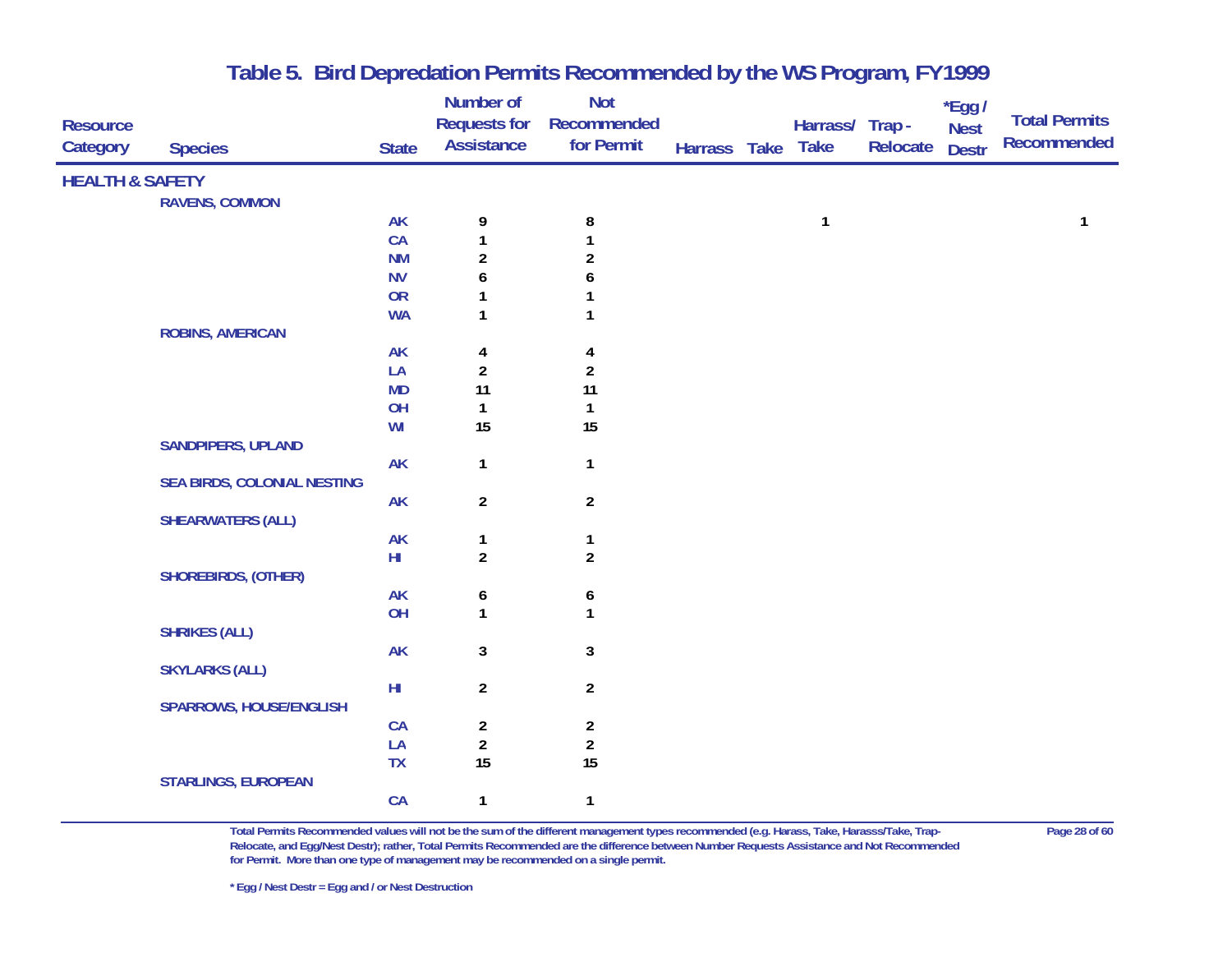|                            |                                   |                            | Number of                | Not                     |              |                 |          | *Egg /       |                      |
|----------------------------|-----------------------------------|----------------------------|--------------------------|-------------------------|--------------|-----------------|----------|--------------|----------------------|
| <b>Resource</b>            |                                   |                            | <b>Requests for</b>      | Recommended             |              | Harrass/ Trap - |          | <b>Nest</b>  | <b>Total Permits</b> |
| Category                   | <b>Species</b>                    | <b>State</b>               | <b>Assistance</b>        | for Permit              | Harrass Take | <b>Take</b>     | Relocate | <b>Destr</b> | <b>Recommended</b>   |
| <b>HEALTH &amp; SAFETY</b> |                                   |                            |                          |                         |              |                 |          |              |                      |
|                            | <b>STARLINGS, EUROPEAN</b>        |                            |                          |                         |              |                 |          |              |                      |
|                            |                                   | MI                         | $\mathbf{1}$             | $\mathbf{1}$            |              |                 |          |              |                      |
|                            |                                   | <b>NE</b>                  | $\mathbf{1}$             |                         |              |                 |          |              |                      |
|                            |                                   | PA                         | $\boldsymbol{6}$         | 6                       |              |                 |          |              |                      |
|                            |                                   | <b>TX</b>                  | 3                        | $\mathbf{3}$            |              |                 |          |              |                      |
|                            |                                   | <b>WA</b>                  | 10                       | $10\,$                  |              |                 |          |              |                      |
|                            | <b>STILTS, HAWAIIAN (T&amp;E)</b> |                            |                          |                         |              |                 |          |              |                      |
|                            |                                   | $\mathsf{H}\mathsf{I}$     | $\overline{a}$           | $\overline{2}$          |              |                 |          |              |                      |
|                            | <b>SWALLOWS, BARN</b>             |                            |                          |                         |              |                 |          |              |                      |
|                            |                                   | <b>AK</b>                  | $\mathbf{3}$             | 3                       |              |                 |          |              |                      |
|                            |                                   | <b>MD</b>                  | $\overline{5}$           | 5                       |              |                 |          |              |                      |
|                            |                                   | <b>MO</b>                  |                          |                         |              |                 |          |              |                      |
|                            |                                   | ND                         |                          |                         |              |                 |          |              |                      |
|                            |                                   | NJ                         |                          |                         |              |                 |          |              |                      |
|                            |                                   | <b>NV</b>                  | 1                        |                         |              |                 |          |              |                      |
|                            |                                   | OK                         | $\boldsymbol{2}$         | 2                       |              |                 |          |              |                      |
|                            |                                   | <b>TN</b>                  | 1                        |                         |              |                 |          |              |                      |
|                            |                                   | <b>TX</b>                  | 9                        | 9                       |              |                 |          |              |                      |
|                            |                                   | WI                         | 11                       | 11                      |              |                 |          |              |                      |
|                            | <b>SWALLOWS, TREE</b>             |                            |                          |                         |              |                 |          |              |                      |
|                            |                                   | <b>ND</b>                  | $\mathbf{1}$             | $\mathbf{1}$            |              |                 |          |              |                      |
|                            | SWALLOWS, z-(MIXED)               |                            |                          |                         |              |                 |          |              |                      |
|                            |                                   | <b>AK</b>                  | $\mathbf{1}$             | $\mathbf{1}$            |              |                 |          |              |                      |
|                            |                                   | MI                         | $\mathbf{1}$             |                         |              |                 |          |              |                      |
|                            |                                   | <b>TN</b>                  | $\mathbf{1}$             |                         |              |                 |          |              |                      |
|                            |                                   | <b>TX</b>                  | $\boldsymbol{2}$         | $\overline{\mathbf{c}}$ |              |                 |          |              |                      |
|                            |                                   | <b>WA</b>                  | 3                        | $\mathbf{3}$            |              |                 |          |              |                      |
|                            | SWALLOWS, z-(OTHER)               |                            |                          |                         |              |                 |          |              |                      |
|                            |                                   | <b>AK</b><br><b>TX</b>     | 5                        | 5                       |              |                 |          |              |                      |
|                            |                                   | $\ensuremath{\mathsf{UT}}$ | $\sqrt{3}$<br>$\sqrt{2}$ | 3<br>$\overline{2}$     |              |                 |          |              |                      |
|                            |                                   | WI                         | $\mathbf{1}$             |                         |              |                 |          | $\mathbf{1}$ | 1                    |
|                            | SWALLOWS, Z-(MIXED)               |                            |                          |                         |              |                 |          |              |                      |
|                            |                                   |                            |                          |                         |              |                 |          |              |                      |

**Total Permits Recommended values will not be the sum of the different management types recommended (e.g. Harass, Take, Harasss/Take, Trap- Page 29 of 60 Relocate, and Egg/Nest Destr); rather, Total Permits Recommended are the difference between Number Requests Assistance and Not Recommended for Permit. More than one type of management may be recommended on a single permit.** 

**\* Egg / Nest Destr = Egg and / or Nest Destruction**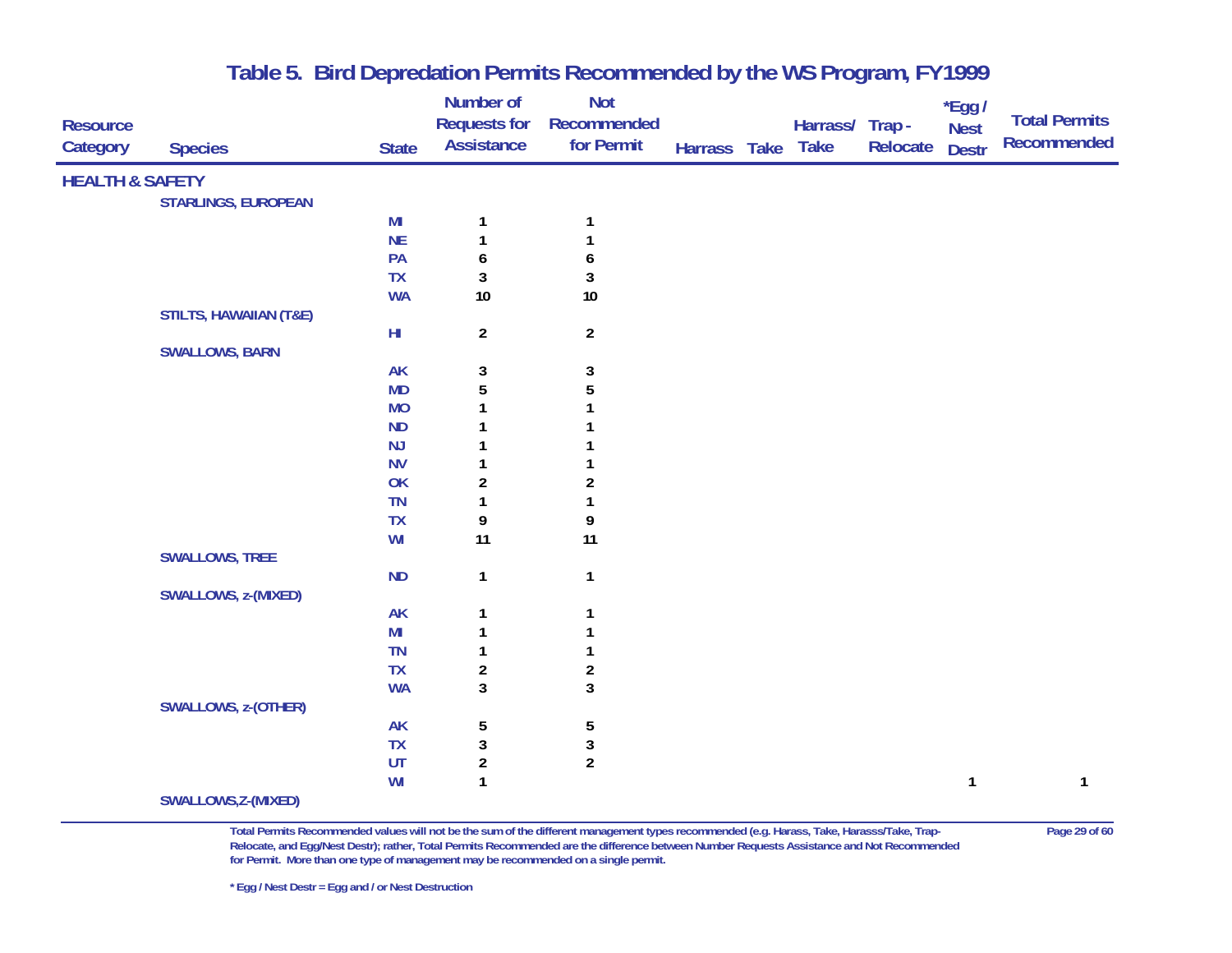|                             |                                  |              | Number of                                | <b>Not</b>                |              |              |                                |          | *Egg /       | <b>Total Permits</b> |
|-----------------------------|----------------------------------|--------------|------------------------------------------|---------------------------|--------------|--------------|--------------------------------|----------|--------------|----------------------|
| <b>Resource</b><br>Category | <b>Species</b>                   | <b>State</b> | <b>Requests for</b><br><b>Assistance</b> | Recommended<br>for Permit | Harrass Take |              | Harrass/ Trap -<br><b>Take</b> | Relocate | <b>Nest</b>  | <b>Recommended</b>   |
|                             |                                  |              |                                          |                           |              |              |                                |          | <b>Destr</b> |                      |
| <b>HEALTH &amp; SAFETY</b>  |                                  |              |                                          |                           |              |              |                                |          |              |                      |
|                             | SWALLOWS, Z-(MIXED)              |              |                                          |                           |              |              |                                |          |              |                      |
|                             |                                  | LA           | $\mathbf{1}$                             | $\mathbf{1}$              |              |              |                                |          |              |                      |
|                             | <b>SWANS, MUTE</b>               |              |                                          |                           |              |              |                                |          |              |                      |
|                             |                                  | <b>NH</b>    | $\mathbf{1}$                             | $\mathbf{1}$              |              |              |                                |          |              |                      |
|                             |                                  | WI           | $\overline{\mathbf{c}}$                  | $\overline{2}$            |              |              |                                |          |              |                      |
|                             | <b>SWANS, TUNDRA (WHISTLING)</b> |              |                                          |                           |              |              |                                |          |              |                      |
|                             | SWANS, z-(OTHER)                 | <b>AK</b>    | 3                                        | $\mathbf{3}$              |              |              |                                |          |              |                      |
|                             |                                  | <b>AK</b>    | 3                                        | $\mathbf{3}$              |              |              |                                |          |              |                      |
|                             |                                  | LA           | 1                                        | $\mathbf{1}$              |              |              |                                |          |              |                      |
|                             |                                  | WI           | 1                                        | $\mathbf{1}$              |              |              |                                |          |              |                      |
|                             | <b>SWIFTS (ALL)</b>              |              |                                          |                           |              |              |                                |          |              |                      |
|                             |                                  | <b>MD</b>    | 5                                        | 5                         |              |              |                                |          |              |                      |
|                             |                                  | TN           | $\mathbf{1}$                             | 1                         |              |              |                                |          |              |                      |
|                             |                                  | <b>TX</b>    | 5                                        | 5                         |              |              |                                |          |              |                      |
|                             |                                  | <b>WA</b>    | 1                                        | $\mathbf{1}$              |              |              |                                |          |              |                      |
|                             | <b>SWIFTS, ALL</b>               |              |                                          |                           |              |              |                                |          |              |                      |
|                             |                                  | LA           | 1                                        | $\mathbf{1}$              |              |              |                                |          |              |                      |
|                             | TERNS, (OTHER)                   |              |                                          |                           |              |              |                                |          |              |                      |
|                             |                                  | <b>AK</b>    | 5                                        | 5                         |              |              |                                |          |              |                      |
|                             |                                  | <b>WA</b>    | $\overline{\mathbf{c}}$                  | $\overline{c}$            |              |              |                                |          |              |                      |
|                             | <b>TURKEY, WILD (ALL)</b>        |              |                                          |                           |              |              |                                |          |              |                      |
|                             | <b>TURNSTONES, RUDDY</b>         | WI           | 6                                        | 6                         |              |              |                                |          |              |                      |
|                             |                                  | $H\!I$       | 5                                        | 5                         |              |              |                                |          |              |                      |
|                             | <b>VULTURES, BLACK</b>           |              |                                          |                           |              |              |                                |          |              |                      |
|                             |                                  | DE           | 1                                        | $\mathbf{1}$              |              |              |                                |          |              |                      |
|                             |                                  | <b>MD</b>    | 8                                        | $\overline{7}$            |              |              | $\mathbf{1}$                   |          |              | $\mathbf{1}$         |
|                             |                                  | <b>TN</b>    | 4                                        | $\boldsymbol{2}$          |              |              | $\overline{2}$                 |          |              | $\overline{2}$       |
|                             |                                  | TX           | 6                                        | 6                         |              |              |                                |          |              |                      |
|                             |                                  | <b>VA</b>    | 5                                        | 4                         |              | $\mathbf{1}$ |                                |          |              | $\mathbf{1}$         |
|                             | <b>VULTURES, TURKEY</b>          |              |                                          |                           |              |              |                                |          |              |                      |
|                             |                                  | CA           | 3                                        | 3                         |              |              |                                |          |              |                      |

**Total Permits Recommended values will not be the sum of the different management types recommended (e.g. Harass, Take, Harasss/Take, Trap- Page 30 of 60 Relocate, and Egg/Nest Destr); rather, Total Permits Recommended are the difference between Number Requests Assistance and Not Recommended for Permit. More than one type of management may be recommended on a single permit.** 

**\* Egg / Nest Destr = Egg and / or Nest Destruction**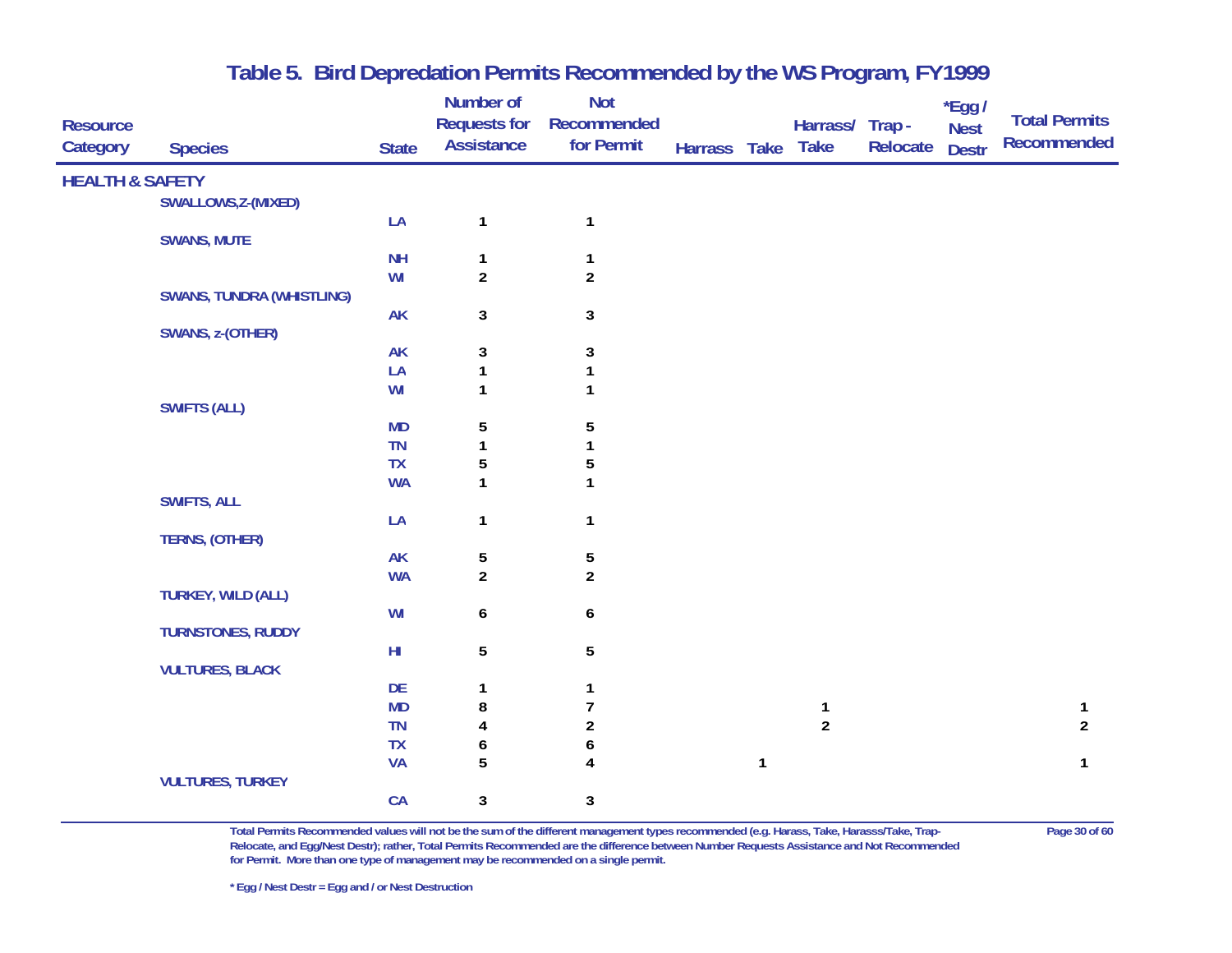|                            |                                |              | Number of               | <b>Not</b>              |              |                |                 |              | *Egg /       |                      |
|----------------------------|--------------------------------|--------------|-------------------------|-------------------------|--------------|----------------|-----------------|--------------|--------------|----------------------|
| <b>Resource</b>            |                                |              | <b>Requests for</b>     | Recommended             |              |                | Harrass/ Trap - |              | <b>Nest</b>  | <b>Total Permits</b> |
| Category                   | <b>Species</b>                 | <b>State</b> | <b>Assistance</b>       | for Permit              | Harrass Take |                | <b>Take</b>     | Relocate     | <b>Destr</b> | <b>Recommended</b>   |
| <b>HEALTH &amp; SAFETY</b> |                                |              |                         |                         |              |                |                 |              |              |                      |
|                            | <b>VULTURES, TURKEY</b>        |              |                         |                         |              |                |                 |              |              |                      |
|                            |                                | DE           | 4                       | 4                       |              |                |                 |              |              |                      |
|                            |                                | <b>KY</b>    | $\mathbf{1}$            | 1                       |              |                |                 |              |              |                      |
|                            |                                | <b>MD</b>    | 39                      | 38                      |              |                | $\mathbf{1}$    |              |              | 1                    |
|                            |                                | MI           | 3                       | $\boldsymbol{2}$        |              |                |                 | $\mathbf{1}$ |              | $\mathbf{1}$         |
|                            |                                | <b>NV</b>    | 1                       | 1                       |              |                |                 |              |              |                      |
|                            |                                | OH           | 4                       | 4                       |              |                |                 |              |              |                      |
|                            |                                | OK           | $\overline{\mathbf{c}}$ |                         |              |                | $\overline{a}$  |              |              | $\overline{2}$       |
|                            |                                | <b>OR</b>    | 1                       | 1                       |              |                |                 |              |              |                      |
|                            |                                | PA           | 1                       | 1                       |              |                |                 |              |              |                      |
|                            |                                | <b>TX</b>    | 3                       | $\mathbf{3}$            |              |                |                 |              |              |                      |
|                            |                                | <b>VA</b>    | $\overline{\mathbf{c}}$ | $\overline{\mathbf{c}}$ |              |                |                 |              |              |                      |
|                            |                                | <b>WA</b>    | $\overline{a}$          | $\overline{2}$          |              |                |                 |              |              |                      |
|                            | <b>VULTURES, z-(MIXED)</b>     |              |                         |                         |              |                |                 |              |              |                      |
|                            |                                | AL           | 4                       | 4                       |              |                |                 |              |              |                      |
|                            |                                | DE           | $\mathbf{1}$            | 1                       |              |                |                 |              |              |                      |
|                            |                                | GA           | $10\,$                  | $10$                    |              |                |                 |              |              |                      |
|                            |                                | <b>MD</b>    | $22\,$                  | 22                      |              |                |                 |              |              |                      |
|                            |                                | <b>TN</b>    | 3                       | $\mathbf{3}$            |              |                |                 |              |              |                      |
|                            |                                | TX           | 11                      | 11                      |              |                |                 |              |              |                      |
|                            |                                | <b>VA</b>    | 17                      | 15                      |              | $\overline{2}$ |                 |              |              | $\overline{2}$       |
|                            | <b>WADING BIRDS (OTHER)</b>    |              |                         |                         |              |                |                 |              |              |                      |
|                            |                                | <b>WA</b>    | $\overline{\mathbf{c}}$ | $\overline{2}$          |              |                |                 |              |              |                      |
|                            | <b>WOODPECKERS</b>             |              |                         |                         |              |                |                 |              |              |                      |
|                            |                                | UT           | $\mathbf{1}$            | $\mathbf{1}$            |              |                |                 |              |              |                      |
|                            | <b>WOODPECKERS, PILEATED</b>   |              |                         |                         |              |                |                 |              |              |                      |
|                            |                                | WI           | $\mathbf{1}$            | $\mathbf{1}$            |              |                |                 |              |              |                      |
|                            | <b>WOODPECKERS, RED-HEADED</b> |              |                         |                         |              |                |                 |              |              |                      |
|                            |                                | LA           | 1                       | $\mathbf{1}$            |              |                |                 |              |              |                      |
|                            |                                | OK           | $\overline{2}$          | $\overline{2}$          |              |                |                 |              |              |                      |
|                            | <b>WOODPECKERS, z-(OTHER)</b>  |              |                         |                         |              |                |                 |              |              |                      |
|                            |                                | CA           | $\mathbf{1}$            | $\mathbf{1}$            |              |                |                 |              |              |                      |
|                            |                                | <b>MD</b>    | 11                      | 11                      |              |                |                 |              |              |                      |

**Total Permits Recommended values will not be the sum of the different management types recommended (e.g. Harass, Take, Harasss/Take, Trap- Page 31 of 60 Relocate, and Egg/Nest Destr); rather, Total Permits Recommended are the difference between Number Requests Assistance and Not Recommended for Permit. More than one type of management may be recommended on a single permit.**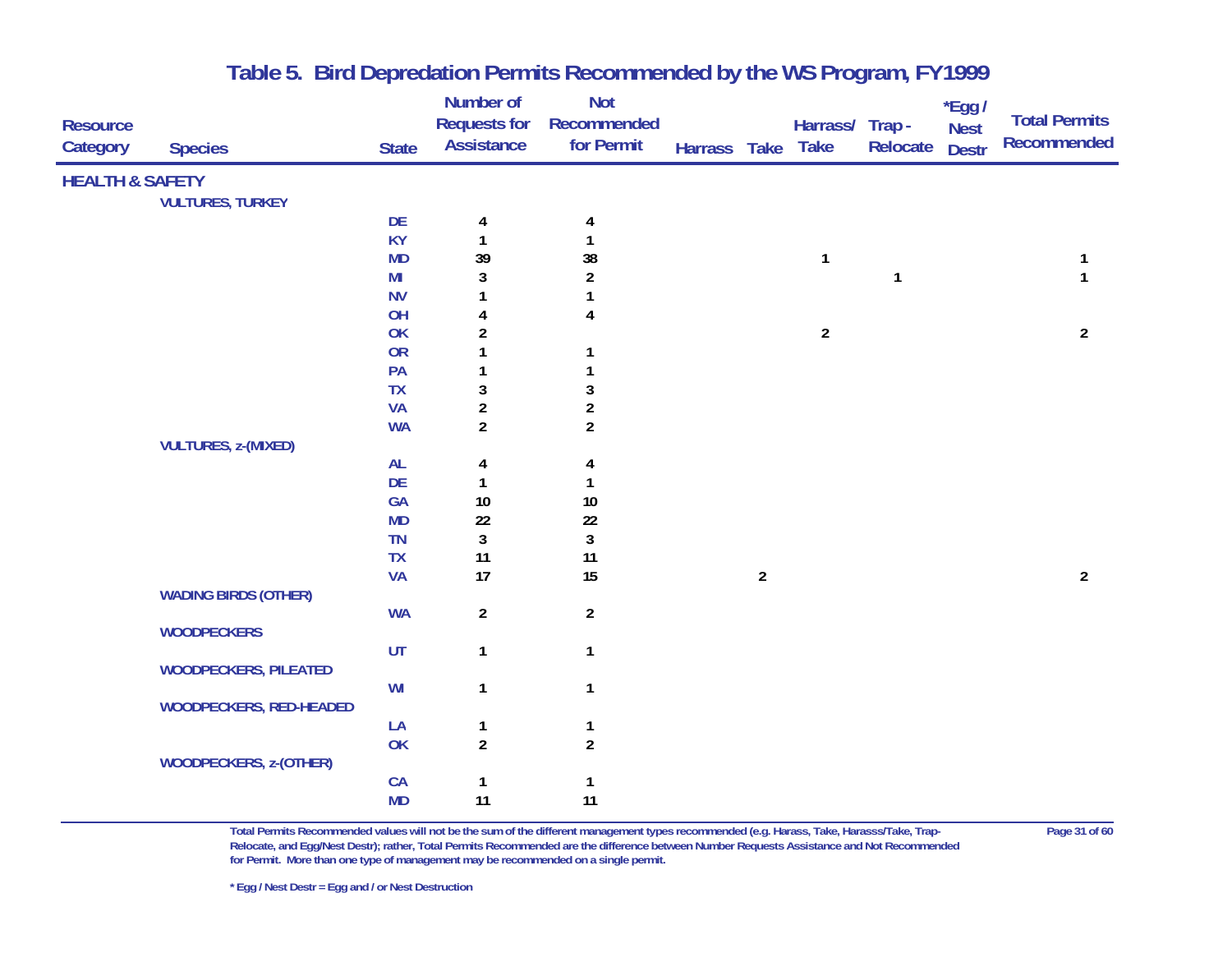|                            |                                      |              | Number of           | <b>Not</b>              |                |              |                 |                | $*$ Egg /      |                      |
|----------------------------|--------------------------------------|--------------|---------------------|-------------------------|----------------|--------------|-----------------|----------------|----------------|----------------------|
| <b>Resource</b>            |                                      |              | <b>Requests for</b> | Recommended             |                |              | Harrass/ Trap - |                | <b>Nest</b>    | <b>Total Permits</b> |
| Category                   | <b>Species</b>                       | <b>State</b> | <b>Assistance</b>   | for Permit              | Harrass Take   |              | <b>Take</b>     | Relocate       | <b>Destr</b>   | Recommended          |
| <b>HEALTH &amp; SAFETY</b> |                                      |              |                     |                         |                |              |                 |                |                |                      |
|                            | <b>WOODPECKERS, z-(OTHER)</b>        |              |                     |                         |                |              |                 |                |                |                      |
|                            |                                      | OK           | 3                   | 3                       |                |              |                 |                |                |                      |
|                            |                                      | <b>TX</b>    | $\mathbf{1}$        | 1                       |                |              |                 |                |                |                      |
|                            |                                      | WI           | 9                   | 9                       |                |              |                 |                |                |                      |
|                            | z-PASSERINES (OTHER)                 |              |                     |                         |                |              |                 |                |                |                      |
|                            |                                      | $H\!I$       | $\mathbf{1}$        | 1                       |                |              |                 |                |                |                      |
|                            |                                      | <b>MD</b>    | 32                  | 32                      |                |              |                 |                |                |                      |
|                            |                                      | WI           | $\mathbf{3}$        | 3                       |                |              |                 |                |                |                      |
|                            | <b>Total for HEALTH &amp; SAFETY</b> |              | 2,513               | 2,155                   | 38             | 29           | 241             | $\overline{7}$ | 131            | 358                  |
| <b>HEALTH AND SAFE</b>     |                                      |              |                     |                         |                |              |                 |                |                |                      |
|                            | <b>GEESE, CANADA</b>                 |              |                     |                         |                |              |                 |                |                |                      |
|                            |                                      | NC           | 12                  | 10                      |                |              | $\overline{2}$  |                |                | $\overline{2}$       |
|                            | <b>MULTIPLE SPECIES</b>              |              |                     |                         |                |              |                 |                |                |                      |
|                            |                                      | <b>NC</b>    | 13                  |                         |                |              | 13              |                |                | 13                   |
|                            | <b>VULTURES, TURKEY</b>              |              |                     |                         |                |              |                 |                |                |                      |
|                            |                                      | <b>NC</b>    | 3                   |                         |                |              | 3               |                |                | 3                    |
|                            | <b>Total for HEALTH AND SAFETY</b>   |              | 28                  | 10                      |                |              | 18              |                |                | 18                   |
| <b>NATURAL RESOUR</b>      |                                      |              |                     |                         |                |              |                 |                |                |                      |
|                            | <b>CORMORANTS, DOUBLE-CRESTED</b>    |              |                     |                         |                |              |                 |                |                |                      |
|                            |                                      | <b>KS</b>    | 3                   |                         |                |              | 3               |                |                | 3                    |
|                            |                                      | LA           | $\mathbf{1}$        | 1                       |                |              |                 |                |                |                      |
|                            |                                      | <b>ME</b>    | 1                   |                         |                | $\mathbf{1}$ |                 |                |                | 1                    |
|                            |                                      | <b>NY</b>    | 7                   | 5                       |                |              | 1               |                | $\mathbf{1}$   | $\overline{2}$       |
|                            |                                      | OH           | 1                   | 1                       |                |              |                 |                |                |                      |
|                            |                                      | <b>TX</b>    | 4                   | 4                       |                |              |                 |                |                |                      |
|                            |                                      | <b>VT</b>    | 3                   | $\mathbf{1}$            | $\overline{2}$ |              |                 |                | $\overline{2}$ | $\overline{2}$       |
|                            | <b>CROWS, AMERICAN</b>               |              |                     |                         |                |              |                 |                |                |                      |
|                            |                                      | <b>KS</b>    | 1                   |                         |                |              | 1               |                |                | $\mathbf{1}$         |
|                            |                                      | LA           |                     | 1                       |                |              |                 |                |                |                      |
|                            |                                      | VA           |                     |                         |                |              |                 |                |                |                      |
|                            |                                      | WI           | 4                   | $\overline{\mathbf{4}}$ |                |              |                 |                |                |                      |
|                            | <b>DOVE, MOURNING</b>                |              |                     |                         |                |              |                 |                |                |                      |

**Total Permits Recommended values will not be the sum of the different management types recommended (e.g. Harass, Take, Harasss/Take, Trap- Page 32 of 60 Relocate, and Egg/Nest Destr); rather, Total Permits Recommended are the difference between Number Requests Assistance and Not Recommended for Permit. More than one type of management may be recommended on a single permit.** 

**\* Egg / Nest Destr = Egg and / or Nest Destruction**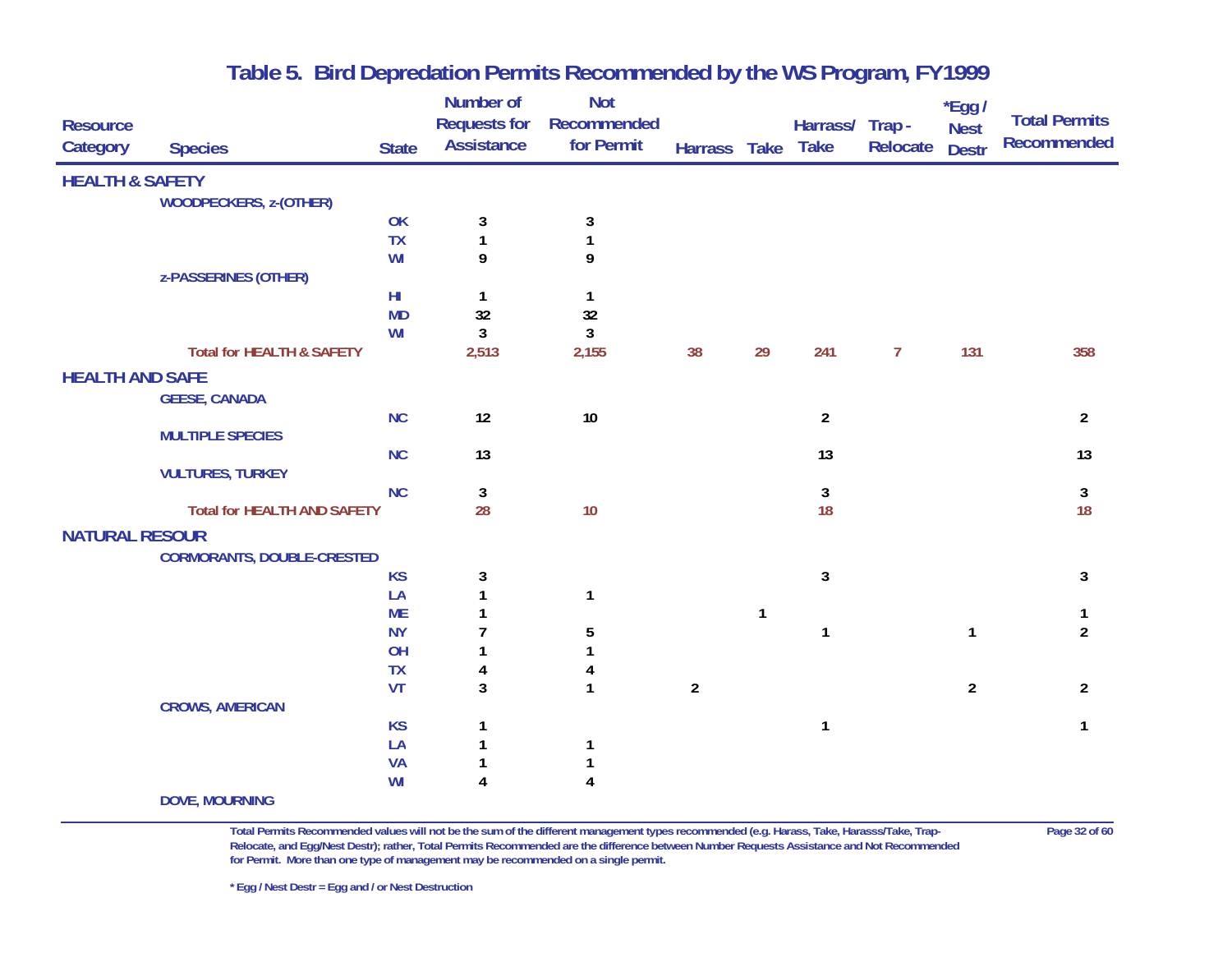| <b>Resource</b>       |                                         |              | Number of<br><b>Requests for</b>        | <b>Not</b><br>Recommended        |              |              | Harrass/ Trap - |          | *Egg /<br><b>Nest</b> | <b>Total Permits</b> |
|-----------------------|-----------------------------------------|--------------|-----------------------------------------|----------------------------------|--------------|--------------|-----------------|----------|-----------------------|----------------------|
| Category              | <b>Species</b>                          | <b>State</b> | <b>Assistance</b>                       | for Permit                       | Harrass Take |              | <b>Take</b>     | Relocate | <b>Destr</b>          | <b>Recommended</b>   |
| <b>NATURAL RESOUR</b> |                                         |              |                                         |                                  |              |              |                 |          |                       |                      |
|                       | <b>DOVE, MOURNING</b>                   |              |                                         |                                  |              |              |                 |          |                       |                      |
|                       |                                         | MI           | $\mathbf{1}$                            |                                  |              |              | $\mathbf{1}$    |          |                       | 1                    |
|                       | <b>EGRETS, CATTLE</b>                   | $H\!I$       |                                         |                                  |              |              |                 |          |                       |                      |
|                       |                                         | <b>TX</b>    | $\overline{\mathbf{c}}$<br>$\mathbf{1}$ | $\boldsymbol{2}$<br>$\mathbf{1}$ |              |              |                 |          |                       |                      |
|                       | <b>EGRETS, SNOWY</b>                    |              |                                         |                                  |              |              |                 |          |                       |                      |
|                       |                                         | <b>TX</b>    | $\mathbf{1}$                            | $\mathbf{1}$                     |              |              |                 |          |                       |                      |
|                       | <b>EGRETS/HERONS (MIXED)</b>            |              |                                         |                                  |              |              |                 |          |                       |                      |
|                       |                                         | TX           | $\mathbf{1}$                            | $\mathbf{1}$                     |              |              |                 |          |                       |                      |
|                       | <b>EGRETS/HERONS/CORMORANTS (MIXED)</b> |              |                                         |                                  |              |              |                 |          |                       |                      |
|                       |                                         | <b>NE</b>    | 3                                       |                                  |              |              | 3               |          |                       | 3                    |
|                       | <b>FALCONS (ALL)</b>                    |              |                                         |                                  |              |              |                 |          |                       |                      |
|                       |                                         | OH           | 1<br>$\mathbf{1}$                       | 1<br>$\mathbf{1}$                |              |              |                 |          |                       |                      |
|                       | <b>GEESE, CANADA</b>                    | <b>VA</b>    |                                         |                                  |              |              |                 |          |                       |                      |
|                       |                                         | OH           | 1                                       | 1                                |              |              |                 |          |                       |                      |
|                       |                                         | <b>VA</b>    | 4                                       | 3                                |              | $\mathbf{1}$ |                 |          |                       | 1                    |
|                       |                                         | <b>WA</b>    | 6                                       | 6                                |              |              |                 |          |                       |                      |
|                       |                                         | WI           | $\overline{a}$                          | $\overline{2}$                   |              |              |                 |          |                       |                      |
|                       | <b>GEESE, FERAL</b>                     |              |                                         |                                  |              |              |                 |          |                       |                      |
|                       |                                         | TX           | $\mathbf{1}$                            | $\mathbf{1}$                     |              |              |                 |          |                       |                      |
|                       | <b>GRACKLES, COMMON</b>                 |              |                                         |                                  |              |              |                 |          |                       |                      |
|                       |                                         | <b>TX</b>    | $\boldsymbol{2}$                        | $\boldsymbol{2}$                 |              |              |                 |          |                       |                      |
|                       |                                         | <b>VA</b>    | 1                                       | 1                                |              |              |                 |          |                       |                      |
|                       |                                         | WI           | $\mathbf{1}$                            | 1                                |              |              |                 |          |                       |                      |
|                       | <b>GRACKLES, GREAT-TAILED</b>           |              |                                         |                                  |              |              |                 |          |                       |                      |
|                       |                                         | <b>TX</b>    | $\overline{a}$                          | $\overline{2}$                   |              |              |                 |          |                       |                      |
|                       | <b>GREBES (ALL)</b>                     |              |                                         |                                  |              |              |                 |          |                       |                      |
|                       | <b>GULLS, CALIFORNIA</b>                | <b>KS</b>    | $\overline{a}$                          |                                  |              |              | $\overline{2}$  |          |                       | $\overline{2}$       |
|                       |                                         | <b>WA</b>    | 5                                       | 5                                |              |              |                 |          |                       |                      |
|                       | <b>GULLS, FRANKLIN'S</b>                |              |                                         |                                  |              |              |                 |          |                       |                      |
|                       |                                         | <b>KS</b>    | $\overline{2}$                          |                                  |              |              | $\overline{2}$  |          |                       | $\overline{2}$       |
|                       |                                         |              |                                         |                                  |              |              |                 |          |                       |                      |

**Total Permits Recommended values will not be the sum of the different management types recommended (e.g. Harass, Take, Harasss/Take, Trap- Page 33 of 60 Relocate, and Egg/Nest Destr); rather, Total Permits Recommended are the difference between Number Requests Assistance and Not Recommended for Permit. More than one type of management may be recommended on a single permit.**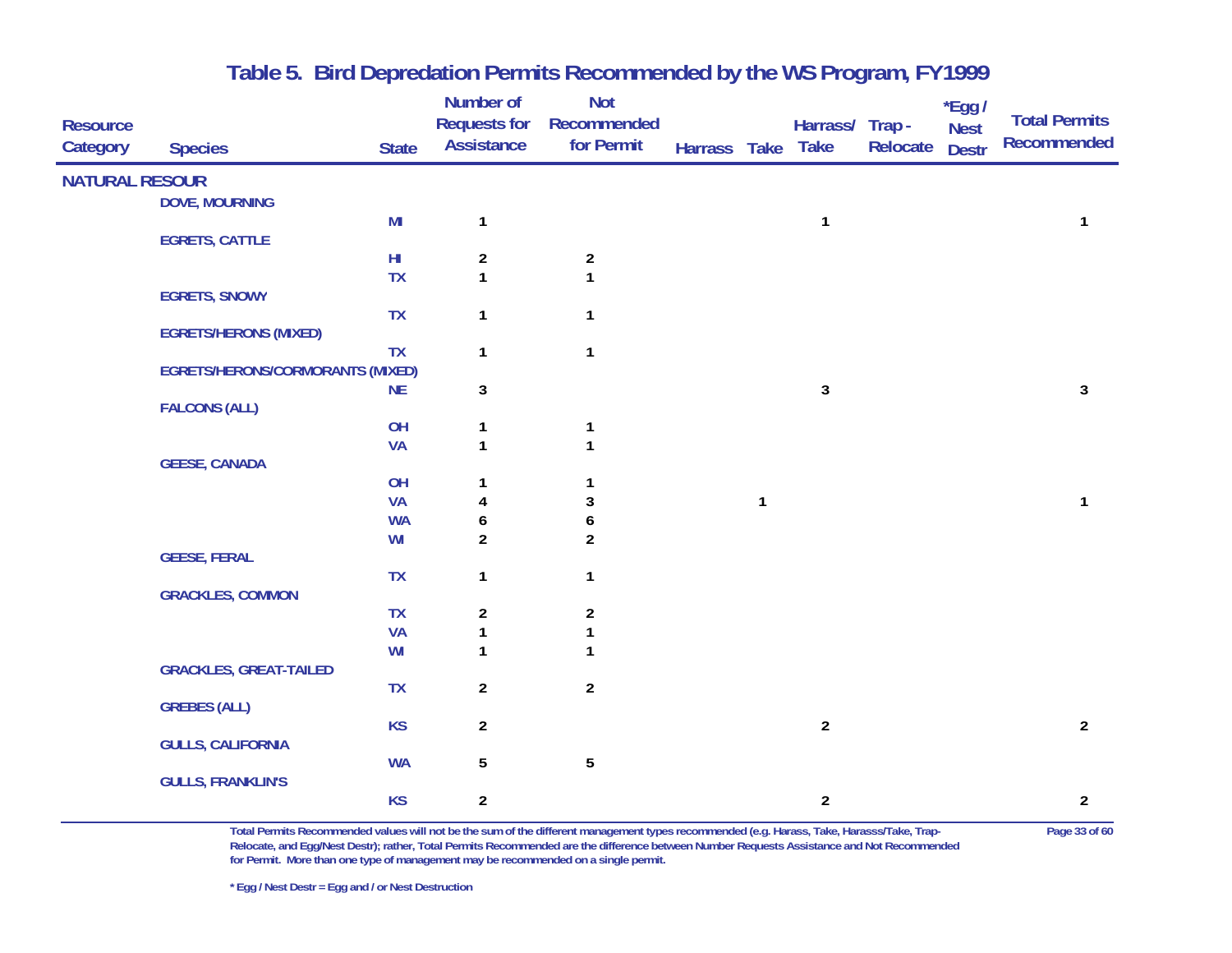| <b>Resource</b>       |                                    |                        | Number of<br><b>Requests for</b>        | <b>Not</b><br>Recommended |              | Harrass/ Trap - |          | $*$ Egg /<br><b>Nest</b> | <b>Total Permits</b>  |
|-----------------------|------------------------------------|------------------------|-----------------------------------------|---------------------------|--------------|-----------------|----------|--------------------------|-----------------------|
| Category              | <b>Species</b>                     | <b>State</b>           | <b>Assistance</b>                       | for Permit                | Harrass Take | <b>Take</b>     | Relocate | <b>Destr</b>             | <b>Recommended</b>    |
| <b>NATURAL RESOUR</b> |                                    |                        |                                         |                           |              |                 |          |                          |                       |
|                       | <b>GULLS, GREAT BLACK-BACKED</b>   |                        |                                         |                           |              |                 |          |                          |                       |
|                       |                                    | <b>NH</b>              | $\overline{\mathbf{c}}$                 |                           |              | $\mathbf{1}$    |          | 1                        | $\overline{2}$        |
|                       |                                    | VT                     | $\mathbf{1}$                            |                           | $\mathbf{1}$ |                 |          | $\mathbf{1}$             | $\mathbf{1}$          |
|                       | <b>GULLS, HERRING</b>              | NE                     | $\overline{\mathbf{c}}$                 |                           |              | $\overline{a}$  |          |                          | $\overline{2}$        |
|                       |                                    | OH                     | $\mathbf{1}$                            | $\mathbf{1}$              |              |                 |          |                          |                       |
|                       |                                    | <b>VA</b>              | 1                                       | $\mathbf{1}$              |              |                 |          |                          |                       |
|                       |                                    | VT                     | $\mathbf{1}$                            |                           | $\mathbf{1}$ |                 |          | 1                        | 1                     |
|                       | <b>GULLS, RING-BILLED</b>          |                        |                                         |                           |              |                 |          |                          |                       |
|                       |                                    | <b>KS</b>              | 3                                       |                           |              | 3               |          |                          | 3                     |
|                       |                                    | <b>MN</b><br><b>NE</b> | 4<br>$\overline{\mathbf{c}}$            |                           |              | $\overline{2}$  |          | 4                        | 4<br>$\boldsymbol{2}$ |
|                       |                                    | VT                     | $\overline{2}$                          | $\mathbf{1}$              | $\mathbf{1}$ |                 |          | 1                        | $\mathbf{1}$          |
|                       |                                    | <b>WA</b>              | 5                                       | 5                         |              |                 |          |                          |                       |
|                       | <b>HAWKS, COOPER'S</b>             |                        |                                         |                           |              |                 |          |                          |                       |
|                       |                                    | <b>VA</b>              | 4                                       | 4                         |              |                 |          |                          |                       |
|                       |                                    | WI                     | 5                                       | 5                         |              |                 |          |                          |                       |
|                       | <b>HAWKS, RED-TAILED</b>           |                        |                                         |                           |              |                 |          |                          |                       |
|                       |                                    | <b>KY</b><br>WI        | 1<br>6                                  | 1<br>6                    |              |                 |          |                          |                       |
|                       | HAWKS, Z-(OTHER)                   |                        |                                         |                           |              |                 |          |                          |                       |
|                       |                                    | LA                     | 1                                       | 1                         |              |                 |          |                          |                       |
|                       |                                    | <b>TN</b>              | $\mathbf{1}$                            | $\mathbf{1}$              |              |                 |          |                          |                       |
|                       |                                    | WI                     | 16                                      | 16                        |              |                 |          |                          |                       |
|                       | <b>HERONS, BLACK-CROWNED NIGHT</b> |                        |                                         |                           |              |                 |          |                          |                       |
|                       |                                    | <b>KS</b>              | $\overline{\mathbf{c}}$<br>$\mathbf{1}$ |                           |              | $\overline{a}$  |          |                          | $\overline{2}$        |
|                       | <b>HERONS, GREAT BLUE</b>          | <b>WA</b>              |                                         | $\mathbf{1}$              |              |                 |          |                          |                       |
|                       |                                    | <b>KS</b>              | 3                                       |                           |              | 3               |          |                          | 3                     |
|                       |                                    | <b>KY</b>              | $\mathbf{1}$                            | $\mathbf{1}$              |              |                 |          |                          |                       |
|                       |                                    | <b>MN</b>              | 3                                       |                           |              | 3               |          |                          | $\sqrt{3}$            |
|                       |                                    | $\sf NE$               | 3                                       |                           |              | 3               |          |                          | 3                     |
|                       |                                    | <b>NH</b>              | 1                                       |                           |              | $\mathbf{1}$    |          |                          | $\mathbf{1}$          |

**Total Permits Recommended values will not be the sum of the different management types recommended (e.g. Harass, Take, Harasss/Take, Trap- Page 34 of 60 Relocate, and Egg/Nest Destr); rather, Total Permits Recommended are the difference between Number Requests Assistance and Not Recommended for Permit. More than one type of management may be recommended on a single permit.**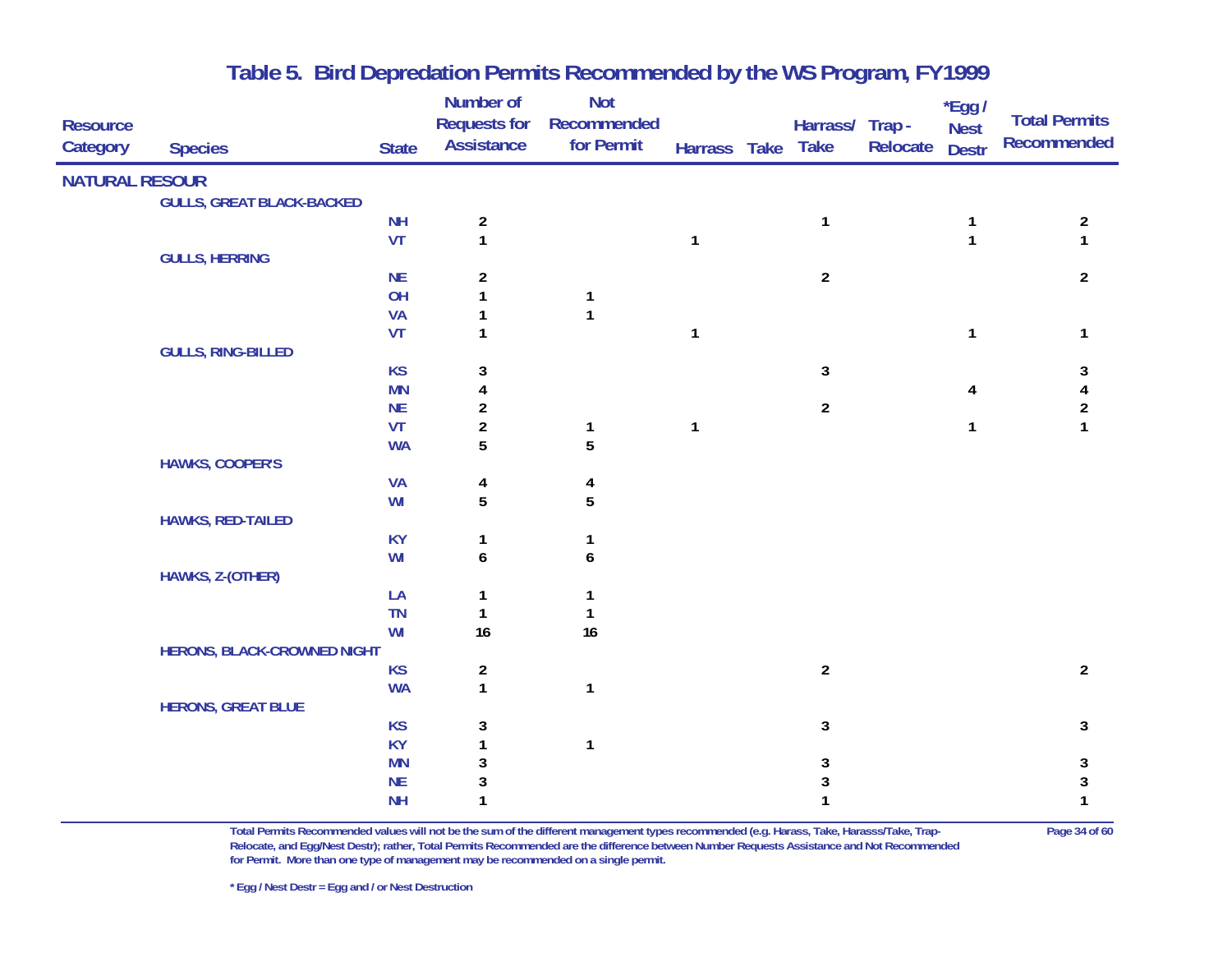| <b>Resource</b>       |                              |              | Number of<br><b>Requests for</b> | <b>Not</b><br>Recommended |              |              | Harrass/ Trap -                       |              | *Egg /                      | <b>Total Permits</b>                    |
|-----------------------|------------------------------|--------------|----------------------------------|---------------------------|--------------|--------------|---------------------------------------|--------------|-----------------------------|-----------------------------------------|
| Category              | <b>Species</b>               | <b>State</b> | <b>Assistance</b>                | for Permit                | Harrass Take |              | <b>Take</b>                           | Relocate     | <b>Nest</b><br><b>Destr</b> | <b>Recommended</b>                      |
| <b>NATURAL RESOUR</b> |                              |              |                                  |                           |              |              |                                       |              |                             |                                         |
|                       | <b>HERONS, GREAT BLUE</b>    |              |                                  |                           |              |              |                                       |              |                             |                                         |
|                       |                              | <b>OR</b>    | 5                                | $\sqrt{5}$                |              |              |                                       |              |                             |                                         |
|                       |                              | PA           | 1                                | 1                         |              |              |                                       |              |                             |                                         |
|                       |                              | TX           | 1                                | 1                         |              |              |                                       |              |                             |                                         |
|                       |                              | VT           | 1                                | 1                         |              |              |                                       |              |                             |                                         |
|                       |                              | WI           | $\overline{2}$                   | $\overline{c}$            |              |              |                                       |              |                             |                                         |
|                       | <b>KINGFISHERS (ALL)</b>     |              |                                  |                           |              |              |                                       |              |                             |                                         |
|                       |                              | <b>NE</b>    | 5                                |                           |              |              | $\overline{5}$                        |              |                             | 5                                       |
|                       | <b>MAGPIES, BLACK-BILLED</b> |              |                                  |                           |              |              |                                       |              |                             |                                         |
|                       | <b>MALLARDS</b>              | <b>WA</b>    | $\mathbf{1}$                     | $\mathbf{1}$              |              |              |                                       |              |                             |                                         |
|                       |                              | DE           | 1                                | 1                         |              |              |                                       |              |                             |                                         |
|                       |                              | OH           | 1                                | 1                         |              |              |                                       |              |                             |                                         |
|                       |                              | WI           | $\mathbf{1}$                     | $\mathbf{1}$              |              |              |                                       |              |                             |                                         |
|                       | MULTPL SPP (TECH.ASST.)      |              |                                  |                           |              |              |                                       |              |                             |                                         |
|                       |                              | <b>AR</b>    | 31                               |                           |              |              | 31                                    |              |                             | 31                                      |
|                       |                              | MI           | $\sqrt{3}$                       |                           |              |              | 3                                     |              |                             | $\mathbf{3}$                            |
|                       |                              | UT           | 11                               |                           |              |              | 11                                    |              |                             | 11                                      |
|                       | <b>OWLS, EASTERN SCREECH</b> |              |                                  |                           |              |              |                                       |              |                             |                                         |
|                       |                              | <b>MO</b>    | $\overline{a}$                   | $\overline{2}$            |              |              |                                       |              |                             |                                         |
|                       | <b>OWLS, GREAT HORNED</b>    |              |                                  |                           |              |              |                                       |              |                             |                                         |
|                       |                              | OH           | 1                                |                           |              | $\mathbf{1}$ |                                       | $\mathbf{1}$ |                             | $\mathbf{1}$                            |
|                       |                              | OR           | $\mathbf{1}$                     | $\mathbf{1}$              |              |              |                                       |              |                             |                                         |
|                       | OWLS, Z-(OTHER)              |              |                                  |                           |              |              |                                       |              |                             |                                         |
|                       |                              | LA           | $\mathbf{1}$                     | $\mathbf{1}$              |              |              |                                       |              |                             |                                         |
|                       | PELICANS, AMERICAN WHITE     |              |                                  |                           |              |              |                                       |              |                             |                                         |
|                       |                              | <b>KS</b>    | $\overline{\mathbf{c}}$          |                           |              |              | $\begin{array}{c} 2 \\ 1 \end{array}$ |              |                             | $\overline{\mathbf{c}}$<br>$\mathbf{1}$ |
|                       | SPARROWS, HOUSE/ENGLISH      | <b>NE</b>    | $\mathbf{1}$                     |                           |              |              |                                       |              |                             |                                         |
|                       |                              | <b>TX</b>    | $\overline{a}$                   | $\boldsymbol{2}$          |              |              |                                       |              |                             |                                         |
|                       | <b>TERNS, (OTHER)</b>        |              |                                  |                           |              |              |                                       |              |                             |                                         |
|                       |                              | <b>NE</b>    | 1                                |                           |              |              | $\mathbf{1}$                          |              |                             | 1                                       |
|                       | <b>VULTURES, TURKEY</b>      |              |                                  |                           |              |              |                                       |              |                             |                                         |
|                       |                              |              |                                  |                           |              |              |                                       |              |                             |                                         |

**Total Permits Recommended values will not be the sum of the different management types recommended (e.g. Harass, Take, Harasss/Take, Trap- Page 35 of 60 Relocate, and Egg/Nest Destr); rather, Total Permits Recommended are the difference between Number Requests Assistance and Not Recommended for Permit. More than one type of management may be recommended on a single permit.** 

**\* Egg / Nest Destr = Egg and / or Nest Destruction**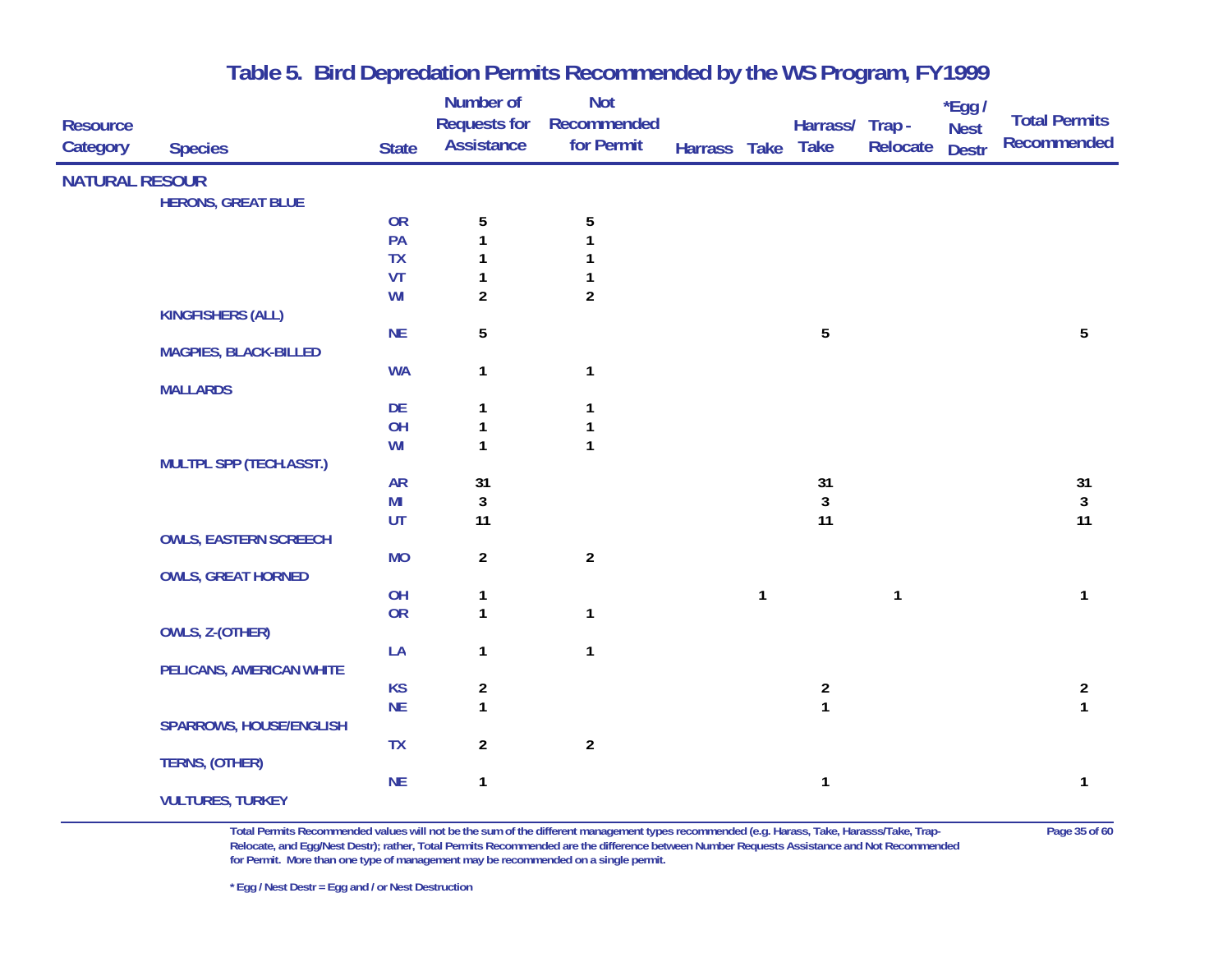| <b>Resource</b>       |                                         |                        | Number of<br><b>Requests for</b> | <b>Not</b><br>Recommended |                 |              | Harrass/ Trap - |                 | $*$ Egg /<br><b>Nest</b> | <b>Total Permits</b> |
|-----------------------|-----------------------------------------|------------------------|----------------------------------|---------------------------|-----------------|--------------|-----------------|-----------------|--------------------------|----------------------|
| Category              | <b>Species</b>                          | <b>State</b>           | <b>Assistance</b>                | for Permit                | Harrass Take    |              | <b>Take</b>     | <b>Relocate</b> | <b>Destr</b>             | <b>Recommended</b>   |
| <b>NATURAL RESOUR</b> |                                         |                        |                                  |                           |                 |              |                 |                 |                          |                      |
|                       | <b>VULTURES, TURKEY</b>                 |                        |                                  |                           |                 |              |                 |                 |                          |                      |
|                       | <b>WOODPECKERS, z-(OTHER)</b>           | WI                     | 1                                | $\mathbf{1}$              |                 |              |                 |                 |                          |                      |
|                       |                                         | SC                     | 1                                | $\mathbf{1}$              |                 |              |                 |                 |                          |                      |
|                       | z-PASSERINES (OTHER)                    |                        |                                  |                           |                 |              |                 |                 |                          |                      |
|                       | <b>Total for NATURAL RESOURCE</b>       | H <sub>II</sub>        | $\mathbf{1}$<br>217              | $\mathbf{1}$<br>116       | $5\phantom{.0}$ | $\mathbf{3}$ | 87              | $\mathbf{1}$    | 11                       | 101                  |
|                       |                                         |                        |                                  |                           |                 |              |                 |                 |                          |                      |
| <b>NATURAL RESOUR</b> |                                         |                        |                                  |                           |                 |              |                 |                 |                          |                      |
|                       | <b>COOTS, AMERICAN</b>                  | CA                     | 1                                |                           | $\mathbf{1}$    |              |                 |                 |                          | 1                    |
|                       | <b>CORMORANTS (DOUBLE-CREST)</b>        |                        |                                  |                           |                 |              |                 |                 |                          |                      |
|                       |                                         | <b>FL</b>              | $\mathbf{3}$                     |                           |                 |              | 3               |                 |                          | 3                    |
|                       | <b>CORMORANTS, DOUBLE-CRESTED</b>       |                        |                                  |                           |                 |              |                 |                 |                          |                      |
|                       |                                         | <b>AL</b><br><b>GA</b> | $\mathbf{1}$<br>$\overline{2}$   | 1<br>$\mathbf{1}$         |                 | $\mathbf{1}$ |                 |                 |                          | $\mathbf{1}$         |
|                       | <b>DOVE, MOURNING</b>                   |                        |                                  |                           |                 |              |                 |                 |                          |                      |
|                       |                                         | <b>GA</b>              | $\mathbf{1}$                     | $\mathbf{1}$              |                 |              |                 |                 |                          |                      |
|                       | <b>EGRETS/HERONS/CORMORANTS (MIXED)</b> |                        |                                  |                           |                 |              |                 |                 |                          |                      |
|                       |                                         | <b>AL</b>              | 1                                | $\mathbf{1}$              |                 |              |                 |                 |                          |                      |
|                       | <b>GEESE, CANADA</b>                    | <b>MD</b>              | 5                                | 5                         |                 |              |                 |                 |                          |                      |
|                       |                                         | NJ                     | 3                                | 3                         |                 |              |                 |                 |                          |                      |
|                       | HAWKS, z-(OTHER)                        |                        |                                  |                           |                 |              |                 |                 |                          |                      |
|                       |                                         | GA                     | 1                                | 1                         |                 |              |                 |                 |                          |                      |
|                       |                                         | <b>MD</b>              | 9                                | 9                         |                 |              |                 |                 |                          |                      |
|                       | <b>HERONS, GREAT BLUE</b>               | <b>AL</b>              | $\mathbf{1}$                     | $\mathbf{1}$              |                 |              |                 |                 |                          |                      |
|                       | <b>MULTPL SPP (TECH.ASST.)</b>          |                        |                                  |                           |                 |              |                 |                 |                          |                      |
|                       |                                         | CA                     | $\overline{a}$                   |                           |                 |              | $\mathbf{1}$    |                 | $\mathbf{1}$             | $\overline{2}$       |
|                       | <b>NONE</b>                             |                        |                                  |                           |                 |              |                 |                 |                          |                      |
|                       | <b>RAVENS, COMMON</b>                   | CT                     |                                  |                           |                 |              |                 |                 |                          |                      |
|                       |                                         | CA                     | 1                                |                           |                 |              | $\mathbf{1}$    |                 |                          | $\mathbf{1}$         |

**Total Permits Recommended values will not be the sum of the different management types recommended (e.g. Harass, Take, Harasss/Take, Trap- Page 36 of 60 Relocate, and Egg/Nest Destr); rather, Total Permits Recommended are the difference between Number Requests Assistance and Not Recommended for Permit. More than one type of management may be recommended on a single permit.**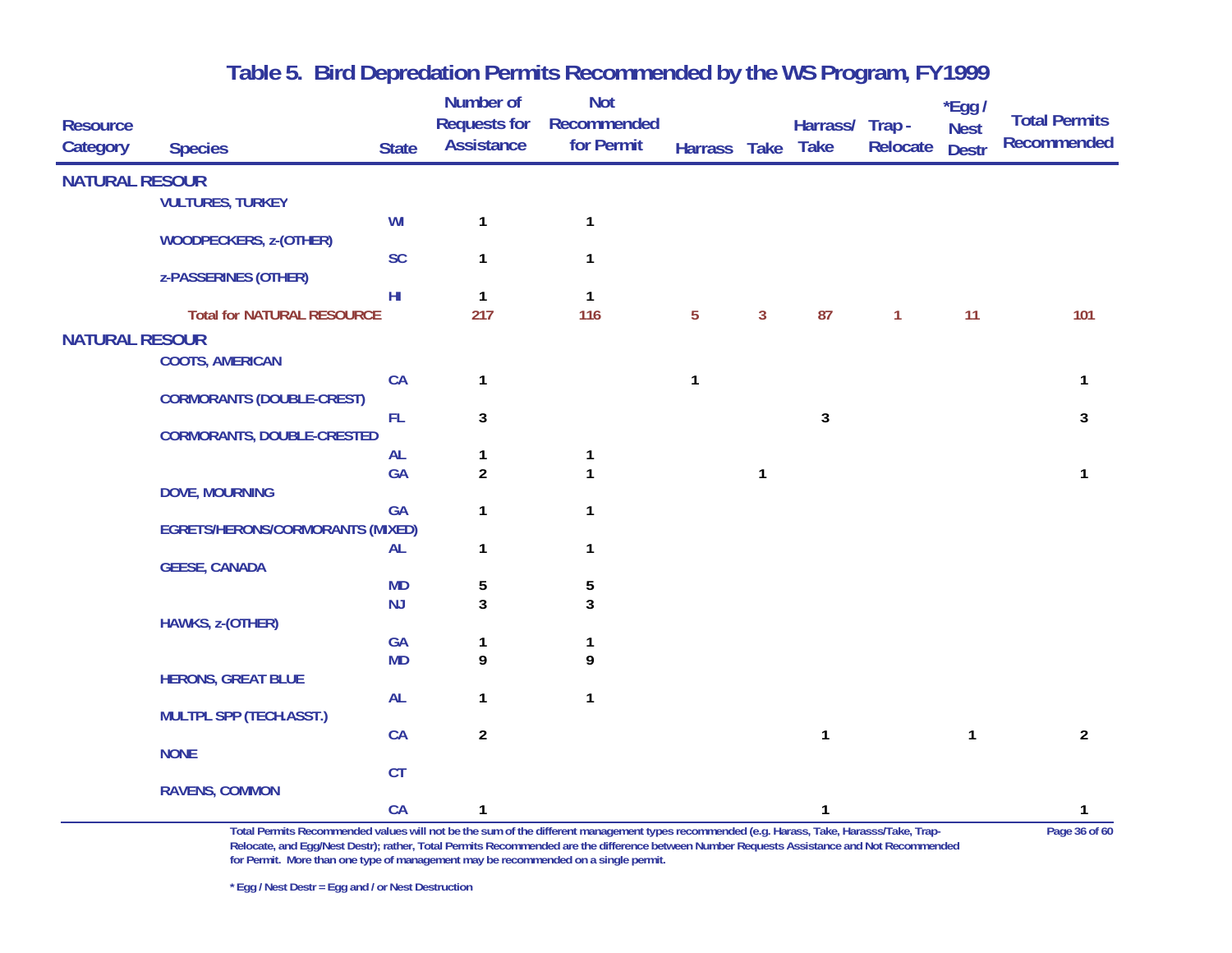| <b>Resource</b><br>Category | <b>Species</b>                       | <b>State</b> | <b>Number of</b><br><b>Requests for</b><br><b>Assistance</b> | <b>Not</b><br>Recommended<br>for Permit | Harrass Take Take |              | Harrass/ Trap- | Relocate | *Egg /<br><b>Nest</b><br><b>Destr</b> | <b>Total Permits</b><br>Recommended |
|-----------------------------|--------------------------------------|--------------|--------------------------------------------------------------|-----------------------------------------|-------------------|--------------|----------------|----------|---------------------------------------|-------------------------------------|
| <b>NATURAL RESOUR</b>       |                                      |              |                                                              |                                         |                   |              |                |          |                                       |                                     |
|                             | <b>Total for NATURAL RESOURCES</b>   |              | 31                                                           | 23                                      | $\mathbf{1}$      | $\mathbf{1}$ | $\overline{5}$ |          | 1                                     | 8                                   |
| <b>PROPERTY</b>             |                                      |              |                                                              |                                         |                   |              |                |          |                                       |                                     |
|                             | <b>ALBATROSS (OTHER)</b>             |              |                                                              |                                         |                   |              |                |          |                                       |                                     |
|                             |                                      | <b>AK</b>    | $\mathbf{1}$                                                 | $\mathbf{1}$                            |                   |              |                |          |                                       |                                     |
|                             | <b>ALBATROSS, LAYSAN</b>             |              |                                                              |                                         |                   |              |                |          |                                       |                                     |
|                             |                                      | <b>AK</b>    | 1                                                            | $\mathbf 1$                             |                   |              |                |          |                                       |                                     |
|                             |                                      | HI           | $\overline{\mathbf{4}}$                                      | $\overline{\mathbf{4}}$                 |                   |              |                |          |                                       |                                     |
|                             | <b>BIRD, UNIDENTIFIABLE</b>          |              |                                                              |                                         |                   |              |                |          |                                       |                                     |
|                             |                                      | LA           | $\overline{\mathbf{c}}$                                      | $\boldsymbol{2}$                        |                   |              |                |          |                                       |                                     |
|                             | <b>BITTERNS, YELLOW</b>              | <b>MO</b>    | $\mathbf{1}$                                                 | $\mathbf{1}$                            |                   |              |                |          |                                       |                                     |
|                             |                                      | GU           | $\overline{7}$                                               | $\boldsymbol{7}$                        |                   |              |                |          |                                       |                                     |
|                             | <b>BLACKBIRDS, MIXED</b>             |              |                                                              |                                         |                   |              |                |          |                                       |                                     |
|                             |                                      | AL           | 3                                                            | 3                                       |                   |              |                |          |                                       |                                     |
|                             | <b>BLACKBIRDS, z-(MIXED SPECIES)</b> |              |                                                              |                                         |                   |              |                |          |                                       |                                     |
|                             |                                      | ID           | 1                                                            | 1                                       |                   |              |                |          |                                       |                                     |
|                             |                                      | <b>ND</b>    | 1                                                            | 1                                       |                   |              |                |          |                                       |                                     |
|                             |                                      | <b>NH</b>    | $\mathbf{1}$                                                 | $\mathbf{1}$                            |                   |              |                |          |                                       |                                     |
|                             |                                      | <b>TX</b>    | 35                                                           | 35                                      |                   |              |                |          |                                       |                                     |
|                             |                                      | <b>VA</b>    | 1                                                            | 1                                       |                   |              |                |          |                                       |                                     |
|                             |                                      | VT           | 1                                                            | $\mathbf{1}$                            |                   |              |                |          |                                       |                                     |
|                             |                                      | <b>WA</b>    | $\overline{\mathbf{c}}$                                      | $\boldsymbol{2}$                        |                   |              |                |          |                                       |                                     |
|                             | <b>BLACKBIRDS, z-(OTHER)</b>         | WI           | $\overline{7}$                                               | $\overline{1}$                          |                   |              |                |          |                                       |                                     |
|                             |                                      | CA           | $\mathbf{1}$                                                 | $\mathbf{1}$                            |                   |              |                |          |                                       |                                     |
|                             |                                      | <b>TX</b>    | 1                                                            | 1                                       |                   |              |                |          |                                       |                                     |
|                             |                                      | <b>VA</b>    | $\overline{\mathbf{c}}$                                      | $\boldsymbol{2}$                        |                   |              |                |          |                                       |                                     |
|                             |                                      | VT           | $\mathbf{1}$                                                 | $\mathbf{1}$                            |                   |              |                |          |                                       |                                     |
|                             | <b>CARDINALS, NORTHERN</b>           |              |                                                              |                                         |                   |              |                |          |                                       |                                     |
|                             |                                      | <b>MD</b>    | 9                                                            | 9                                       |                   |              |                |          |                                       |                                     |
|                             |                                      | <b>SC</b>    | $\mathbf{1}$                                                 | 1                                       |                   |              |                |          |                                       |                                     |
|                             |                                      | <b>TX</b>    | 3                                                            | 3                                       |                   |              |                |          |                                       |                                     |
|                             |                                      | WI           | 3                                                            | 3                                       |                   |              |                |          |                                       |                                     |

**Total Permits Recommended values will not be the sum of the different management types recommended (e.g. Harass, Take, Harasss/Take, Trap- Page 37 of 60 Relocate, and Egg/Nest Destr); rather, Total Permits Recommended are the difference between Number Requests Assistance and Not Recommended for Permit. More than one type of management may be recommended on a single permit.**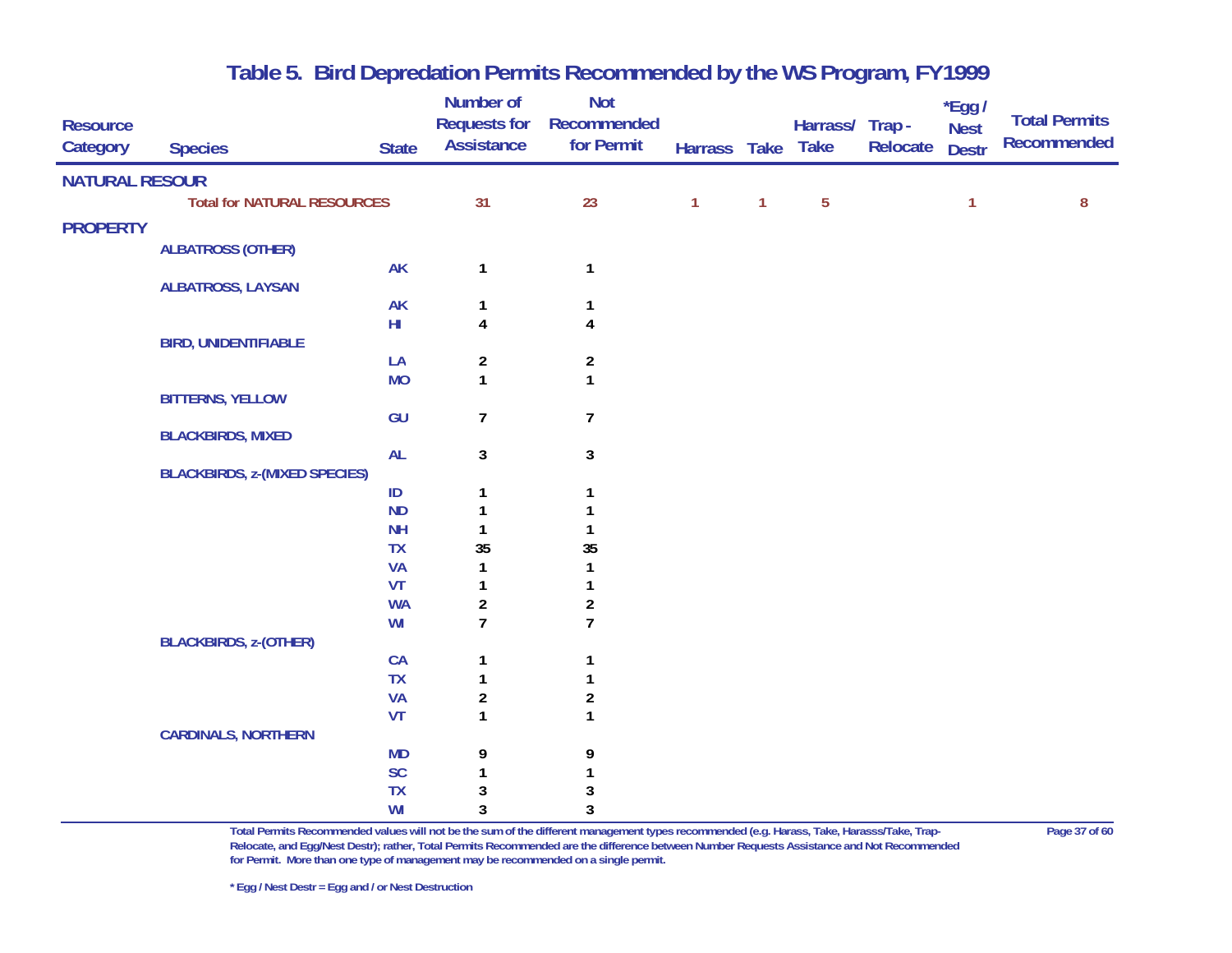| <b>Resource</b><br>Category | <b>Species</b>                    | <b>State</b>           | Number of<br><b>Requests for</b><br><b>Assistance</b> | <b>Not</b><br>Recommended<br>for Permit | Harrass Take |                | Harrass/ Trap -<br><b>Take</b> | Relocate | *Egg /<br><b>Nest</b><br><b>Destr</b> | <b>Total Permits</b><br>Recommended |
|-----------------------------|-----------------------------------|------------------------|-------------------------------------------------------|-----------------------------------------|--------------|----------------|--------------------------------|----------|---------------------------------------|-------------------------------------|
| <b>PROPERTY</b>             |                                   |                        |                                                       |                                         |              |                |                                |          |                                       |                                     |
|                             | <b>COOTS, AMERICAN</b>            |                        |                                                       |                                         |              |                |                                |          |                                       |                                     |
|                             |                                   | $\mathsf{A}\mathsf{Z}$ | $\sqrt{5}$                                            | $\sqrt{3}$                              |              | $\overline{2}$ |                                |          |                                       | $\overline{2}$                      |
|                             |                                   | CA                     | 155                                                   | 47                                      | $\mathbf{1}$ |                | 107                            |          |                                       | 108                                 |
|                             |                                   | LA                     | $\mathbf{1}$                                          | $\mathbf{1}$                            |              |                |                                |          |                                       |                                     |
|                             |                                   | <b>NM</b>              | 1                                                     |                                         |              |                |                                |          | 1                                     | 1                                   |
|                             |                                   | <b>NV</b>              | 13                                                    | 6                                       |              |                | $\overline{7}$                 |          |                                       | $\overline{7}$                      |
|                             |                                   | TN                     | 1                                                     | 1                                       |              |                |                                |          |                                       |                                     |
|                             |                                   | TX                     | $\boldsymbol{2}$                                      | $\boldsymbol{2}$                        |              |                |                                |          |                                       |                                     |
|                             |                                   | <b>WA</b>              | $\mathbf{1}$                                          | $\mathbf{1}$                            |              |                |                                |          |                                       |                                     |
|                             | <b>CORMORANTS, (OTHER)</b>        |                        |                                                       |                                         |              |                |                                |          |                                       |                                     |
|                             |                                   | <b>AK</b>              | $\overline{a}$                                        | $\overline{2}$                          |              |                |                                |          |                                       |                                     |
|                             | <b>CORMORANTS, DOUBLE-CRESTED</b> |                        |                                                       |                                         |              |                |                                |          |                                       |                                     |
|                             |                                   | <b>AK</b>              | 1                                                     | $\mathbf{1}$                            |              |                |                                |          |                                       |                                     |
|                             |                                   | AL                     | 1                                                     | $\mathbf{1}$                            |              |                |                                |          |                                       |                                     |
|                             |                                   | $\mathsf{A}\mathsf{Z}$ |                                                       |                                         |              | $\mathbf{1}$   |                                |          |                                       | 1                                   |
|                             |                                   | CA                     |                                                       | $\mathbf 1$                             |              |                |                                |          |                                       |                                     |
|                             |                                   | <b>MD</b>              |                                                       | $\mathbf{1}$                            |              |                |                                |          |                                       |                                     |
|                             |                                   | <b>MN</b>              | 1                                                     |                                         |              |                | $\mathbf{1}$                   |          |                                       | 1                                   |
|                             |                                   | VT                     | 3                                                     | $\mathbf{3}$                            |              |                |                                |          |                                       |                                     |
|                             |                                   | WI                     | $\overline{2}$                                        | $\boldsymbol{2}$                        |              |                |                                |          |                                       |                                     |
|                             | <b>COWBIRDS, BROWN-HEADED</b>     |                        |                                                       |                                         |              |                |                                |          |                                       |                                     |
|                             |                                   | <b>WA</b>              | $\overline{a}$                                        | $\overline{2}$                          |              |                |                                |          |                                       |                                     |
|                             | <b>CRANES, SANDHILL</b>           |                        |                                                       |                                         |              |                |                                |          |                                       |                                     |
|                             |                                   | <b>AK</b>              | $\mathbf{1}$                                          | $\mathbf{1}$                            |              |                |                                |          |                                       |                                     |
|                             |                                   | MI                     | $\mathbf{1}$                                          | $\mathbf 1$                             |              |                |                                |          |                                       |                                     |
|                             |                                   | WI                     | 3                                                     | 3                                       |              |                |                                |          |                                       |                                     |
|                             | <b>CROWS, (OTHER)</b>             |                        |                                                       |                                         |              |                |                                |          |                                       |                                     |
|                             |                                   | <b>AK</b>              | 6                                                     | 6                                       |              |                |                                |          |                                       |                                     |
|                             | <b>CROWS, AMERICAN</b>            |                        |                                                       |                                         |              |                |                                |          |                                       |                                     |
|                             |                                   | AK                     | 1                                                     | 1                                       |              |                |                                |          |                                       |                                     |
|                             |                                   | CA                     | $\overline{7}$                                        | 7                                       |              |                |                                |          |                                       |                                     |
|                             |                                   | IA                     | 4                                                     | 4                                       |              |                |                                |          |                                       |                                     |
|                             |                                   | ID                     | $\overline{2}$                                        | $\mathfrak z$                           |              |                |                                |          |                                       |                                     |

**Total Permits Recommended values will not be the sum of the different management types recommended (e.g. Harass, Take, Harasss/Take, Trap- Page 38 of 60 Relocate, and Egg/Nest Destr); rather, Total Permits Recommended are the difference between Number Requests Assistance and Not Recommended for Permit. More than one type of management may be recommended on a single permit.**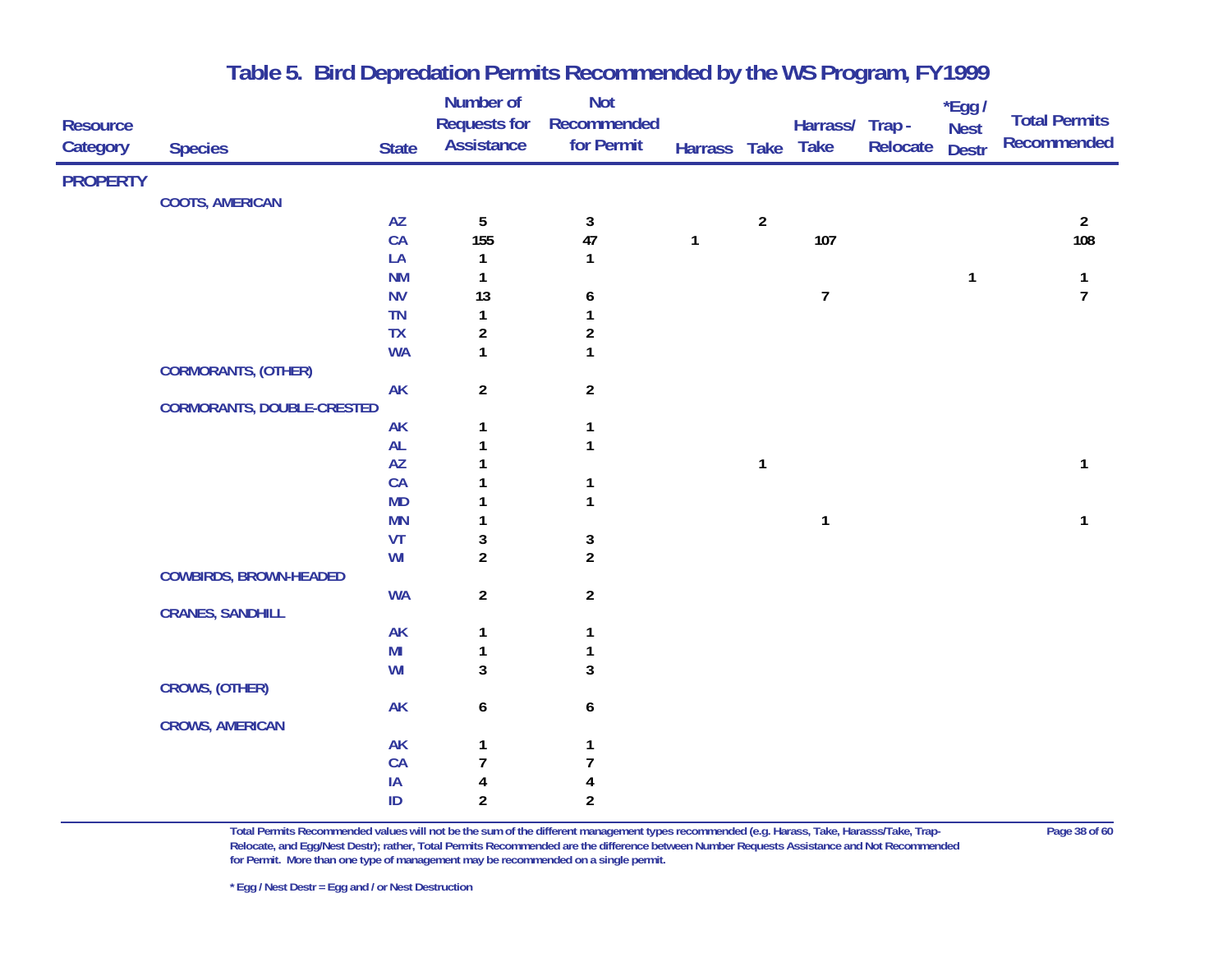|                 |                        |                        | Number of               | <b>Not</b>           |              |              |                |              | $*$ Egg /    |                      |
|-----------------|------------------------|------------------------|-------------------------|----------------------|--------------|--------------|----------------|--------------|--------------|----------------------|
| <b>Resource</b> |                        |                        | <b>Requests for</b>     | Recommended          |              |              | Harrass/ Trap- |              | <b>Nest</b>  | <b>Total Permits</b> |
| Category        | <b>Species</b>         | <b>State</b>           | <b>Assistance</b>       | for Permit           | Harrass Take |              | <b>Take</b>    | Relocate     | <b>Destr</b> | Recommended          |
| <b>PROPERTY</b> |                        |                        |                         |                      |              |              |                |              |              |                      |
|                 |                        |                        |                         |                      |              |              |                |              |              |                      |
|                 | <b>CROWS, AMERICAN</b> |                        |                         |                      |              |              |                |              |              |                      |
|                 |                        | <b>KY</b><br><b>MD</b> | $\mathbf{3}$<br>10      | $\mathbf{3}$<br>$10$ |              |              |                |              |              |                      |
|                 |                        | MI                     | 1                       | 1                    |              |              |                |              |              |                      |
|                 |                        | <b>MO</b>              | 1                       | 1                    |              |              |                |              |              |                      |
|                 |                        | <b>ND</b>              | $\boldsymbol{2}$        | $\boldsymbol{2}$     |              |              |                |              |              |                      |
|                 |                        | <b>NH</b>              | 4                       | 4                    |              |              |                |              |              |                      |
|                 |                        | NJ                     | 5                       | 5                    |              |              |                |              |              |                      |
|                 |                        | OH                     | $\mathbf{1}$            | 1                    |              |              |                |              |              |                      |
|                 |                        | <b>OR</b>              | $\boldsymbol{2}$        | $\boldsymbol{2}$     |              |              |                |              |              |                      |
|                 |                        | PA                     | 1                       | 1                    |              |              |                |              |              |                      |
|                 |                        | <b>TN</b>              | 3                       | $\mathbf 3$          |              |              |                |              |              |                      |
|                 |                        | TX                     | $\boldsymbol{2}$        | $\boldsymbol{2}$     |              |              |                |              |              |                      |
|                 |                        | <b>VA</b>              | 9                       | 9                    |              |              |                |              |              |                      |
|                 |                        | VT                     | 5                       | 5                    |              |              |                |              |              |                      |
|                 |                        | <b>WA</b>              | $20\,$                  | 20                   |              |              |                |              |              |                      |
|                 |                        | WI                     | 36                      | 36                   |              |              |                |              |              |                      |
|                 |                        | <b>WV</b>              | $\overline{a}$          | $\overline{2}$       |              |              |                |              |              |                      |
|                 | <b>DOVE, MOURNING</b>  |                        |                         |                      |              |              |                |              |              |                      |
|                 |                        | $\mathsf{A}\mathsf{Z}$ | $\overline{\mathbf{c}}$ |                      |              | $\mathbf{1}$ |                | $\mathbf{1}$ |              | $\overline{a}$       |
|                 |                        | $\sf IN$               | $\overline{\mathbf{c}}$ | $\mathbf{1}$         |              | $\mathbf{1}$ |                |              |              | $\mathbf{1}$         |
|                 |                        | LA                     | $\mathbf{1}$            | $\mathbf{1}$         |              |              |                |              |              |                      |
|                 |                        | <b>TX</b>              | 5                       | 5                    |              |              |                |              |              |                      |
|                 |                        | <b>VA</b>              | $\boldsymbol{2}$        | $\boldsymbol{2}$     |              |              |                |              |              |                      |
|                 |                        | VT                     | 1                       | $\mathbf{1}$         |              |              |                |              |              |                      |
|                 |                        | <b>WA</b>              | 1                       | $\mathbf 1$          |              |              |                |              |              |                      |
|                 |                        | WI                     | 3                       | $\mathbf 3$          |              |              |                |              |              |                      |
|                 | DOVE, SPOTTED          |                        |                         |                      |              |              |                |              |              |                      |
|                 |                        | $\mathsf{H}\mathsf{I}$ | 12                      | $12\,$               |              |              |                |              |              |                      |
|                 | <b>DOVE, ZEBRA</b>     |                        |                         |                      |              |              |                |              |              |                      |
|                 |                        | $H\!I$                 | 16                      | 16                   |              |              |                |              |              |                      |
|                 | DOVE, zz-(OTHER)       |                        |                         |                      |              |              |                |              |              |                      |
|                 |                        | <b>TX</b>              | 3                       | 3                    |              |              |                |              |              |                      |

**Total Permits Recommended values will not be the sum of the different management types recommended (e.g. Harass, Take, Harasss/Take, Trap- Page 39 of 60 Relocate, and Egg/Nest Destr); rather, Total Permits Recommended are the difference between Number Requests Assistance and Not Recommended for Permit. More than one type of management may be recommended on a single permit.**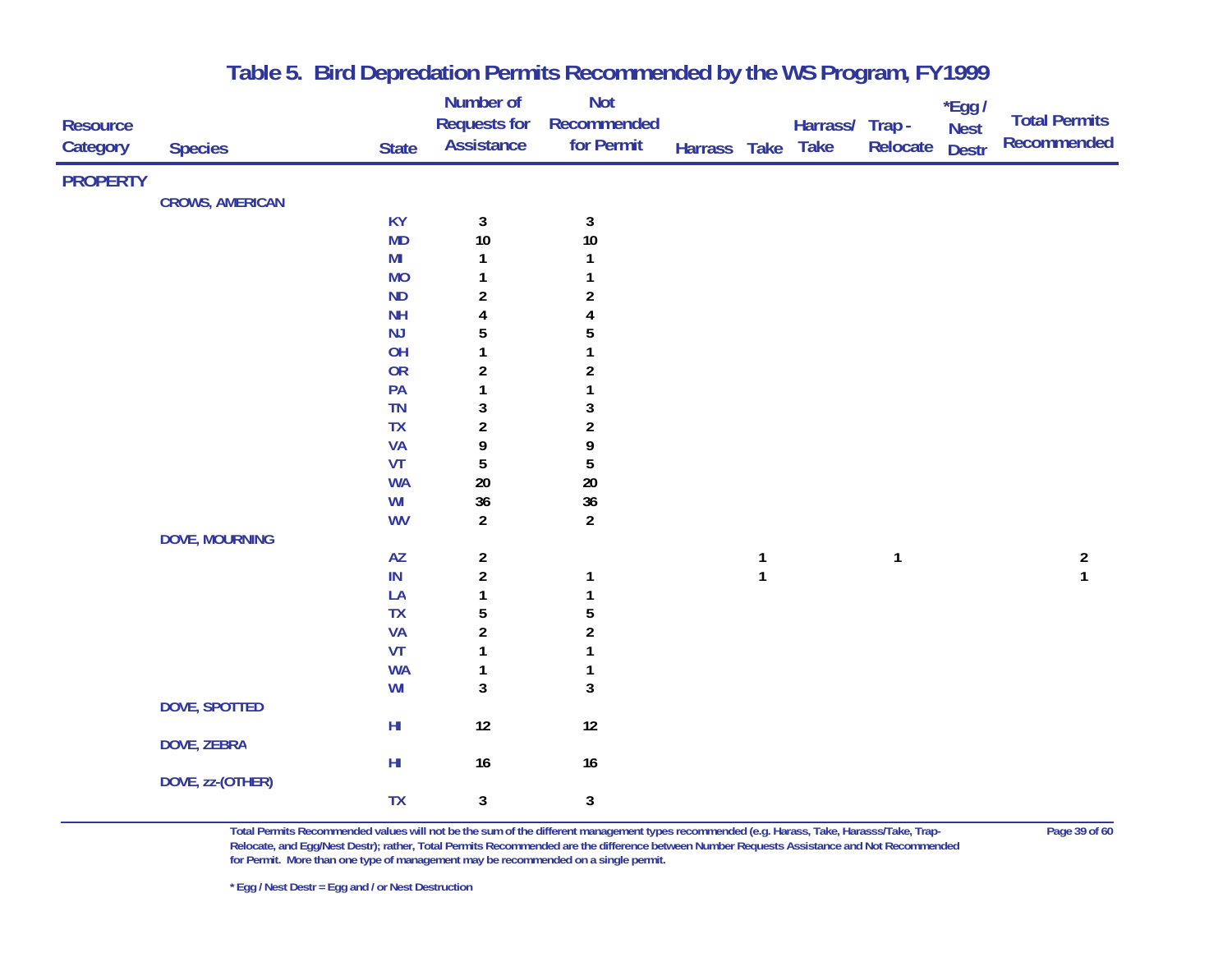|                 |                                       |               | Number of               | <b>Not</b>       |              |                 |          | *Egg /       |                      |
|-----------------|---------------------------------------|---------------|-------------------------|------------------|--------------|-----------------|----------|--------------|----------------------|
| <b>Resource</b> |                                       |               | <b>Requests for</b>     | Recommended      |              | Harrass/ Trap - |          | <b>Nest</b>  | <b>Total Permits</b> |
| Category        | <b>Species</b>                        | <b>State</b>  | <b>Assistance</b>       | for Permit       | Harrass Take | <b>Take</b>     | Relocate | <b>Destr</b> | <b>Recommended</b>   |
| <b>PROPERTY</b> |                                       |               |                         |                  |              |                 |          |              |                      |
|                 | <b>DUCKS, BLACK-BELLIED WHISTLING</b> |               |                         |                  |              |                 |          |              |                      |
|                 |                                       | <b>TX</b>     | $\overline{a}$          | $\overline{2}$   |              |                 |          |              |                      |
|                 | <b>DUCKS, DABBLING (OTHER)</b>        |               |                         |                  |              |                 |          |              |                      |
|                 |                                       | <b>AK</b>     | 9                       | 9                |              |                 |          |              |                      |
|                 |                                       | CA            | $\overline{\mathbf{c}}$ | $\boldsymbol{2}$ |              |                 |          |              |                      |
|                 |                                       | $\rm IL$      | 1                       |                  |              |                 |          |              |                      |
|                 |                                       | <b>MD</b>     |                         |                  |              |                 |          |              |                      |
|                 |                                       | NE            | 1                       |                  |              |                 |          |              |                      |
|                 |                                       | <b>NH</b>     | $\boldsymbol{2}$        | $\boldsymbol{2}$ |              |                 |          |              |                      |
|                 |                                       | <b>NM</b>     | 1                       |                  |              |                 |          |              |                      |
|                 |                                       | <b>NV</b>     | 1                       |                  |              |                 |          |              |                      |
|                 |                                       | <b>TN</b>     | 1                       | 1                |              |                 |          |              |                      |
|                 |                                       | VT            | 5                       | $\sqrt{5}$       |              |                 |          |              |                      |
|                 |                                       | <b>WA</b>     | $10$                    | $10\,$           |              |                 |          |              |                      |
|                 | <b>DUCKS, DIVING (ALL)</b>            |               |                         |                  |              |                 |          |              |                      |
|                 |                                       | <b>AK</b>     | 8                       | $\bf 8$          |              |                 |          |              |                      |
|                 |                                       | <b>WA</b>     | $\overline{2}$          | $\overline{2}$   |              |                 |          |              |                      |
|                 | <b>DUCKS, FERAL</b>                   |               |                         |                  |              |                 |          |              |                      |
|                 |                                       | <b>AL</b>     | $\boldsymbol{2}$        | $\boldsymbol{2}$ |              |                 |          |              |                      |
|                 |                                       | CA            | $\mathbf{1}$            | 1                |              |                 |          |              |                      |
|                 |                                       | $H\!I$        | 1                       | 1                |              |                 |          |              |                      |
|                 |                                       | LA            | 1                       | 1                |              |                 |          |              |                      |
|                 |                                       | SC            | 5                       | $\sqrt{5}$       |              |                 |          |              |                      |
|                 |                                       | TX            | $27\,$                  | 27               |              |                 |          |              |                      |
|                 | <b>DUCKS, HAWAIIAN (T&amp;E)</b>      |               |                         |                  |              |                 |          |              |                      |
|                 |                                       | $\mathsf{HI}$ | $\mathbf{1}$            | $\mathbf{1}$     |              |                 |          |              |                      |
|                 | <b>DUCKS, SEA (EIDER/SCOTER/ETC)</b>  |               |                         |                  |              |                 |          |              |                      |
|                 |                                       | <b>AK</b>     | 5                       | $\sqrt{5}$       |              |                 |          |              |                      |
|                 | <b>EAGLES, BALD</b>                   |               |                         |                  |              |                 |          |              |                      |
|                 |                                       | <b>AK</b>     | 8                       | 8                |              |                 |          |              |                      |
|                 |                                       | <b>WA</b>     | $\overline{a}$          | $\overline{a}$   |              |                 |          |              |                      |
|                 | <b>EAGLES, GOLDEN</b>                 |               |                         |                  |              |                 |          |              |                      |
|                 |                                       | <b>AK</b>     | 1                       | $\mathbf{1}$     |              |                 |          |              |                      |

**Total Permits Recommended values will not be the sum of the different management types recommended (e.g. Harass, Take, Harasss/Take, Trap- Page 40 of 60 Relocate, and Egg/Nest Destr); rather, Total Permits Recommended are the difference between Number Requests Assistance and Not Recommended for Permit. More than one type of management may be recommended on a single permit.**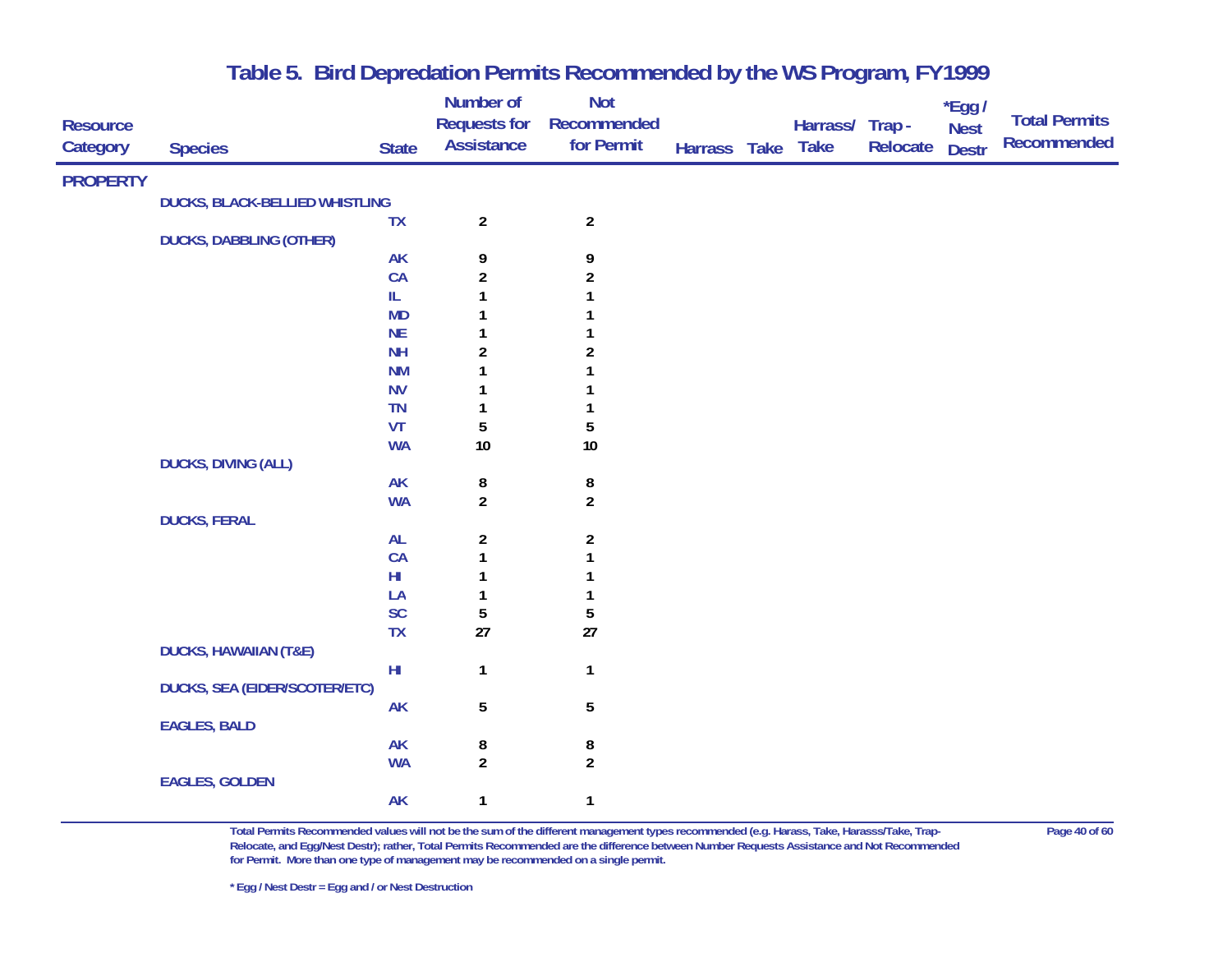|                 |                              |              | Number of           | <b>Not</b>              |              |    |                  |          | *Egg /       |                      |
|-----------------|------------------------------|--------------|---------------------|-------------------------|--------------|----|------------------|----------|--------------|----------------------|
| <b>Resource</b> |                              |              | <b>Requests for</b> | Recommended             |              |    | Harrass/ Trap -  |          | <b>Nest</b>  | <b>Total Permits</b> |
| Category        | <b>Species</b>               | <b>State</b> | <b>Assistance</b>   | for Permit              | Harrass Take |    | <b>Take</b>      | Relocate | <b>Destr</b> | <b>Recommended</b>   |
| <b>PROPERTY</b> |                              |              |                     |                         |              |    |                  |          |              |                      |
|                 | <b>EGRETS (CATTLE)</b>       |              |                     |                         |              |    |                  |          |              |                      |
|                 |                              | ${\sf FL}$   | $\mathbf{3}$        | $\mathbf{1}$            |              |    | $\overline{2}$   |          |              | $\overline{2}$       |
|                 | <b>EGRETS, CATTLE</b>        |              |                     |                         |              |    |                  |          |              |                      |
|                 |                              | $H\!I$       | 9                   | 9                       |              |    |                  |          |              |                      |
|                 |                              | SC           | 1                   | $\mathbf{1}$            |              |    |                  |          |              |                      |
|                 |                              | <b>TX</b>    | $\mathbf{1}$        | $\mathbf{1}$            |              |    |                  |          |              |                      |
|                 | <b>EGRETS, GREAT</b>         |              |                     |                         |              |    |                  |          |              |                      |
|                 |                              | MD           | $\mathbf{1}$        | 1                       |              |    |                  |          |              |                      |
|                 |                              | <b>MO</b>    | 1                   | $\mathbf 1$             |              |    |                  |          |              |                      |
|                 | <b>EGRETS, SNOWY</b>         | OK           | $\mathbf{1}$        | $\mathbf{1}$            |              |    |                  |          |              |                      |
|                 |                              | CA           | $\mathbf{1}$        | $\mathbf{1}$            |              |    |                  |          |              |                      |
|                 | <b>EGRETS/HERONS (MIXED)</b> |              |                     |                         |              |    |                  |          |              |                      |
|                 |                              | <b>TX</b>    | $\mathbf{1}$        | $\mathbf{1}$            |              |    |                  |          |              |                      |
|                 | <b>EXOTIC BIRDS (OTHER)</b>  |              |                     |                         |              |    |                  |          |              |                      |
|                 |                              | $H\!I$       | $\mathbf{1}$        | $\mathbf{1}$            |              |    |                  |          |              |                      |
|                 |                              | WI           | $\overline{a}$      | $\overline{2}$          |              |    |                  |          |              |                      |
|                 | <b>FALCONS (ALL)</b>         |              |                     |                         |              |    |                  |          |              |                      |
|                 |                              | <b>AK</b>    | 7                   | $\boldsymbol{7}$        |              |    |                  |          |              |                      |
|                 |                              | CA           | $\mathbf{1}$        | $\mathbf{1}$            |              |    |                  |          |              |                      |
|                 | <b>FINCHES, HOUSE</b>        |              |                     |                         |              |    |                  |          |              |                      |
|                 |                              | $H\!I$       | 6                   | 6                       |              |    |                  |          |              |                      |
|                 |                              | <b>WA</b>    | $\mathbf{1}$        | $\mathbf 1$             |              |    |                  |          |              |                      |
|                 | <b>FINCHES, PURPLE</b>       | WI           | 4                   | 4                       |              |    |                  |          |              |                      |
|                 |                              | WI           | $\mathbf{1}$        | $\mathbf{1}$            |              |    |                  |          |              |                      |
|                 | <b>FLICKERS (ALL)</b>        |              |                     |                         |              |    |                  |          |              |                      |
|                 |                              | UT           | 13                  | 11                      |              |    | $\boldsymbol{2}$ |          |              | $\overline{2}$       |
|                 | <b>FLICKERS, NORTHERN</b>    |              |                     |                         |              |    |                  |          |              |                      |
|                 |                              | CO           | 172                 | 104                     |              | 68 |                  |          |              | 68                   |
|                 |                              | $\sf ID$     | $20\,$              | $19$                    |              |    | $\mathbf{1}$     |          |              | $\mathbf{1}$         |
|                 |                              | IL           | $\overline{c}$      | $\overline{\mathbf{c}}$ |              |    |                  |          |              |                      |
|                 |                              | <b>KS</b>    | $\overline{a}$      | $\overline{2}$          |              |    |                  |          |              |                      |

**Total Permits Recommended values will not be the sum of the different management types recommended (e.g. Harass, Take, Harasss/Take, Trap- Page 41 of 60 Relocate, and Egg/Nest Destr); rather, Total Permits Recommended are the difference between Number Requests Assistance and Not Recommended for Permit. More than one type of management may be recommended on a single permit.**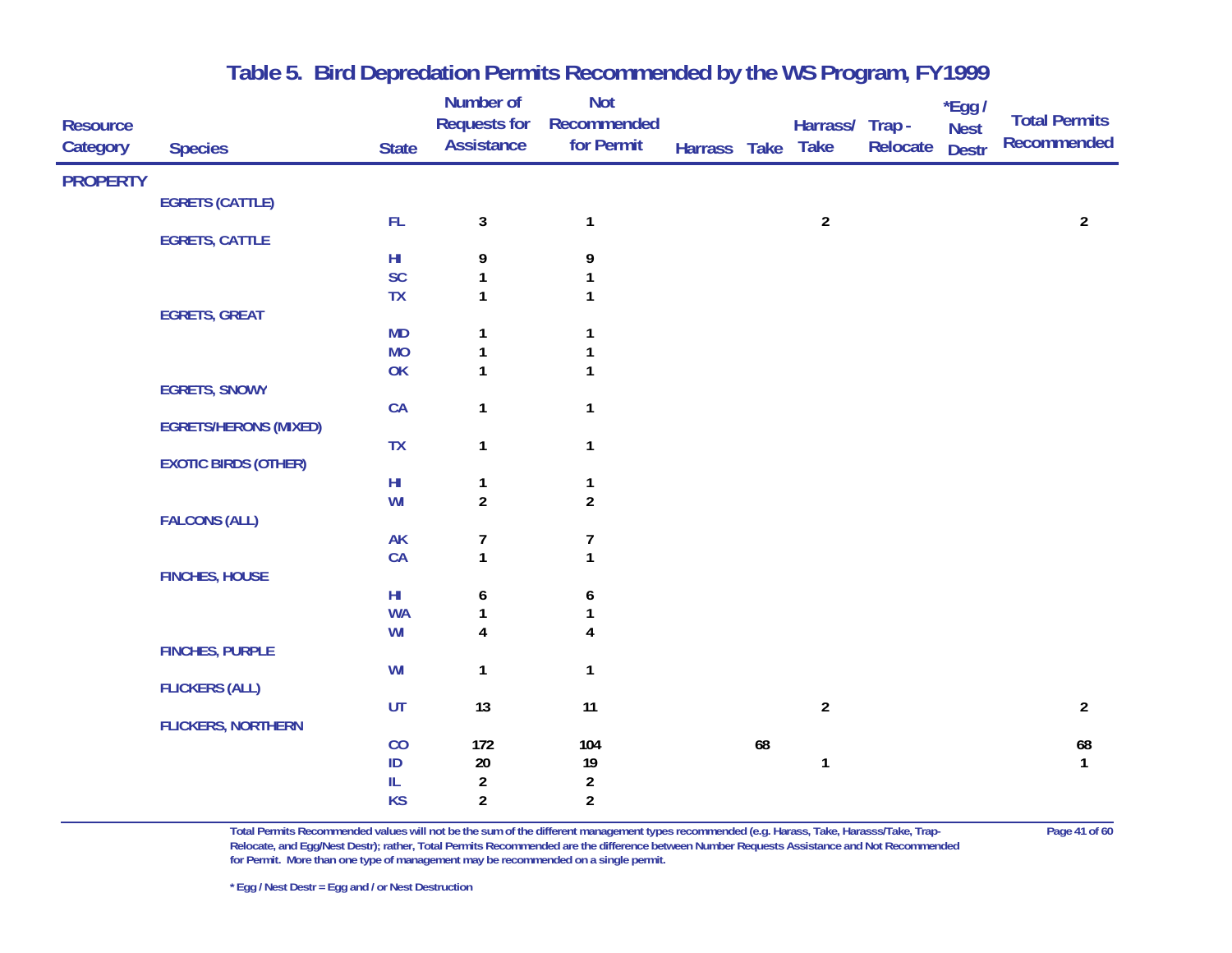|                 |                                 |                | Number of           | <b>Not</b>              |                |              |                 |                | *Egg /         |                         |
|-----------------|---------------------------------|----------------|---------------------|-------------------------|----------------|--------------|-----------------|----------------|----------------|-------------------------|
| <b>Resource</b> |                                 |                | <b>Requests for</b> | Recommended             |                |              | Harrass/ Trap - |                | <b>Nest</b>    | <b>Total Permits</b>    |
| Category        | <b>Species</b>                  | <b>State</b>   | <b>Assistance</b>   | for Permit              | Harrass Take   |              | <b>Take</b>     | Relocate       | <b>Destr</b>   | <b>Recommended</b>      |
| <b>PROPERTY</b> |                                 |                |                     |                         |                |              |                 |                |                |                         |
|                 | <b>FLICKERS, NORTHERN</b>       |                |                     |                         |                |              |                 |                |                |                         |
|                 |                                 | LA             | $\overline{2}$      | $\overline{2}$          |                |              |                 |                |                |                         |
|                 |                                 | <b>MD</b>      | $\mathbf{1}$        | 1                       |                |              |                 |                |                |                         |
|                 |                                 | M <sub>l</sub> | $\mathbf{1}$        |                         |                |              |                 |                |                |                         |
|                 |                                 | <b>MO</b>      |                     |                         |                |              |                 |                |                |                         |
|                 |                                 | <b>ND</b>      | 4                   | $\boldsymbol{2}$        |                |              |                 | $\overline{a}$ |                | $\overline{2}$          |
|                 |                                 | NJ             | $\mathbf{1}$        | 1                       |                |              |                 |                |                |                         |
|                 |                                 | <b>NM</b>      | $\overline{a}$      | 1                       |                | $\mathbf{1}$ |                 |                |                | 1                       |
|                 |                                 | <b>NV</b>      | 13                  | 13                      |                |              |                 |                |                |                         |
|                 |                                 | OH             | $\overline{a}$      | $\mathbf{1}$            |                | 1            |                 |                |                | 1                       |
|                 |                                 | OK             | $\mathbf{1}$        | $\mathbf{1}$            |                |              |                 |                |                |                         |
|                 |                                 | OR             | 13                  | 13                      |                |              |                 |                |                |                         |
|                 |                                 | <b>VA</b>      | $\overline{a}$      | $\mathbf{1}$            |                | $\mathbf{1}$ |                 |                |                | 1                       |
|                 |                                 | <b>WA</b>      | $30\,$              | $29\,$                  |                |              | 1               |                |                |                         |
|                 |                                 | WI             | $\overline{a}$      | $\mathbf{1}$            |                |              | $\mathbf{1}$    |                |                |                         |
|                 |                                 | <b>WY</b>      | $\mathbf{3}$        |                         |                |              | $\mathbf{3}$    |                |                | 3                       |
|                 | <b>FOWL, PEA</b>                |                |                     |                         |                |              |                 |                |                |                         |
|                 |                                 | CA             | $\mathbf{3}$        | $\mathbf{3}$            |                |              |                 |                |                |                         |
|                 | <b>FRIGATEBIRDS (ALL)</b>       |                |                     |                         |                |              |                 |                |                |                         |
|                 | <b>GALLINULES/RAILS (OTHER)</b> | $\mathsf{HI}$  | $\mathbf{1}$        | $\mathbf{1}$            |                |              |                 |                |                |                         |
|                 |                                 | TX             | $\mathbf{1}$        | $\mathbf{1}$            |                |              |                 |                |                |                         |
|                 | <b>GEESE (CANADA)</b>           |                |                     |                         |                |              |                 |                |                |                         |
|                 |                                 | FL             | $\overline{2}$      |                         |                | $\mathbf{1}$ |                 |                | $\mathbf{1}$   | $\overline{2}$          |
|                 | <b>GEESE, CANADA</b>            |                |                     |                         |                |              |                 |                |                |                         |
|                 |                                 | <b>AK</b>      | 8                   | 8                       |                |              |                 |                |                |                         |
|                 |                                 | <b>AL</b>      | 9                   | 9                       |                |              |                 |                |                |                         |
|                 |                                 | CA             | 17                  | 13                      | $\overline{2}$ |              |                 |                | $\overline{2}$ | 4                       |
|                 |                                 | CT             | 79                  | 67                      |                | $12\,$       |                 |                |                | 12                      |
|                 |                                 | DE             | 8                   | $\overline{\mathbf{4}}$ |                |              | 4               |                | 4              | $\overline{\mathbf{4}}$ |
|                 |                                 | IA             | $\overline{2}$      | $\overline{2}$          |                |              |                 |                |                |                         |
|                 |                                 | $\sf ID$       | $\overline{a}$      | $\boldsymbol{2}$        |                |              |                 |                |                |                         |
|                 |                                 | ${\rm IL}$     | 132                 | 8                       | 124            |              |                 | $\mathbf{1}$   | 120            | 124                     |
|                 |                                 |                |                     |                         |                |              |                 |                |                |                         |

**Total Permits Recommended values will not be the sum of the different management types recommended (e.g. Harass, Take, Harasss/Take, Trap- Page 42 of 60 Relocate, and Egg/Nest Destr); rather, Total Permits Recommended are the difference between Number Requests Assistance and Not Recommended for Permit. More than one type of management may be recommended on a single permit.**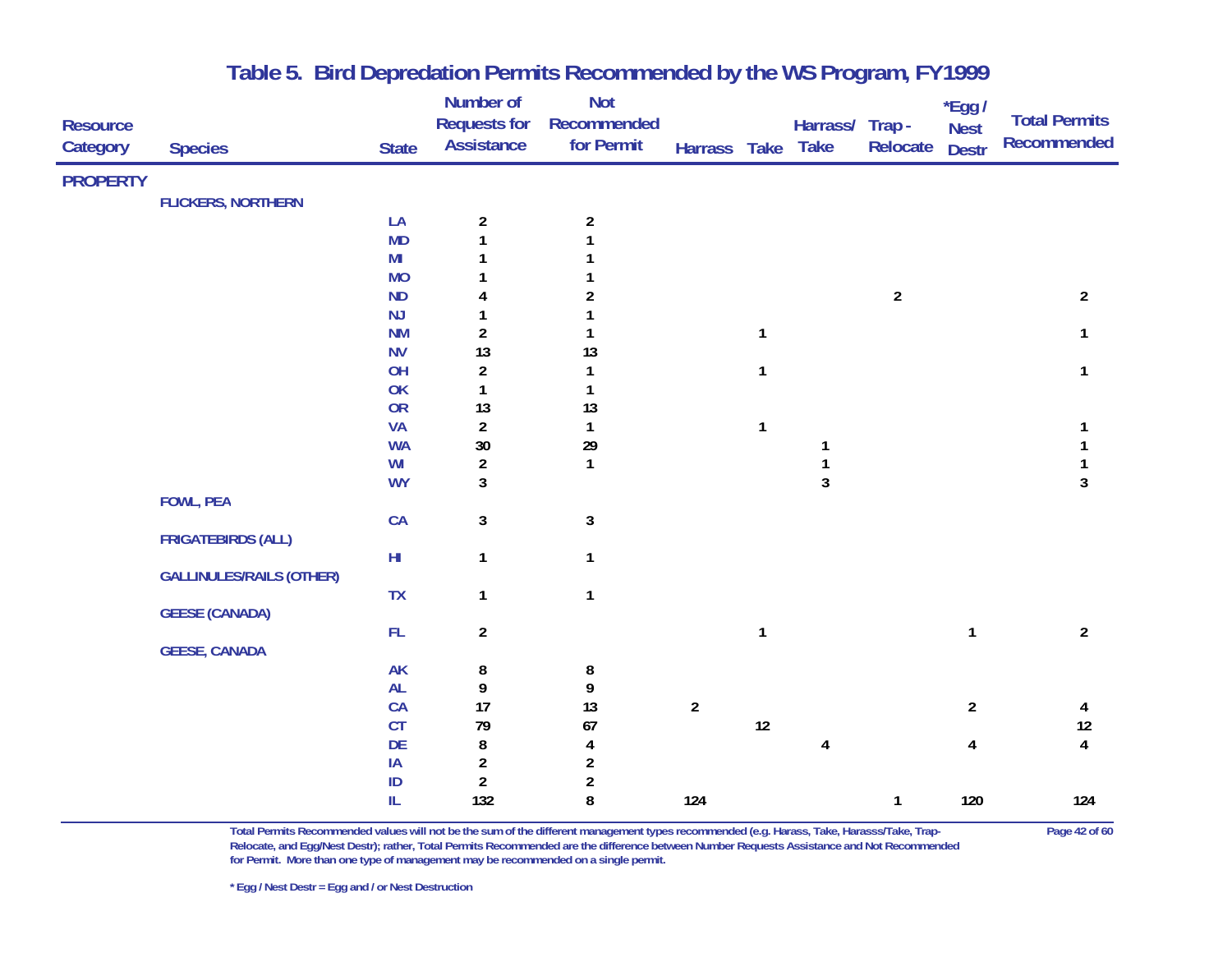|                 |                      |                        | Number of               | <b>Not</b>              |              |              |                         |              | $*$ Egg /    |                      |
|-----------------|----------------------|------------------------|-------------------------|-------------------------|--------------|--------------|-------------------------|--------------|--------------|----------------------|
| <b>Resource</b> |                      |                        | <b>Requests for</b>     | Recommended             |              |              | Harrass/ Trap -         |              | <b>Nest</b>  | <b>Total Permits</b> |
| Category        | <b>Species</b>       | <b>State</b>           | <b>Assistance</b>       | for Permit              | Harrass Take |              | <b>Take</b>             | Relocate     | <b>Destr</b> | Recommended          |
| <b>PROPERTY</b> |                      |                        |                         |                         |              |              |                         |              |              |                      |
|                 | <b>GEESE, CANADA</b> |                        |                         |                         |              |              |                         |              |              |                      |
|                 |                      | IN                     | 6                       |                         |              | $\mathbf{1}$ |                         | 5            |              | 6                    |
|                 |                      | <b>KS</b>              | $\overline{\mathbf{c}}$ | 1                       |              |              |                         | $\mathbf{1}$ |              | 1                    |
|                 |                      | <b>KY</b>              | 14                      | 14                      |              |              |                         |              |              |                      |
|                 |                      | LA                     | 1                       | 1                       |              |              |                         |              |              |                      |
|                 |                      | $\mathsf{L}\mathsf{L}$ | $30\,$                  | 27                      |              | 1            | $\overline{\mathbf{c}}$ |              |              | 3                    |
|                 |                      | <b>MD</b>              | 91                      | 87                      |              |              | $\overline{\mathbf{4}}$ |              | 4            |                      |
|                 |                      | MI                     | 11                      | $10\,$                  |              |              |                         | $\mathbf{1}$ |              |                      |
|                 |                      | <b>MN</b>              | $\overline{2}$          | $\mathbf{1}$            |              |              | 1                       |              |              | 1                    |
|                 |                      | <b>MO</b>              | 51                      | 22                      |              |              |                         |              | 29           | $29\,$               |
|                 |                      | NC                     | 275                     |                         |              |              |                         |              | 275          | 275                  |
|                 |                      | <b>ND</b>              | 4                       | $\overline{\mathbf{4}}$ |              |              |                         |              |              |                      |
|                 |                      | <b>NH</b>              | 54                      | 53                      |              |              |                         |              | 1            | 1                    |
|                 |                      | NJ                     | 312                     | 306                     |              |              | 5                       |              | 6            | 6                    |
|                 |                      | <b>NV</b>              | $\mathbf{1}$            | $\mathbf{1}$            |              |              |                         |              |              |                      |
|                 |                      | <b>NV</b>              | 18                      | 18                      |              |              |                         |              |              |                      |
|                 |                      | <b>NY</b>              | 132                     | 106                     |              | $\mathbf{1}$ | <b>25</b>               |              |              | $\frac{26}{2}$       |
|                 |                      | OH                     | $22\,$                  | $20\,$                  |              | $\mathbf{1}$ | $\mathbf{1}$            | $\mathbf{1}$ | 1            |                      |
|                 |                      | OK                     | $\boldsymbol{2}$        | $\overline{\mathbf{c}}$ |              |              |                         |              |              |                      |
|                 |                      | OR                     | $\overline{\mathbf{4}}$ | 4                       |              |              |                         |              |              |                      |
|                 |                      | PA                     | $73\,$                  | 21                      |              | 5            |                         |              | 49           | $52\,$               |
|                 |                      | R <sub>l</sub>         | 22                      | 19                      |              | $\mathbf{3}$ |                         |              |              | $\overline{3}$       |
|                 |                      | <b>SC</b>              | $\overline{7}$          | $\overline{7}$          |              |              |                         |              |              |                      |
|                 |                      | <b>SD</b>              | $\mathbf{1}$            |                         |              | $\mathbf{1}$ |                         |              |              |                      |
|                 |                      | TN                     | 53                      | 52                      |              |              |                         |              | 1            | 1                    |
|                 |                      | <b>TX</b>              | $\mathbf{1}$            | $\mathbf{1}$            |              |              |                         |              |              |                      |
|                 |                      | UT                     | 9                       | 9                       |              |              |                         |              |              |                      |
|                 |                      | <b>VA</b>              | 166                     | 150                     |              | 9            |                         |              | 16           | $16$                 |
|                 |                      | VT                     | 18                      | 18                      |              |              |                         |              |              |                      |
|                 |                      | <b>WA</b>              | 97                      | 96                      |              |              | 1                       |              |              | 1                    |
|                 |                      | WI                     | 205                     | 202                     |              |              |                         |              | $\mathbf{3}$ | 3                    |
|                 | CEECE EEDAL          | <b>WV</b>              | 26                      | 23                      |              | 3            |                         |              |              | 3                    |
|                 |                      |                        |                         |                         |              |              |                         |              |              |                      |

#### **GEESE, FERAL**

**Total Permits Recommended values will not be the sum of the different management types recommended (e.g. Harass, Take, Harasss/Take, Trap- Page 43 of 60 Relocate, and Egg/Nest Destr); rather, Total Permits Recommended are the difference between Number Requests Assistance and Not Recommended for Permit. More than one type of management may be recommended on a single permit.**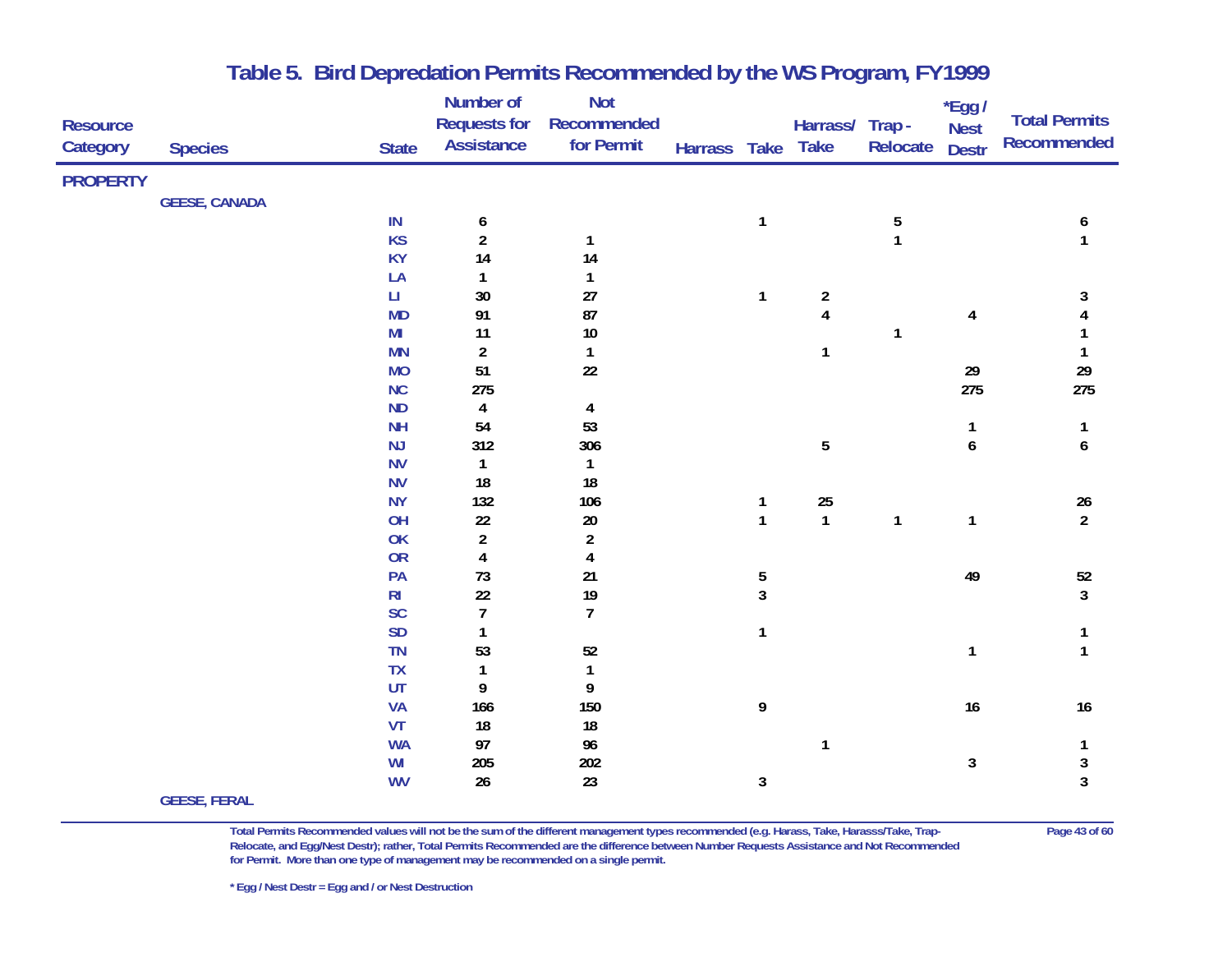| <b>Resource</b><br>Category | <b>Species</b>                    | <b>State</b>           | Number of<br><b>Requests for</b><br><b>Assistance</b> | <b>Not</b><br>Recommended<br>for Permit | Harrass Take | Harrass/ Trap -<br><b>Take</b> | Relocate | *Egg /<br><b>Nest</b><br><b>Destr</b> | <b>Total Permits</b><br>Recommended |
|-----------------------------|-----------------------------------|------------------------|-------------------------------------------------------|-----------------------------------------|--------------|--------------------------------|----------|---------------------------------------|-------------------------------------|
| <b>PROPERTY</b>             |                                   |                        |                                                       |                                         |              |                                |          |                                       |                                     |
|                             | <b>GEESE, FERAL</b>               |                        |                                                       |                                         |              |                                |          |                                       |                                     |
|                             |                                   | LA                     | 1                                                     | $\mathbf{1}$                            |              |                                |          |                                       |                                     |
|                             |                                   | NJ                     | 5                                                     | $\overline{5}$                          |              |                                |          |                                       |                                     |
|                             |                                   | WI                     | $\mathbf{1}$                                          | 1                                       |              |                                |          |                                       |                                     |
|                             | <b>GEESE, HAWAIIAN (T&amp;E)</b>  |                        |                                                       |                                         |              |                                |          |                                       |                                     |
|                             |                                   | $\mathsf{H}\mathsf{I}$ | 1                                                     | $\mathbf{1}$                            |              |                                |          |                                       |                                     |
|                             | <b>GEESE, SNOW</b>                |                        |                                                       |                                         |              |                                |          |                                       |                                     |
|                             |                                   | <b>AK</b>              | 3                                                     | $\mathbf{3}$                            |              |                                |          |                                       |                                     |
|                             |                                   | <b>MO</b>              | $\overline{2}$                                        | $\overline{2}$                          |              |                                |          |                                       |                                     |
|                             | <b>GEESE, WHITE-FRONTED (ALL)</b> | <b>AK</b>              | $\boldsymbol{6}$                                      | 6                                       |              |                                |          |                                       |                                     |
|                             | <b>GRACKLES, COMMON</b>           |                        |                                                       |                                         |              |                                |          |                                       |                                     |
|                             |                                   | <b>KS</b>              | $\mathbf{1}$                                          | $\mathbf{1}$                            |              |                                |          |                                       |                                     |
|                             |                                   | <b>MD</b>              | 1                                                     |                                         |              |                                |          |                                       |                                     |
|                             |                                   | <b>MO</b>              |                                                       |                                         |              |                                |          |                                       |                                     |
|                             |                                   | NJ                     |                                                       |                                         |              |                                |          |                                       |                                     |
|                             |                                   | OH                     |                                                       |                                         |              |                                |          |                                       |                                     |
|                             |                                   | <b>TX</b>              | 8                                                     | 8                                       |              |                                |          |                                       |                                     |
|                             |                                   | VT                     | 1                                                     |                                         |              |                                |          |                                       |                                     |
|                             |                                   | WI                     | $10\,$                                                | $10$                                    |              |                                |          |                                       |                                     |
|                             | <b>GRACKLES, GREAT-TAILED</b>     |                        |                                                       |                                         |              |                                |          |                                       |                                     |
|                             |                                   | TX                     | $\mathbf{1}$                                          | $\mathbf{1}$                            |              |                                |          |                                       |                                     |
|                             | <b>GREBES (ALL)</b>               |                        |                                                       |                                         |              |                                |          |                                       |                                     |
|                             |                                   | <b>AK</b>              | 3                                                     | $\mathbf{3}$                            |              |                                |          |                                       |                                     |
|                             | <b>GULLS, CALIFORNIA</b>          | $\sf ID$               |                                                       | $\mathbf{1}$                            |              |                                |          |                                       |                                     |
|                             |                                   | <b>NV</b>              | 1<br>1                                                |                                         |              | $\mathbf{1}$                   |          |                                       | 1                                   |
|                             |                                   | <b>WA</b>              | $\overline{\mathbf{4}}$                               | $\mathbf{3}$                            |              | $\mathbf{1}$                   |          |                                       |                                     |
|                             | <b>GULLS, FRANKLIN'S</b>          |                        |                                                       |                                         |              |                                |          |                                       |                                     |
|                             |                                   | <b>NE</b>              | 1                                                     | $\mathbf{1}$                            |              |                                |          |                                       |                                     |
|                             | <b>GULLS, GLAUCOUS-WINGED</b>     |                        |                                                       |                                         |              |                                |          |                                       |                                     |
|                             |                                   | AK                     | 9                                                     | 9                                       |              |                                |          |                                       |                                     |
|                             |                                   | <b>WA</b>              | 6                                                     | 6                                       |              |                                |          |                                       |                                     |

**Total Permits Recommended values will not be the sum of the different management types recommended (e.g. Harass, Take, Harasss/Take, Trap- Page 44 of 60 Relocate, and Egg/Nest Destr); rather, Total Permits Recommended are the difference between Number Requests Assistance and Not Recommended for Permit. More than one type of management may be recommended on a single permit.**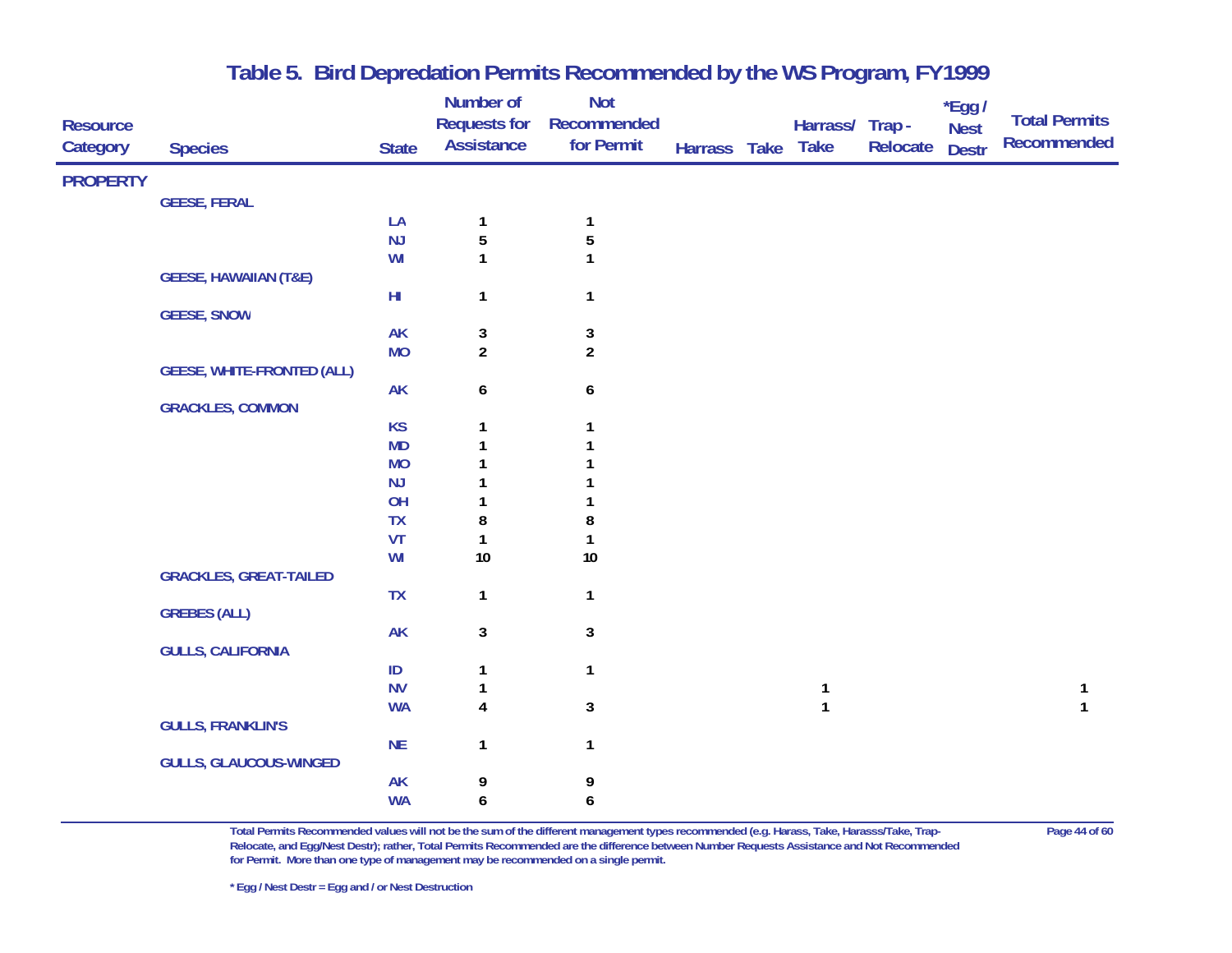|                 |                                  |                        | Number of                                | <b>Not</b>                |              |                |                 |              | $*$ Egg /      | <b>Total Permits</b> |
|-----------------|----------------------------------|------------------------|------------------------------------------|---------------------------|--------------|----------------|-----------------|--------------|----------------|----------------------|
| <b>Resource</b> |                                  |                        | <b>Requests for</b><br><b>Assistance</b> | Recommended<br>for Permit |              |                | Harrass/ Trap - |              | <b>Nest</b>    | <b>Recommended</b>   |
| Category        | <b>Species</b>                   | <b>State</b>           |                                          |                           | Harrass Take |                | <b>Take</b>     | Relocate     | <b>Destr</b>   |                      |
| <b>PROPERTY</b> |                                  |                        |                                          |                           |              |                |                 |              |                |                      |
|                 | <b>GULLS, GREAT BLACK-BACKED</b> |                        |                                          |                           |              |                |                 |              |                |                      |
|                 |                                  | <b>NH</b>              | 1                                        |                           |              |                | $\mathbf{1}$    |              |                | 1                    |
|                 | <b>GULLS, HERRING</b>            |                        |                                          |                           |              |                |                 |              |                |                      |
|                 |                                  | <b>AK</b>              | 13                                       | 13                        |              |                |                 |              |                |                      |
|                 |                                  | CT                     | 15                                       | 6                         |              | $\overline{2}$ | $\overline{2}$  |              | $\overline{5}$ | 9                    |
|                 |                                  | M <sub>l</sub>         | 4                                        |                           |              |                |                 |              |                |                      |
|                 |                                  | <b>NH</b><br>NJ        | 5<br>$\boldsymbol{2}$                    |                           |              |                | 1<br>1          |              |                |                      |
|                 |                                  | OH                     | 11                                       | $\mathbf 3$               |              |                |                 |              | $\bf 8$        | 8                    |
|                 |                                  | R <sub>l</sub>         | 27                                       | 26                        |              | $\mathbf{1}$   |                 |              |                | 1                    |
|                 |                                  | VT                     | 1                                        |                           |              |                | 1               |              |                | 1                    |
|                 |                                  | WI                     | 6                                        | 6                         |              |                |                 |              |                |                      |
|                 | <b>GULLS, LAUGHING</b>           |                        |                                          |                           |              |                |                 |              |                |                      |
|                 |                                  | <b>VA</b>              | $\overline{a}$                           | $\overline{2}$            |              |                |                 |              |                |                      |
|                 | <b>GULLS, RING-BILLED</b>        |                        |                                          |                           |              |                |                 |              |                |                      |
|                 |                                  | CA                     | $\overline{\mathbf{c}}$                  | 1                         |              |                |                 |              | 1              | 1                    |
|                 |                                  | $\mathsf{IL}$          | 6                                        | 5                         | $\mathbf{1}$ |                |                 |              | 1              |                      |
|                 |                                  | IN                     | 1                                        | 1                         |              |                |                 |              |                |                      |
|                 |                                  | M <sub>l</sub>         | 8                                        | $\overline{7}$            |              |                |                 |              |                |                      |
|                 |                                  | <b>MN</b>              | 3                                        | $\overline{2}$            |              |                |                 |              |                |                      |
|                 |                                  | NJ                     | 1                                        |                           |              |                |                 |              |                |                      |
|                 |                                  | <b>NV</b><br><b>NY</b> | 1<br>3                                   |                           |              |                | $\overline{2}$  | $\mathbf{1}$ |                | 3                    |
|                 |                                  | OH                     | 12                                       | $\overline{7}$            |              |                |                 |              | 5              | 5                    |
|                 |                                  | <b>OR</b>              | $20\,$                                   | 18                        |              |                | $\overline{a}$  |              |                | $\overline{a}$       |
|                 |                                  | PA                     | 1                                        | 1                         |              |                |                 |              |                |                      |
|                 |                                  | <b>VA</b>              | 6                                        | 5                         |              | $\mathbf{1}$   |                 |              |                | 1                    |
|                 |                                  | VT                     | 6                                        | 5                         |              |                | $\mathbf{1}$    |              |                | $\mathbf{1}$         |
|                 |                                  | <b>WA</b>              | $\overline{\mathcal{I}}$                 | $\overline{1}$            |              |                |                 |              |                |                      |
|                 |                                  | WI                     | 61                                       | 61                        |              |                |                 |              |                |                      |
|                 | <b>GULLS, WESTERN</b>            |                        |                                          |                           |              |                |                 |              |                |                      |
|                 |                                  | CA                     | 12                                       | 6                         |              |                |                 |              | 6              | 6                    |
|                 | <b>GULLS, z-(OTHER)</b>          |                        |                                          |                           |              |                |                 |              |                |                      |

**Total Permits Recommended values will not be the sum of the different management types recommended (e.g. Harass, Take, Harasss/Take, Trap- Page 45 of 60 Relocate, and Egg/Nest Destr); rather, Total Permits Recommended are the difference between Number Requests Assistance and Not Recommended for Permit. More than one type of management may be recommended on a single permit.**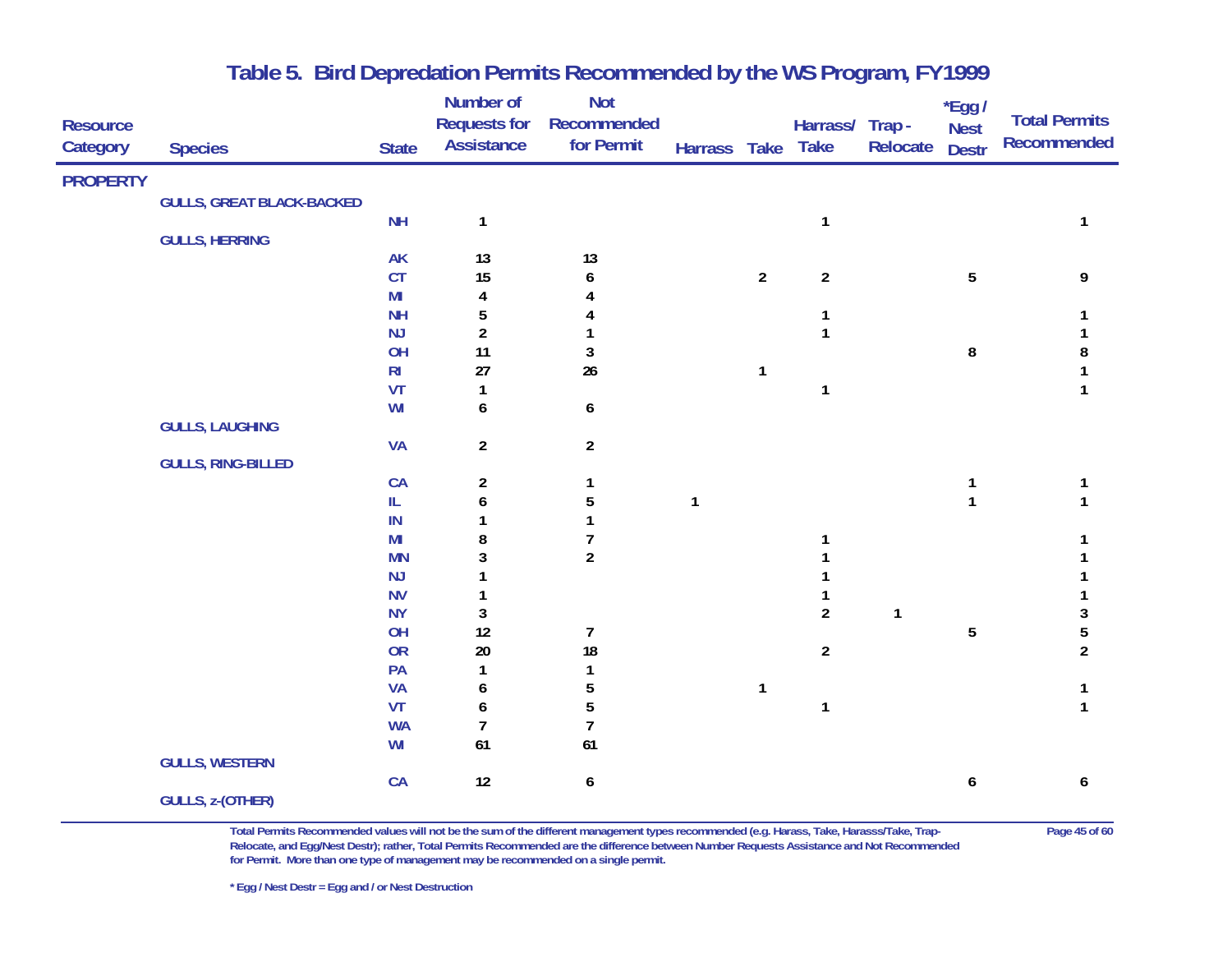| <b>Resource</b><br>Category | <b>Species</b>                          | <b>State</b>   | Number of<br><b>Requests for</b><br><b>Assistance</b> | Not<br><b>Recommended</b><br>for Permit | Harrass Take | Harrass/ Trap-<br><b>Take</b> | Relocate | *Egg /<br><b>Nest</b><br><b>Destr</b> | <b>Total Permits</b><br>Recommended |
|-----------------------------|-----------------------------------------|----------------|-------------------------------------------------------|-----------------------------------------|--------------|-------------------------------|----------|---------------------------------------|-------------------------------------|
| <b>PROPERTY</b>             |                                         |                |                                                       |                                         |              |                               |          |                                       |                                     |
|                             | <b>GULLS, z-(OTHER)</b>                 |                |                                                       |                                         |              |                               |          |                                       |                                     |
|                             |                                         | <b>AK</b>      | 20                                                    | $20\,$                                  |              |                               |          |                                       |                                     |
|                             |                                         | DE             | $\boldsymbol{6}$                                      | 6                                       |              |                               |          |                                       |                                     |
|                             |                                         | <b>MD</b>      | 6                                                     | 6                                       |              |                               |          |                                       |                                     |
|                             |                                         | TN             |                                                       |                                         |              |                               |          |                                       |                                     |
|                             |                                         | <b>WA</b>      | 6                                                     | 6                                       |              |                               |          |                                       |                                     |
|                             | <b>HAWKS (RED SHOULDER)</b>             |                |                                                       |                                         |              |                               |          |                                       |                                     |
|                             |                                         | FL             | $\mathbf{1}$                                          | $\mathbf{1}$                            |              |                               |          |                                       | ${\bf 0}$                           |
|                             | <b>HAWKS, COOPERS</b>                   |                |                                                       |                                         |              |                               |          |                                       |                                     |
|                             |                                         | CA             | $\mathbf{1}$                                          | $\mathbf{1}$                            |              |                               |          |                                       |                                     |
|                             | <b>HAWKS, COOPER'S</b>                  |                |                                                       |                                         |              |                               |          |                                       |                                     |
|                             |                                         | <b>KY</b>      | $\mathbf{1}$                                          | 1                                       |              |                               |          |                                       |                                     |
|                             |                                         | <b>TN</b>      | 1                                                     |                                         |              |                               |          |                                       |                                     |
|                             |                                         | <b>VA</b>      | 1                                                     | 1                                       |              |                               |          |                                       |                                     |
|                             | <b>HAWKS, HARRIERS (MARSH HARRIERS)</b> |                |                                                       |                                         |              |                               |          |                                       |                                     |
|                             | <b>HAWKS, HARRIERS (MARSH HAWKS)</b>    | LA             | 1                                                     | $\mathbf{1}$                            |              |                               |          |                                       |                                     |
|                             |                                         | <b>AK</b>      |                                                       | 4                                       |              |                               |          |                                       |                                     |
|                             |                                         | <b>WA</b>      | 4<br>$\mathbf{1}$                                     | 1                                       |              |                               |          |                                       |                                     |
|                             | <b>HAWKS, RED-TAILED</b>                |                |                                                       |                                         |              |                               |          |                                       |                                     |
|                             |                                         | <b>AK</b>      | 4                                                     | 4                                       |              |                               |          |                                       |                                     |
|                             |                                         | CA             |                                                       |                                         |              |                               |          |                                       |                                     |
|                             |                                         | <b>KY</b>      |                                                       |                                         |              |                               |          |                                       |                                     |
|                             |                                         | <b>MD</b>      |                                                       |                                         |              |                               |          |                                       |                                     |
|                             |                                         | M <sub>l</sub> | $\overline{a}$                                        | 2                                       |              |                               |          |                                       |                                     |
|                             |                                         | <b>MO</b>      |                                                       |                                         |              |                               |          |                                       |                                     |
|                             |                                         | NE             |                                                       |                                         |              |                               |          |                                       |                                     |
|                             |                                         | OH             |                                                       |                                         |              |                               |          |                                       |                                     |
|                             |                                         | <b>OR</b>      |                                                       |                                         |              |                               |          |                                       |                                     |
|                             |                                         | TN             |                                                       |                                         |              |                               |          |                                       |                                     |
|                             |                                         | <b>VA</b>      | $\overline{a}$                                        | $\overline{\mathbf{c}}$                 |              |                               |          |                                       |                                     |
|                             |                                         | <b>WA</b>      | 5                                                     | 5                                       |              |                               |          |                                       |                                     |
|                             |                                         | WI             | 10                                                    | $10\,$                                  |              |                               |          |                                       |                                     |

**Total Permits Recommended values will not be the sum of the different management types recommended (e.g. Harass, Take, Harasss/Take, Trap- Page 46 of 60 Relocate, and Egg/Nest Destr); rather, Total Permits Recommended are the difference between Number Requests Assistance and Not Recommended for Permit. More than one type of management may be recommended on a single permit.**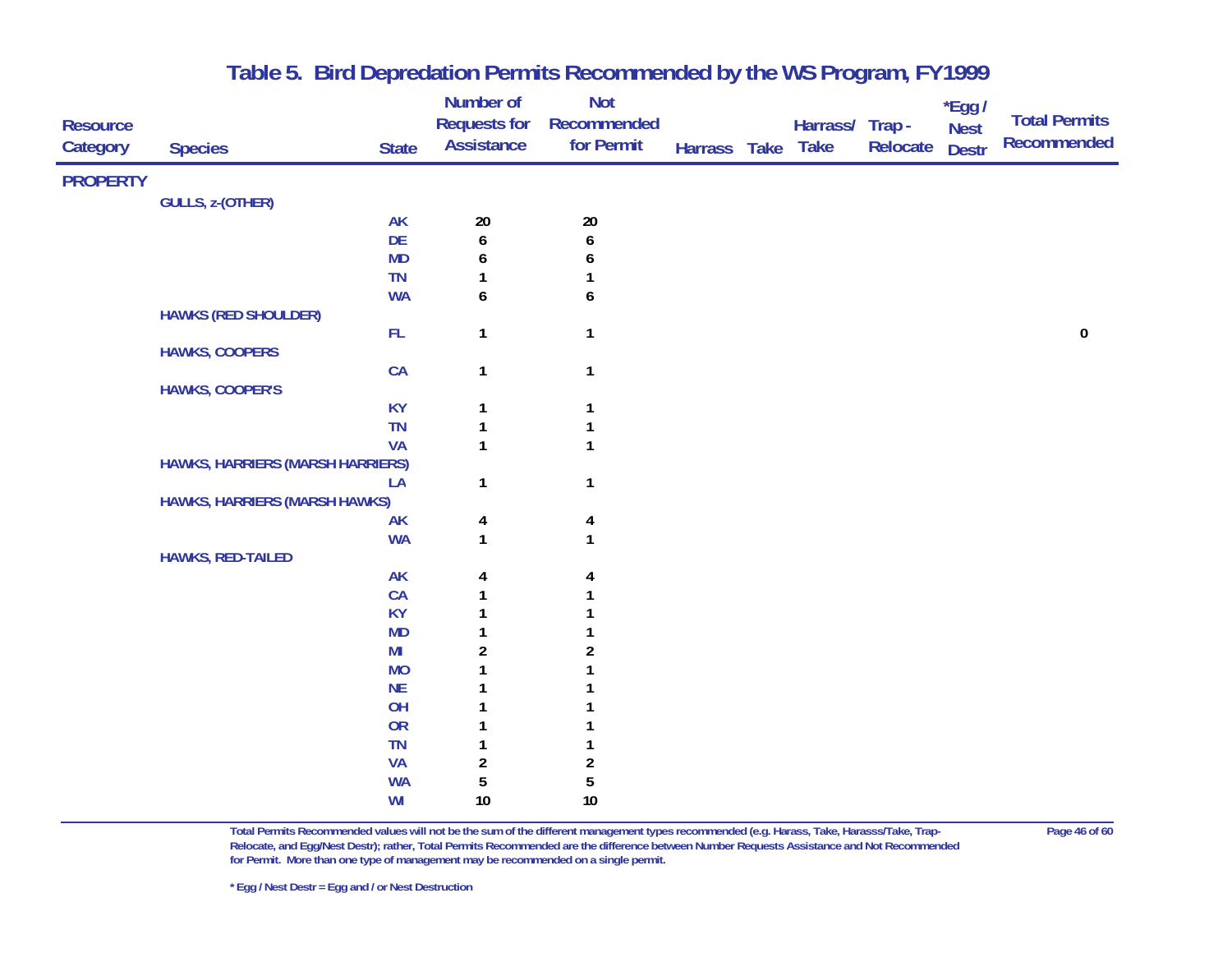|                 |                                    |                        | Number of               | <b>Not</b>              |                   |                                       |                 |          | $*$ Egg /    |                      |
|-----------------|------------------------------------|------------------------|-------------------------|-------------------------|-------------------|---------------------------------------|-----------------|----------|--------------|----------------------|
| <b>Resource</b> |                                    |                        | <b>Requests for</b>     | Recommended             |                   |                                       | Harrass/ Trap - |          | <b>Nest</b>  | <b>Total Permits</b> |
| Category        | <b>Species</b>                     | <b>State</b>           | <b>Assistance</b>       | for Permit              | Harrass Take Take |                                       |                 | Relocate | <b>Destr</b> | Recommended          |
| <b>PROPERTY</b> |                                    |                        |                         |                         |                   |                                       |                 |          |              |                      |
|                 | HAWKS, z-(OTHER)                   |                        |                         |                         |                   |                                       |                 |          |              |                      |
|                 |                                    | <b>AK</b>              | 6                       | $\boldsymbol{6}$        |                   |                                       |                 |          |              |                      |
|                 |                                    | AL                     | $\overline{\mathbf{c}}$ | $\boldsymbol{2}$        |                   |                                       |                 |          |              |                      |
|                 |                                    | GA                     | 1                       |                         |                   |                                       |                 |          |              |                      |
|                 |                                    | LA                     | $\overline{\mathbf{c}}$ | 2                       |                   |                                       |                 |          |              |                      |
|                 |                                    | <b>MD</b>              | $\overline{1}$          | $\overline{1}$          |                   |                                       |                 |          |              |                      |
|                 |                                    | <b>NH</b>              | $\overline{\mathbf{c}}$ | $\overline{\mathbf{c}}$ |                   |                                       |                 |          |              |                      |
|                 |                                    | SC                     | $\mathbf{1}$            | 1                       |                   |                                       |                 |          |              |                      |
|                 |                                    | WI                     | 21                      | 21                      |                   |                                       |                 |          |              |                      |
|                 | <b>HERONS, BLACK-CROWNED NIGHT</b> |                        |                         |                         |                   |                                       |                 |          |              |                      |
|                 |                                    | $\mathsf{H}\mathsf{I}$ | 4                       | $\mathbf{3}$            |                   |                                       | $\mathbf{1}$    |          |              | 1                    |
|                 |                                    | <b>KY</b>              | 18                      | ${\bf 18}$              |                   |                                       |                 |          |              |                      |
|                 |                                    | <b>TX</b>              | $\mathbf{1}$            | $\mathbf{1}$            |                   |                                       |                 |          |              |                      |
|                 | <b>HERONS, GREAT BLUE</b>          |                        |                         |                         |                   |                                       |                 |          |              |                      |
|                 |                                    | <b>AK</b>              | 3                       | 3                       |                   |                                       |                 |          |              |                      |
|                 |                                    | AL                     | $\mathbf{1}$            | $\mathbf{1}$            |                   |                                       |                 |          |              |                      |
|                 |                                    | AZ                     | $\overline{\mathbf{c}}$ |                         |                   | $\begin{array}{c} 2 \\ 1 \end{array}$ |                 |          |              | $\overline{2}$       |
|                 |                                    | IN                     | $\mathbf{1}$            |                         |                   |                                       |                 |          |              | 1                    |
|                 |                                    | <b>MD</b>              | 27                      | $27\,$                  |                   |                                       |                 |          |              |                      |
|                 |                                    | <b>NJ</b>              | $\mathbf{1}$            |                         |                   |                                       | $\mathbf{1}$    |          |              | 1                    |
|                 |                                    | <b>NV</b>              | 1                       | $\mathbf{1}$            |                   |                                       |                 |          |              |                      |
|                 |                                    | OK                     | $\overline{\mathbf{c}}$ |                         |                   |                                       | $\overline{2}$  |          |              | $\overline{2}$       |
|                 |                                    | <b>TN</b>              | $\overline{a}$          | $\overline{\mathbf{c}}$ |                   |                                       |                 |          |              |                      |
|                 |                                    | <b>TX</b>              |                         |                         |                   |                                       |                 |          |              |                      |
|                 |                                    | <b>VA</b>              |                         |                         |                   |                                       |                 |          |              |                      |
|                 |                                    | VT                     | $\boldsymbol{2}$        | 2                       |                   |                                       |                 |          |              |                      |
|                 |                                    | <b>WA</b>              | 4                       | 4                       |                   |                                       |                 |          |              |                      |
|                 |                                    | WI                     | 4                       | 4                       |                   |                                       |                 |          |              |                      |
|                 | HERONS, YELLOW-CROWNED NIGHT       |                        |                         |                         |                   |                                       |                 |          |              |                      |
|                 |                                    | <b>TX</b><br><b>VA</b> | 1<br>$\mathbf{1}$       | 1                       |                   |                                       |                 |          |              |                      |
|                 | JAYS, (OTHER)                      |                        |                         |                         |                   |                                       |                 |          |              |                      |
|                 |                                    | <b>WA</b>              | 1                       | 1                       |                   |                                       |                 |          |              |                      |
|                 |                                    |                        |                         |                         |                   |                                       |                 |          |              |                      |

**Total Permits Recommended values will not be the sum of the different management types recommended (e.g. Harass, Take, Harasss/Take, Trap- Page 47 of 60 Relocate, and Egg/Nest Destr); rather, Total Permits Recommended are the difference between Number Requests Assistance and Not Recommended for Permit. More than one type of management may be recommended on a single permit.**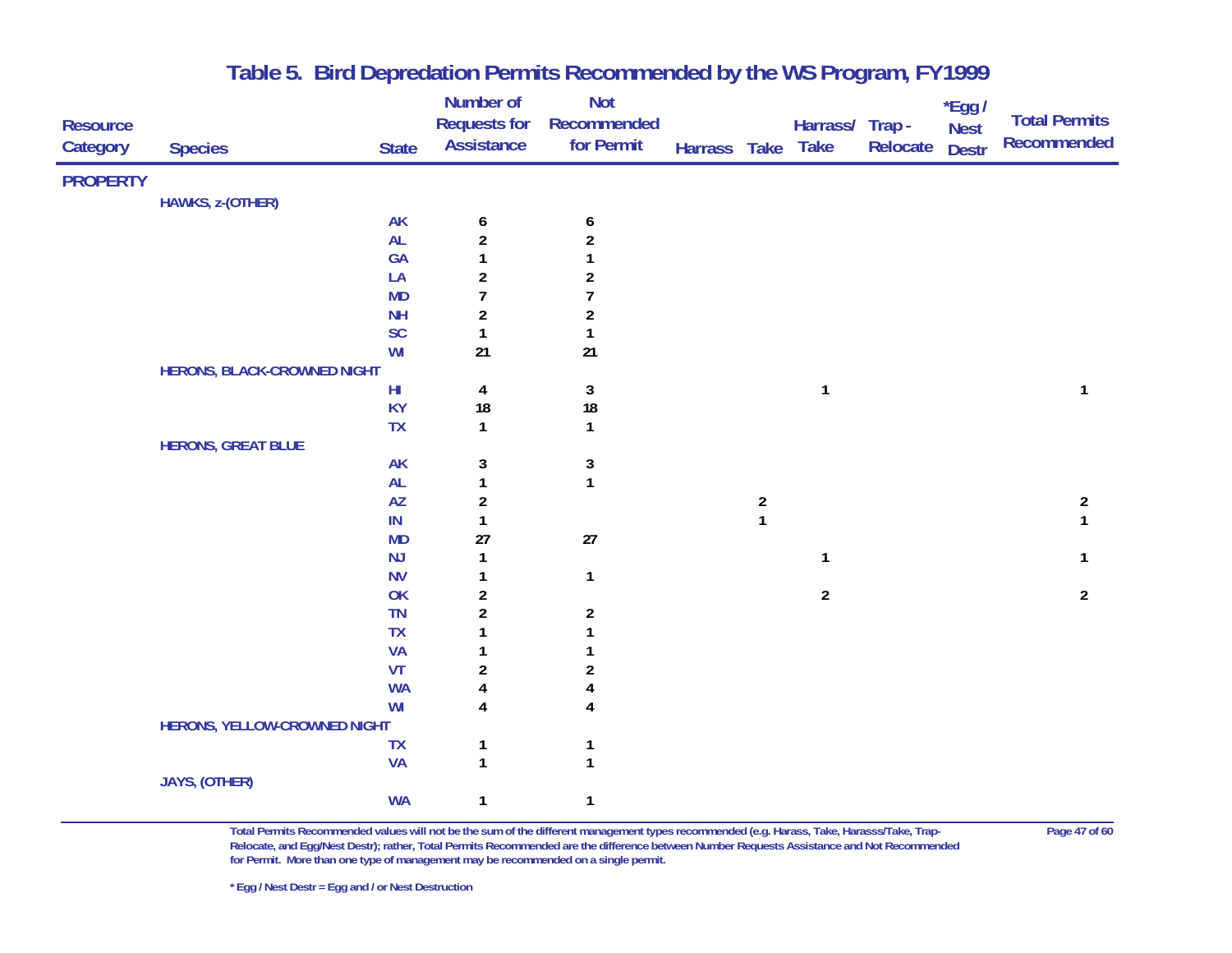|                 |                              |                              | Number of               | Not              |                  |                 |              | $*$ Egg /    |                      |
|-----------------|------------------------------|------------------------------|-------------------------|------------------|------------------|-----------------|--------------|--------------|----------------------|
| <b>Resource</b> |                              |                              | <b>Requests for</b>     | Recommended      |                  | Harrass/ Trap - |              | <b>Nest</b>  | <b>Total Permits</b> |
| Category        | <b>Species</b>               | <b>State</b>                 | <b>Assistance</b>       | for Permit       | Harrass Take     | <b>Take</b>     | Relocate     | <b>Destr</b> | Recommended          |
| <b>PROPERTY</b> |                              |                              |                         |                  |                  |                 |              |              |                      |
|                 | JAYS, BLUE                   |                              |                         |                  |                  |                 |              |              |                      |
|                 |                              | TX                           | $\mathbf{1}$            | $\mathbf{1}$     |                  |                 |              |              |                      |
|                 | <b>JAYS, SCRUB</b>           |                              |                         |                  |                  |                 |              |              |                      |
|                 |                              | CA                           | $\overline{a}$          | $\mathbf{1}$     |                  |                 |              | 1            | 1                    |
|                 |                              | <b>NV</b>                    | $\mathbf{1}$            | $\mathbf{1}$     |                  |                 |              |              |                      |
|                 |                              | <b>WA</b>                    | 1                       | $\mathbf{1}$     |                  |                 |              |              |                      |
|                 | <b>KESTRELS, AMERICAN</b>    |                              |                         |                  |                  |                 |              |              |                      |
|                 |                              | <b>AK</b>                    | 4                       | 4                |                  |                 |              |              |                      |
|                 |                              | UT                           | 1                       |                  |                  |                 |              |              |                      |
|                 |                              | VT                           | $\mathbf{1}$            | 1                |                  |                 |              |              |                      |
|                 |                              | <b>WA</b>                    | $\overline{\mathbf{c}}$ | $\boldsymbol{2}$ |                  |                 |              |              |                      |
|                 |                              | WI                           | $\mathbf{1}$            | $\mathbf{1}$     |                  |                 |              |              |                      |
|                 | <b>KILDEERS</b>              |                              |                         |                  |                  |                 |              |              |                      |
|                 |                              | LA                           | $\mathbf{1}$            | $\mathbf{1}$     |                  |                 |              |              |                      |
|                 | <b>KILLDEERS</b>             |                              |                         |                  |                  |                 |              |              |                      |
|                 |                              | <b>AK</b>                    | 3                       | 3                |                  |                 |              |              |                      |
|                 |                              | <b>WA</b>                    | $\mathbf{1}$            | 1                |                  |                 |              |              |                      |
|                 |                              | WI                           | $\overline{a}$          | $\overline{2}$   |                  |                 |              |              |                      |
|                 | <b>MAGPIES, BLACK-BILLED</b> |                              |                         |                  |                  |                 |              |              |                      |
|                 |                              | AK                           | 7                       | $\overline{7}$   |                  |                 |              |              |                      |
|                 |                              | $\mathsf{ID}$                | $27\,$                  | 27               |                  |                 |              |              |                      |
|                 |                              | UT                           | 3                       | $\sqrt{2}$       |                  |                 |              | $\mathbf{1}$ | 1                    |
|                 |                              | <b>WA</b>                    | $\mathbf{1}$            | $\mathbf{1}$     |                  |                 |              |              |                      |
|                 |                              | <b>WA</b>                    | $\overline{1}$          | $\overline{1}$   |                  |                 |              |              |                      |
|                 | <b>MALLARDS</b>              |                              |                         |                  |                  |                 |              |              |                      |
|                 |                              | AK<br>$\mathsf{A}\mathsf{Z}$ | 9<br>3                  | 9                |                  |                 | $\mathbf{3}$ |              |                      |
|                 |                              | ${\sf CA}$                   |                         |                  |                  |                 |              |              | $\mathbf{3}$         |
|                 |                              | ${\sf FL}$                   | 6<br>$\overline{a}$     | 6                |                  |                 | $\mathbf{1}$ | 1            | $\overline{2}$       |
|                 |                              | $\rm IL$                     | 12                      | $\boldsymbol{6}$ | $\boldsymbol{6}$ |                 |              | 6            | $\pmb{6}$            |
|                 |                              | IN                           | 1                       |                  |                  |                 |              | $\mathbf{1}$ | $\mathbf{1}$         |
|                 |                              | <b>KY</b>                    | 8                       | 7                |                  | $\mathbf{1}$    |              |              | $\mathbf{1}$         |
|                 |                              | <b>MD</b>                    | 47                      | 47               |                  |                 |              |              |                      |
|                 |                              |                              |                         |                  |                  |                 |              |              |                      |

**Total Permits Recommended values will not be the sum of the different management types recommended (e.g. Harass, Take, Harasss/Take, Trap- Page 48 of 60 Relocate, and Egg/Nest Destr); rather, Total Permits Recommended are the difference between Number Requests Assistance and Not Recommended for Permit. More than one type of management may be recommended on a single permit.**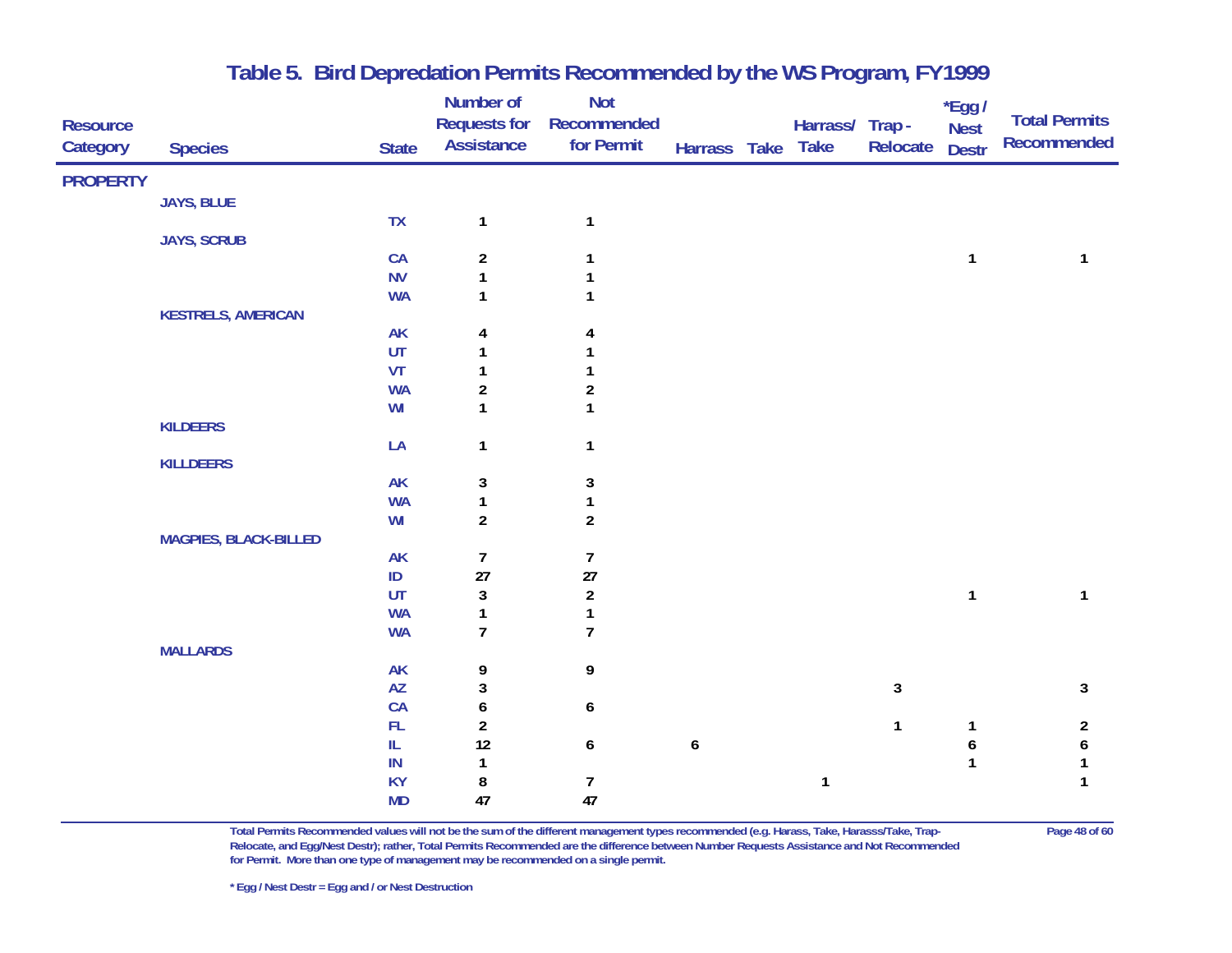| <b>Resource</b><br>Category | <b>Species</b>                  | <b>State</b>               | <b>Number of</b><br><b>Requests for</b><br><b>Assistance</b> | <b>Not</b><br>Recommended<br>for Permit | Harrass Take Take |                | Harrass/ Trap - | Relocate     | $*$ Egg /<br><b>Nest</b><br><b>Destr</b> | <b>Total Permits</b><br><b>Recommended</b> |
|-----------------------------|---------------------------------|----------------------------|--------------------------------------------------------------|-----------------------------------------|-------------------|----------------|-----------------|--------------|------------------------------------------|--------------------------------------------|
| <b>PROPERTY</b>             |                                 |                            |                                                              |                                         |                   |                |                 |              |                                          |                                            |
|                             | <b>MALLARDS</b>                 |                            |                                                              |                                         |                   |                |                 |              |                                          |                                            |
|                             |                                 | MI                         | 6                                                            | 6                                       |                   |                |                 |              |                                          |                                            |
|                             |                                 | <b>MO</b>                  | 4                                                            | 4                                       |                   |                |                 |              |                                          |                                            |
|                             |                                 | <b>NH</b>                  | 5                                                            | 5                                       |                   |                |                 |              |                                          |                                            |
|                             |                                 | <b>NJ</b>                  | 18                                                           | 18                                      |                   |                |                 |              |                                          |                                            |
|                             |                                 | <b>NM</b>                  | 1                                                            |                                         |                   |                |                 |              | $\mathbf{1}$                             | 1                                          |
|                             |                                 | <b>NV</b>                  | 15                                                           | 15                                      |                   |                |                 |              |                                          |                                            |
|                             |                                 | OH                         | $\boldsymbol{6}$                                             | $\overline{\mathbf{c}}$                 |                   |                |                 | $\mathbf{1}$ | 4                                        | 4                                          |
|                             |                                 | PA                         | 7                                                            | $\overline{5}$                          |                   | $\overline{2}$ |                 |              | $\mathbf{1}$                             | $\overline{2}$                             |
|                             |                                 | <b>TN</b>                  | 1                                                            | 1                                       |                   |                |                 |              |                                          |                                            |
|                             |                                 | TX                         | 3                                                            | $\sqrt{3}$                              |                   |                |                 |              |                                          |                                            |
|                             |                                 | $\ensuremath{\mathsf{UT}}$ | $\overline{a}$                                               | $\boldsymbol{2}$                        |                   |                |                 |              |                                          |                                            |
|                             |                                 | <b>VA</b>                  | $\boldsymbol{7}$                                             | $\pmb{6}$                               |                   |                |                 |              | $\mathbf{1}$                             | 1                                          |
|                             |                                 | WI                         | 34                                                           | 34                                      |                   |                |                 |              |                                          |                                            |
|                             | <b>MANNIKINS, CHESTNUT</b>      |                            |                                                              |                                         |                   |                |                 |              |                                          |                                            |
|                             |                                 | $\mathsf{HI}$              | $\mathbf{3}$                                                 | $\mathbf{3}$                            |                   |                |                 |              |                                          |                                            |
|                             | <b>MANNIKINS, NUTMEG</b>        |                            |                                                              |                                         |                   |                |                 |              |                                          |                                            |
|                             |                                 | $\mathsf{H}\mathsf{I}$     | $\mathbf{3}$                                                 | $\mathbf{3}$                            |                   |                |                 |              |                                          |                                            |
|                             | <b>MARTINS, PURPLE</b>          |                            |                                                              |                                         |                   |                |                 |              |                                          |                                            |
|                             |                                 | <b>AL</b>                  | $\overline{2}$                                               | $\overline{\mathbf{c}}$                 |                   |                |                 |              |                                          |                                            |
|                             |                                 | <b>KY</b>                  | 1                                                            | $\mathbf{1}$                            |                   |                |                 |              |                                          |                                            |
|                             |                                 | LA                         | 1                                                            | 1                                       |                   |                |                 |              |                                          |                                            |
|                             |                                 | TN                         | 1                                                            | 1                                       |                   |                |                 |              |                                          |                                            |
|                             |                                 | <b>TX</b>                  | $\overline{2}$                                               | $\overline{2}$                          |                   |                |                 |              |                                          |                                            |
|                             | <b>MEADOWLARKS, WESTERN</b>     |                            |                                                              |                                         |                   |                |                 |              |                                          |                                            |
|                             |                                 | $H\!I$                     | $\mathbf{1}$                                                 | $\mathbf{1}$                            |                   |                |                 |              |                                          |                                            |
|                             |                                 | <b>WA</b>                  | $\mathbf{1}$                                                 | $\mathbf{1}$                            |                   |                |                 |              |                                          |                                            |
|                             | <b>MERGANSERS, (OTHER)</b>      |                            |                                                              |                                         |                   |                |                 |              |                                          |                                            |
|                             |                                 | <b>AK</b>                  | 4                                                            | $\pmb{4}$                               |                   |                |                 |              |                                          |                                            |
|                             | <b>MERGANSERS, RED-BREASTED</b> | <b>AK</b>                  |                                                              |                                         |                   |                |                 |              |                                          |                                            |
|                             | <b>MOCKINGBIRDS, NORTHERN</b>   |                            | $\sqrt{5}$                                                   | $\overline{5}$                          |                   |                |                 |              |                                          |                                            |
|                             |                                 | $H\!I$                     | $\mathbf{1}$                                                 | $\mathbf{1}$                            |                   |                |                 |              |                                          |                                            |

**Total Permits Recommended values will not be the sum of the different management types recommended (e.g. Harass, Take, Harasss/Take, Trap- Page 49 of 60 Relocate, and Egg/Nest Destr); rather, Total Permits Recommended are the difference between Number Requests Assistance and Not Recommended for Permit. More than one type of management may be recommended on a single permit.**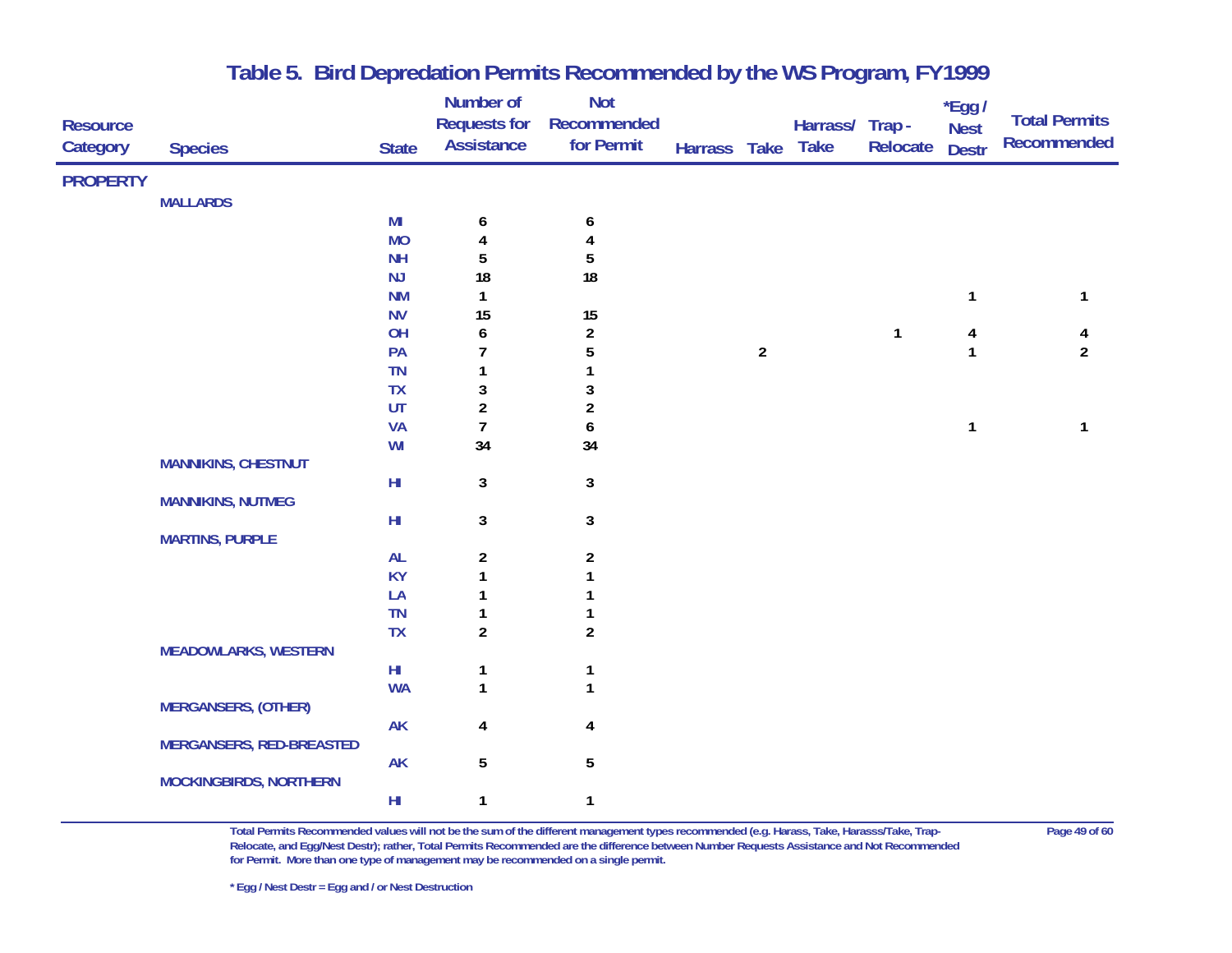|                 |                                |                        | Number of               | <b>Not</b>              |              |                  |              | $*$ Egg /    |                      |
|-----------------|--------------------------------|------------------------|-------------------------|-------------------------|--------------|------------------|--------------|--------------|----------------------|
| <b>Resource</b> |                                |                        | <b>Requests for</b>     | Recommended             |              | Harrass/ Trap -  |              | <b>Nest</b>  | <b>Total Permits</b> |
| Category        | <b>Species</b>                 | <b>State</b>           | <b>Assistance</b>       | for Permit              | Harrass Take | <b>Take</b>      | Relocate     | <b>Destr</b> | <b>Recommended</b>   |
| <b>PROPERTY</b> |                                |                        |                         |                         |              |                  |              |              |                      |
|                 | <b>MOCKINGBIRDS, NORTHERN</b>  |                        |                         |                         |              |                  |              |              |                      |
|                 |                                | NJ                     | 1                       | $\mathbf{1}$            |              |                  |              |              |                      |
|                 |                                | <b>TX</b>              | $\mathbf{1}$            | $\mathbf{1}$            |              |                  |              |              |                      |
|                 |                                | <b>VA</b>              | 3                       | 3                       |              |                  |              |              |                      |
|                 | <b>MULTPL SPP (TECH.ASST.)</b> |                        |                         |                         |              |                  |              |              |                      |
|                 |                                | CA                     | 14                      |                         | $\mathbf{1}$ | $12\,$           |              | 1            | 14                   |
|                 |                                | ID                     | $\overline{\mathbf{c}}$ |                         |              | $\overline{a}$   |              |              | $\overline{2}$       |
|                 |                                | M <sub>l</sub>         | 8                       |                         |              | $\boldsymbol{6}$ | $\mathbf{1}$ | 1            | 8                    |
|                 |                                | NJ                     | 1                       |                         |              |                  |              |              | $\mathbf{1}$         |
|                 |                                | OH                     | 1                       |                         |              |                  |              |              | $\mathbf{1}$         |
|                 |                                | WI                     | 11                      |                         |              | $10\,$           |              | $\mathbf{1}$ | 11                   |
|                 | <b>MYNAS (ALL)</b>             |                        |                         |                         |              |                  |              |              |                      |
|                 |                                | $H\!I$                 | $10\,$                  | $10$                    |              |                  |              |              |                      |
|                 | <b>NIGHTHAWKS (ALL)</b>        |                        |                         |                         |              |                  |              |              |                      |
|                 |                                | <b>AK</b>              | 3                       | 3                       |              |                  |              |              |                      |
|                 |                                | <b>KY</b>              | $\mathbf{1}$            | $\mathbf{1}$            |              |                  |              |              |                      |
|                 | <b>OSPREYS</b>                 |                        |                         |                         |              |                  |              |              |                      |
|                 |                                | <b>AK</b>              | $\overline{\mathbf{c}}$ | $\overline{\mathbf{c}}$ |              |                  |              |              |                      |
|                 |                                | CT                     | $\mathbf{1}$            | $\pmb{0}$               |              |                  | $\mathbf{1}$ |              | 1                    |
|                 |                                | <b>MD</b><br><b>ME</b> | $10$                    | 6                       |              |                  |              | 4            | 4<br>4               |
|                 |                                | <b>MN</b>              | 4<br>3                  |                         |              |                  |              | 4<br>3       | $\sqrt{3}$           |
|                 |                                | <b>VA</b>              | $\overline{\mathbf{4}}$ | $\mathbf{3}$            |              |                  |              | $\mathbf{1}$ | $\mathbf{1}$         |
|                 | <b>OWLS, BARRED</b>            |                        |                         |                         |              |                  |              |              |                      |
|                 |                                | LA                     | 1                       | $\mathbf{1}$            |              |                  |              |              |                      |
|                 |                                | <b>VA</b>              | $\mathbf{1}$            | $\mathbf{1}$            |              |                  |              |              |                      |
|                 | <b>OWLS, BURROWING</b>         |                        |                         |                         |              |                  |              |              |                      |
|                 |                                | CA                     | 1                       | 1                       |              |                  |              |              |                      |
|                 |                                | <b>WA</b>              | $\mathbf{1}$            | $\mathbf{1}$            |              |                  |              |              |                      |
|                 | <b>OWLS, COMMON BARN</b>       |                        |                         |                         |              |                  |              |              |                      |
|                 |                                | CA                     | 5                       | 5                       |              |                  |              |              |                      |
|                 |                                | $\mathsf{HI}$          | 6                       | 6                       |              |                  |              |              |                      |
|                 |                                | <b>NV</b>              | 1                       | $\mathbf{1}$            |              |                  |              |              |                      |

**Total Permits Recommended values will not be the sum of the different management types recommended (e.g. Harass, Take, Harasss/Take, Trap- Page 50 of 60 Relocate, and Egg/Nest Destr); rather, Total Permits Recommended are the difference between Number Requests Assistance and Not Recommended for Permit. More than one type of management may be recommended on a single permit.**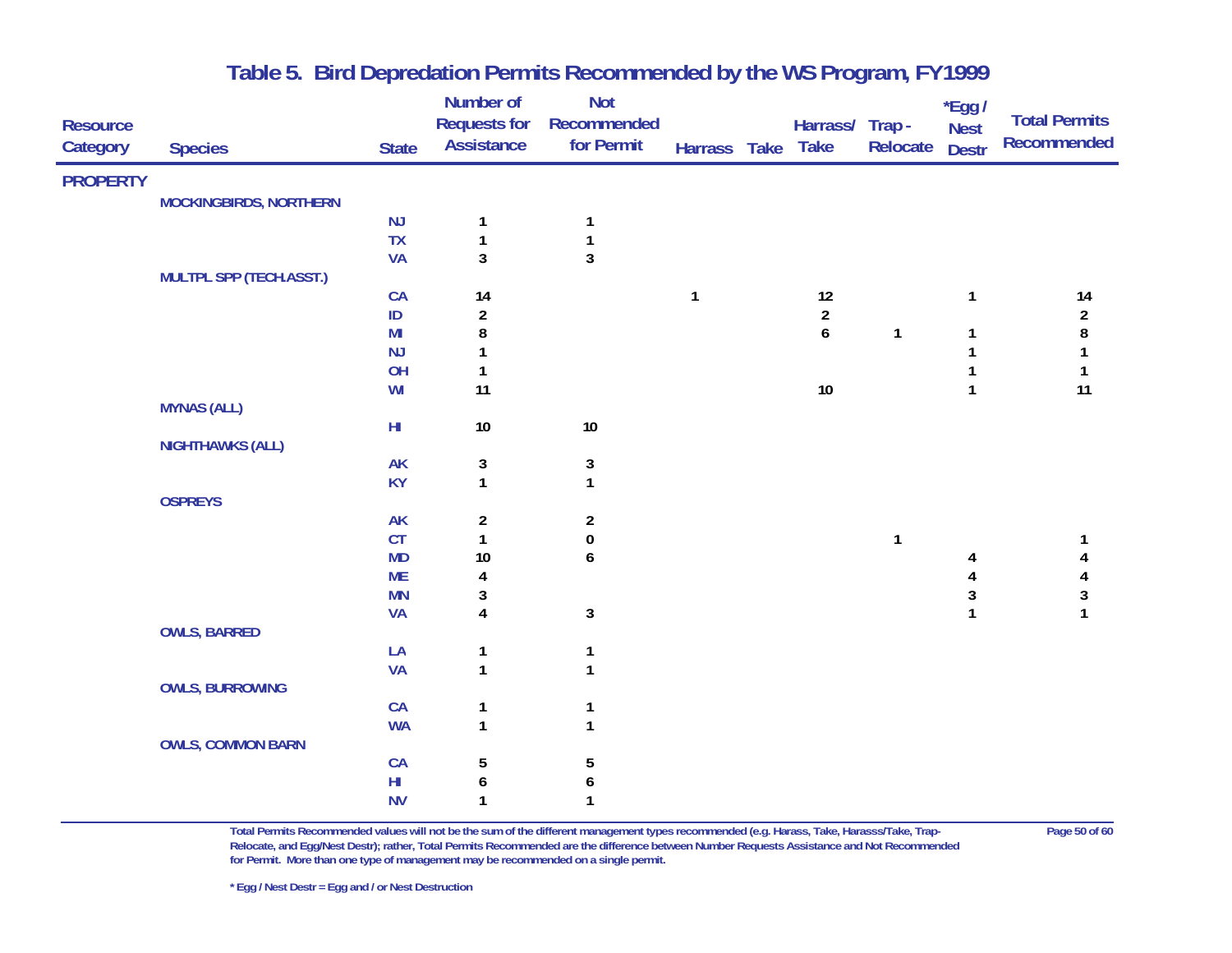| <b>Resource</b> |                              |              | Number of<br><b>Requests for</b> | <b>Not</b><br>Recommended |                |              | Harrass/ Trap- |          | $*$ Egg /<br><b>Nest</b> | <b>Total Permits</b> |
|-----------------|------------------------------|--------------|----------------------------------|---------------------------|----------------|--------------|----------------|----------|--------------------------|----------------------|
| Category        | <b>Species</b>               | <b>State</b> | <b>Assistance</b>                | for Permit                | Harrass Take   |              | <b>Take</b>    | Relocate | <b>Destr</b>             | Recommended          |
| <b>PROPERTY</b> |                              |              |                                  |                           |                |              |                |          |                          |                      |
|                 | <b>OWLS, COMMON BARN</b>     |              |                                  |                           |                |              |                |          |                          |                      |
|                 |                              | <b>OR</b>    | $\mathbf{1}$                     | $\mathbf{1}$              |                |              |                |          |                          |                      |
|                 |                              | <b>TX</b>    | $\mathbf{1}$                     | $\mathbf{1}$              |                |              |                |          |                          |                      |
|                 |                              | <b>WA</b>    | $\mathbf{3}$                     | $\mathbf{3}$              |                |              |                |          |                          |                      |
|                 | <b>OWLS, EASTERN SCREECH</b> |              |                                  |                           |                |              |                |          |                          |                      |
|                 |                              | WI           | $\mathbf{1}$                     | $\mathbf{1}$              |                |              |                |          |                          |                      |
|                 | <b>OWLS, GREAT HORNED</b>    |              |                                  |                           |                |              |                |          |                          |                      |
|                 |                              | <b>AK</b>    | $\overline{\mathbf{c}}$          | $\overline{c}$            |                |              |                |          |                          |                      |
|                 |                              | CA           | $\mathbf{1}$                     | $\mathbf{1}$              |                |              |                |          |                          |                      |
|                 |                              | CO           | $\overline{2}$                   | 1                         |                | $\mathbf{1}$ |                |          |                          | 1                    |
|                 |                              | IL.          | 1                                | 1                         |                |              |                |          |                          |                      |
|                 |                              | <b>MO</b>    | $\boldsymbol{2}$                 | 1                         |                |              |                | 1        |                          |                      |
|                 |                              | <b>MT</b>    | 1                                |                           |                |              |                | 1        |                          |                      |
|                 |                              | ND<br>ND     | 1                                | $\mathbf{1}$              |                |              |                | 1        |                          | 1                    |
|                 |                              | <b>NV</b>    | 1<br>$\overline{\mathbf{c}}$     | $\boldsymbol{2}$          |                |              |                |          |                          |                      |
|                 |                              | OK           | $\sqrt{3}$                       | $\mathbf{3}$              |                |              |                |          |                          |                      |
|                 |                              | TN           | $\overline{\mathbf{c}}$          | $\overline{\mathbf{c}}$   |                |              |                |          |                          |                      |
|                 |                              | TX           | 4                                |                           |                |              |                |          |                          |                      |
|                 |                              | <b>WA</b>    | 1                                |                           |                |              |                |          |                          |                      |
|                 |                              | WI           | $\boldsymbol{6}$                 | 6                         |                |              |                |          |                          |                      |
|                 | <b>OWLS, z-(OTHER)</b>       |              |                                  |                           |                |              |                |          |                          |                      |
|                 |                              | <b>AK</b>    | 3                                | 3                         |                |              |                |          |                          |                      |
|                 |                              | ${\sf HI}$   | 3                                | $\mathbf 3$               |                |              |                |          |                          |                      |
|                 |                              | LA           | $\boldsymbol{2}$                 | $\boldsymbol{2}$          |                |              |                |          |                          |                      |
|                 |                              | <b>NH</b>    | $\boldsymbol{2}$                 | $\overline{\mathbf{c}}$   |                |              |                |          |                          |                      |
|                 |                              | OR           | $\sqrt{2}$                       | $\boldsymbol{2}$          |                |              |                |          |                          |                      |
|                 |                              | TX           | $\sqrt{2}$                       | $\overline{\mathbf{c}}$   |                |              |                |          |                          |                      |
|                 |                              | WI           | 5                                | 5                         |                |              |                |          |                          |                      |
|                 | <b>PARAKEETS, MONK</b>       |              |                                  |                           |                |              |                |          |                          |                      |
|                 |                              | LA           | $\mathbf{1}$                     | $\mathbf{1}$              |                |              |                |          |                          |                      |
|                 | <b>PELICANS, BROWN</b>       | LA           |                                  |                           |                |              |                |          |                          |                      |
|                 |                              |              | $\overline{2}$                   |                           | $\overline{2}$ |              |                |          |                          | $\overline{a}$       |

**Total Permits Recommended values will not be the sum of the different management types recommended (e.g. Harass, Take, Harasss/Take, Trap- Page 51 of 60 Relocate, and Egg/Nest Destr); rather, Total Permits Recommended are the difference between Number Requests Assistance and Not Recommended for Permit. More than one type of management may be recommended on a single permit.**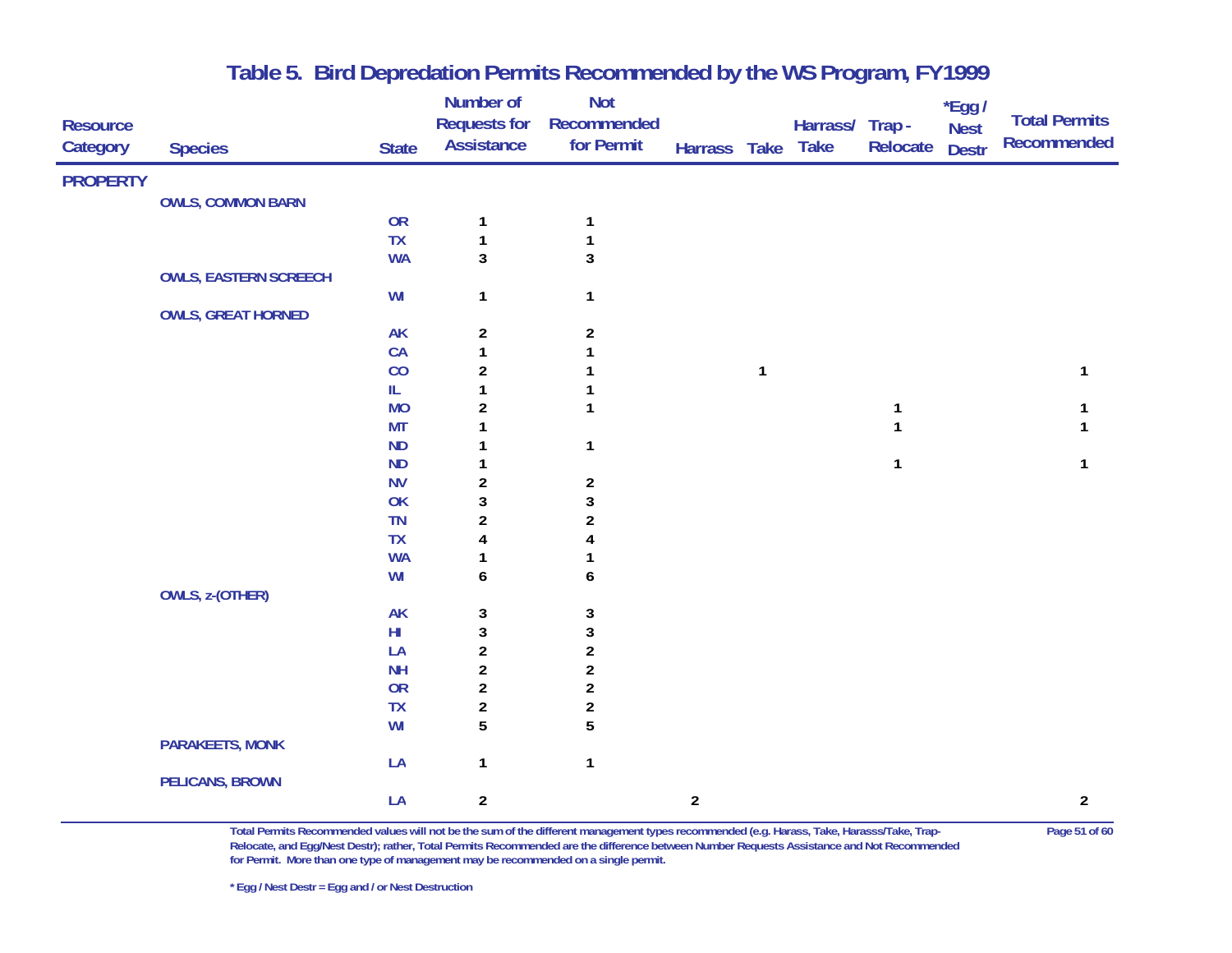| <b>Resource</b> |                            |                 | Number of<br><b>Requests for</b> | <b>Not</b><br>Recommended        |              |                         | Harrass/ Trap - |          | $*$ Egg /<br><b>Nest</b> | <b>Total Permits</b> |
|-----------------|----------------------------|-----------------|----------------------------------|----------------------------------|--------------|-------------------------|-----------------|----------|--------------------------|----------------------|
| Category        | <b>Species</b>             | <b>State</b>    | <b>Assistance</b>                | for Permit                       | Harrass Take |                         | <b>Take</b>     | Relocate | <b>Destr</b>             | Recommended          |
| <b>PROPERTY</b> |                            |                 |                                  |                                  |              |                         |                 |          |                          |                      |
|                 | PIGEONS, FERAL (ROCK DOVE) |                 |                                  |                                  |              |                         |                 |          |                          |                      |
|                 |                            | <b>AL</b>       | 9                                | 9                                |              |                         |                 |          |                          |                      |
|                 |                            | CA              | 18                               | 18                               |              |                         |                 |          |                          |                      |
|                 |                            | <b>KS</b>       | $\mathbf{3}$                     | $\mathbf{3}$                     |              |                         |                 |          |                          |                      |
|                 |                            | LA              | 11                               | 11                               |              |                         |                 |          |                          |                      |
|                 |                            | M <sub>l</sub>  | 4                                | 4                                |              |                         |                 |          |                          |                      |
|                 |                            | ND              | 4                                |                                  |              |                         |                 |          |                          |                      |
|                 |                            | <b>NE</b>       | $\overline{5}$                   | 5                                |              |                         |                 |          |                          |                      |
|                 |                            | $\mathsf{NJ}$   | 5                                | 5                                |              |                         |                 |          |                          |                      |
|                 |                            | PA              | $\mathbf{1}$                     | $\mathbf{1}$                     |              |                         |                 |          |                          |                      |
|                 |                            | <b>TX</b>       | 134                              | 134                              |              |                         |                 |          |                          |                      |
|                 | PLOVERS, (OTHER)           |                 |                                  |                                  |              |                         |                 |          |                          |                      |
|                 |                            | AK              | 5                                | 5                                |              |                         |                 |          |                          |                      |
|                 |                            | $\mathsf{HI}$   | $\mathbf{1}$                     | $\mathbf{1}$                     |              |                         |                 |          |                          |                      |
|                 | PLOVERS, LESSER GOLDEN     |                 |                                  |                                  |              |                         |                 |          |                          |                      |
|                 |                            | <b>AK</b><br>GU | $\mathbf{1}$<br>$\boldsymbol{2}$ | $\mathbf{1}$<br>$\boldsymbol{2}$ |              |                         |                 |          |                          |                      |
|                 |                            | ${\sf HI}$      | 30                               | $30\,$                           |              |                         |                 |          |                          |                      |
|                 | <b>RAVENS, COMMON</b>      |                 |                                  |                                  |              |                         |                 |          |                          |                      |
|                 |                            | <b>AK</b>       | 11                               | 11                               |              |                         |                 |          |                          |                      |
|                 |                            | <b>AZ</b>       | 4                                |                                  |              | $\overline{\mathbf{4}}$ |                 |          |                          | 4                    |
|                 |                            | CA              | 9                                | 5                                |              |                         | 4               |          |                          |                      |
|                 |                            | $\sf ID$        | 4                                | $\overline{\mathbf{4}}$          |              |                         |                 |          |                          |                      |
|                 |                            | <b>MT</b>       | 1                                |                                  |              | $\mathbf{1}$            |                 |          |                          | 1                    |
|                 |                            | <b>NH</b>       |                                  |                                  |              |                         |                 |          |                          |                      |
|                 |                            | <b>NM</b>       |                                  |                                  |              |                         |                 |          |                          |                      |
|                 |                            | <b>NV</b>       |                                  |                                  |              |                         |                 |          |                          |                      |
|                 |                            | <b>NV</b>       | 1                                |                                  |              |                         |                 |          |                          |                      |
|                 |                            | OR              | 6                                | 6                                |              |                         |                 |          |                          |                      |
|                 |                            | UT              | 1                                |                                  |              |                         |                 |          |                          |                      |
|                 |                            | <b>WA</b>       | 1                                |                                  |              |                         |                 |          |                          |                      |
|                 |                            | <b>WA</b>       | $\mathbf{1}$                     | $\mathbf{1}$                     |              |                         |                 |          |                          |                      |
|                 | <b>ROBINS, AMERICAN</b>    |                 |                                  |                                  |              |                         |                 |          |                          |                      |

**Total Permits Recommended values will not be the sum of the different management types recommended (e.g. Harass, Take, Harasss/Take, Trap- Page 52 of 60 Relocate, and Egg/Nest Destr); rather, Total Permits Recommended are the difference between Number Requests Assistance and Not Recommended for Permit. More than one type of management may be recommended on a single permit.**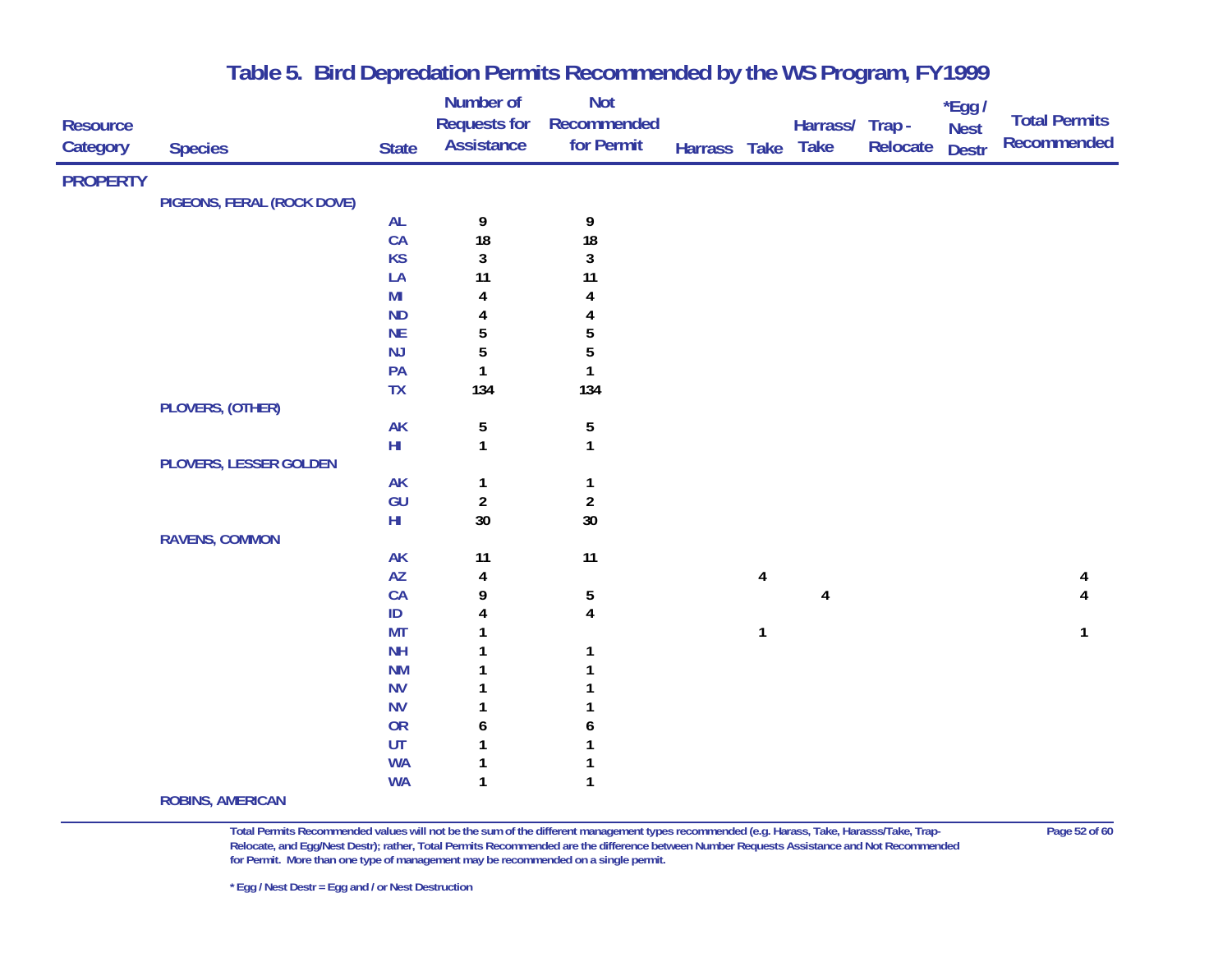|                 |                             |                 | Number of               | <b>Not</b>       |              |              |                 |                 | *Egg /       | <b>Total Permits</b> |
|-----------------|-----------------------------|-----------------|-------------------------|------------------|--------------|--------------|-----------------|-----------------|--------------|----------------------|
| <b>Resource</b> |                             |                 | <b>Requests for</b>     | Recommended      |              |              | Harrass/ Trap - |                 | <b>Nest</b>  | <b>Recommended</b>   |
| Category        | <b>Species</b>              | <b>State</b>    | <b>Assistance</b>       | for Permit       | Harrass Take |              | <b>Take</b>     | <b>Relocate</b> | <b>Destr</b> |                      |
| <b>PROPERTY</b> |                             |                 |                         |                  |              |              |                 |                 |              |                      |
|                 | <b>ROBINS, AMERICAN</b>     |                 |                         |                  |              |              |                 |                 |              |                      |
|                 |                             | AK              | 4                       | 4                |              |              |                 |                 |              |                      |
|                 |                             | ID              | 3                       | $\mathbf{3}$     |              |              |                 |                 |              |                      |
|                 |                             | IN              | $\mathbf{1}$            |                  |              | $\mathbf{1}$ |                 |                 |              | 1                    |
|                 |                             | <b>KY</b>       | 1                       | $\mathbf{1}$     |              |              |                 |                 |              |                      |
|                 |                             | <b>MD</b>       | 12                      | 12               |              |              |                 |                 |              |                      |
|                 |                             | <b>NH</b>       | 6                       | 6                |              |              |                 |                 |              |                      |
|                 |                             | NJ              | $\mathbf{1}$<br>1       | 1<br>1           |              |              |                 |                 |              |                      |
|                 |                             | OH<br><b>TX</b> | 1                       |                  |              |              |                 |                 |              |                      |
|                 |                             | UT              | 1                       | 1                |              |              |                 |                 |              |                      |
|                 |                             | <b>VT</b>       | 5                       | $\sqrt{5}$       |              |              |                 |                 |              |                      |
|                 |                             | WI              | $10\,$                  | $10\,$           |              |              |                 |                 |              |                      |
|                 |                             | <b>WV</b>       | $\mathbf{1}$            | $\mathbf{1}$     |              |              |                 |                 |              |                      |
|                 | <b>SANDPIPERS, UPLAND</b>   |                 |                         |                  |              |              |                 |                 |              |                      |
|                 |                             | AK              | $\mathbf{1}$            | $\mathbf{1}$     |              |              |                 |                 |              |                      |
|                 | SAPSUCKERS, YELLOW-BELLIED  |                 |                         |                  |              |              |                 |                 |              |                      |
|                 |                             | <b>MD</b>       | 3                       | 3                |              |              |                 |                 |              |                      |
|                 |                             | <b>NV</b>       | $\overline{a}$          | $\boldsymbol{2}$ |              |              |                 |                 |              |                      |
|                 |                             | <b>TX</b>       | $\overline{\mathbf{4}}$ | $\pmb{4}$        |              |              |                 |                 |              |                      |
|                 |                             | VT              | $\overline{2}$          | $\overline{2}$   |              |              |                 |                 |              |                      |
|                 | <b>SEA BIRDS, (MIXED)</b>   |                 |                         |                  |              |              |                 |                 |              |                      |
|                 |                             | <b>TX</b>       | $\mathbf{1}$            | $\mathbf{1}$     |              |              |                 |                 |              |                      |
|                 | SEA BIRDS, COLONIAL NESTING | <b>AK</b>       | $\overline{2}$          | $\overline{2}$   |              |              |                 |                 |              |                      |
|                 | <b>SHEARWATERS (ALL)</b>    |                 |                         |                  |              |              |                 |                 |              |                      |
|                 |                             | AK              | $\mathbf{1}$            | $\mathbf{1}$     |              |              |                 |                 |              |                      |
|                 |                             | ${\sf HI}$      | $\overline{7}$          | $\overline{7}$   |              |              |                 |                 |              |                      |
|                 | SHOREBIRDS, (OTHER)         |                 |                         |                  |              |              |                 |                 |              |                      |
|                 |                             | <b>AK</b>       | 6                       | 6                |              |              |                 |                 |              |                      |
|                 |                             | <b>WA</b>       | $\mathbf{1}$            | $\mathbf{1}$     |              |              |                 |                 |              |                      |
|                 | <b>SHRIKES (ALL)</b>        |                 |                         |                  |              |              |                 |                 |              |                      |
|                 |                             | <b>AK</b>       | 3                       | 3                |              |              |                 |                 |              |                      |
|                 |                             |                 |                         |                  |              |              |                 |                 |              |                      |

**Total Permits Recommended values will not be the sum of the different management types recommended (e.g. Harass, Take, Harasss/Take, Trap- Page 53 of 60 Relocate, and Egg/Nest Destr); rather, Total Permits Recommended are the difference between Number Requests Assistance and Not Recommended for Permit. More than one type of management may be recommended on a single permit.**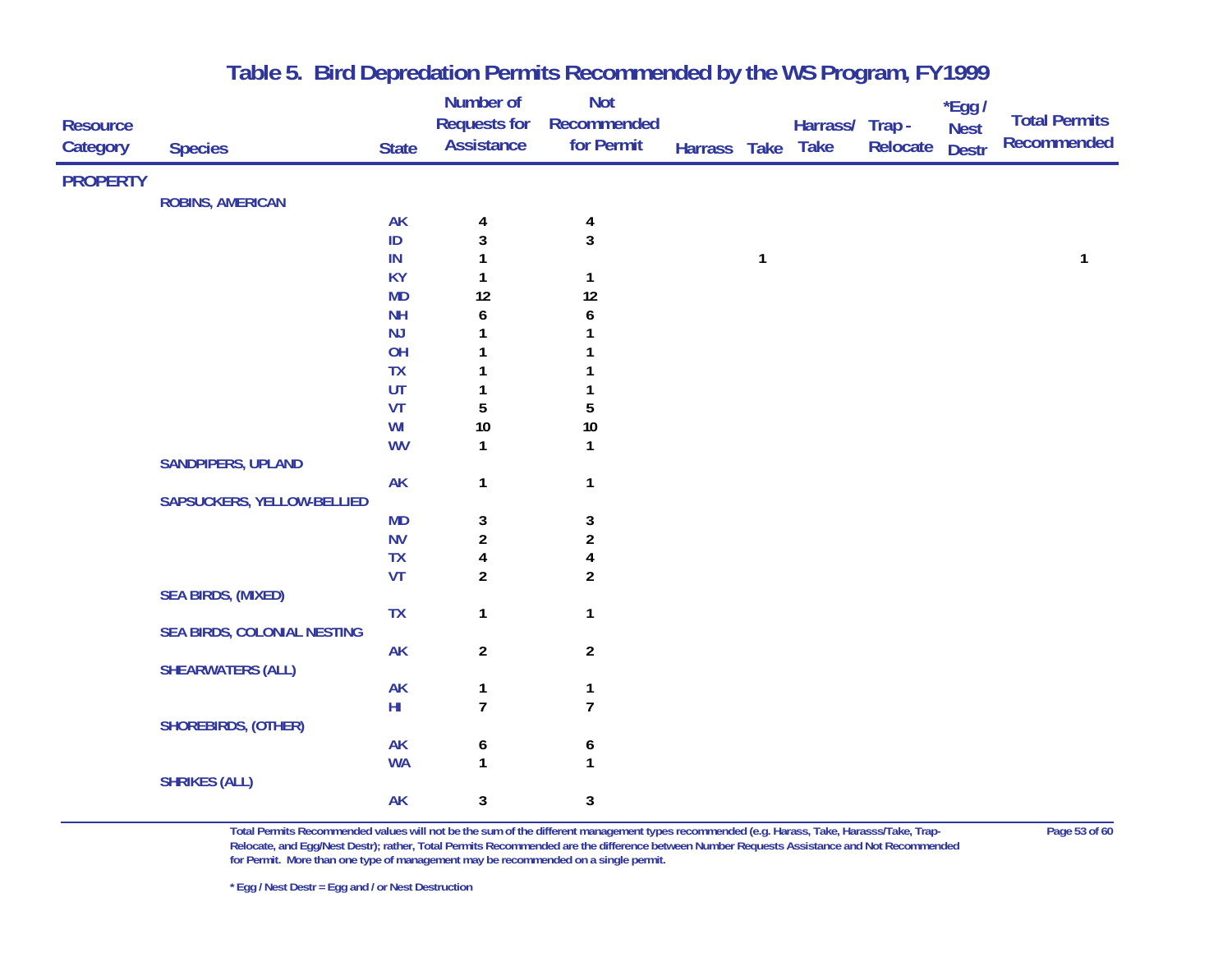|                 |                                   |                        | Number of               | <b>Not</b>              |                |                 |          | *Egg /         |                      |
|-----------------|-----------------------------------|------------------------|-------------------------|-------------------------|----------------|-----------------|----------|----------------|----------------------|
| <b>Resource</b> |                                   |                        | <b>Requests for</b>     | Recommended             |                | Harrass/ Trap - |          | <b>Nest</b>    | <b>Total Permits</b> |
| Category        | <b>Species</b>                    | <b>State</b>           | <b>Assistance</b>       | for Permit              | Harrass Take   | <b>Take</b>     | Relocate | <b>Destr</b>   | <b>Recommended</b>   |
| <b>PROPERTY</b> |                                   |                        |                         |                         |                |                 |          |                |                      |
|                 | <b>SKYLARKS (ALL)</b>             |                        |                         |                         |                |                 |          |                |                      |
|                 |                                   | $\mathsf{HI}$          | $\overline{2}$          | $\overline{2}$          |                |                 |          |                |                      |
|                 | <b>SPARROWS, HOUSE/ENGLISH</b>    |                        |                         |                         |                |                 |          |                |                      |
|                 |                                   | CA                     | $\overline{a}$          | $\overline{\mathbf{c}}$ |                |                 |          |                |                      |
|                 |                                   | <b>KS</b>              | $\mathbf{1}$            |                         |                |                 |          |                |                      |
|                 |                                   | M <sub>l</sub>         |                         |                         |                |                 |          |                |                      |
|                 |                                   | <b>ND</b>              | 1                       |                         |                |                 |          |                |                      |
|                 |                                   | <b>NE</b>              | $\boldsymbol{2}$        | $\boldsymbol{2}$        |                |                 |          |                |                      |
|                 |                                   | NJ                     | $\mathbf{1}$            | 1                       |                |                 |          |                |                      |
|                 |                                   | <b>TX</b>              | $20\,$                  | $20\,$                  |                |                 |          |                |                      |
|                 | <b>STARLINGS, EUROPEAN</b>        |                        |                         |                         |                |                 |          |                |                      |
|                 |                                   | CA                     | 3                       | 3                       |                |                 |          |                |                      |
|                 |                                   | LA                     | $\overline{\mathbf{c}}$ | $\boldsymbol{2}$        |                |                 |          |                |                      |
|                 |                                   | M <sub>l</sub>         | $\overline{3}$          | $\sqrt{3}$              |                |                 |          |                |                      |
|                 |                                   | <b>NE</b>              | $\boldsymbol{2}$        | $\boldsymbol{2}$        |                |                 |          |                |                      |
|                 |                                   | NJ                     | $\overline{a}$          | $\boldsymbol{2}$        |                |                 |          |                |                      |
|                 |                                   | <b>TX</b>              | 15                      | 15                      |                |                 |          |                |                      |
|                 |                                   | <b>WA</b>              | 17                      | 17                      |                |                 |          |                |                      |
|                 | <b>STILTS, HAWAIIAN (T&amp;E)</b> |                        |                         |                         |                |                 |          |                |                      |
|                 |                                   | $\mathsf{H}\mathsf{I}$ | $\overline{2}$          | $\overline{2}$          |                |                 |          |                |                      |
|                 | <b>SWALLOWS, BARN</b>             |                        |                         |                         |                |                 |          |                |                      |
|                 |                                   | <b>AK</b>              | $\sqrt{3}$              | 3                       |                |                 |          |                |                      |
|                 |                                   | CA                     | $\overline{7}$          | $\overline{1}$          |                |                 |          |                |                      |
|                 |                                   | IA                     | 1                       | $\mathbf{1}$            |                |                 |          |                |                      |
|                 |                                   | IL.                    | $\overline{2}$          |                         | $\overline{2}$ |                 |          | $\overline{2}$ | $\overline{2}$       |
|                 |                                   | <b>KY</b>              | $\overline{\mathbf{c}}$ | $\boldsymbol{2}$        |                |                 |          |                |                      |
|                 |                                   | LA                     | $\mathbf{3}$            | $\overline{\mathbf{c}}$ |                |                 |          | $\mathbf{1}$   | 1                    |
|                 |                                   | <b>MD</b>              | $\sqrt{2}$              | $\overline{\mathbf{c}}$ |                |                 |          |                |                      |
|                 |                                   | <b>MN</b>              | 4                       | 1                       |                |                 |          | $\mathbf{3}$   | $\mathbf{3}$         |
|                 |                                   | <b>ND</b>              | $\boldsymbol{2}$        | $\overline{\mathbf{c}}$ |                |                 |          |                |                      |
|                 |                                   | <b>NV</b>              | $\mathbf 3$             | $\mathbf{3}$            |                |                 |          |                |                      |
|                 |                                   | PA                     | $\mathbf{1}$            |                         |                |                 |          | $\mathbf{1}$   | 1                    |
|                 |                                   | <b>TN</b>              | $\mathbf{1}$            | $\mathbf{1}$            |                |                 |          |                |                      |

**Total Permits Recommended values will not be the sum of the different management types recommended (e.g. Harass, Take, Harasss/Take, Trap- Page 54 of 60 Relocate, and Egg/Nest Destr); rather, Total Permits Recommended are the difference between Number Requests Assistance and Not Recommended for Permit. More than one type of management may be recommended on a single permit.**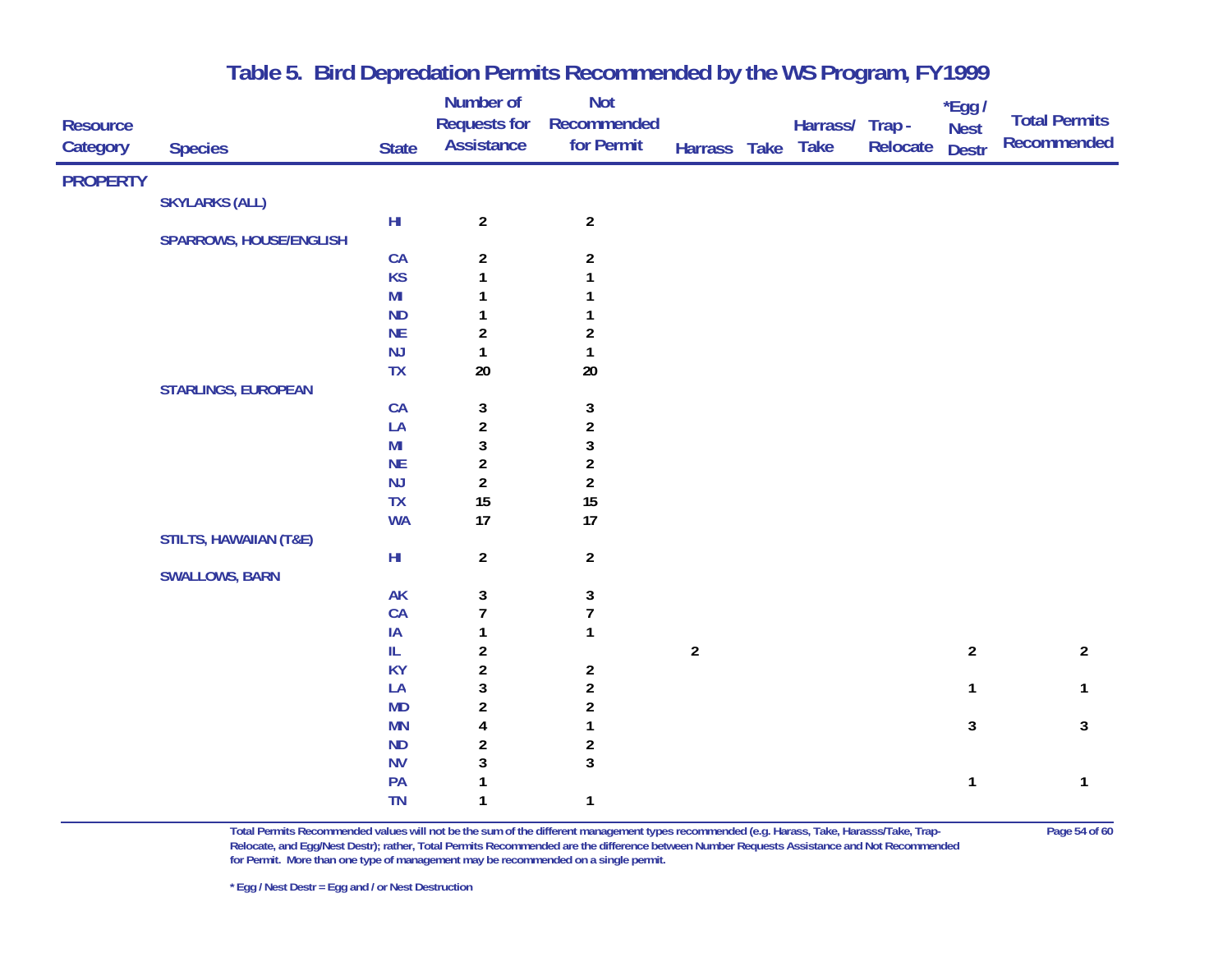| <b>Resource</b><br>Category | <b>Species</b>                   | <b>State</b>           | <b>Number of</b><br><b>Requests for</b><br><b>Assistance</b> | <b>Not</b><br>Recommended<br>for Permit | Harrass Take | Harrass/ Trap-<br><b>Take</b> | Relocate | *Egg /<br><b>Nest</b><br><b>Destr</b> | <b>Total Permits</b><br><b>Recommended</b> |
|-----------------------------|----------------------------------|------------------------|--------------------------------------------------------------|-----------------------------------------|--------------|-------------------------------|----------|---------------------------------------|--------------------------------------------|
| <b>PROPERTY</b>             |                                  |                        |                                                              |                                         |              |                               |          |                                       |                                            |
|                             | <b>SWALLOWS, BARN</b>            |                        |                                                              |                                         |              |                               |          |                                       |                                            |
|                             |                                  | TX                     | 4                                                            | 4                                       |              |                               |          |                                       |                                            |
|                             |                                  | WI                     | 9                                                            | 8                                       |              |                               |          | $\mathbf{1}$                          | 1                                          |
|                             | <b>SWALLOWS, TREE</b>            |                        |                                                              |                                         |              |                               |          |                                       |                                            |
|                             |                                  | <b>ND</b>              | $\mathbf{1}$                                                 | $\mathbf{1}$                            |              |                               |          |                                       |                                            |
|                             | SWALLOWS, z-(MIXED)              |                        |                                                              |                                         |              |                               |          |                                       |                                            |
|                             |                                  | <b>AK</b>              | $\overline{a}$                                               | $\boldsymbol{2}$                        |              |                               |          |                                       |                                            |
|                             |                                  | LA                     | $\mathbf{1}$                                                 | 1                                       |              |                               |          |                                       |                                            |
|                             |                                  | TX                     | 4                                                            | 4                                       |              |                               |          |                                       |                                            |
|                             |                                  | <b>WA</b>              | $\overline{7}$                                               | $\overline{7}$                          |              |                               |          |                                       |                                            |
|                             |                                  | WI                     | 3                                                            | $\overline{a}$                          |              |                               |          | $\mathbf{1}$                          | $\mathbf{1}$                               |
|                             | SWALLOWS, z-(OTHER)              |                        |                                                              |                                         |              |                               |          |                                       |                                            |
|                             |                                  | <b>AK</b>              | 5                                                            | $\sqrt{5}$                              |              |                               |          |                                       |                                            |
|                             |                                  | CA                     | 1<br>1                                                       | $\mathbf{1}$                            |              |                               |          |                                       | $\mathbf{1}$                               |
|                             |                                  | <b>MN</b><br><b>TX</b> |                                                              |                                         |              |                               |          | $\mathbf{1}$                          |                                            |
|                             |                                  | <b>WA</b>              | 4<br>1                                                       | 4                                       |              |                               |          |                                       |                                            |
|                             |                                  | WI                     | 1                                                            | 1<br>$\mathbf{1}$                       |              |                               |          |                                       |                                            |
|                             | <b>SWANS, MUTE</b>               |                        |                                                              |                                         |              |                               |          |                                       |                                            |
|                             |                                  | <b>NH</b>              | $\mathbf{1}$                                                 | $\mathbf{1}$                            |              |                               |          |                                       |                                            |
|                             | <b>SWANS, TUNDRA (WHISTLING)</b> |                        |                                                              |                                         |              |                               |          |                                       |                                            |
|                             |                                  | <b>AK</b>              | 3                                                            | 3                                       |              |                               |          |                                       |                                            |
|                             |                                  | <b>MD</b>              | $\mathbf{1}$                                                 | $\mathbf{1}$                            |              |                               |          |                                       |                                            |
|                             | SWANS, z-(OTHER)                 |                        |                                                              |                                         |              |                               |          |                                       |                                            |
|                             |                                  | <b>AK</b>              | 3                                                            | $\mathbf{3}$                            |              |                               |          |                                       |                                            |
|                             | <b>SWIFTS (ALL)</b>              |                        |                                                              |                                         |              |                               |          |                                       |                                            |
|                             |                                  | <b>KS</b>              | 1                                                            |                                         |              |                               |          | $\mathbf{1}$                          | 1                                          |
|                             |                                  | <b>MD</b>              | 1                                                            | $\mathbf{1}$                            |              |                               |          |                                       |                                            |
|                             |                                  | TN                     | 1                                                            | $\mathbf 1$                             |              |                               |          |                                       |                                            |
|                             |                                  | <b>TX</b>              | 7                                                            | $\boldsymbol{7}$                        |              |                               |          |                                       |                                            |
|                             |                                  | VT                     | $\overline{\mathbf{c}}$                                      | $\boldsymbol{2}$                        |              |                               |          |                                       |                                            |
|                             | TERNS, (OTHER)                   |                        |                                                              |                                         |              |                               |          |                                       |                                            |
|                             |                                  | <b>AK</b>              | 5                                                            | 5                                       |              |                               |          |                                       |                                            |

**Total Permits Recommended values will not be the sum of the different management types recommended (e.g. Harass, Take, Harasss/Take, Trap- Page 55 of 60 Relocate, and Egg/Nest Destr); rather, Total Permits Recommended are the difference between Number Requests Assistance and Not Recommended for Permit. More than one type of management may be recommended on a single permit.**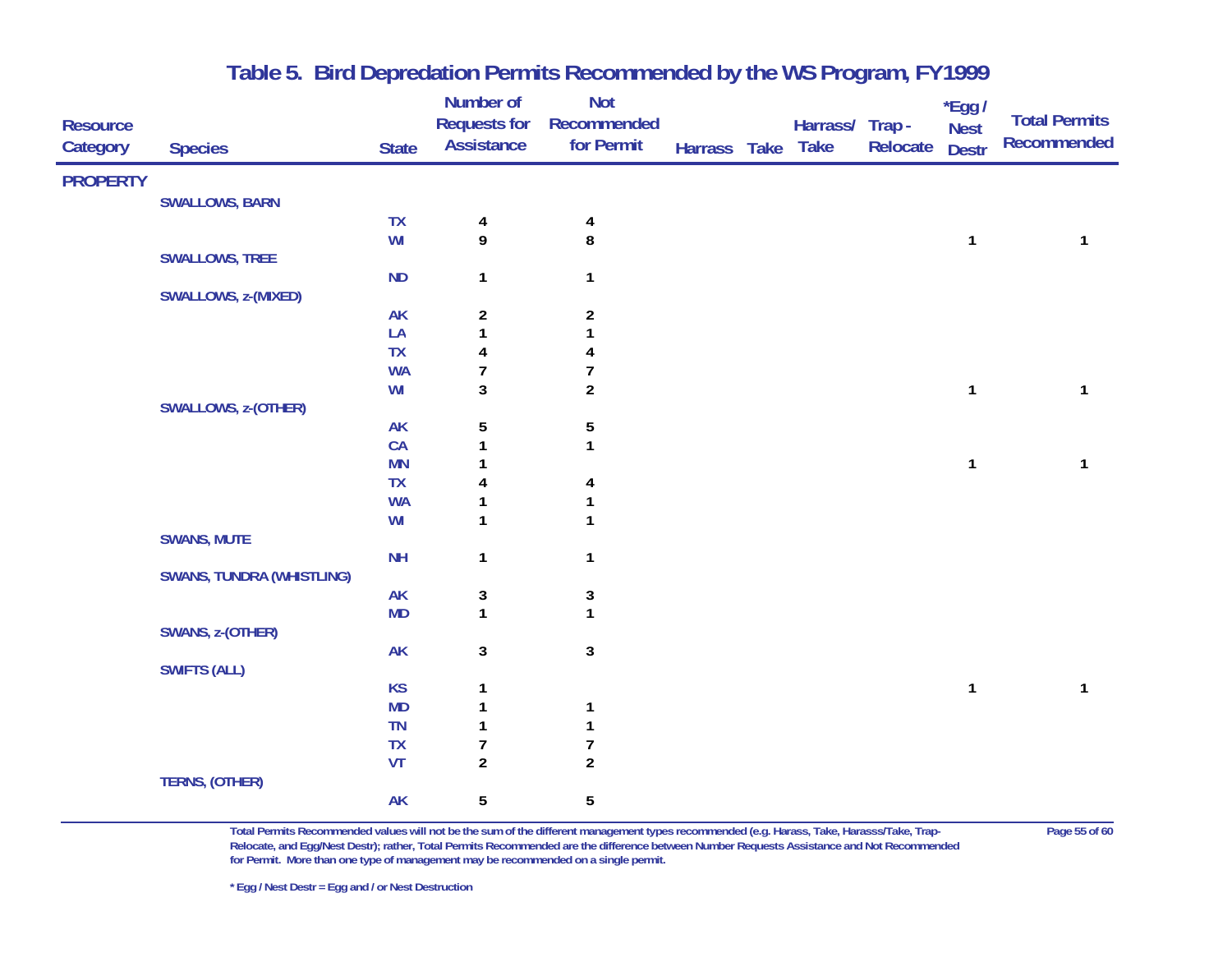| <b>Resource</b><br>Category | <b>Species</b>            | <b>State</b>                | Number of<br><b>Requests for</b><br><b>Assistance</b> | <b>Not</b><br>Recommended<br>for Permit | Harrass Take |                                       | Harrass/ Trap -<br><b>Take</b> | Relocate     | $*$ Egg /<br><b>Nest</b><br><b>Destr</b> | <b>Total Permits</b><br>Recommended |
|-----------------------------|---------------------------|-----------------------------|-------------------------------------------------------|-----------------------------------------|--------------|---------------------------------------|--------------------------------|--------------|------------------------------------------|-------------------------------------|
| <b>PROPERTY</b>             |                           |                             |                                                       |                                         |              |                                       |                                |              |                                          |                                     |
|                             | TERNS, (OTHER)            |                             |                                                       |                                         |              |                                       |                                |              |                                          |                                     |
|                             |                           | <b>WA</b>                   | $\overline{2}$                                        | $\overline{2}$                          |              |                                       |                                |              |                                          |                                     |
|                             | <b>TURKEY, WILD (ALL)</b> | CA                          | $\overline{2}$                                        | $\overline{2}$                          |              |                                       |                                |              |                                          |                                     |
|                             |                           | WI                          | 15                                                    | 15                                      |              |                                       |                                |              |                                          |                                     |
|                             | <b>TURNSTONES, RUDDY</b>  |                             |                                                       |                                         |              |                                       |                                |              |                                          |                                     |
|                             |                           | $\mathsf{H}\mathsf{I}$      | $\overline{5}$                                        | $\overline{5}$                          |              |                                       |                                |              |                                          |                                     |
|                             | <b>VULTURES (BLACK)</b>   |                             |                                                       |                                         |              |                                       |                                |              |                                          |                                     |
|                             | <b>VULTURES (TURKEY)</b>  | FL                          | 13                                                    |                                         |              |                                       | 13                             |              |                                          | 13                                  |
|                             |                           | FL                          | $\overline{7}$                                        |                                         |              |                                       | $\overline{7}$                 |              |                                          | $\overline{7}$                      |
|                             | <b>VULTURES, (MIXED)</b>  |                             |                                                       |                                         |              |                                       |                                |              |                                          |                                     |
|                             |                           | FL                          | $\overline{7}$                                        |                                         |              |                                       | $\overline{7}$                 |              |                                          | 7                                   |
|                             | <b>VULTURES, BLACK</b>    |                             |                                                       |                                         |              |                                       |                                |              |                                          |                                     |
|                             |                           | <b>AL</b>                   | 1                                                     |                                         |              |                                       | 1                              |              |                                          | 1                                   |
|                             |                           | LA<br><b>MD</b>             | 8<br>11                                               | $\overline{7}$<br>6                     |              |                                       | 1<br>5                         |              |                                          | 5                                   |
|                             |                           | NJ                          | 1                                                     |                                         |              |                                       |                                |              |                                          |                                     |
|                             |                           | OH                          | $\mathbf{1}$                                          |                                         |              |                                       |                                |              |                                          |                                     |
|                             |                           | <b>SC</b>                   | 11                                                    | 5                                       |              |                                       | 6                              |              |                                          | 6                                   |
|                             |                           | TN                          | 6                                                     | 5                                       |              |                                       | $\mathbf{1}$                   |              |                                          | 1                                   |
|                             |                           | TX                          | $20\,$                                                | 20                                      |              |                                       |                                |              |                                          |                                     |
|                             |                           | <b>VA</b>                   | $22\,$                                                | 15                                      |              | $\begin{array}{c} 7 \\ 2 \end{array}$ |                                |              |                                          | 7                                   |
|                             | <b>VULTURES, TURKEY</b>   | <b>WV</b>                   | $\mathbf{3}$                                          | $\mathbf{1}$                            |              |                                       |                                |              |                                          | $\overline{a}$                      |
|                             |                           | CA                          | 1                                                     | 1                                       |              |                                       |                                |              |                                          |                                     |
|                             |                           | <b>DE</b>                   | $\overline{\mathbf{c}}$                               | $\overline{\mathbf{c}}$                 |              |                                       |                                |              |                                          |                                     |
|                             |                           | <b>KS</b>                   | $\pmb{4}$                                             | 3                                       |              |                                       | $\mathbf{1}$                   |              |                                          | 1                                   |
|                             |                           | <b>KY</b>                   | $\mathbf{3}$                                          | $\mathbf{1}$                            |              |                                       | $\overline{2}$                 |              |                                          | $\overline{2}$                      |
|                             |                           | <b>MD</b>                   | 22                                                    | $22\,$                                  |              |                                       |                                |              |                                          |                                     |
|                             |                           | M <sub>l</sub><br><b>MO</b> | $\pmb{4}$<br>1                                        | $\mathbf{3}$                            |              |                                       |                                | $\mathbf{1}$ |                                          |                                     |
|                             |                           | NC                          | $\sqrt{3}$                                            |                                         |              |                                       | $\mathbf{3}$                   |              |                                          | 3                                   |
|                             |                           |                             |                                                       |                                         |              |                                       |                                |              |                                          |                                     |

**Total Permits Recommended values will not be the sum of the different management types recommended (e.g. Harass, Take, Harasss/Take, Trap- Page 56 of 60 Relocate, and Egg/Nest Destr); rather, Total Permits Recommended are the difference between Number Requests Assistance and Not Recommended for Permit. More than one type of management may be recommended on a single permit.**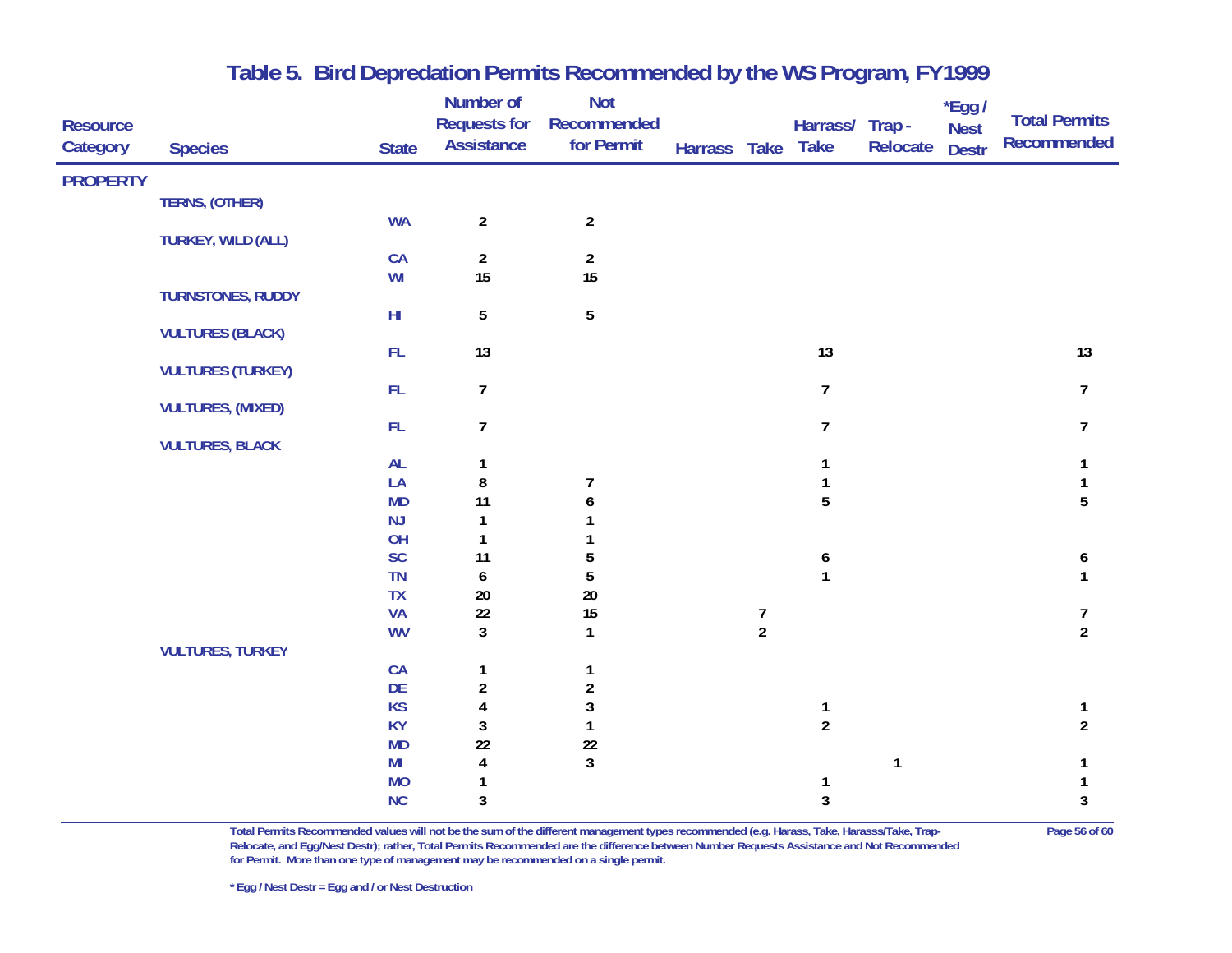|                 |                              |              | Number of               | <b>Not</b>              |              |                |                         |          | *Egg /       |                      |
|-----------------|------------------------------|--------------|-------------------------|-------------------------|--------------|----------------|-------------------------|----------|--------------|----------------------|
| <b>Resource</b> |                              |              | <b>Requests for</b>     | Recommended             |              |                | Harrass/ Trap -         |          | <b>Nest</b>  | <b>Total Permits</b> |
| Category        | <b>Species</b>               | <b>State</b> | <b>Assistance</b>       | for Permit              | Harrass Take |                | <b>Take</b>             | Relocate | <b>Destr</b> | <b>Recommended</b>   |
| <b>PROPERTY</b> |                              |              |                         |                         |              |                |                         |          |              |                      |
|                 | <b>VULTURES, TURKEY</b>      |              |                         |                         |              |                |                         |          |              |                      |
|                 |                              | NJ           | 8                       | $\bf 8$                 |              |                |                         |          |              |                      |
|                 |                              | <b>NV</b>    | 1                       |                         |              |                | 1                       |          |              |                      |
|                 |                              | OH           | 3                       | $\overline{2}$          |              |                | $\mathbf 1$             |          |              | $\mathbf{1}$         |
|                 |                              | OK           | $\overline{\mathbf{c}}$ |                         |              |                | $\overline{\mathbf{c}}$ |          |              | $\overline{2}$       |
|                 |                              | <b>OR</b>    | 1                       | 1                       |              |                |                         |          |              |                      |
|                 |                              | PA           | 5                       | 5                       |              |                |                         |          |              |                      |
|                 |                              | <b>SC</b>    | 1                       |                         |              |                |                         |          |              |                      |
|                 |                              | <b>SD</b>    | 4                       |                         |              |                |                         |          |              |                      |
|                 |                              | TX           | 4                       |                         |              |                |                         |          |              |                      |
|                 |                              | <b>VA</b>    | 9                       | 8                       |              | $\mathbf{1}$   |                         |          |              | 1                    |
|                 |                              | <b>WA</b>    | $\overline{2}$          | $\overline{\mathbf{c}}$ |              |                |                         |          |              |                      |
|                 |                              | WI           | 4                       | 4                       |              |                |                         |          |              |                      |
|                 |                              | <b>WV</b>    | 1                       | 1                       |              |                |                         |          |              |                      |
|                 | <b>VULTURES, z-(MIXED)</b>   |              |                         |                         |              |                |                         |          |              |                      |
|                 |                              | AL           | 22                      | $22\,$                  |              |                |                         |          |              |                      |
|                 |                              | <b>AR</b>    | 5                       | $\mathbf{3}$            |              |                | $\overline{2}$          |          |              | $\overline{2}$       |
|                 |                              | DE           | $\mathbf{1}$            | 1                       |              |                |                         |          |              |                      |
|                 |                              | GA           | 31                      | 31                      |              |                |                         |          |              |                      |
|                 |                              | <b>KY</b>    | $\overline{2}$          | $\mathbf{1}$            |              |                | 1                       |          |              | 1                    |
|                 |                              | <b>MD</b>    | 13                      | 13                      |              |                |                         |          |              |                      |
|                 |                              | <b>SC</b>    | $20\,$                  | 19                      |              |                | 1                       |          |              |                      |
|                 |                              | <b>TN</b>    | $\bf 8$                 | 4                       |              |                | $\overline{\mathbf{4}}$ |          |              |                      |
|                 |                              | <b>TX</b>    | 15                      | 15<br>25                |              |                |                         |          |              |                      |
|                 |                              | <b>VA</b>    | 28                      |                         |              | $\mathbf{3}$   |                         |          |              | 3                    |
|                 | <b>WADING BIRDS (OTHER)</b>  | <b>WA</b>    | $\overline{a}$          | $\overline{2}$          |              |                |                         |          |              |                      |
|                 | <b>WAXWINGS, CEDAR</b>       |              |                         |                         |              |                |                         |          |              |                      |
|                 |                              | LA           | $\mathbf{1}$            | $\mathbf{1}$            |              |                |                         |          |              |                      |
|                 | <b>WOODPECKER (PILEATED)</b> |              |                         |                         |              |                |                         |          |              |                      |
|                 |                              | ${\sf FL}$   | $\overline{a}$          |                         |              | $\overline{2}$ |                         |          |              | $\overline{a}$       |
|                 | <b>WOODPECKER, DOWNEY</b>    |              |                         |                         |              |                |                         |          |              |                      |
|                 |                              | CT           | 15                      | 11                      |              | 4              |                         |          |              | 4                    |
|                 |                              |              |                         |                         |              |                |                         |          |              |                      |

**Total Permits Recommended values will not be the sum of the different management types recommended (e.g. Harass, Take, Harasss/Take, Trap- Page 57 of 60 Relocate, and Egg/Nest Destr); rather, Total Permits Recommended are the difference between Number Requests Assistance and Not Recommended for Permit. More than one type of management may be recommended on a single permit.**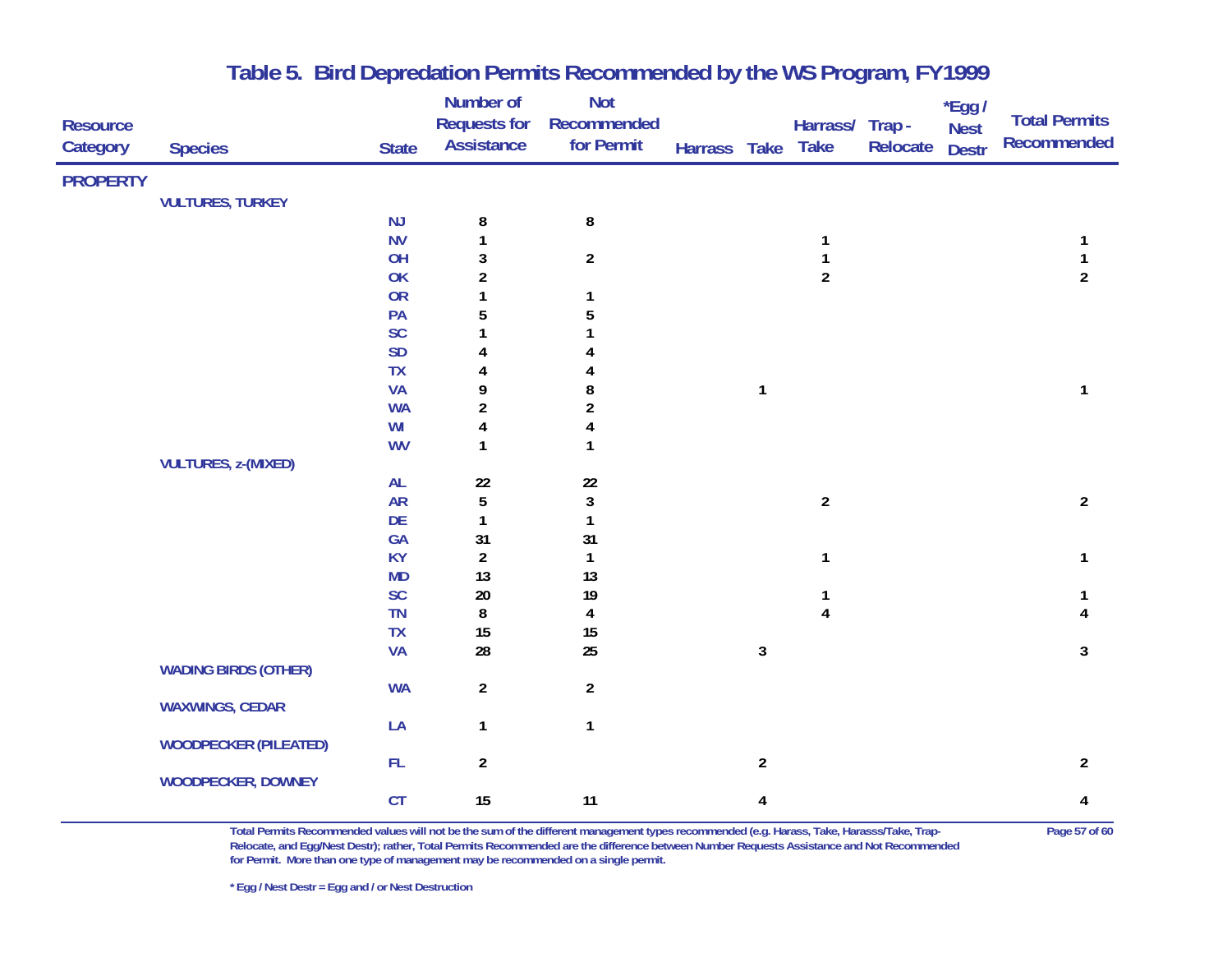|                 |                              |                | Number of               | <b>Not</b>            |              |                         |                         |                | $*$ Egg /    |                      |
|-----------------|------------------------------|----------------|-------------------------|-----------------------|--------------|-------------------------|-------------------------|----------------|--------------|----------------------|
| <b>Resource</b> |                              |                | <b>Requests for</b>     | Recommended           |              |                         | Harrass/ Trap -         |                | <b>Nest</b>  | <b>Total Permits</b> |
| Category        | <b>Species</b>               | <b>State</b>   | <b>Assistance</b>       | for Permit            | Harrass Take |                         | <b>Take</b>             | Relocate       | <b>Destr</b> | <b>Recommended</b>   |
|                 |                              |                |                         |                       |              |                         |                         |                |              |                      |
| <b>PROPERTY</b> |                              |                |                         |                       |              |                         |                         |                |              |                      |
|                 | WOODPECKERS, DOWNY           |                |                         |                       |              |                         |                         |                |              |                      |
|                 |                              | IA             | $\boldsymbol{2}$        | $\overline{2}$        |              |                         |                         |                |              |                      |
|                 |                              | $\sf IN$       | $\overline{\mathbf{c}}$ |                       |              | $\overline{\mathbf{c}}$ |                         |                |              | $\overline{c}$       |
|                 |                              | <b>KS</b>      | 3                       |                       |              | $\mathbf{3}$            |                         |                |              | 3                    |
|                 |                              | M <sub>l</sub> | 17                      | 13                    |              |                         | $\overline{\mathbf{c}}$ | $\overline{a}$ |              |                      |
|                 |                              | <b>MN</b>      | 6                       |                       |              |                         | 6                       |                |              | 6                    |
|                 |                              | <b>MO</b>      | $10$                    | 8                     |              |                         | $\overline{a}$          |                |              | $\overline{2}$       |
|                 |                              | NJ<br>OH       | 3                       | $\mathbf{3}$          |              |                         |                         |                |              |                      |
|                 |                              | PA             | 17                      |                       |              | $15\,$<br>$\mathbf{1}$  | $\boldsymbol{2}$        |                |              | 17<br>$\mathbf{1}$   |
|                 |                              | <b>TX</b>      | 3<br>1                  | $\boldsymbol{2}$<br>1 |              |                         |                         |                |              |                      |
|                 |                              | <b>VA</b>      | 4                       | 4                     |              |                         |                         |                |              |                      |
|                 |                              | WI             | 87                      | 87                    |              |                         |                         |                |              |                      |
|                 | WOODPECKERS, GOLDEN-FRONTED  |                |                         |                       |              |                         |                         |                |              |                      |
|                 |                              | <b>TX</b>      | $\overline{2}$          | $\overline{2}$        |              |                         |                         |                |              |                      |
|                 | <b>WOODPECKERS, HAIRY</b>    |                |                         |                       |              |                         |                         |                |              |                      |
|                 |                              | IA             | $\overline{\mathbf{c}}$ | $\boldsymbol{2}$      |              |                         |                         |                |              |                      |
|                 |                              | <b>MD</b>      | 1                       | $\mathbf{1}$          |              |                         |                         |                |              |                      |
|                 |                              | <b>MN</b>      | 1                       |                       |              |                         | $\mathbf{1}$            |                |              |                      |
|                 |                              | <b>NH</b>      | 3                       | $\boldsymbol{2}$      |              |                         | $\mathbf{1}$            |                |              |                      |
|                 |                              | <b>NY</b>      | 5                       | 3                     |              | $\overline{2}$          |                         |                |              | $\overline{a}$       |
|                 |                              | OH             | 13                      |                       |              | $12\,$                  |                         |                |              | 12                   |
|                 |                              | <b>TN</b>      | $\overline{\mathbf{c}}$ |                       |              | $\mathbf{1}$            |                         |                |              | $\mathbf{1}$         |
|                 |                              | TX             | 1                       |                       |              |                         |                         |                |              |                      |
|                 |                              | <b>VA</b>      | 5                       | $\mathbf 3$           |              | $\overline{2}$          |                         |                |              | $\overline{2}$       |
|                 |                              | VT             | $\mathbf{1}$            | $\mathbf{1}$          |              |                         |                         |                |              |                      |
|                 |                              | WI             | 27                      | 27                    |              |                         |                         |                |              |                      |
|                 | <b>WOODPECKERS, PILEATED</b> |                |                         |                       |              |                         |                         |                |              |                      |
|                 |                              | GA             | 3                       | $\mathbf{3}$          |              |                         |                         |                |              |                      |
|                 |                              | IN             | $\mathbf{1}$            |                       |              |                         |                         | $\mathbf{1}$   |              |                      |
|                 |                              | LA             | $\overline{\mathbf{c}}$ | $\mathbf{1}$          |              | $\mathbf{1}$            |                         |                |              |                      |
|                 |                              | <b>MD</b>      | $\overline{\mathbf{c}}$ | $\boldsymbol{2}$      |              |                         |                         |                |              |                      |
|                 |                              | M <sub>l</sub> | $\mathbf{1}$            |                       |              |                         | 1                       |                |              | 1                    |
|                 |                              |                |                         |                       |              |                         |                         |                |              |                      |

**Total Permits Recommended values will not be the sum of the different management types recommended (e.g. Harass, Take, Harasss/Take, Trap- Page 58 of 60 Relocate, and Egg/Nest Destr); rather, Total Permits Recommended are the difference between Number Requests Assistance and Not Recommended for Permit. More than one type of management may be recommended on a single permit.**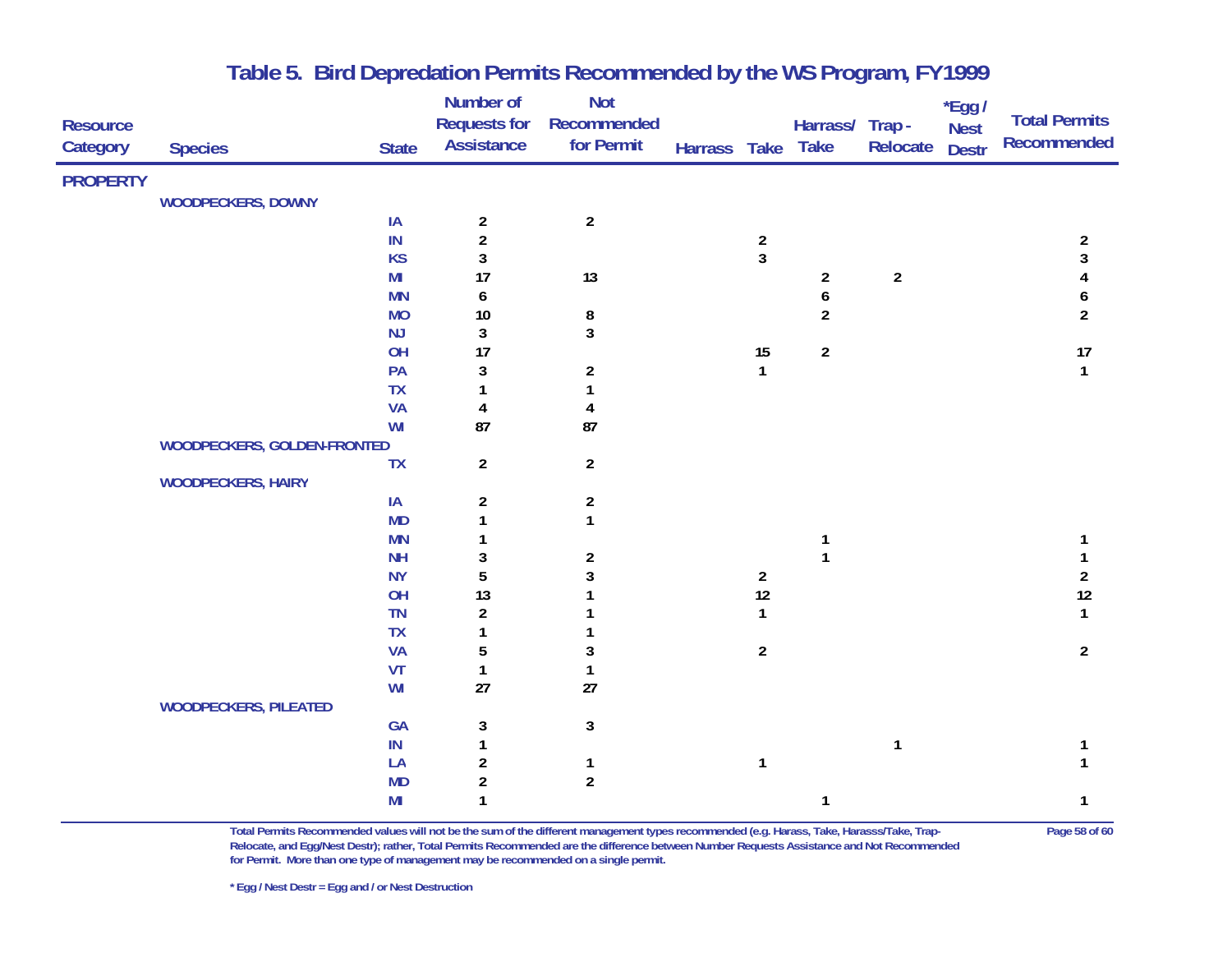|                 |                                |                              | Number of               | <b>Not</b>              |                |                |                 |          | *Egg /       |                          |
|-----------------|--------------------------------|------------------------------|-------------------------|-------------------------|----------------|----------------|-----------------|----------|--------------|--------------------------|
| <b>Resource</b> |                                |                              | <b>Requests for</b>     | Recommended             |                |                | Harrass/ Trap - |          | <b>Nest</b>  | <b>Total Permits</b>     |
| Category        | <b>Species</b>                 | <b>State</b>                 | <b>Assistance</b>       | for Permit              | Harrass Take   |                | <b>Take</b>     | Relocate | <b>Destr</b> | Recommended              |
| <b>PROPERTY</b> |                                |                              |                         |                         |                |                |                 |          |              |                          |
|                 | <b>WOODPECKERS, PILEATED</b>   |                              |                         |                         |                |                |                 |          |              |                          |
|                 |                                | <b>MN</b>                    | 1                       | 1                       |                |                |                 |          |              |                          |
|                 |                                | <b>NY</b>                    | $\overline{\mathbf{c}}$ |                         |                | $\mathbf{1}$   |                 |          |              |                          |
|                 |                                | OH                           | $\overline{2}$          |                         |                |                | 1               |          |              |                          |
|                 |                                | <b>SC</b>                    | $\boldsymbol{2}$        | 1                       |                | 1              |                 |          |              |                          |
|                 |                                | <b>TN</b>                    | 1                       |                         |                | $\mathbf{1}$   |                 |          |              |                          |
|                 |                                | <b>TX</b>                    | $10$                    | $10\,$                  |                |                |                 |          |              |                          |
|                 |                                | <b>VA</b>                    | $\overline{\mathbf{c}}$ | $\boldsymbol{2}$        |                |                |                 |          |              |                          |
|                 |                                | VT                           | 1                       |                         |                |                |                 |          |              |                          |
|                 |                                | WI                           | 4                       | 4                       |                |                |                 |          |              |                          |
|                 | <b>WOODPECKERS, RED-HEADED</b> |                              |                         |                         |                |                |                 |          |              |                          |
|                 |                                | IA                           | 1                       | 1                       |                |                |                 |          |              |                          |
|                 |                                | IL                           | 4                       | 4                       |                |                |                 |          |              |                          |
|                 |                                | LA                           | 3                       | $\overline{2}$          |                | $\mathbf{1}$   |                 |          |              | 1                        |
|                 |                                | <b>MN</b>                    | 1                       |                         |                |                | 1               |          |              | 1                        |
|                 |                                | <b>MO</b>                    | 1                       | 1                       |                |                |                 |          |              |                          |
|                 |                                | <b>TX</b>                    | 3                       | 3                       |                |                |                 |          |              |                          |
|                 |                                | <b>WA</b>                    | $\overline{\mathbf{4}}$ | $\overline{\mathbf{4}}$ |                |                |                 |          |              |                          |
|                 | <b>WOODPECKERS, z-(OTHER)</b>  |                              |                         |                         |                |                |                 |          |              |                          |
|                 |                                | <b>AL</b>                    | 6                       | 5                       |                |                | 1               |          |              | 1                        |
|                 |                                | <b>AR</b>                    | 9                       | 8                       |                |                | 1               |          |              | $\mathbf{1}$             |
|                 |                                | $\mathsf{A}\mathsf{Z}$<br>CA | 107                     | 71                      |                | $36\,$         |                 |          |              | $36\,$<br>$\overline{2}$ |
|                 |                                | GA                           | $10$<br>9               | 8<br>9                  |                |                | $\overline{a}$  |          |              |                          |
|                 |                                | IL                           | 14                      | $\overline{1}$          | $\overline{7}$ | $\overline{I}$ |                 |          |              | $\overline{7}$           |
|                 |                                | <b>KY</b>                    | 13                      | 13                      |                |                |                 |          |              |                          |
|                 |                                | <b>MD</b>                    | 63                      | 63                      |                |                |                 |          |              |                          |
|                 |                                | MI                           | $\boldsymbol{2}$        |                         |                | $\mathbf{1}$   | $\mathbf{1}$    |          |              | $\overline{2}$           |
|                 |                                | <b>MO</b>                    | 1                       | $\mathbf{1}$            |                |                |                 |          |              |                          |
|                 |                                | <b>ND</b>                    | 1                       | 1                       |                |                |                 |          |              |                          |
|                 |                                | <b>NH</b>                    | 16                      | 16                      |                |                |                 |          |              |                          |
|                 |                                | NJ                           | 5                       | $\sqrt{5}$              |                |                |                 |          |              |                          |
|                 |                                | <b>NM</b>                    | 1                       | 1                       |                |                |                 |          |              |                          |

**Total Permits Recommended values will not be the sum of the different management types recommended (e.g. Harass, Take, Harasss/Take, Trap- Page 59 of 60 Relocate, and Egg/Nest Destr); rather, Total Permits Recommended are the difference between Number Requests Assistance and Not Recommended for Permit. More than one type of management may be recommended on a single permit.**